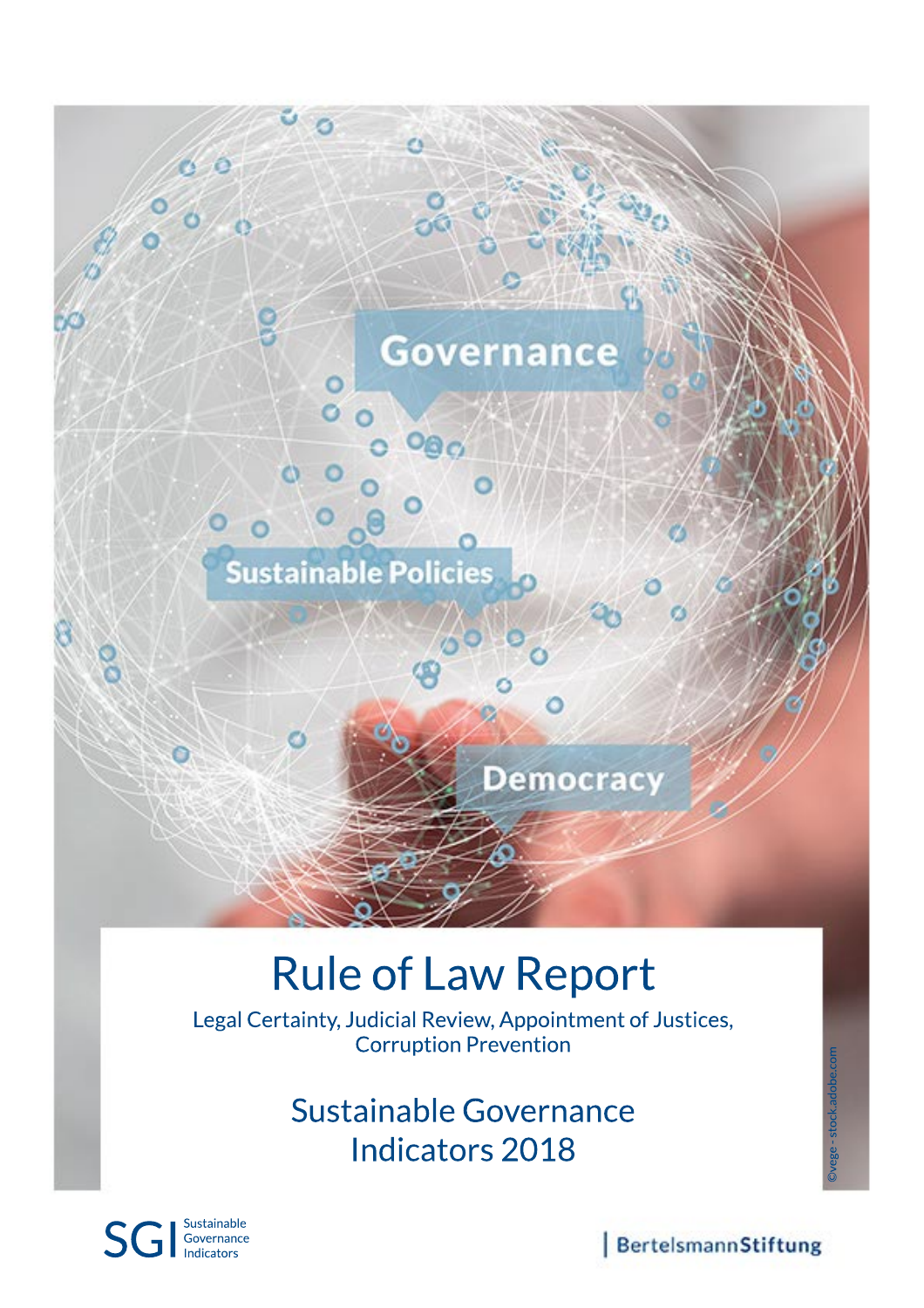# Indicator Legal Certainty

# Question To what extent do government and administration act on the basis of and in accordance with legal provisions to provide legal certainty?

41 OECD and EU countries are sorted according to their performance on a scale from 10 (best) to 1 (lowest). This scale is tied to four qualitative evaluation levels.

- 10-9 = Government and administration act predictably, on the basis of and in accordance with legal provisions. Legal regulations are consistent and transparent, ensuring legal certainty.
- 8-6 = Government and administration rarely make unpredictable decisions. Legal regulations are consistent, but leave a large scope of discretion to the government or administration.
- 5-3 = Government and administration sometimes make unpredictable decisions that go beyond given legal bases or do not conform to existing legal regulations. Some legal regulations are inconsistent and contradictory.
- 2-1 = Government and administration often make unpredictable decisions that lack a legal basis or ignore existing legal regulations. Legal regulations are inconsistent, full of loopholes and contradict each other.

#### Estonia

Score 10 The rule of law is fundamental to Estonian government and administration. In the period of transition from communism to liberal democracy, most legal acts and regulations had to be amended or introduced for the first time. Joining the European Union in 2004 caused another major wave of legal reforms. These fast and radical changes, which occurred over a short period of time, produced some inconsistencies. Today, a consistent and transparent system ensuring legal certainty is in place.

#### Finland

Score 10 The rule of law is a basic pillar of Finnish society. When Sweden ceded Finland to Russia in 1809, the strict observation of prevailing Swedish laws and legal regulations became one of the most important tools for avoiding and circumventing Russian interference in Finnish affairs. From this emerged a political culture that prioritizes legal certainty, condemns any conflation of public and private interest, and prevents public officeholders from abusing their position for private interests.

#### Germany

Score 10 Germany's Basic Law (Art. 20 sec. 3) states that "the legislature shall be bound by the constitutional order, the executive and the judiciary by law and justice." In reality, German authorities do live up to this high standard. In comparative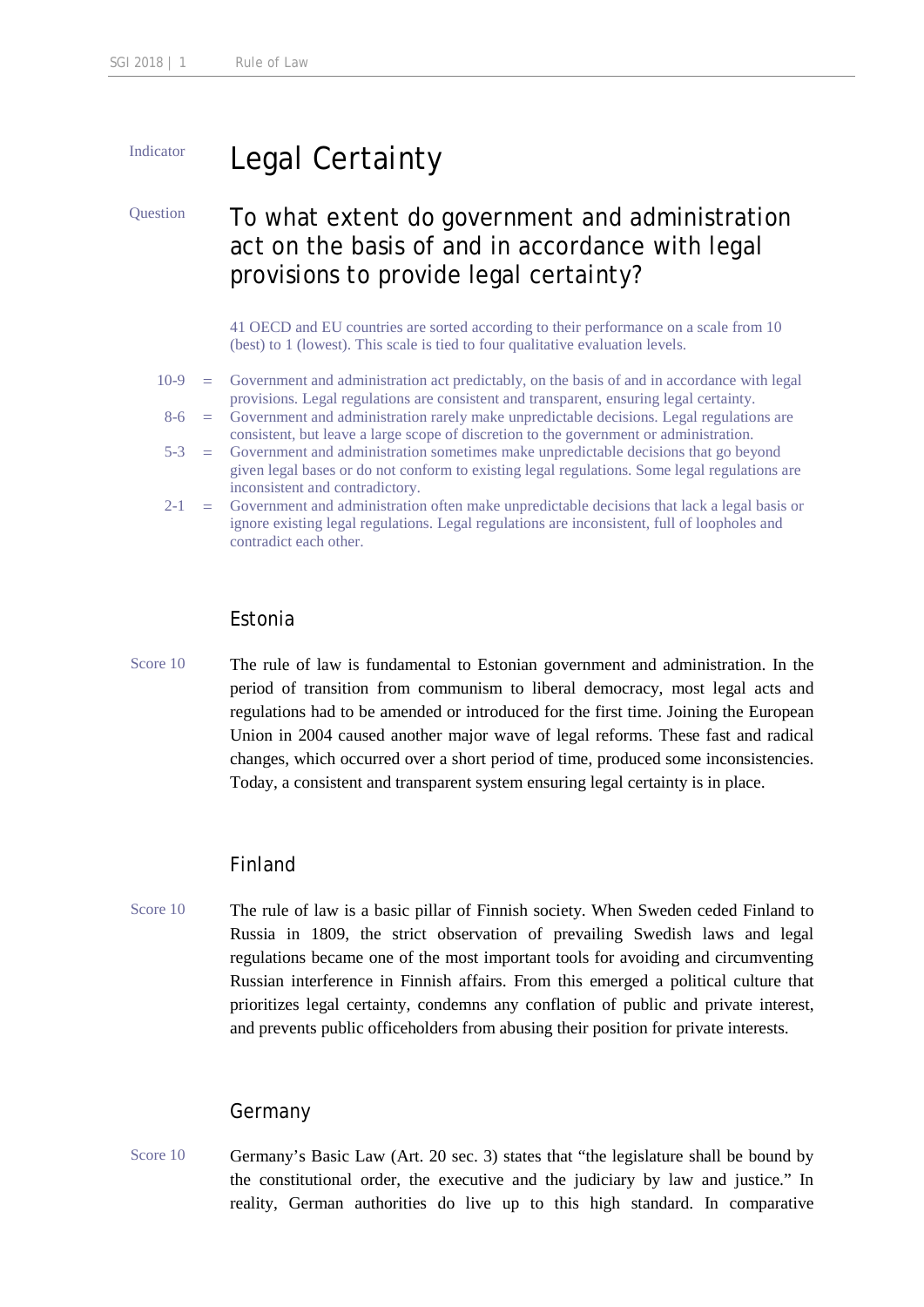perspective, the country generally scores very highly on the issue of rule of law in indices whose primary focus is placed on formal constitutional criteria.

In substantive terms, German citizens and foreigners appreciate the predictability and impartiality of the German legal system, regard Germany's system of contract enforcement and property rights as being of high quality, and put considerable trust in the police forces and courts. Germany's high courts have significant institutional power and a high degree of independence from political influence. The Federal Constitutional Court's (FCC) final say on the interpretation of the Basic Law provides for a high degree of legal certainty. Concerning the rule of law index of the World Justice Report Germany ranked 8 out of 113 countries (World Justice Project 2016).

Citation: World Justice Project 2016 https://worldjusticeproject.org/sites/default/files/documents/ROLIndex\_2016\_Germany\_eng%20%282%29.pdf

### New Zealand

Score 10 Although New Zealand, following the British tradition, does not have a codified constitution but instead a mix of conventions, statute law (Constitution Act 1986, Bill of Rights Act 1990, Electoral Act 1993 and the Treaty of Waitangi) and common law, the executive acts according to the principles of a constitutional state. A number of independent bodies, such as the Office of the Ombudsman, strengthen accountability.

> In "A Constitution for Aotearoa New Zealand," former prime minister Sir Geoffrey Palmer proposed a codified constitution for New Zealand. As of the end of September 2016, comments on the proposals were being sought from the public. However, based on previous responses to written constitutions, the level of public interest is low, being restricted largely to the legal and academic communities.

#### Citation:

Annual Report of the Ombudsman 2015/2016 (Wellington: Office of the Ombudsman 2015/2016). Constitutional Advisory Panel, 2013. New Zealand's Constitution. A Report on a Conversation, http://www.ourconstitution.org.nz/store/doc/FR\_Full\_Report.pdf (accessed November 11, 2014). Draft Constitution for New Zealand proposed in new book. The Constitution Unit. UCL. 27 September 2016. https://constitution-unit.com/2016/09/27/draft-constitution-for-new-zealand-proposed-in-new-book/ (accessed 28 September, 2016).

#### Norway

Score 10 Norway's government and administration act predictably and in accordance with the law. Norway has a sound and transparent legal system. Corruption within the legal system is a rather marginal problem. The state bureaucracy is regarded as both efficient and reliable. Norwegian citizens generally trust their institutions.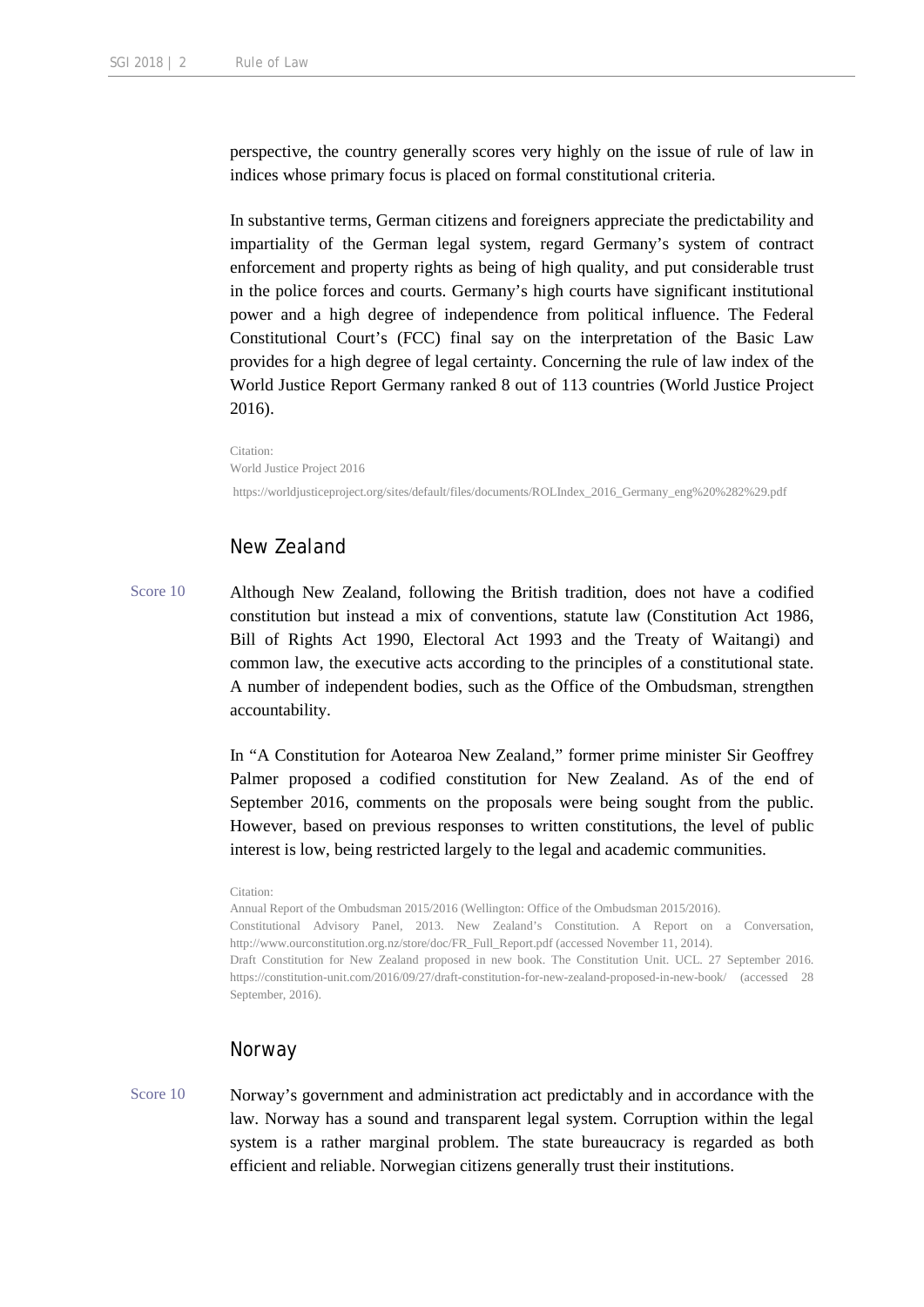### Sweden

Score 10 The Swedish legal framework is deeply engrained and the rule of law is an overarching norm in Sweden. With a Weberian-style public administration, values of legal security, due process, transparency and impartiality remain key norms. The only disturbing observation in this context is the growing emphasis on efficiency in public administration that has arisen in the context of a recent public management reform. This focus on efficiency potentially jeopardizes the integrity of legal certainty and security, in particular with respect to migration processes. Recent media reports have shown that pressures on migration staff to process a given number of asylum applications within a specific timeframe undermines the legal certainty and fairness of case work.

> There are now signs emerging that market-based administrative reforms may have peaked in Sweden; there is now a search for a "post-NPM" or "neo-Weberian" model of administration. Again, the tension between efficiency goals in public administration and legal security is well-known but still looms large in the context of administrative reform. Most recently, the red-green government announced plans to downplay New Public Management as a philosophy of public sector reform and to re-emphasize trust ("tillit") as a normative foundation of the public administration. A series of "experiments," replacing performance management with various types of trust-based management, have been carried out in 2017, primarily at the local and regional level. A series of reforms is scheduled for 2018.

> The clients of the administration and the courts also expect and appreciate these values. The legal system is characterized by a high degree of transparency. The ombudsmen institution (a Swedish invention) remains an important channel for administrative complaints. The Ombudsman of Justice keeps a close watch on the application of the rule of law in Sweden.

> Different arrangements to protect and strengthen the position of whistleblowers came into force in 2017 and are now being implemented.

Citation: Petersson, O. (2014), Den offentliga makten (Lund: Studentlitteratur).

#### Australia

Score 9 There is strong judicial oversight of executive decisions. Judicial oversight occurs through a well-developed system of administrative courts, and through the High Court. That said, jurisdictional uncertainty between the federal and state governments continues to be an issue. Two recent cases highlighting this uncertainty are a 2013 High Court challenge of the constitutionality of the Minerals Resources Rent Tax (MRRT) introduced by the federal government in 2012 and a 2014 High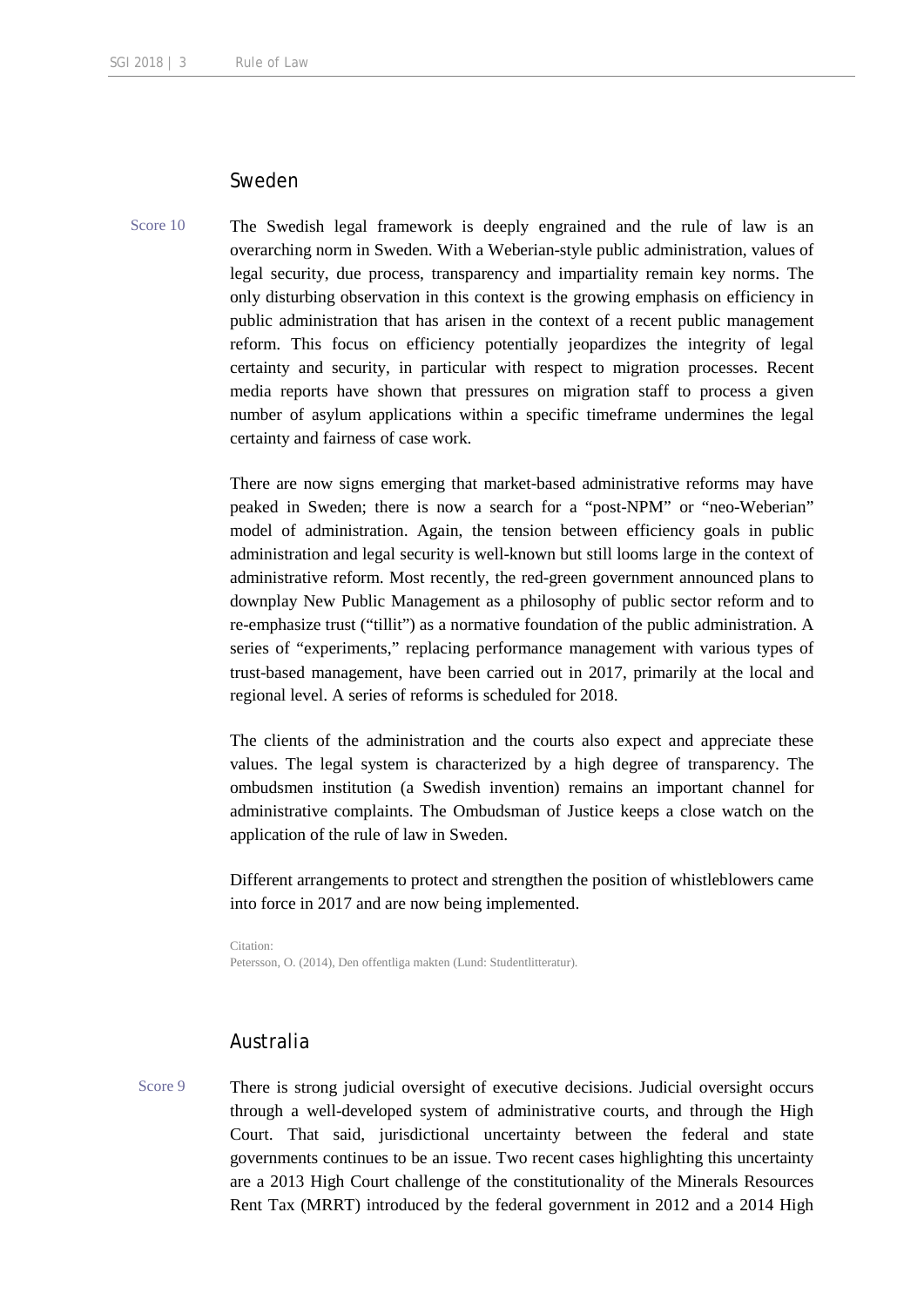Court challenge of the constitutionality of federal funding of school chaplains. The High Court ruled the MRRT constitutional, but ruled the chaplaincy program unconstitutional.

Though a relatively minor development, in 2016, the Attorney General issued a direction blocking the Solicitor-General, who advises the government on legal questions, from providing legal advice to anyone in the government without the permission of the Attorney General. This has compromised the independence of the Solicitor-General and contributed to resignation of the Solicitor-General in October 2016.

Citation:

Michael Crommelin, 'The MRRT Survives, For Now: Fortescue Metals Group Ltd v Commonwealth' on Opinions on High (16 September 2013)

Gabrielle Appleby 'Commonwealth left scrambling by school chaplaincy decision' The Conversation, 19 June 2014: https://theconversation.com/commonwealth-left-scrambling-by-school-chaplaincy-decision-27935

http://www.abc.net.au/news/2016-10-24/justin-gleeson-resigns-as-solicitor-general/7960632

### Denmark

Score 9 Denmark has a long tradition of a rule of law. No serious problems can be identified in respect to legal certainty in Denmark. The administration is based on a hierarchy of legal rules, which of course gives administrators certain discretion, but also a range of possibilities for citizens to appeal decisions. Much of the Danish administration is decentralized and interpretation of laws, rules and regulations can vary from one municipality or region to another. Acts passed by the parliament, as well as administrative regulations based on these acts, are all made public. They are now widely available on the internet. Openness and access to information, and various forms of appeal options, contribute to strengthening legal certainty in administration.

Citation:

Henning Jørgensen, Consensus, Cooperation and Conflict: The Policy Making Process in Denmark. Cheltenham: Edward Elgar, 2002.

#### Iceland

Score 9 Icelandic state authorities and administration respect the rule of law, and their actions are generally predictable. However, there have been cases in which verdicts by Icelandic courts and government actions have been overruled on appeal by the European Court of Human Rights. There have also been examples of Supreme Court verdicts that have been overruled by the European Court of Justice. Some of these cases have dealt with journalists' free speech rights – the latest example is the case of journalist Erla Hlynsdóttir.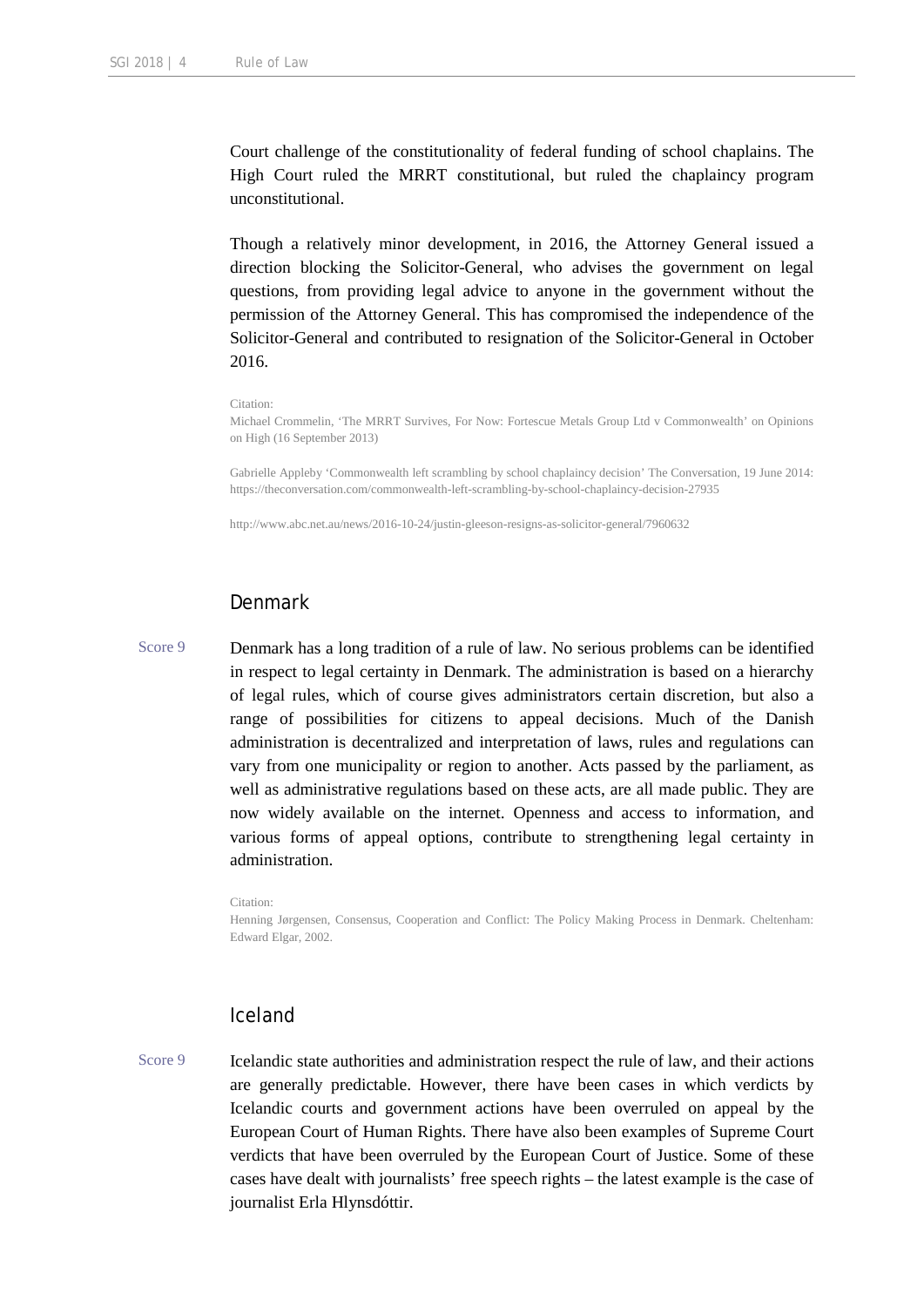A relatively recent case of a different kind has a bearing on legal certainty. The Supreme Court ruled, first in June 2010 and more recently in April 2013, that bank loans indexed to foreign currencies were in violation of a 2001 law. As such, the asset portfolios of Icelandic banks contained invalid loans. These examples demonstrate that the banks acted contrary to the law. Neither the government nor any government institution, including the central bank and the Financial Supervisory Authority, paid sufficient attention to this violation. A governor of the central bank was even among those who had drafted the 2001 legislation. Even after the Supreme Court ruled that these loans were null and void, the banks have been slow to recalculate the thousands of affected loans. Individual customers have had to sue the banks in an attempt to force them to follow the law.

Citation: Lög um vexti og verðtryggingu (Law on interest and indexation) no. 38 2001.

https://www.innanrikisraduneyti.is/raduneyti/starfssvid/mannrettindi/mannrettindadomstoll-evropu/nr/29388

#### Latvia

Score 9 Latvia's government and administration generally act in a predictable manner. Government decisions have in some cases been challenged in court on the basis of a breach of the principle of legal certainty. For example, a group of Administrative Court judges approached the Constitutional Court to protest austerity measures targeting planned judicial-salary increases, arguing a breach of legal certainty. The Constitutional Court ruled against the judges in 2012.

> Dissenting judges of the Constitutional Court published an opinion in 2014 indicating that the majority had erred in applying the principle of legal certainty during the financial crisis. They emphasized that legal certainty can be applied differently in different settings.

> The Foreign Investors' Council in their FICIL Sentiment Index 2015 noted two issues with legal certainty. First, the legal system delivers unpredictable results, which negatively affect the foreign investment climate in Latvia. Second, the legislative environment and tax regime has been inconsistent since the 2008 crisis, undermining investor confidence.

Citation:

<sup>1.</sup> The Constitutional Court of Latvia (2012), On Termination of Proceedings, Ruling available at (in Latvian): http://www.satv.tiesa.gov.lv/upload /2011\_10\_01\_lemums.pdf, Last assessed: 21.05.2013

<sup>2.</sup> FICIL Sentiment Index 2015. Available at: http://www.sseriga.edu/en/centres/csb/sentiment-index/. Last assessed: 20.11.2017.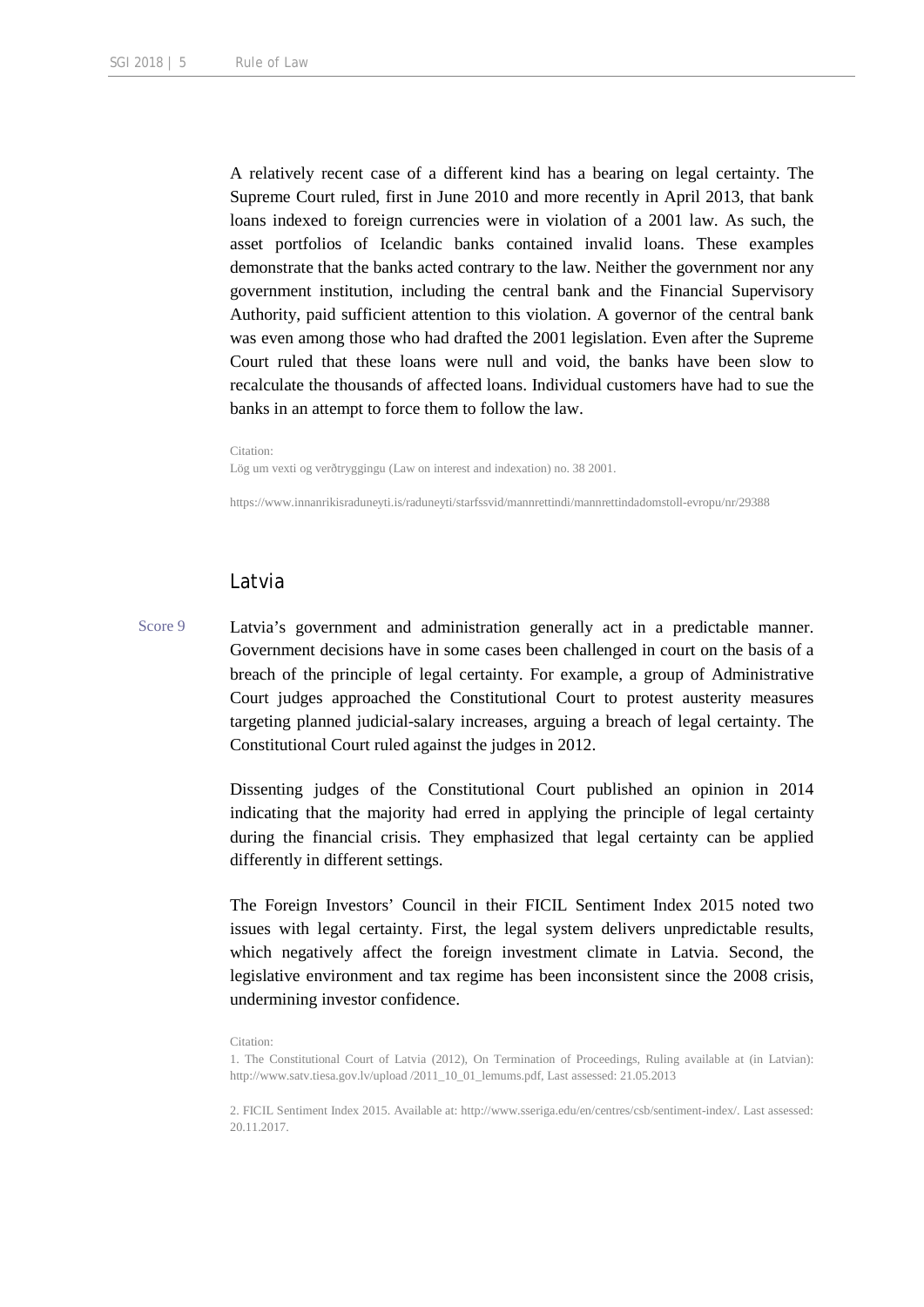# **Switzerland**

Score 9 Switzerland's federal government and administration act predictably. This predictability is partially reduced by the very pragmatic administrative culture at the cantonal and local levels. The country's division into small administrative districts, the tradition of decentralized local government and a partially non-professional administration system ("Milizverwaltung," militia administration, referencing the non-professional army) provide for a substantial amount of leeway in Switzerland's public administration activity. The pragmatic administrative culture ensures flexibility and efficiency on the one hand, but reduces legal certainty on the other.

#### Austria

Score 8 The rule of law in Austria, defined by the independence of the judiciary and by the legal limits that political authorities must respect, is well established in the constitution as well as in the country's mainstream political understanding. The three high courts – the Constitutional Court (Verfassungsgerichtshof), which deals with all matters concerning the constitution and constitutional rights; the Administrative Court (Verwaltungsgerichtshof), the final authority in administrative matters; and the Supreme Court (Oberster Gerichtshof), the highest instance within the four-tier judicial system concerning disputes in civil or criminal law – all have good reputations. Judicial decisions, which are based solely on the interpretation of existing law, can in principle be seen predictable.

> The role of public prosecutors (Staatsanwälte), who are subordinate to the minister of justice, has raised some controversy. The main argument in favor of this dependency is that the minister of justice is accountable to parliament, and therefore under public control. The argument to the contrary is that public prosecutors' bureaucratic position opens the door to political influence. To counter this possibility, a new branch of prosecutors dedicated to combating political corruption has been established, which is partially independent from the Ministry of Justice. However, this independence is limited only to certain aspects of their activities, leading some to argue that the possibility of political influence remains.

> The rule of law also requires that government actions be self-binding and predictable. And indeed, there is broad acceptance in Austria that all government institutions must respect the legal norms passed by parliament and monitored by the courts.

> The decision of the Austrian Constitutional Court to cancel the second round of the presidential election in the summer of 2016 is a clear example of how the rule of law is accepted. The decision has been widely criticized but nevertheless absolutely accepted. Similarly, respect for the rule of law was demonstrated by the widespread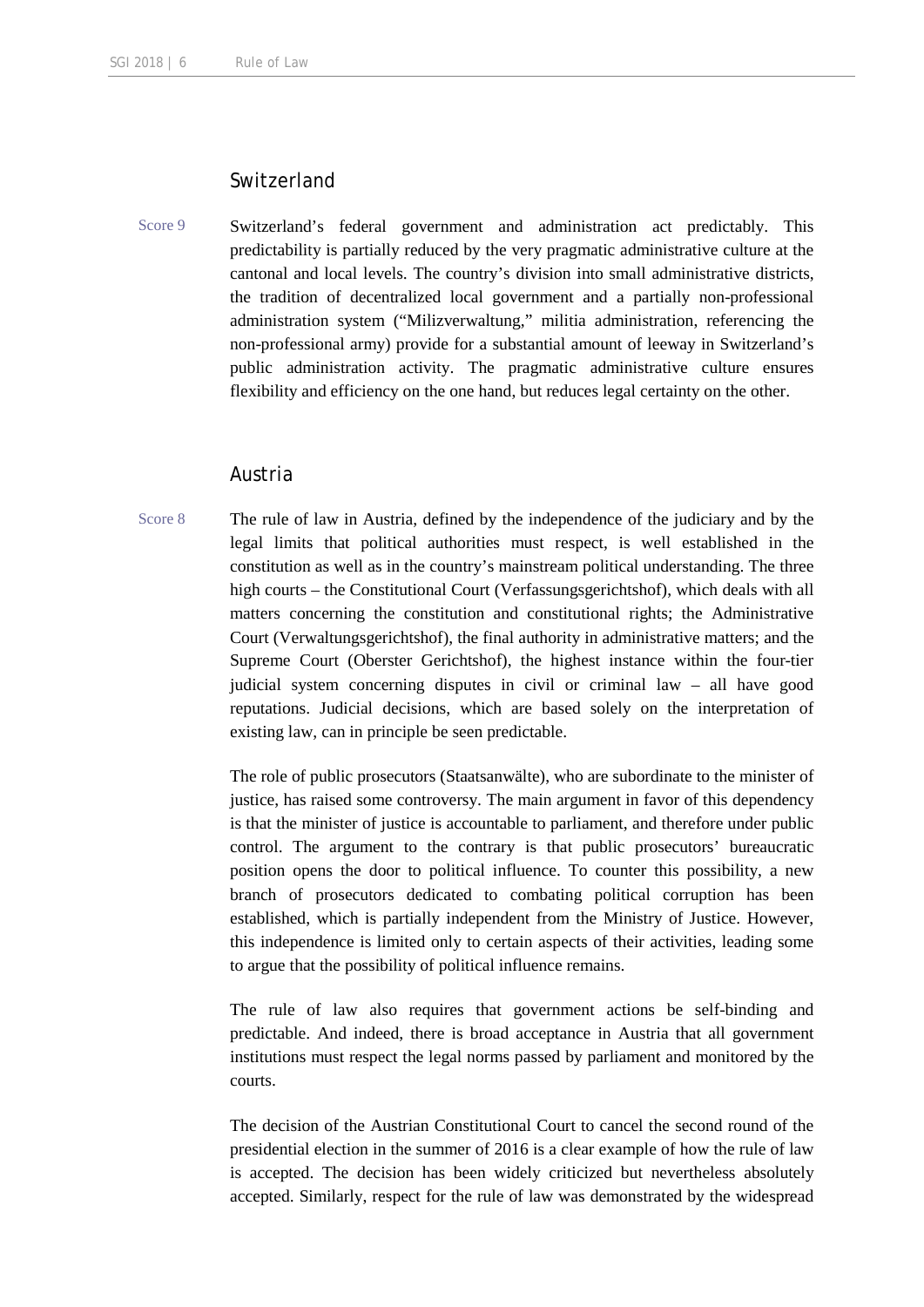response to the government changes at the end of 2017, when one major party (the Social Democrats) moved from government to opposition and a (former) opposition party (the far-right FPÖ) joined the government in coalition with the conservative Austrian People's Party (ÖVP). There has been an occasionally heated debate concerning the impact of this significant change within the government's power structure. However, there is no fear that the new situation will have an impact on the independence of the judiciary. The rule of law in Austria does not seem to be influenced by political changes.

On the other hand, laws are becoming so complex that even renowned experts struggle to understand them. This relates in particular to issues of immigration and asylum (Fremdenrecht).

#### Canada

Score 8 Canada's government and administration rarely make unpredictable decisions. Legal regulations are generally consistent, but do sometimes leave scope for discretion. Of course, the government can be expected to be challenged in court if its executive actions are not consistent with the law, which provides an incentive to comply.

### Czech Republic

Score 8 Executive actions are predictable and undertaken in accordance with the law. Problems arise because of the incompleteness or ambiguity of some laws with general declarations, notably the Charter of Fundamental Rights and Freedoms, requiring backing from detailed specific laws. However, points are gradually being clarified as case law builds up on freedom of information and general discrimination. Government bodies then learn to comply with established practices.

#### Spain

Score 8 The general administrative procedure in Spain is consistent and uniform, assuring regularity in the functioning of all administrative levels. During 2015, a new piece of legislation (Ley 39/2015, del Procedimiento Administrativo Común de las Administraciones Públicas) was passed with the aim of modernizing basic administrative law and improving legal certainty. In theory, this principle holds across the Spanish public sector, but it is also true that citizens and the business sector sometimes complain about unpredictable decisions. At the political level, for example, some policy reversals have undermined Spanish credibility among foreign investors (e.g., the government's changes in taxation and the decision to cut the regulated revenue rates received by renewable-energy generators). Within the administrative bureaucracy, however, there is still some scope for discretion and less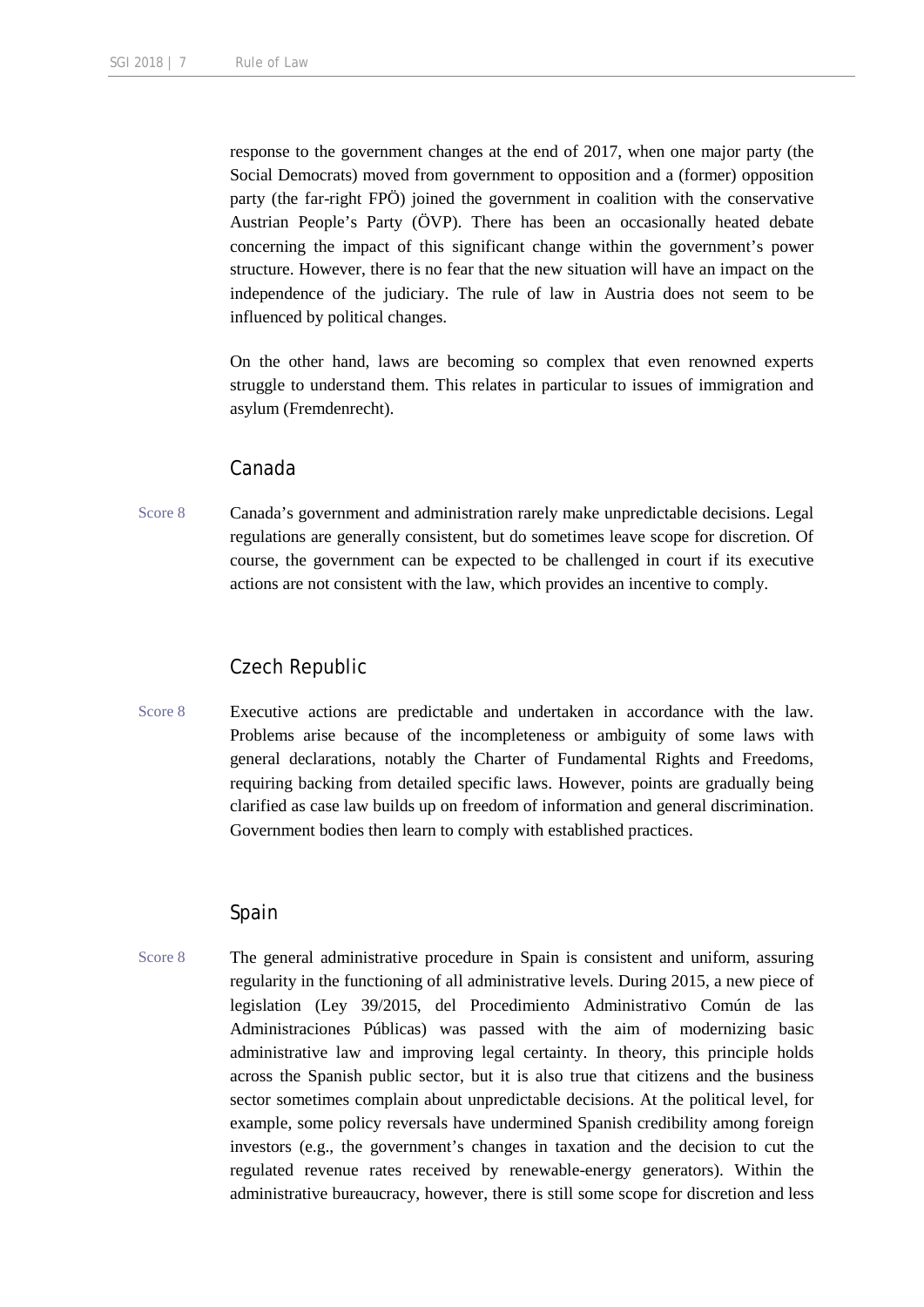transparency than what one might infer from the formal provisions (see "Access to Government Information"). Furthermore, even if the executive acts on the basis of and in accordance with the law, strict legal interpretations may in fact produce some inefficiency in certain aspects of the administration. This can be observed in the rigid system of personnel recruitment; working methods that depend on clear departmental command rather than flexible cross-organization teams; a preference for formal hierarchy rather than skills when making decisions; and the reliance on procedure regardless of output effectiveness, for example. This prevailing legalistic approach also serves to perpetuate abuses in some cases, since citizens are generally reluctant to appeal administrative acts in the courts as a consequence of the high costs and long delays associated with this process.

Within the Catalonia crisis, the government focused exclusively on the legal and constitutional framework to defend its point of view, failing to consider any political initiative other than lawsuits against the secessionists. Judicial action in the case of Catalonia has generated some confusion and legal uncertainty.

```
Citation:
```

```
Ley 39/2015, del Procedimiento Administrativo Común de las Administraciones Públicas 
www.boe.es/diario_boe/txt.php?id= BOE-A-2015-10565
```
#### Belgium

Score 7 The rule of law is relatively strong in Belgium. Officials and administrations typically act in accordance with the law. Nevertheless, the federalization of the Belgian state is not yet fully mature, and the authority of different government levels can overlap on many issues; this state of affairs renders the interpretation of some laws and regulations discretionary or unstable, and therefore less predictable than might be desired.

> For example, Belgium has since 2009 failed to implement many of its fiscal treaties with foreign partners (for a list, see the Belgian Service Public Federal Finances website). The discussions around the EU-Canada Comprehensive Economic and Trade Agreement (CETA), in which the Walloon government threatened to block the agreement, illustrated this issue quite clearly. The primary reason for this state of affairs is that all levels of power (federal, regional, etc.) must agree; when they do not, deadlock ensues.

#### Chile

Score 7 Acts and decisions made by the government and official administrative bodies take place strictly in accordance with legislation. There are moderately effective autonomous institutions that play an oversight role with regard to government activity, including the Office of the General Comptroller (Contraloría General de la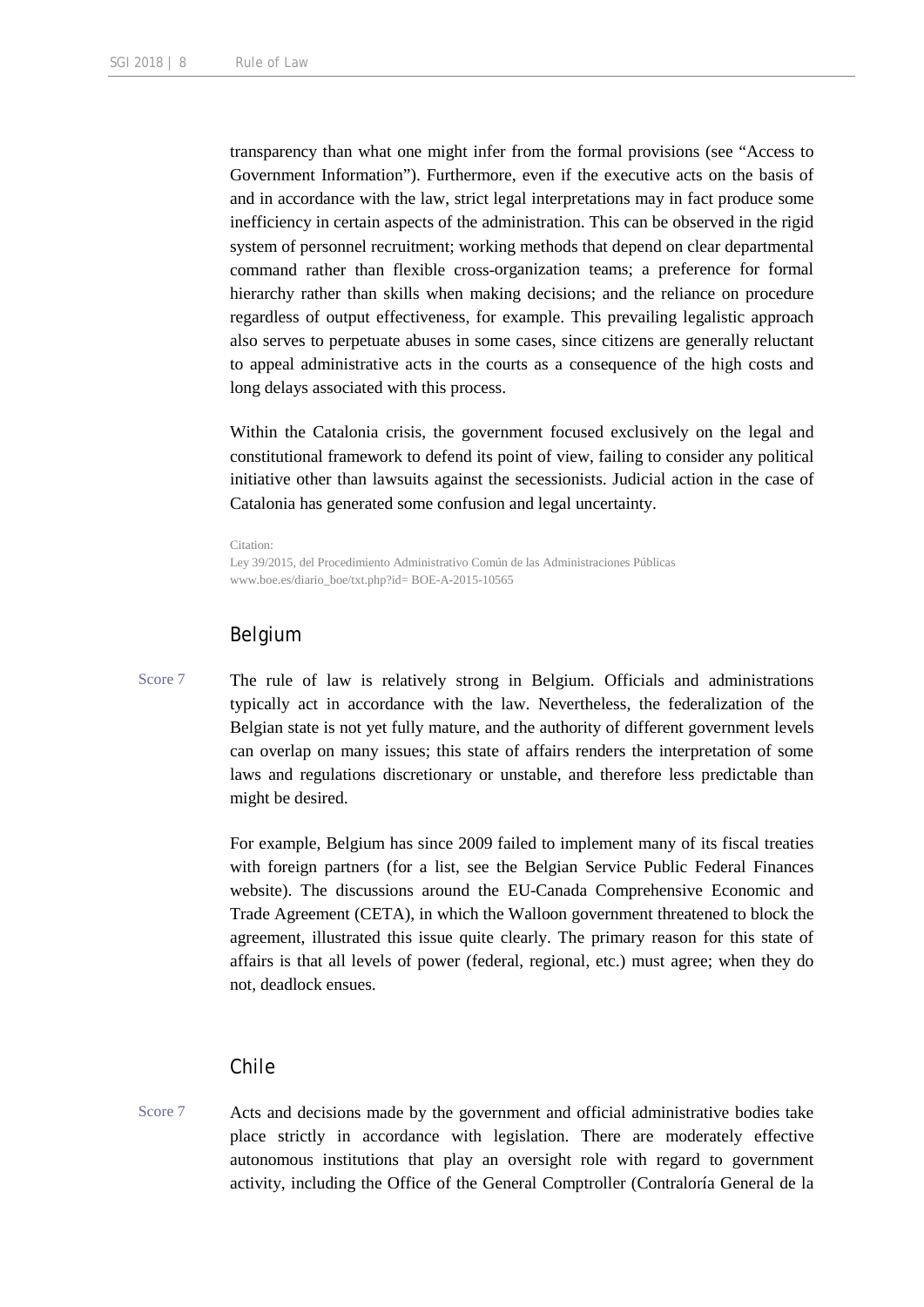República) and the monitoring functions of the Chamber of Deputies. Government actions are moderately predictable and conform largely to limitations and restrictions imposed by law.

#### Greece

Score 7 The state administration operates on the basis of a legal framework that is extensive, complex, fragmented and sometimes contradictory. Formalism dominates legislation. Legal regulations are often not consistently applied. Acts passed by parliament often have seemingly extraneous items added, which only confuses things further.

> Since the start of the economic crisis, because of the pressing need to achieve fiscal consolidation, the government repeatedly adapted past legislation to changing circumstances. Many changes have been made to areas such as taxation which, though necessary, have not fostered an institutional environment conducive to attracting foreign investment. Moreover, because of the need to effect reforms rapidly, the government resorted to governing by decree after passing legislation which left ample room for discretion. This practice, already used by previous governments, was exacerbated in 2014 by the ND-PASOK coalition government and has been vigorously continued by the Syriza-ANEL government since early 2015. In short, the practice of frequent and further amendments to recently passed legislation and legislative amendments has continued unabated. On average, a new law is voted on by the Greek parliament every week (research by the Athens-based organization "Dianeosis"). Because of such uncoordinated over-regulation, the legal framework in major policy sectors, such as taxation and foreign investments, still bears loopholes and contradictions.

#### Citation:

The research report of the Athens-based privately owned research organization "Dianeosis" is available (in Greek) at https://www.dianeosis.org/wp-content/uploads/2016/07/polynomia\_final2.pdf, last accessed on 03.10.2017.

### Ireland

Score 7 Politicians are prohibited by law from interfering with the course of justice and attempts to do so appear to be very rare. Government and administrative units generally act predictably and in accordance with known rules. The use of ministerial orders can be to some extent arbitrary and unpredictable, but they are liable to judicial review.

> A significant degree of discretion is vested in the hands of officials (elected and nonelected) in relation to infrastructure projects as well as town and rural planning. Following the collapse of the housing market in 2009, there has been much less scope for corruption in relation to development and public contracts; public concern about these issues has waned. This may change as activity in the construction industry gathers pace.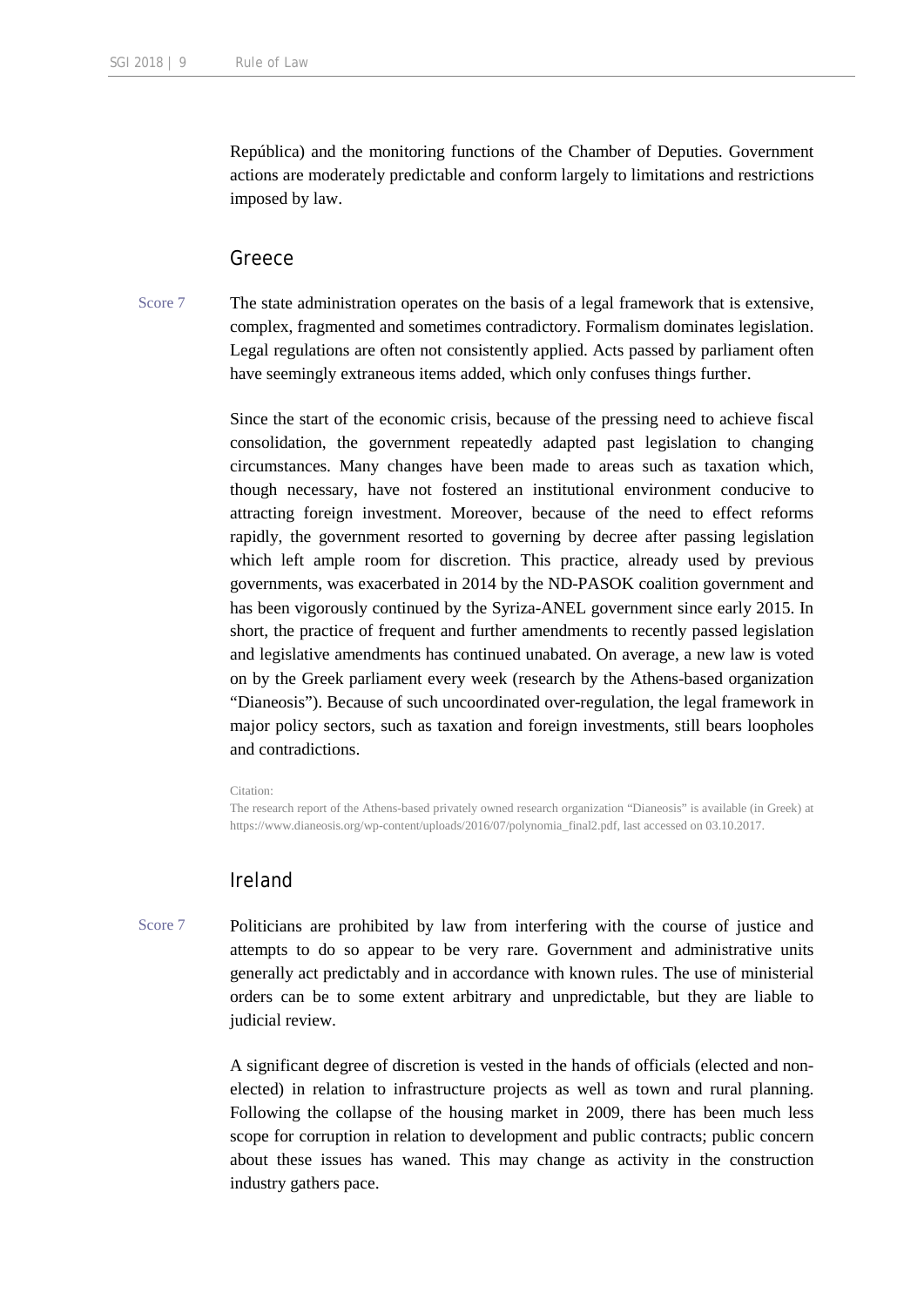Citation:

The report of the Inquiry into the behavior of the police in relation to allegations of misconduct and corruption is available here:

http://www.merrionstreet.ie/wp-content/uploads/2014/05/Final-Redacted-Guerin-Report-OCR.pdf

The inquiry into the circumstances surrounding the resignation of the Garda Commissioner was conducted by a former Supreme Court judge, Justice Fennelly, and is available here: https://doc-0s-bs-

docs.googleusercontent.com/docs/securesc/ha0ro937gcuc7l7deffksulhg5h7mbp1/bjfn1u1n4ifdcsekb8vsaf0a2nnd850 m/1442836800000/10437822469195814790/\*/0B2B2HUQaR5vwUnpJRTZnMU1tbWc?e=download

#### Italy

Score 7 The actions of the government and administration are systematically guided by detailed legal regulations. Multiple levels of oversight – from a powerful Constitutional Court to a system of local, regional and national administrative courts – exist to enforce the rule of law. Overall the government and the administration are careful to act according to the existing legal regulations and thus their actions are fundamentally predictable. However, the fact that legal regulations are plentiful, not always consistent and change frequently reduces somewhat the degree of legal certainty. The government has backed efforts to simplify and reduce the amount of legal regulation but has yet to obtain the results expected.

> The complexity of regulations (which are sometimes contradictory) opens up opportunities for corruption.

> The excessive burden of regulations and inefficiency of local authorities too often requires that, in order to face critical situations, exceptional powers are granted to special authorities ("commissari") who are not properly monitored. This often results in arbitrary decisions being made.

#### Lithuania

Score 7 Overall, the regulatory environment in Lithuania is regarded as satisfactory. Its attractiveness was increased by the harmonization of Lithuanian legislation with EU directives in the pre-accession period, as well as by good compliance with EU law in the post-accession period. In the World Bank's 2016 Worldwide Governance Indicators, Lithuania scored 85 out of 100 for the rule of law, up from 78.4 in 2014. The Lithuanian authorities rarely make unpredictable decisions, but the administration has a considerable degree of discretion in implementation. Although administrative actions are based on existing legal provisions, legal certainty sometimes suffers from the mixed quality and complexity of legislation, as well as frequent legislative changes. For instance, during its 2012 to 2016 term, the parliament passed more than 2,500 legislative acts. A substantial number of laws (e.g., 40.4% of all the laws adopted by the 2012 to 2016 parliament) are deliberated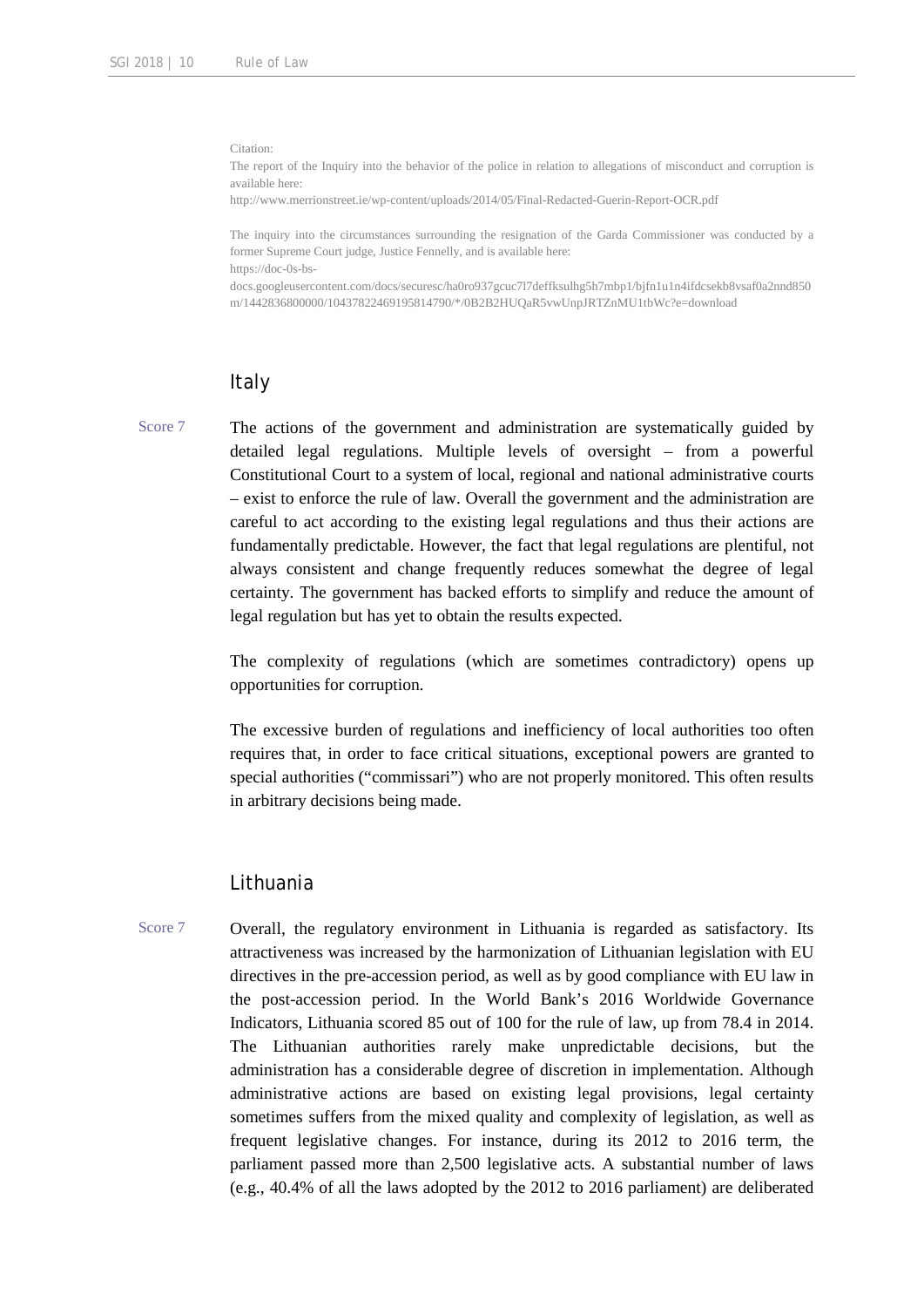according to the procedure of special urgency, which limits the possibility to thoroughly discuss proposals during the legislative process.

The unpredictability of laws regulating business activities, especially the country's tax regime, increased at the start of financial crisis in 2008 – 2009 when taxes were raised to increase budget receipts. However, since that time, successive governments have put considerable focus on creating a stable and predictable legal business environment. The Ministry of Justice provides methodological advice on the legislative process, submits conclusions on draft legal acts, and coordinates and monitoring existing legislation. The 2015 OECD report on regulatory policy in Lithuania recommended several measures to improve the regulatory environment for businesses. In addition, the new coalition government has pledged to introduce more predictable policies, for example, by applying a six-month rule to any proposed tax regime changes.

Nevertheless, in some cases, laws are amended during the last stage of parliamentary voting, generally due to the influence of interest groups, a process that increases legal uncertainty. In addition, state policies shift after each parliamentary election (e.g., in autumn 2016, the adoption of the new Labor Code was suspended), reducing predictability within the economic environment. This is particularly true for major infrastructural projects and social policy. For example, pension system rules are frequently amended, increasing uncertainty and reducing trust in the state. In addition, as parliamentary elections approach, legislators frequently become more active in initiating new, often poorly prepared legal changes meant to attract public attention rather than being serious attempts to address public issues. Although most such initiatives are rejected during the process of parliamentary deliberations, they often cause confusion among investors and the public. Furthermore, 80 out of 144 members of parliament were newly elected in October 2016. Their lack of experience and procedural expertise is likely to undermine economic policymaking.

Citation: The Worldwide Governance Indicators of World Bank are available at http://info.worldbank.org/governance/wgi/#home OECD, Regulatory Policy in Lithuania: Focusing on the Delivery Side, OECD Reviews of Regulatory Reform, OECD Publishing, Paris, 2015 http://www.oecd-ilibrary.org/governance/regulatory-policy-inlithuania\_9789264239340-en.

#### **Netherlands**

Score 7 Dutch governments and administrative authorities have to a great extent internalized legality and legal certainty on all levels in their decisions and actions in civil, penal and administrative law. In the World Justice Project, the Netherlands ranked 5 out of 113 countries in the 2016 rule of law index. However, experts have warned that the situation is deteriorating.

> In a recent "stress test" examining the state's performance on rule-of-law issues, former ombudsman Alex Brenninkmeijer argued after a comprehensive review that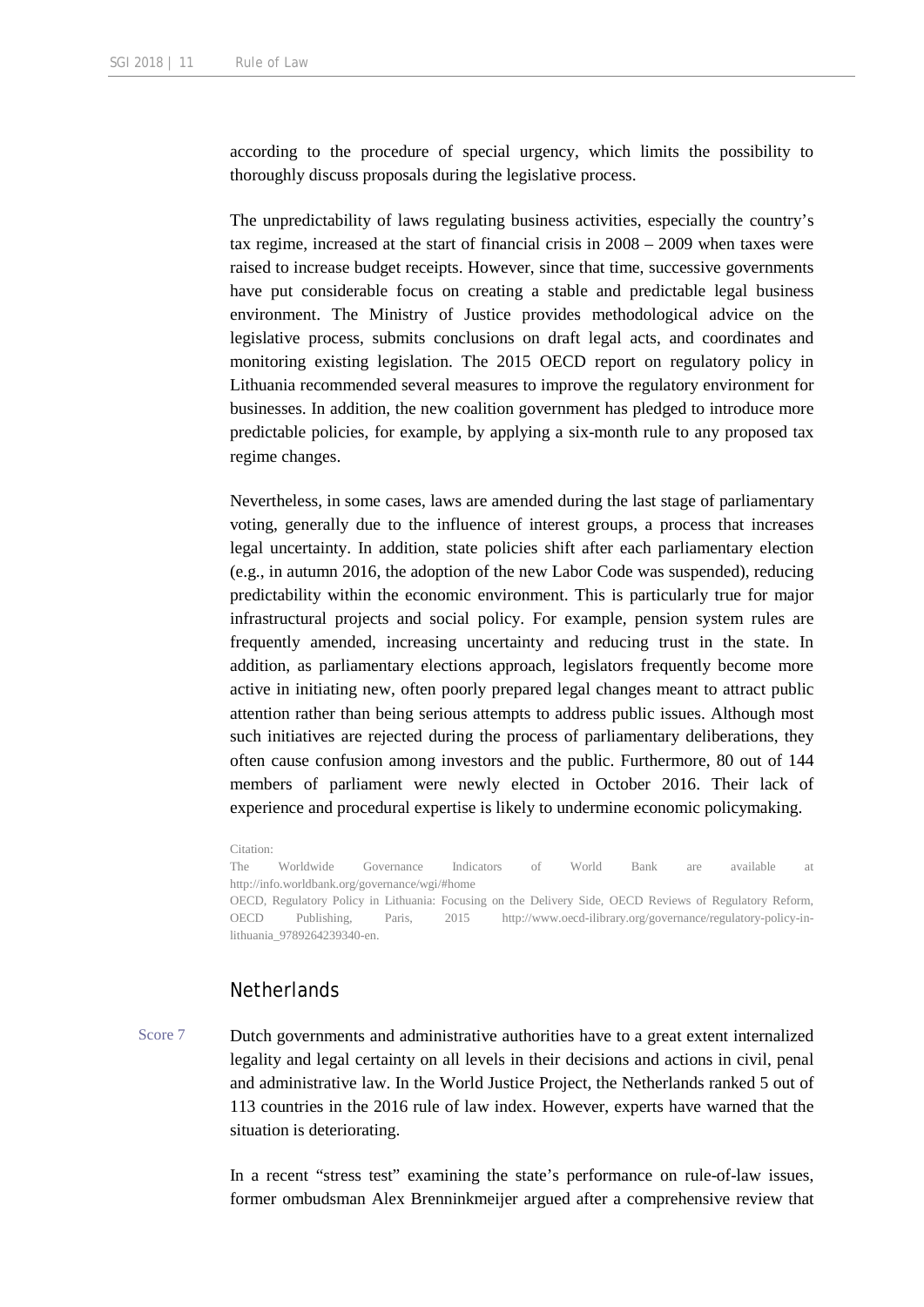particularly in legislation, but also within the administrative and judicial systems, safeguards for compliance with rule-of-law requirements are no longer sufficiently in place. In legislative politics, no appeal to the Constitutional Court is possible, making the Netherlands (along with the United Kingdom) an exception in Europe. The trend is to bypass new legislative measures' rule-of-law implications with an appeal to the "primacy of politics" or simply "democracy," and instead await possible appeals to European and other international during policy implementation.

The country's major political party, the conservative-liberal People's Party for Freedom and Democracy (VVD), has proposed to abolish the upper house of the States General, and with it the legal assessment of Dutch bills on the basis of the legal obligations assumed under international treaties. Within the state administration, the departmental bureaucracy too often prioritizes managerial feasibility over political and legal requirements. Paradoxically, fiscal and socialsecurity agencies have become exceptionally punitive toward ordinary citizens, not just in cases of fraud, but also in cases of forgetfulness or error. There is evidence that the accumulation of so-called administrative sanctions has driven people into poverty.

Within the judicial system, the lack of system-level support for normal application of the rule of law is apparent in the increase in court-registry fees for citizens seeking legal-dispute settlements, the considerable financial cutbacks and incoherent reforms throughout the entire judicial infrastructure, and the weak application of administrative-law criteria in areas where administrative agencies have discretionary power. The High Court has been accused of systematically disregarding cases of complaints by individual citizens.

All in all, there are strong tendencies in the House of Representatives and within the political parties toward seeking to override, in the name of the primacy of politics and democracy, judges' right to veto or annul political decisions on the basis of ruleof-law principles.

Citation:

A. Brenninkmeijer, Stresstest rechtsstaat Nederland, in Nederlands Juristenblad, 16, 24 April 2015, pp. 1046-1055 NRC-Handelsblad, "De rechtsstaat is doof, blind, en 'alles zit vast'," 28 March 2017 NRC-Handelsblad, "De strafrechtspraak staat er niet goed voor," 21 April, 2017 NRC-Handleblad, "Vooral de VVD zet de grootste stap achteruit," 12 March 2017

# Portugal

Score 7 Portugal is an extremely legalistic society, and legislation is often tedious, long and complex. In combination with pressure for reform arising from Portugal's structural problems and ongoing political change, this causes some legislative uncertainty. During the review period, this was evident in the Costa government's reversal of several measures passed by its predecessor, the Passos Coelho government.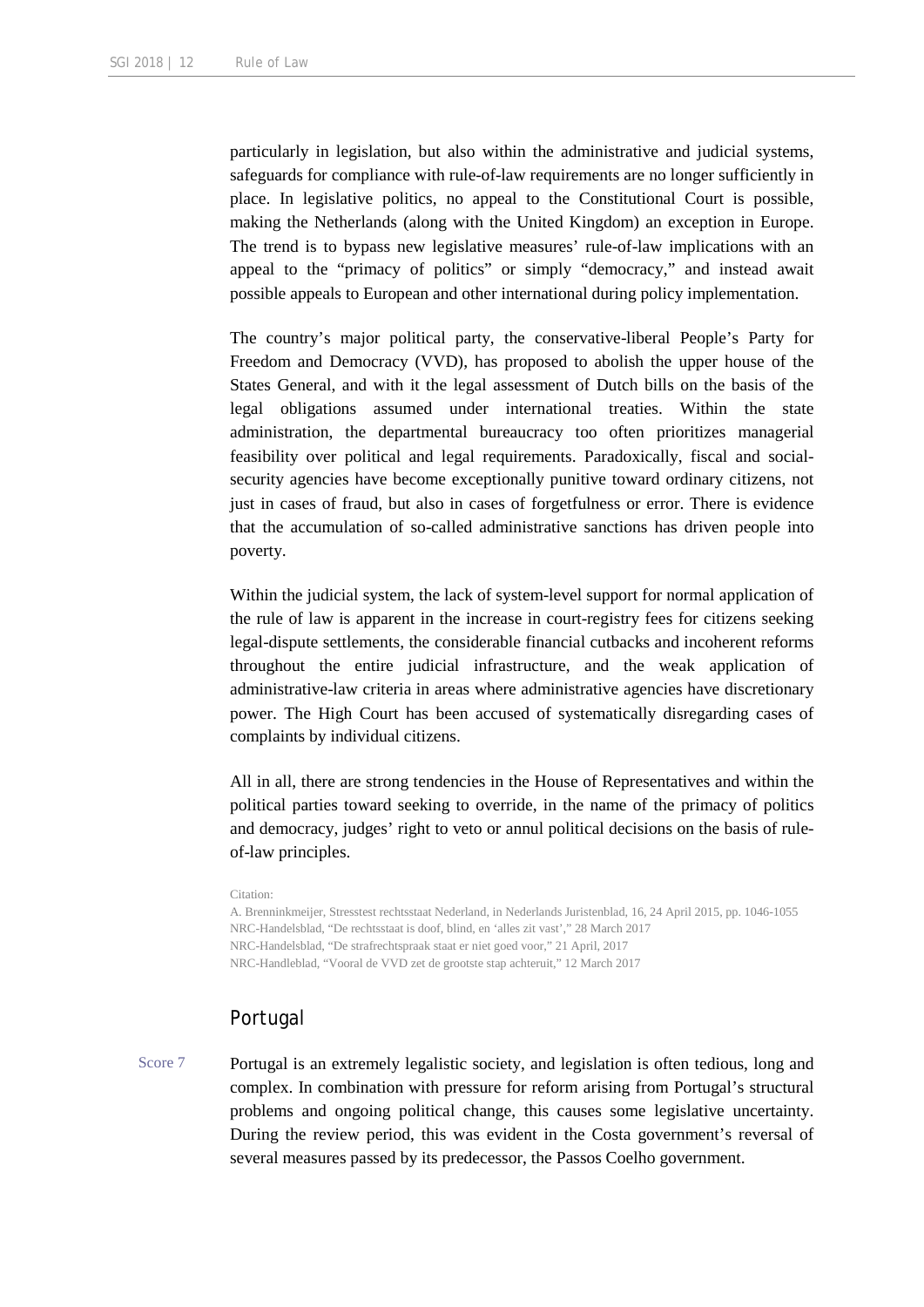#### Slovenia

Score 7 Legal certainty in Slovenia has suffered from contradictory legal provisions and frequent changes in legislation. The number of newly adopted regulations increased from 1,360 in 1991 to almost 20,000, including 800 laws, in February 2017. Many crucial laws are amended on a regular basis, and contradictions in legislation are frequently tested in front of the Constitutional Court. The procedures of rule-making are misused or side-stepped by making heavy use of the fast-track legislation procedure. In the first years of the Cera government (September 2014 to December 2015), 61.1% of the 131 legislative acts proposed to the National Assembly were subjected to the fast-track or shortened legislation procedure. In 2016, 30 out of 76 legislative acts (39.5%) were adopted using fast-track or shortened legislation procedure. In the vast majority of cases, however, government and administration act on the basis of and in accordance with the law, thereby ensuring legal certainty.

#### Citation:

National Assembly, Research Department (2016): Report on the parliamentary work between 1 January 2016 and 31 December 2016. Ljubljana (http://fotogalerija.dzrs.si/datoteke/Publikacije/Letno\_porocilo/Porocilo\_o\_delu\_drzavnega\_zbora\_v\_obdobju\_2014\_-\_2018\_- \_drugo\_leto\_mandata\_-\_januar\_2016\_-

Haček, M., S. Kukovič, M. Brezovšek (2017): Slovenian Politics and the State. Lanham, Boulder, New York, London: Lexington Books.

#### South Korea

Score 7 The Park Geun-hye scandal, and particularly the Choi Soon-sil scandal, revealed a level of collusion and a degree of rule through private networks that most Koreans believed they already left behind. In October 2016, it was revealed that Choi – a longtime friend of President Park – apparently wielded substantial influence over government affairs despite having no formal office. Although the degree of her influence was still not fully clear by the close of the review period, the scandal further undermined the administration's credibility. The personalization of state affairs by an individual without any official credentials brought South Koreans to the streets to protest in large numbers, ultimately leading to President Park's impeachment. President Moon is expected to return to a more predictable governance style based on the rule of law.

> When it comes to the legal system more generally, courts in South Korea are highly professional and judges are well trained. On the other hand, the unpredictability of prosecutors' activities remains a problem. Unlike judges, prosecutors are not independent, and there have been cases when they have used their power to harass political opponents, even though independent courts later found the accusations to be groundless.

\_december\_2016\_\_Report\_on\_National\_Assembly%E2%80%99s\_work\_in\_the\_Parliamentary\_term\_2014\_- \_2018\_second\_year\_January\_2016\_-\_December\_2016.pdf).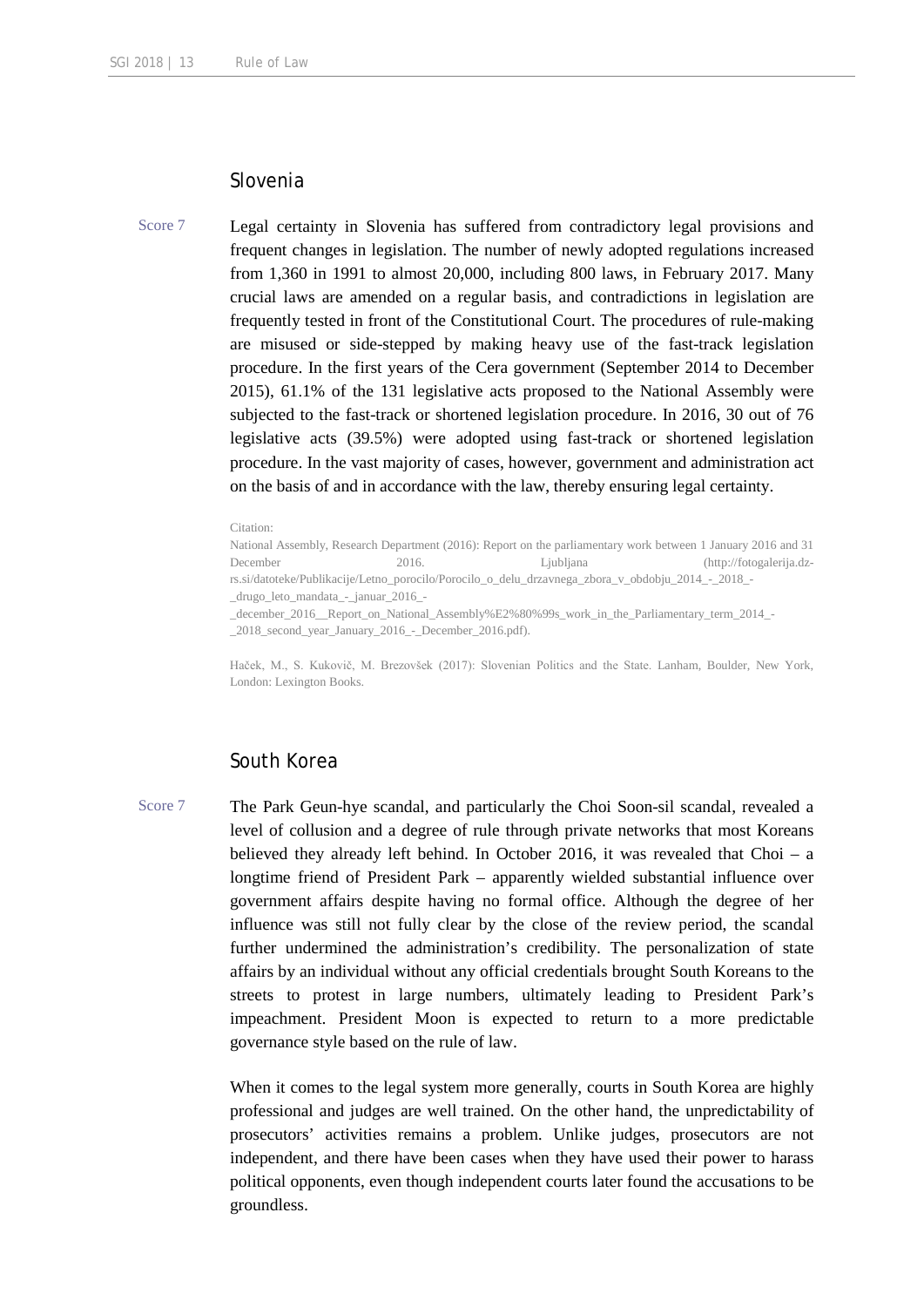Citation:

"South Korean Leader Says She Will Submit to Scandal Inquiry," New York Times, Nov. 3, 2016 Sang-young Rhyu, "Catastrophe 2016 in South Korea: A Tale of Dynamic History and Resilient Democracy," EAF Policy Debates, No.63, November 22, 2016.

#### United Kingdom

Score 7 In the United Kingdom, the government and public administration apparatus act in line with legal provisions. This is facilitated by the government's extensive control over the legislative process, which enables the government to alter provisions if they constitute a hindrance to government policy objectives. Media and other checks on executive action deter any deviation.

> Nevertheless, current political events around the United Kingdom's planned withdrawal from the European Union have led to some uncertainty about how it will unfold. A "Great Repeal Bill," which will in the first instance bring all legislation derived from the European Union back into the UK legal order, had been promised by the government and had reached the committee stage by November 2017 – now named "European Union (Withdrawal) Bill 2017-19." The dispute over whether the executive was entitled to trigger Article 50, which initiated the process of leaving the European Union, or whether the decision had to be affirmed by the parliament was settled by the supreme court in January 2017. The supreme court ruled that parliament had to be heard before the government could start the EU negotiations, which the government accepted. Shortly afterwards the UK government introduced a bill which parliament accepted on 1 February 2017 and the House of Lords accepted in March 2017. However, the government's majority remains precarious and will likely be prone to rebellions during the whole process.

#### France

Score 6 Generally French authorities act according to legal rules and obligations set forth from national and supranational legislation. The legal system however suffers still from a number of problems. Attitudes toward implementing rules and laws are rather lax. Frequent is the delay or even the unlimited postponement of implementation measures, which may reflect a political tactic for inaction or sometimes because pressure groups successfully impede the adoption of implementation measures.

> Another factor is the discretion left to the bureaucracy in interpreting existing regulations. In some cases, the administrative official circular, which is supposed to facilitate implementation of a law, actually restricts the impact or the meaning of existing legislation. In other cases, the correct interpretation of an applicable law results from a written or verbal reply by a minister in parliament. This is particularly true in the field of fiscal law.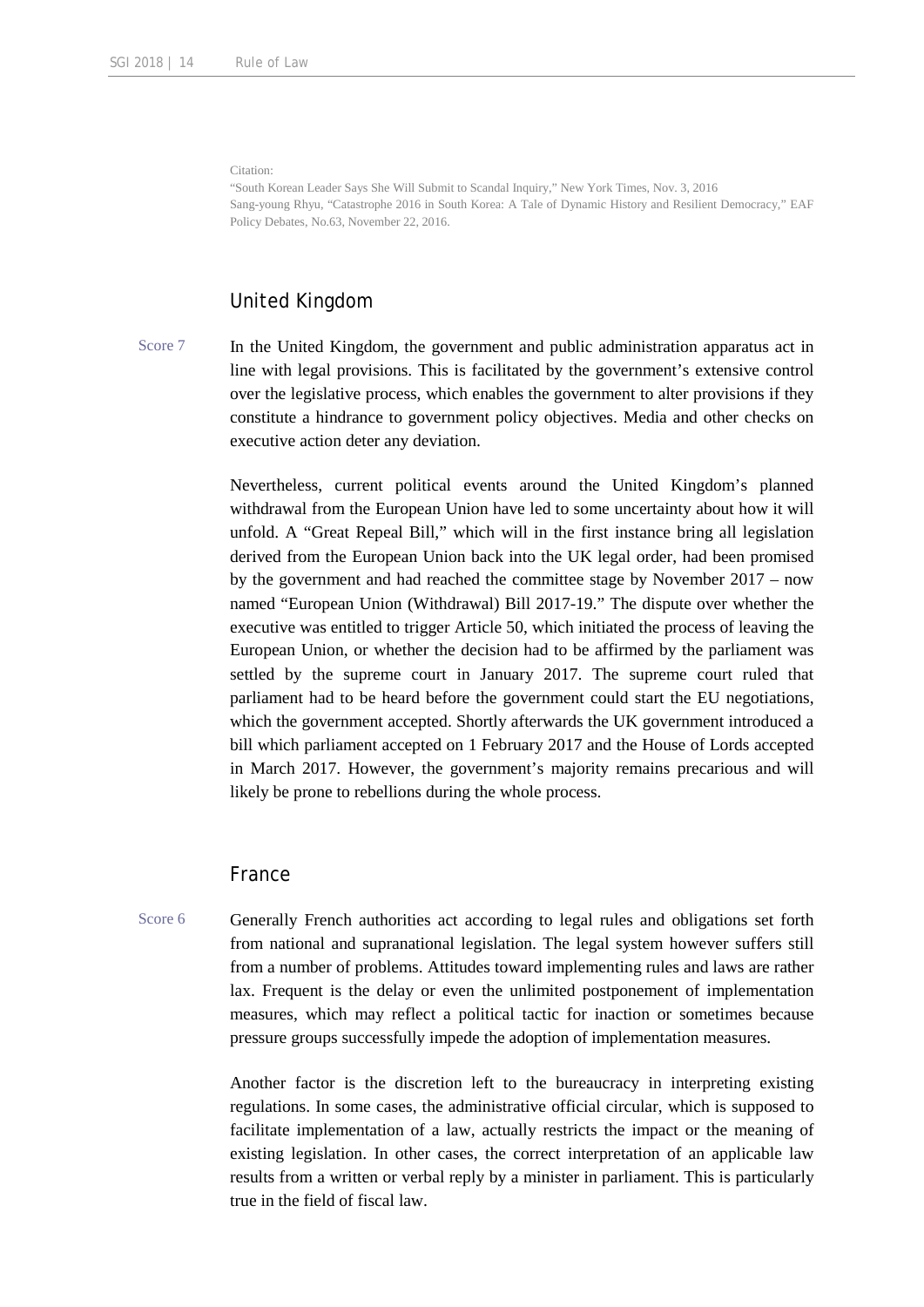Finally, the most criticized issue of legal uncertainty derives from multiple and frequent legislative changes, particularly fiscal legislation. The business community has repeatedly voiced concerns over the instability of rules, impeding any rational long-term perspective or planning. These changes usually are legally solid, but economically debatable. It is not unusual that a fiscal measure adopted on the occasion of the vote of the annual budget is repealed or substantially modified one year later. A costly example is provided by the additional tax on dividends imposed in 2012 by the Hollande administration in spite of strong legal reservations. The measure was later struck down both by the European Court of Justice and the constitutional court in October 2017. The courts' decisions imposed an unexpected expense of  $\bigoplus$  billion – 10 billion, which the government will have to pay back to the companies. This has forced the government to set up an exceptional tax on those companies, which are supposed to be paid back. At the end, the new tax will represent half of the due reimbursement.

#### Japan

Score 6 In their daily lives, citizens enjoy considerable predictability with respect to the workings of the law and regulations. Bureaucratic formalities can sometimes be burdensome but also offer relative certainty. Nevertheless, regulations are often formulated in a way that gives considerable latitude to bureaucrats. For instance, needy citizens have often found it difficult to obtain welfare aid from localgovernment authorities. Such discretionary scope is deeply entrenched in the Japanese administrative system, and offers both advantages and disadvantages associated with pragmatism. The judiciary has usually upheld discretionary decisions by the executive. However, the events of 3/11 exposed the judicial system's inability to protect the public from irresponsible regulation related to nuclear-power generation. Some observers fear that similar problems may emerge in other areas as well.

> The idea of the rule of law itself does not play a major role in Japan. Following strict principles without accounting for changing circumstances and conditions would be seen as naïve and nonsensical. Rather, a balancing of societal interests is seen as demanding a pragmatic interpretation of the law and regulations. Laws, in this generally held view, are supposed to serve the common good, and are not meant as immutable norms to which one blindly adheres.

> Citation: Carl F. Goodman: The Rule of Law in Japan: A Comparative Analysis, The Hague: Kluwer Law International, 2003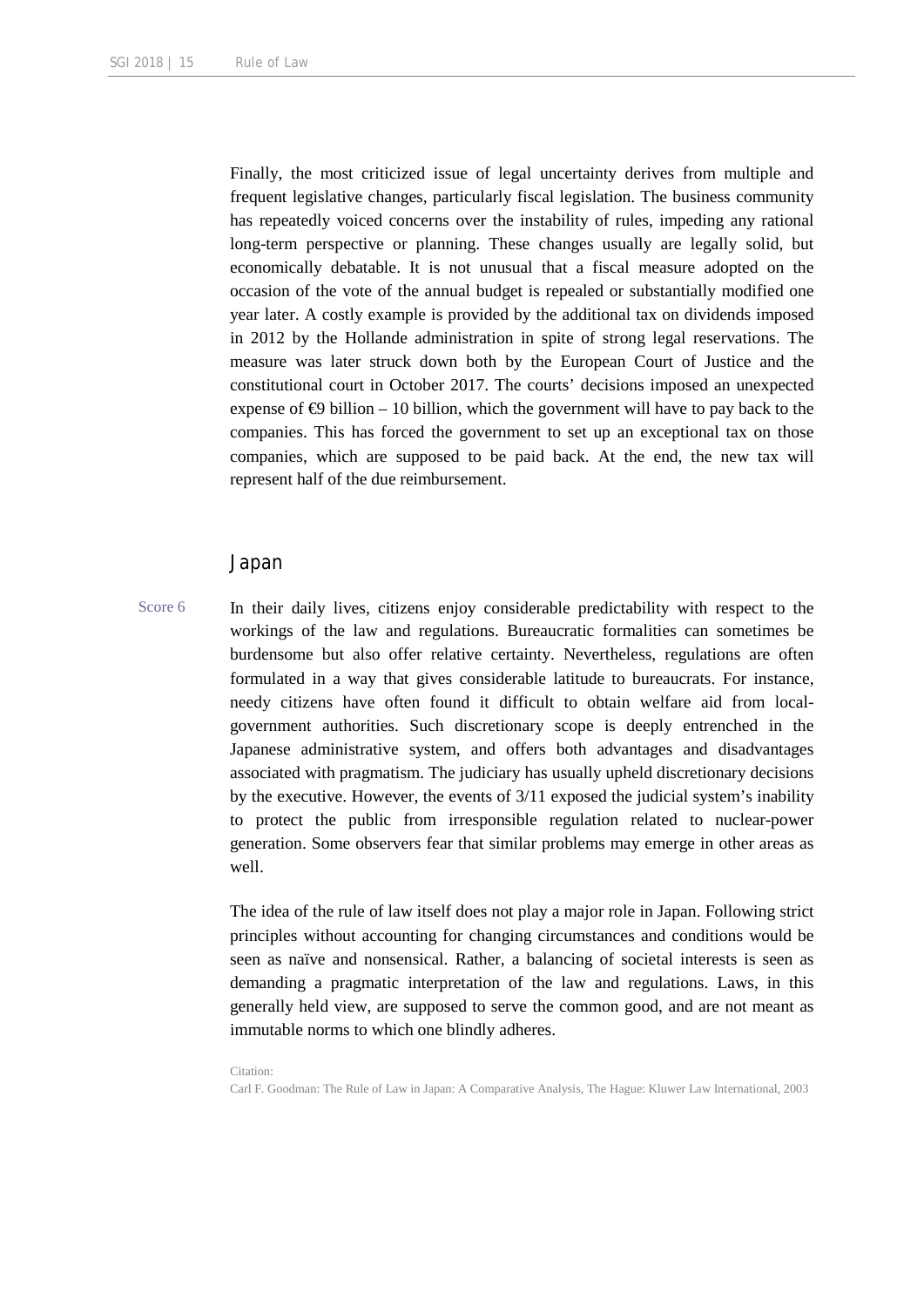#### Luxembourg

Score 6 While Luxembourg is a constitutional state, citizens are sometimes confronted with judicial vagueness or even a lack of legal guidance in administrative issues. Luxembourg's administrative culture is based on pragmatism and common sense. This means that some matters are decided on an ad hoc basis, rather than with reference to official or established rules. Most people seem to accept this, trusting that the prevalent legal flexibility leads to regulations or compromises that favor their own interests. Thus, the interpretation of laws can vary.

> The government is working on completely reforming the constitution. In 2009, the Christian Social People's Party had stated in its election program that they would submit the constitutional reform "to the people by a referendum." The referendum on the constitutional reform, which was initially planned for 2012, has been delayed until after the 2018 elections.

> Courts are overloaded, understaffed and slow, taking far too long to settle cases brought before them. The government has begun to address this problem by hiring more judges. Since the creation of independent administrative courts and the Constitutional Court nearly 20 years ago, the number of pending cases has considerably increased. The European Court of Human Rights in Strasbourg frequently criticizes Luxembourg for its lengthy legal procedures.

Cames, Michel. "Pragmatisch, flexibel, schnell – Wirtschaftspolitische Besonderheiten von Kleinstaaten am Beispiel Luxemburg." Forum.lu, Sept. 2013, www.forum.lu/pdf/artikel/7692\_332\_Camest.pdf. Accessed 21 Feb. 2017.

Trausch, Gilbert. "Die historische Entwicklung des Großherzogtums – ein Essay." In: Das politische System Luxemburgs: Eine Einführung, edited by Wolfgang H. Lorig and Mario Hirsch, VS Verlag für Sozialwissenschaften, 2008, pp. 13 – 30.

"Referendum." Forum.lu, www.forum.lu/constitution/index.php/reformprojekt/referendum/. Accessed 21 Feb. 2017.

"Die Parteien haben Angst." Luxemburger Wort, 11 June 2017, https://www.wort.lu/de/politik/zwei-jahre-nach-demreferendum-die-parteien-haben-angst-593d6249a5e74263e13c1c74. Accessed 21 Dec. 2017.

### Malta

Score 6 The Maltese constitution states that the parliament may make laws with retrospective effect, although acts are not permitted to impose obligations on citizens retroactively. Court judgment upholding this principle have been particularly common in areas dealing with taxation and social services. However, governments do generally respect the principles of legal certainty, and the government administration generally follows legal obligations; the evidence for this comes from the number of court challenges in which government bodies have prevailed. However, reports from public bodies, such as the Ombudsman and the Auditor General, demonstrate that

Citation: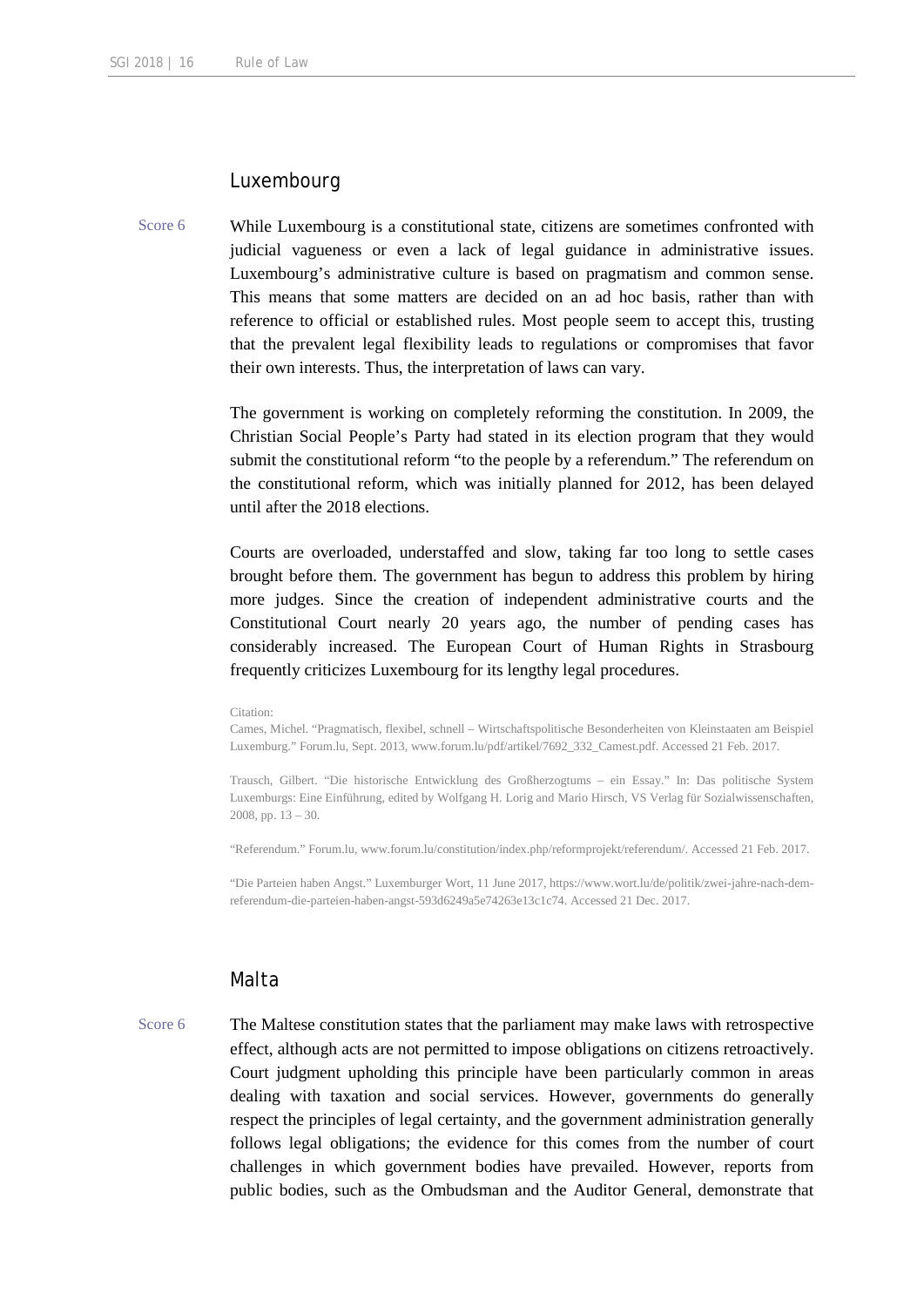government institutions do sometimes make unpredictable decisions. In 2014, the National Audit Office further criticized a ministry's intervention in a tender process for a legal-services contract related to concessions for the operations of casinos. The use of direct orders in ministries has also been prevalent. In one instance from the first half of 2017, direct orders totaling €640,000 were made by the European Affairs Ministry. Parliament is also slow to legislate on articles of the law that have been declared unconstitutional and need to be revised. Since Malta joined the European Union, however, the predictability of the majority of decisions made by the executive continues to improve as discretion becomes more constrained. Overall, legal certainty is robust, though there continue to be instances where the rule of law is misapplied by state institutions. Several laws and practices are in breach of the Maltese constitution or the European Convention on Human Rights: the Justice Sector Act 2016, Standards in Public Life Act 2017, continued use of direct orders by public administration, passing of subsidiary laws that breach primary laws, lack of a sentencing policy to ensure legal certainty in the application of punishment, and ignoring clear provisions in the constitution and instead basing judgments on inferior laws. The Coordination of Government Inspections Act 2017 restricts the number of inspections undertaken by government departments. The act does not exempt independent institutions such as the auditor general and data protection office, potentially restricting these institutions. The recent practice of placing members of parliament on regulatory boards is also unconstitutional.

#### Citation:

http://www.timesofmalta.com/articles/view/20150224/local/210000-commission-paid-in-cafe-premier-buybackaudit-office-slams.557475

http://www.timesofmalta.com/articles/view/20150104/local/Dalli-case-prompts-Ombudsman-action.550497 http://www.timesofmalta.com/articles/view/20150813/local/updated-some-diabetes-patients-denied-treatmentombudsman.580496

Minister reacts as auditor criticizes re ranking of bidding firms Times of Malta 5/03/14

Updated; Government asks AG to amend unconstitutional industrial tribunal law Independent 12/02/16

http://www.maltatoday.com.mt/news/national/76165/maltese\_perceive\_judicial\_independence\_to\_be\_fairly\_good#. WesFh1uCyM8

The Independent 20/12/17 Kevin Aquilina, The Rule of Law a La Maltaise

Malta Today 9/10/17 Former Planning and lands minister is now lawyer for both planning and lands authority Times of Malta 7/10/17 Ombudsman queries positions of trust

Times of Malta 11/11/17 Ministry spends almost 30,000 euros on Liquor for EU Presidency

Interview with Prof Kevin Aquilina Dean of Law 12/17

#### Slovakia

Score 6 Government and administration in Slovakia largely act on the basis of the law. However, legal certainty has suffered from frequent legal amendments and opaque laws. The high level of political polarization in Slovakia, combined with frequent changes in government, has made many laws rather short lived. A second problem has been the growing complexity of laws. As a result of frequent amendments, many laws have come opaque and inconsistent. This situation was widely criticized by many NGOs and watchdog organizations (e.g., Via Iuris, TIS, SGI). In response, parliament in November 2015 approved two important amendments to improve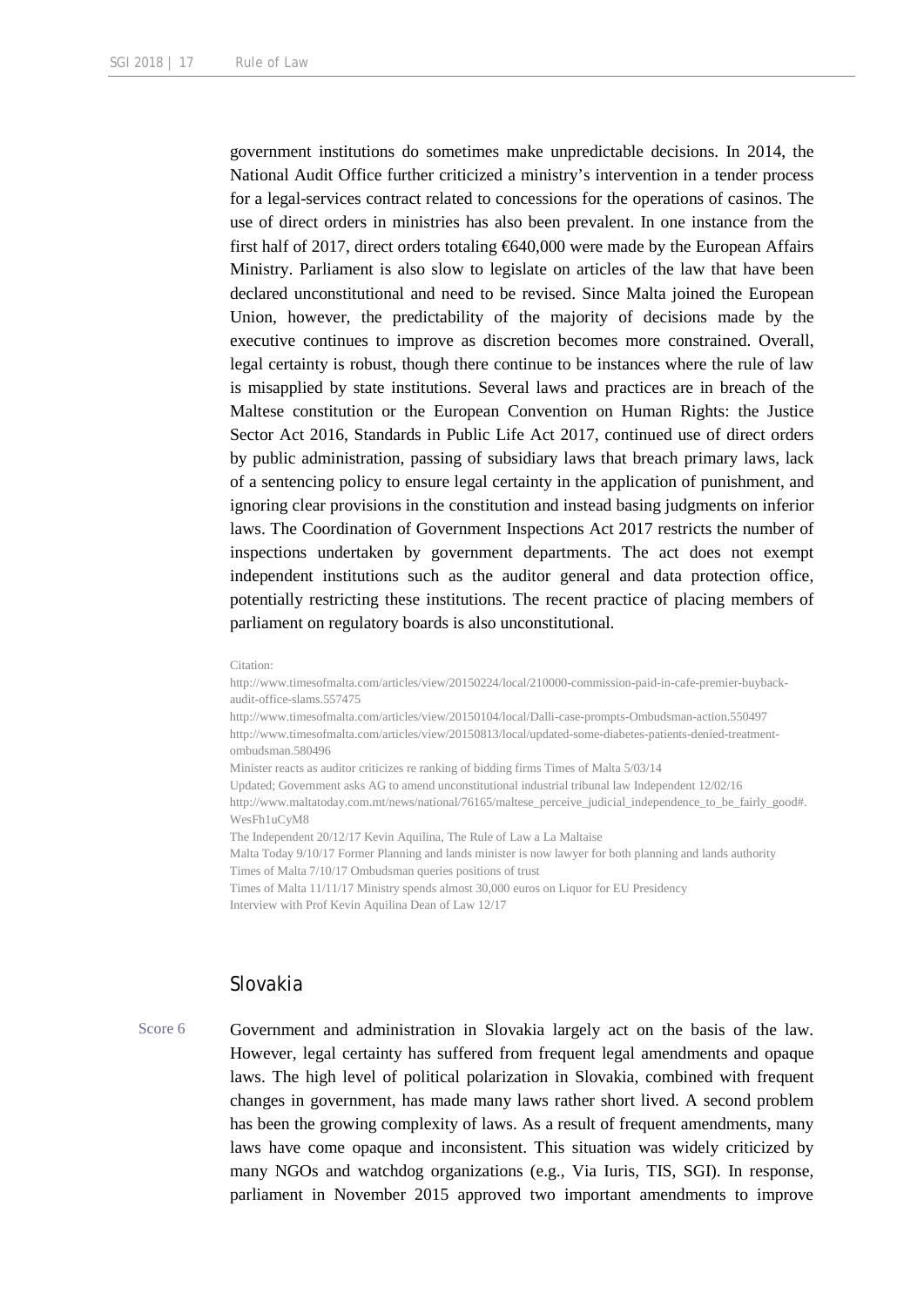things. First, it changed the act on lawmaking, introducing the public's right to participate in lawmaking and stipulating that each governmental legislative draft has to be submitted for public discussion. Second, the rules of procedure for parliament were changed to prohibit "legislative adjuncts," that is, the opportunity to change existing legislation by amending drafts that are currently under discussion, a practice often used to avoid lengthy parliamentary readings.

#### United States

Score 6 There is little arbitrary exercise of authority in the United States, but the legal process does not necessarily provide a great deal of certainty either. Some uncertainty arises as a consequence of the country's adversarial legal system. Policy implementation is one area that suffers. Adversarial tendencies have several negative effects, such as supplanting the authority of elective policymaking institutions, reducing administrative discretion, causing delay in decision-making, and increasing reliance on courts and judges to design policies and/or administrative arrangements. On important issues, a government agency will undertake a lengthy, highly formalized hearing before issuing a decision. The resulting action will be appealed (often by multiple affected parties) to at least one level of the federal courts, and firms will not know their obligations under the new regulation for at least several years.

> In recent years, certain constitutional issues have increased uncertainty across a range of issues. Citing Congress's failure to resolve major issues, President Obama has acted unilaterally, taking an expansive view of executive discretion, in a variety of areas. In 2015 and 2016, federal courts nullified Obama's expansive executive actions on undocumented immigrants and coal-fired power plants, indicating that unilateral presidential action can result in legal uncertainty. In 2017, President Trump adopted an even more aggressive approach to unilateral action, canceling many Obama-era regulations, especially on the environment. Because these actions will be subject to judicial appeals, businesses and individuals will have difficulty assessing their regulatory obligations for at least several years.

Citation: https://www.degruyter.com/view/j/for.2017.15.issue-3/for-2017-0037/for-2017-0037.xml Milkis and Jacobs

#### Bulgaria

Score 5 Bulgaria's government and administration refer heavily to the law and take pains to justify their actions in formal and legal terms. However, two features of the legal environment reduce legal certainty. First, the law gives the administration sizable scope for discretion. Second, the existing legislation suffers from many internal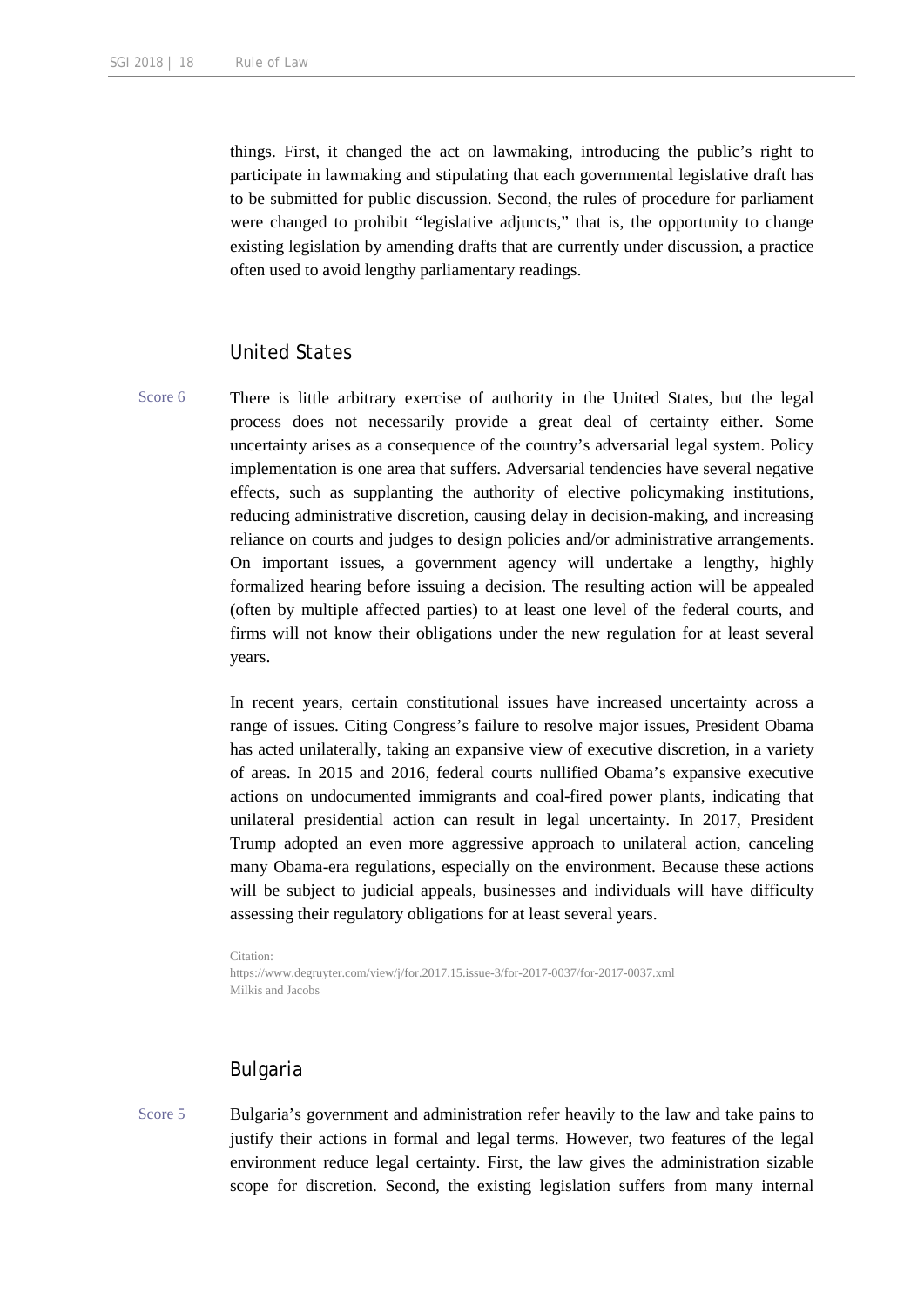inconsistencies and contradictions that make it possible to find formal legal justifications for widely varying decisions. For both reasons, executive action is not only relatively unpredictable, but may involve applying the law differently to different citizens or firms, thus creating privileges for some and disadvantages for others.

### Croatia

Score 5 The Croatian legal system puts heavy emphasis on the rule of law. In practice, however, legal certainty is often limited. Regulation is sometimes inconsistent and changes often, administrative bodies frequently lack the necessary legal expertise, and executive ordinances do not always comply with the original legal mandate. As a result, citizens often lack confidence in administrative procedures and frequently perceive the acts of administrative bodies to be arbitrary.

#### Cyprus

Score 5 The foundations of the state apparatus inherited from the period of British colonial rule have been weakened over the years, but operational capacities and adherence to the law have remained consistent. Following the collapse of bi-communality in 1964 and exclusive exercise of power by Greek Cypriots, constitutional arrangements render a very strong executive (president).

> The legal soundness of some laws and policies, either aimed at meeting obligations toward the country's creditors or regulating other issues, is often contested. Several laws passed by parliament in 2016 were subsequently referred by the president to the supreme court for review and many were found unconstitutional. Action on important matters (e.g., foreclosures) have been delayed, which undermines citizens' perceptions of legal certainty.

> Avoidance or delays of action by the government and administration, or actions in ways inconsistent with the rule of law, persisted in 2017. The executive clashed repeatedly and for long periods with the auditor general and attorney general. The clientelistic rather than meritocratic selections of appointees has continued. These practices undermine the powers of, independence of, and trust in state bodies' decision-making capacities, administrative efficiency, and law-enforcement consistency.

Citation:

Cyprus Mail, Finance ministry accused of not respecting the public good, http://cyprusmail.com/2017/05/16/finance-ministry-accused-not-respecting-public-good/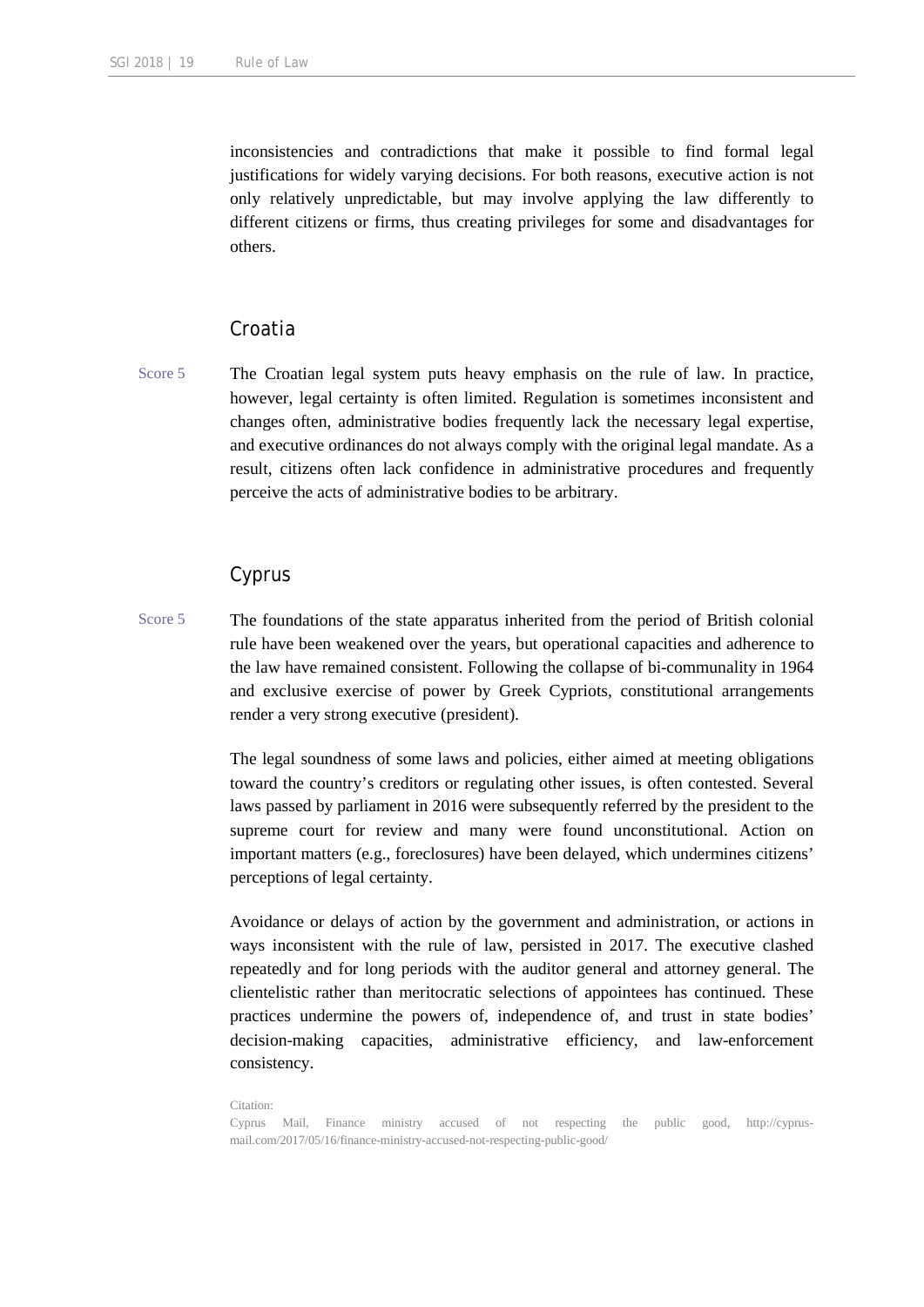#### Israel

Score 5 A number of institutions are responsible for legal review of government and administration activities. The State Comptroller, the Attorney General of Israel and the Supreme Court (ruling as the High Court of Justice) conduct legal reviews of the actions of the government and administration. The Attorney General represents the state in courts. The officeholder participates regularly in government meetings, and in charge of protecting the rule of law in the public's interest. His or her legal opinion is critical, and even mandatory in some cases. The Supreme Court hears appeals from citizens and Palestinian residents of the West Bank and Gaza Strip (even though Israeli law is not officially applied in the latter). These petitions, as filed by individuals or civic organizations, constitute an important instrument by which to force the state to explain and justify its actions.

> The judiciary in Israel is independent and regularly rules against the government. For example, in September 2017, the Supreme Court struck down the government's policy on recruiting ultra-orthodox Jewish citizens into the Israel Defense Forces (IDF). Although the state generally adheres to court rulings, the Association for Civil Rights in Israel (ACRI) reported in 2009 that the state was in contempt of eight rulings handed down by the Supreme Court since 2006, including a 2006 rerouting of the West Bank security and separation barrier in the OPT.

> Some legal arrangements provide for ad hoc state action when security threats emerge. The Emergency Powers (Detention) Law of 1979 provides for indefinite administrative detention without trial. According to a human rights group, there were 475 Palestinians incarcerated under such charges at the end of May 2017. A temporary order in effect since 2006 permits the detention of suspects accused of security offenses for 96 hours without judicial oversight, compared with 24 hours for other detainees. Israel outlawed the use of torture to extract security information in 2000, but milder forms of coercion are permissible when the prisoner is believed to have vital information about impending terrorist attacks.

> The current government has been criticized for seeking to weaken the so-called gatekeepers of democracy, both through verbal attacks on the entities most closely associated with maintaining the rule of law, and through legislative initiatives seeking to undermine these entities' powers in fact. In a speech at the opening of the winter session of the Knesset, Israeli President Reuven Rivlin stated that, "Today, we are witnessing the winds of a revolution… This time, the rule of the majority – is the sole ruler…everything is political – the media is political, the democratic institutions, all of them – from the professional clerks to the State Comptroller – are political, the Supreme Court is political, the security forces are political, and even the IDF, the Israel Defense Forces, is political. The entire country and its institutions – political. This revolution wants to finally tear the supposed masks of hypocrisy from the faces of all the gatekeepers."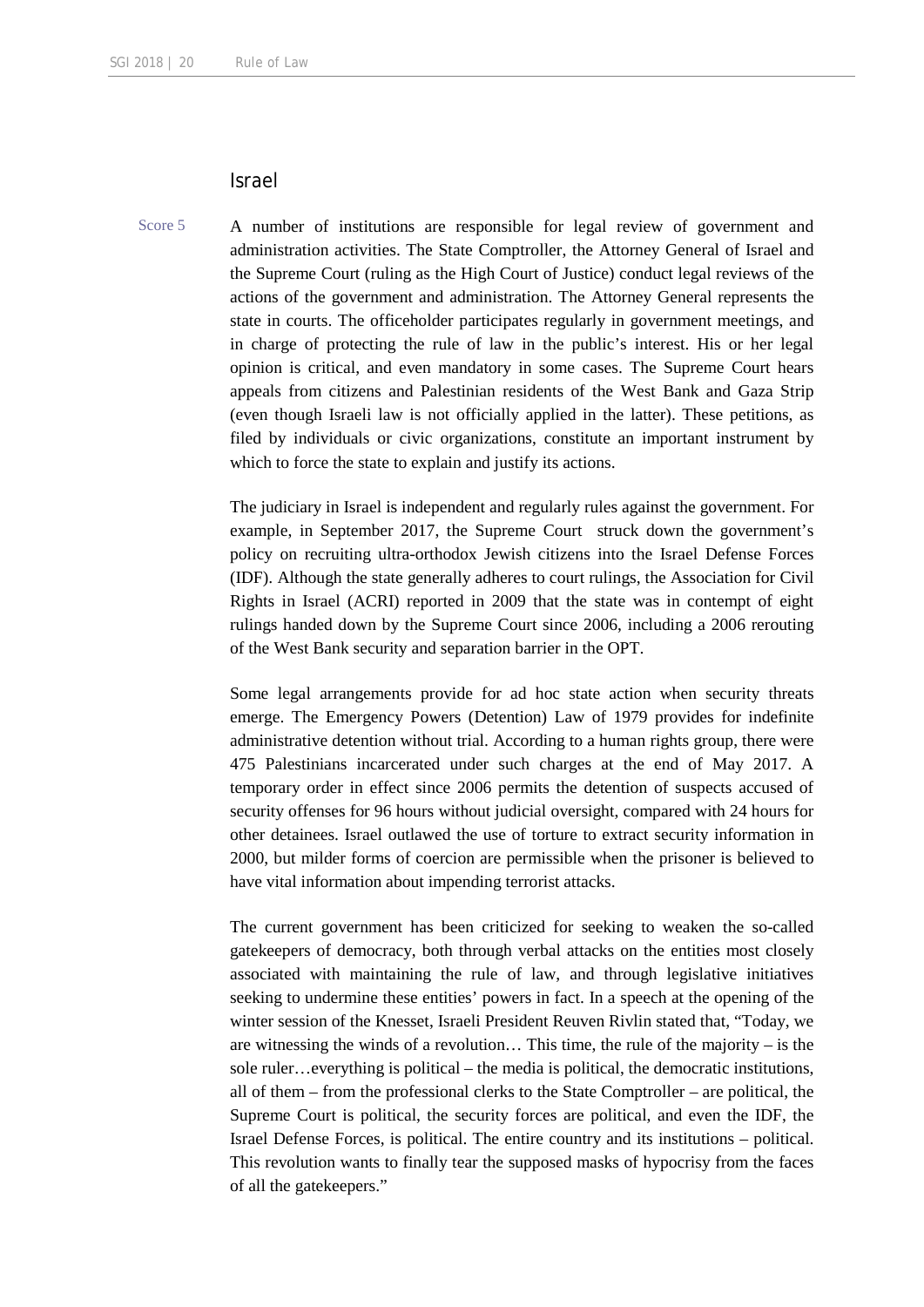Citation:

"Administrative detention," B'tselem http://www.btselem.org/administrative\_detention/statistics

Barzilay, Gad and David Nachmias," The Attorney General to the government: Authority and responsibility," IDI website September 1997 (Hebrew)

Bob, Y. J. "Court orders Government to pass new law or draft all Haredim," Jerusalem Post, 12.9.2017, http://www.jpost.com/Israel-News/Politics-And-Diplomacy/Court-orders-govt-to-pass-new-law-or-draft-allharedim-504901

"Knesset opens Winter Assembly; Speaker Edelstein: "Parliament`s status eroded due to lack of separation of powers," The Knesset Website, 23.10.2017: https://www.knesset.gov.il/spokesman/eng/PR\_eng.asp?PRID=13599

Weitz, Gidi. "In Israel, No Gatekeepers to Stop Netanyahu's War on Media," Haaretz, 02.04.2017: https://www.haaretz.com/israel-news/.premium-1.780680

### Poland

Score 4 Under the PiS government, legal certainty has strongly declined. Some of the government's many legal initiatives have been so half-baked that they had to be amended or suspended. On several occasions, high-ranking PiS politicians have shown their disrespect for the law. The protracted conflicts between the government and important parts of the judiciary have meant that justices and citizens have had to deal with opposing interpretations of the legal status quo.

Citation:

Szuleka, M., M. Wolny, M. Szwed (2016): The Constsitutional Crisis in Poland 2015-2016. Warsaw: Helsinki Foundation for Human Rights.

#### Romania

Score 4 In order to make the law more consistent, the High Court of Cassation and Justice introduced two new mechanisms in 2015, namely preliminary rulings and appeals in the interest of the law. However, legal certainty has continued to suffer from frequent changes in the judiciary and frequent amendments to the law, as well as from the widespread use of government emergency ordinances (OUG), which continued in the period of review. Since Article 115 of the constitution provides for OUGs only in exceptional circumstances, their frequency represents an abuse of the government's constitutional powers and undermines legal certainty. In some cases, however, OUGs have helped to clarify the situation and have served as the first step toward a harmonization of legislation.

#### Hungary

Score 3 As the Orbán government has taken a voluntaristic approach toward lawmaking, legal certainty has strongly suffered from chaotic, rapidly changing legislation. The hasty legislative process has regularly violated the Act on Legislation, which calls for a process of social consultation if the government presents a draft law. The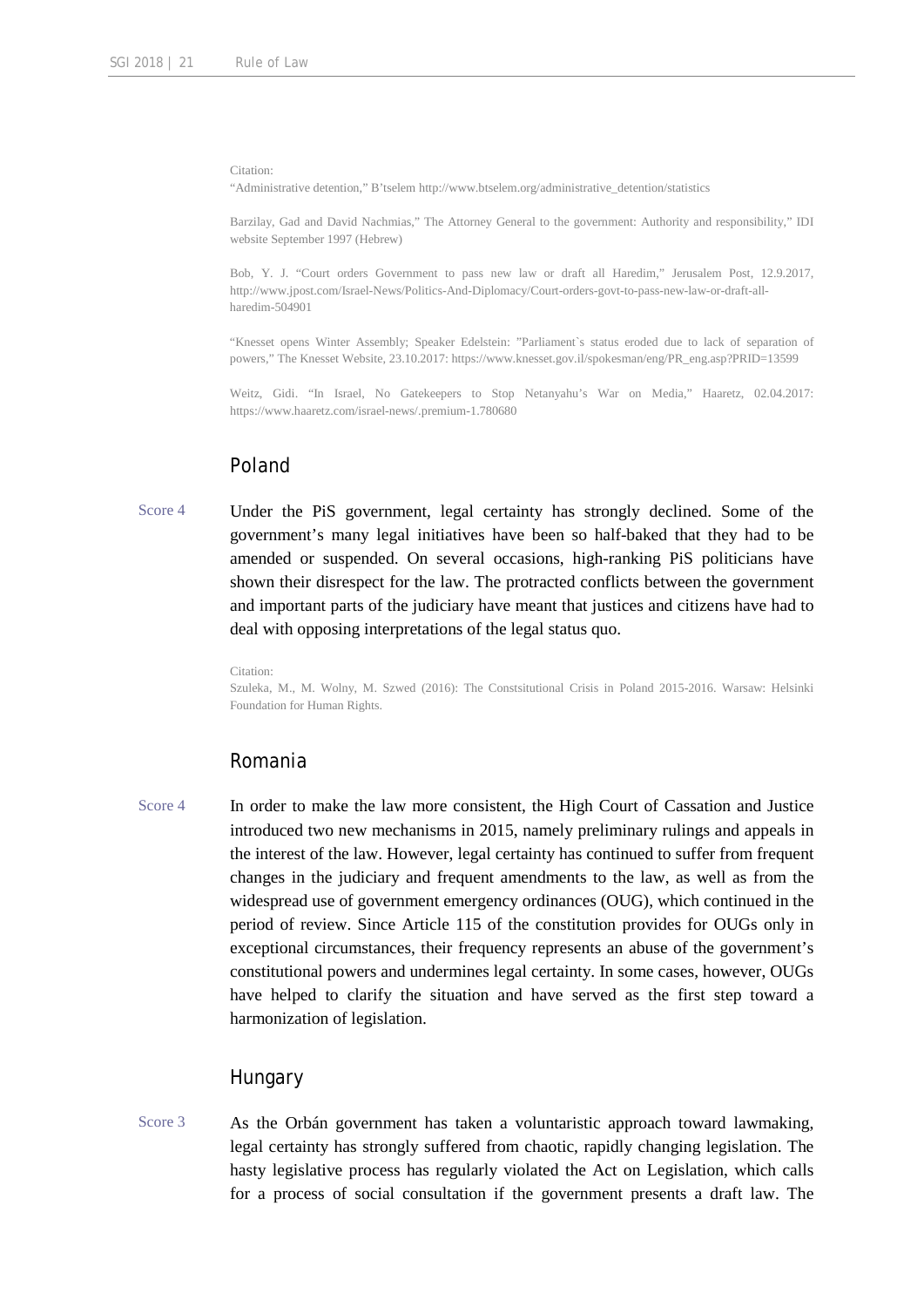government's instrumental use of the law is illustrated by the Act on the Protection of Settlements' Images (Act CIV 2017 on 23 June 2017), since in order to ban the use of billboards by the other parties this act was passed as a simple majority law, even though most experts deemed a two-third majority necessary. As many laws are contradictory, it is increasingly difficult to implement them in the system of deconcentrated state administration and the institutions of municipal selfadministration.

#### Mexico

Score 3 The rule of law continues to be undermined by an ineffective judicial system. This point was illustrated forcefully by Mexico's abysmal ranking in the 2017 Global Impunity Index. Mexico received the worst score of all Latin American countries included and fourth from the bottom globally.

> Regarding the rule of law, Mexico faces continuous impediments due to violence and corruption. The adoption of a new National Anti-Corruption System in July 2016 was seen by many observers as a major formal step toward improving the rule of law. The objective of the new system is to improve the coordination of anticorruption efforts of all governmental bodies (on the federal, state and municipal levels). Even though further legislation to regulate bribery by companies was approved this year, implementation of the reform has been undermined by a lack of political will. Key positions remain vacant, such as the special anti-corruption prosecutor.

> Beyond the problem of corruption, the rule of law in Mexico has been seriously hampered by the increasing violence associated with the war on drugs. Even though there has been a process of judicial reform, the justice system continues to work in opaque and Kafkaesque ways. Criminal courts lack transparency, which further undermines trust and confidence in the judicial system. Overall, the system is particularly ineffective when it comes to prosecuting powerful individuals, such as former public officials. In this context, and also due to the security crisis, existing legal regulations often do not effectively constrain government and administration.

Citation:

Latin American Regional Report: Mexico & Nafta (September 2017). "Mexico retains poor position in impunity rankings."

#### **Turkey**

Score 2 Several articles in the Turkish constitution ensure that the government and administration act in accordance with legal provisions, and that citizens are protected from the despotism of the state. Article 36 guarantees citizens the freedom to claim rights, and Article 37 concedes the guarantee of lawful judgment. According to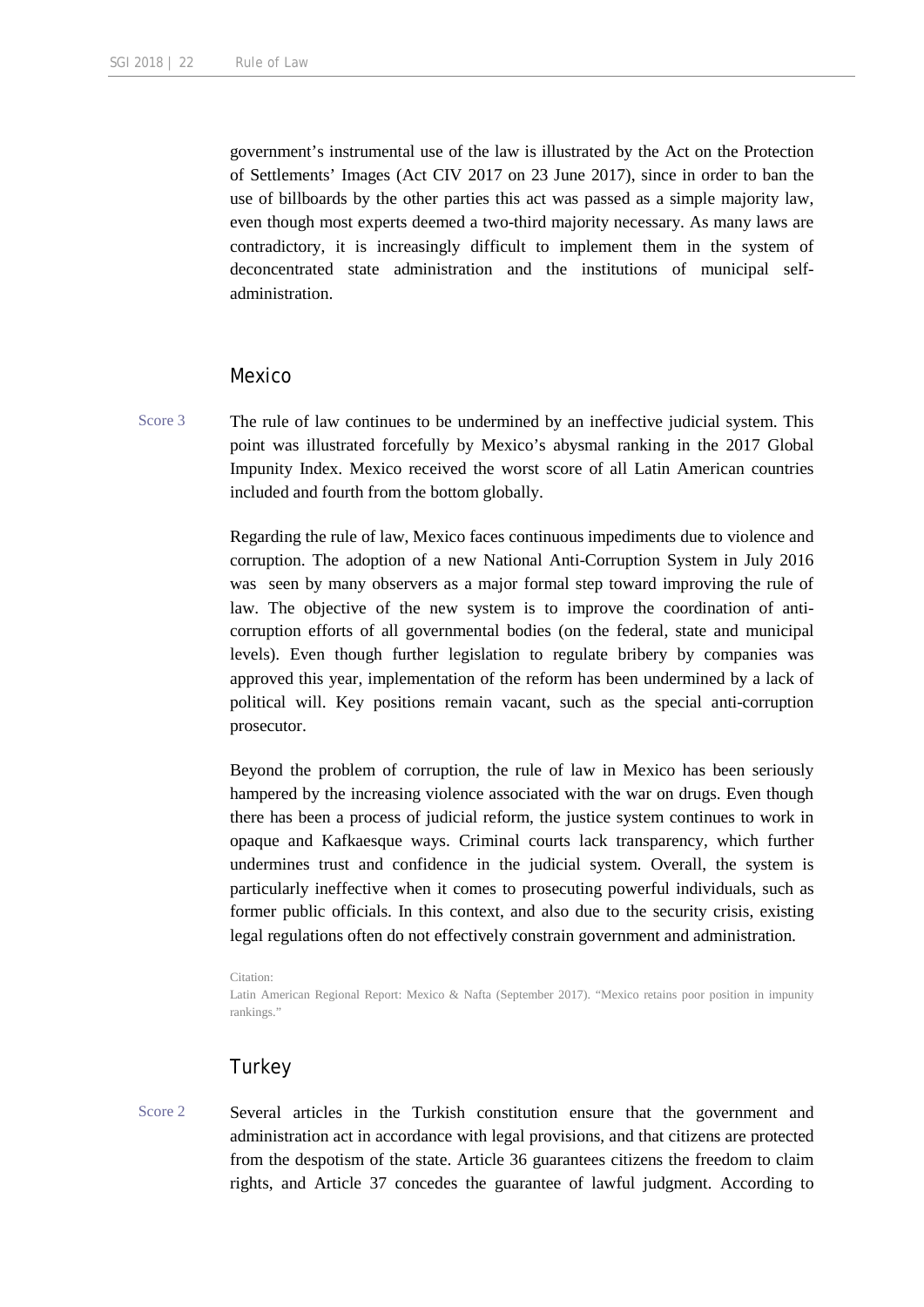Article 125, administrative procedures and actions are subject to administrative review. In 2016, the Council of State, the country's highest administrative court, received more than 272,211 files and reviewed 135,741 cases. There is no available data about the average length of time spent on each case or how many procedures and actions were annulled by administrative courts.

The main factors affecting legal certainty in the administration are a lack of regulations on particular issues, the misinterpretation of regulations by administrative authorities (mainly on political grounds), and unconstitutional regulations that are adopted by parliament or issued by the executive. In addition, the high frequency of amendments to some basic laws under certain circumstances lead to a lack of consistency. High-profile prosecutions can follow unpredictable courses. For example, after prisoners associated with the clandestine Ergenekon network were released, they were called back for a retrial. Legal as well as judicial instruments are sometimes used against government opponents, especially those in the media.

The 15 July failed coup attempt caused a major uncertainty in legal and practical terms. The governmental decrees issued during the state of emergency are not subject to judicial review. Moreover, at least 110,000 public servants mainly from the military, judiciary, health sector and universities were dismissed. The restructuring of the public service will take time and lead to further uncertainty, especially given the need to harmonize the current legal framework and constitutional amendments. More importantly, the government regulated some public matters by the state of emergency decree instead of through legislation, as is required by the constitution. During the review period, the practice of detaining and releasing journalists and pro-Kurdish politicians without clear legal cause became a regularity. The State of Emergency Procedures Investigation Commission has been established and is expected to publicize its decisions by the end of 2017.

Yargı Reformu Strateji Belgesi 2015, http://www.sgb.adalet.gov.tr/yargi\_reformu\_stratejisi.pdf (accessed 27 October 2015)

'Turksat to remove opposition channels,' Broadband TV News, 23 October 2015, http://www.broadbandtvnews.com/2015/10/21/turksat-to-remove-opposition-channels/, (accessed 13 November 2015)

Turkey's economy tsar warns of deteriorating rule of law, Hürriyet Daily News, 14 May 2015, http://www.hurriyetdailynews.com/turkeys-economy-tsar-warns-of-deteriorating-rule-of-

law.aspx?pageID=238&nID=82394&NewsCatID=338 (accessed 27 October 2015)

"1 yıla damga vuran 26 KHK," 20 July 2017, https://www.gazeteduvar.com.tr/gundem/2017/07/20/1-yila-damgavuran-26-khk/ (accessed 1 November 2017)

"TÜSİAD Başkanı Bilecik: OHAL'in mümkün olan en kısa sürede sonlandırılması önemlidir," 5 February 2017, https://www.ntv.com.tr/ekonomi/tusiad-baskani-bilecik-ohalin-mumkun-olan-en-kisa-surede-sonlandirilmasionemli,qgu1SW97uUqtTBH4lthayg (accessed 1 November 2017)

Citation:

European Commission, Turkey 2016 Report, Brussels, 9.11.2016, http://ec.europa.eu/enlargement/pdf/key\_documents/2016/20161109\_report\_turkey.pd f (accessed 1 November 2016).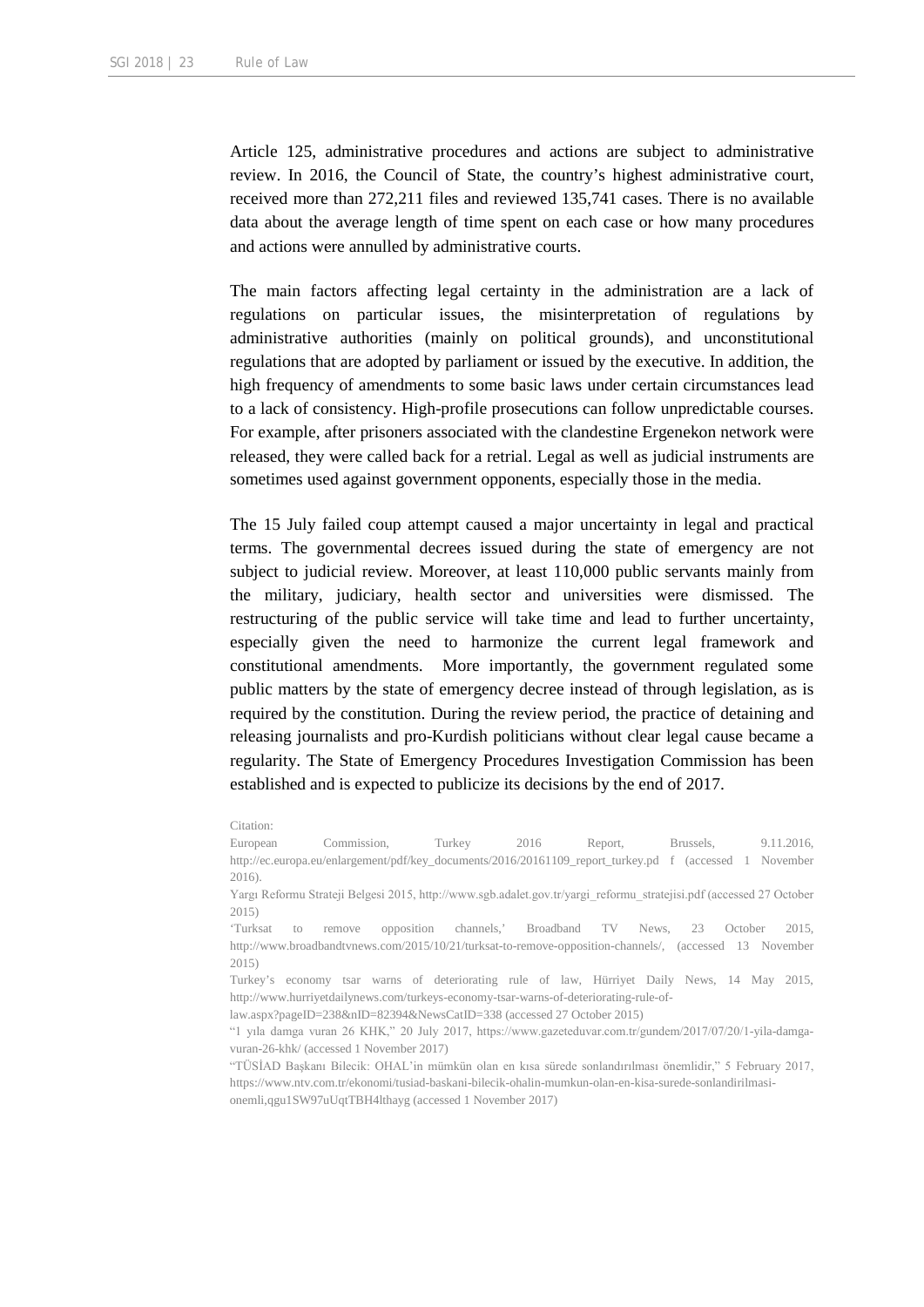# Indicator **Judicial Review**

# Question To what extent do independent courts control whether government and administration act in conformity with the law?

41 OECD and EU countries are sorted according to their performance on a scale from 10 (best) to 1 (lowest). This scale is tied to four qualitative evaluation levels.

- 10-9 = Independent courts effectively review executive action and ensure that the government and administration act in conformity with the law.
- 8-6 = Independent courts usually manage to control whether the government and administration act in conformity with the law.
- 5-3 = Courts are independent, but often fail to ensure legal compliance.
- $2-1$  = Courts are biased for or against the incumbent government and lack effective control.

### Australia

Score 10 There has been no significant change during the period under review. While the scope for judicial review of government actions is very much affected by legislation allowing for or denying such review, it is nonetheless the case that government and administrative decisions are frequently reviewed by courts. There is a strong tradition of independent judicial review of executive decisions. This tradition stems to a significant extent from the evolution of administrative law, which has spawned an administrative courts process through which complainants may seek a review of executive action. The executive branch generally has very little power to remove judges, which further contributes to the independence of the judiciary. Furthermore, there are many instances in which courts have ruled against the executive. The executive has in the past generally accepted the decisions of the courts or appealed to a higher court, rather than attempting to circumvent the decision.

#### Denmark

Score 10 There is judicial review in Denmark. Section 63 of the Danish constitution makes it clear that the courts can review executive action: "The courts of justice shall be empowered to decide on any question relating to the scope of the executive's authority." The judiciary is independent even though the government appoints judges, as explained in detail below. Section 64 of the constitution stipulates: "In the performance of their duties the judges shall be governed solely by the law. Judges shall not be dismissed except by judgment, nor shall they be transferred against their will, except in such cases where a rearrangement of the courts of justice is made."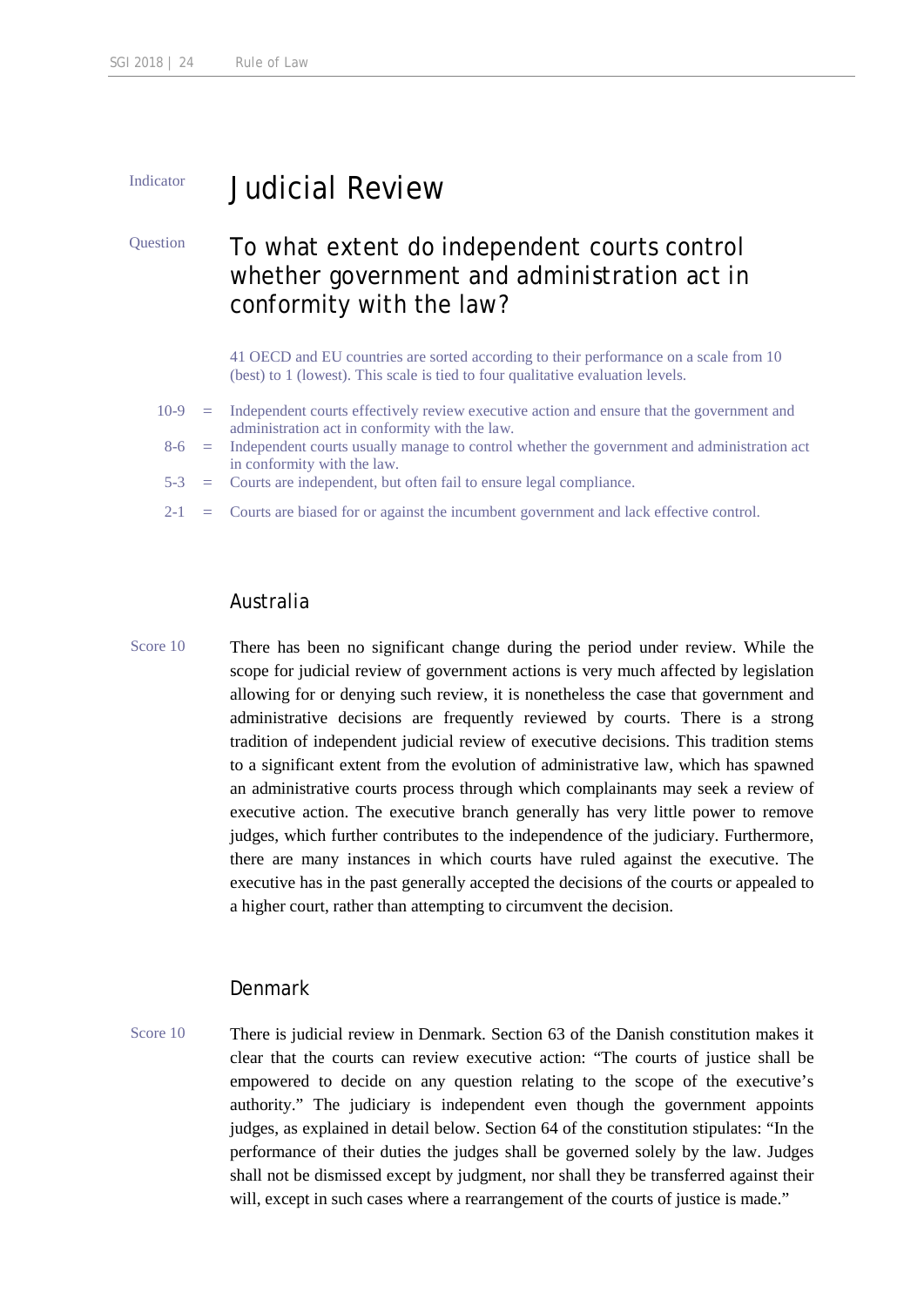Administrative decisions can normally be appealed to higher administrative bodies first, and after exhaustion of these possibilities, to the courts. The legal system has three levels with the possibility of appealing lower level judgments to high courts and eventually to the Supreme Court.

#### Citation:

Henrik Zahle, Dansk forfatningsret 2: Regering, forvaltning og dom. Copenhagen: Christian Ejlers' Forlag, 2004.

#### Estonia

Score 10 The structure of the Estonian court system is one of the simplest in Europe. The system is composed of one level of county courts (4) and administrative courts (2), a higher second level of circuit courts (2) and the Supreme Court at the top level. The Supreme Court simultaneously serves as the highest court of general jurisdiction, the supreme administrative court, and the constitutional court. The Supreme Court is composed of several chambers, including an administrative law chamber. Administrative courts hear administrative matters. There are two administrative courts in Estonia, made up of 27 judges (about 10% of all judges employed in Estonia's court system). Most judges in Estonia are graduates of the law school in Tartu University; however, there are also BA and MA law programs in two public universities in Tallinn. In total, the national government recognizes 11 study programs in law.

> Judges are appointed by the national parliament or by the president of the republic for a lifetime, and they cannot hold any other elected or nominated position. Status, social guarantees, and guarantees of judges' independence are established by law.

> Together with the Chancellor of Justice, courts effectively supervise the authorities' compliance with the law, and the legality of the executive and legislative powers' official acts.

#### Germany

Score 10 Germany's judiciary works independently and effectively protects individuals against encroachments by the executive and legislature. The judiciary inarguably has a strong position in reviewing the legality of administrative acts. The Federal Constitutional Court (FCC) ensures that all institutions of the state obey the constitution. The court acts only when an appeal is made, but the court holds the right to declare laws unconstitutional and has exercised this power several times. In case of conflicting opinions, the decisions made by the FCC are final; all other governmental and legislative institutions are bound to comply with its verdicts (Basic Law, Art. 93).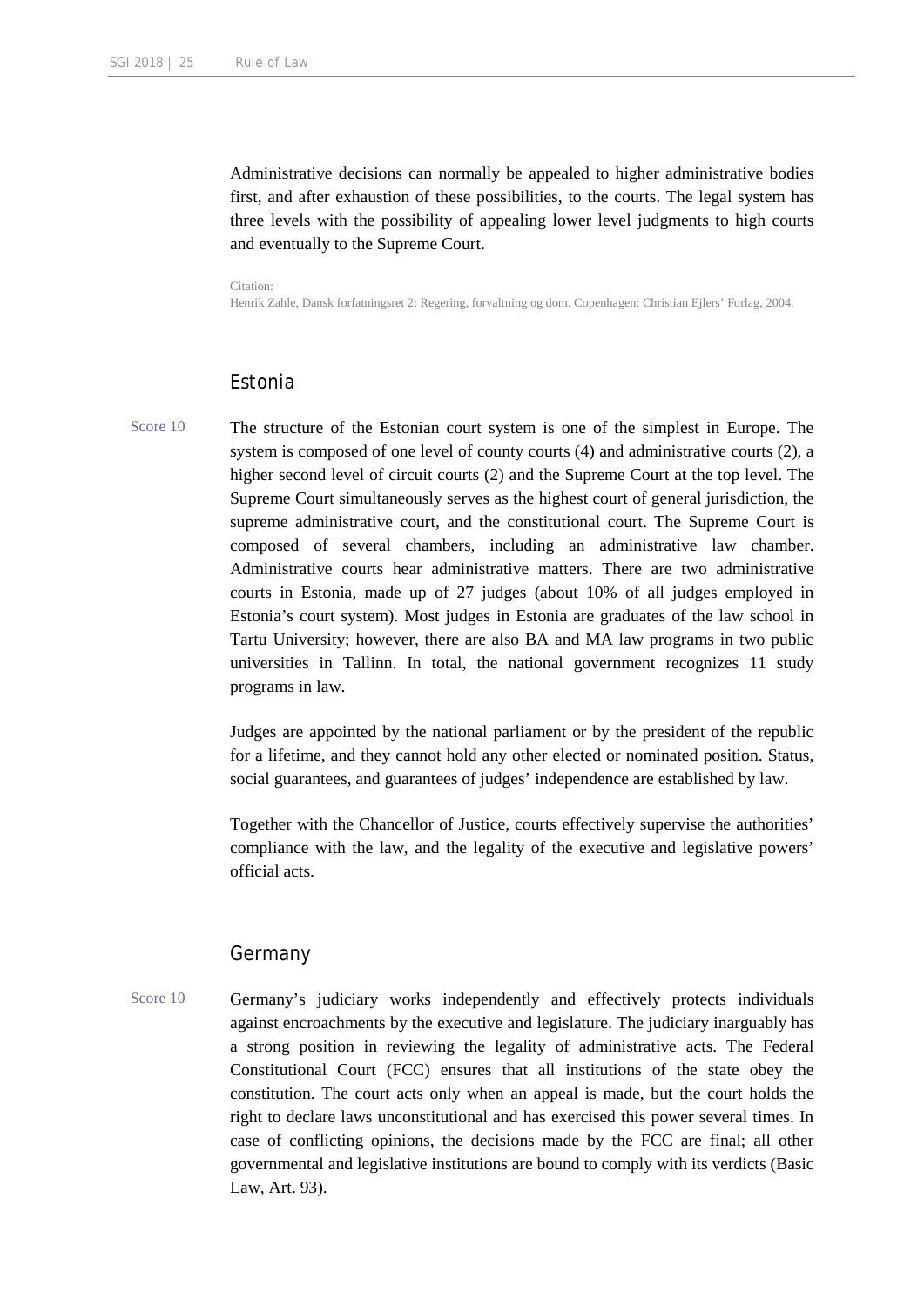Under the terms of the Basic Law (Art. 95 sec. 1), there are five supreme federal courts in Germany, including the Federal Constitutional Court (Bundesverfassungsgericht), Federal Court of Justice (the highest court for civil and criminal affairs, Bundesgerichtshof), Federal Administrative Court (Bundesverwaltungsgericht), Federal Finance Court (Bundesfinanzhof), Federal Labor Court (Bundesarbeitsgericht) and Federal Social Court (Bundessozialgericht). This division of tasks guarantees highly specialized independent courts with manageable workloads.

Germany's courts, in general, and the FCC, in particular, enjoy a high reputation for independence both domestically and internationally. In the World Economic Forum's Global Competitiveness Report 2016 – 2017, Germany's relative performance on judicial independence has declined in recent years, with Germany now ranked 24th out of 138 countries after ranking 17th in the previous year. However, the rule of law index of the World Justice Report that includes judicial review ranked Germany 8 out of 113 countries.

Citation:

https://www.weforum.org/reports/the-global-competitiveness-report-2017-2018 https://worldjusticeproject.org/sites/default/files/documents/ROLIndex\_2016\_Germany\_eng%20%282%29.pdf

#### New Zealand

Score 10 New Zealand does not have a Constitutional Court with concrete or abstract judicial review. While it is the role of the judiciary to interpret the laws and challenge the authority of the executive where it exceeds its parliamentary powers, the judiciary cannot declare parliamentary decisions unconstitutional. This is because under the Westminster system of which many Commonwealth countries are a part, parliament is sovereign. The courts may, however, ask the House of Representatives to clarify clauses. There is an extended and professional hierarchical judicial system with the possibility of appeals. Since 2003, New Zealand's highest court has been the Supreme Court, taking the place of the Judicial Committee of the Privy Council in London that had in the past heard appeals from New Zealand. An institution specific to the country is the Maori Land Court, which hears cases relating to Maori land (about 5% of the total area of the country). Equally important is a strong culture of respect for the legal system.

Citation:

http://www.justice.govt.nz/courts/maori-land-court (accessed October 20, 2015).

### Norway

Score 10 Norway's court system provides for the review of actions by the executive. The legal system is grounded in the principles of the so-called Scandinavian civil-law system. There is no general codification of private or public law, as in civil-law countries.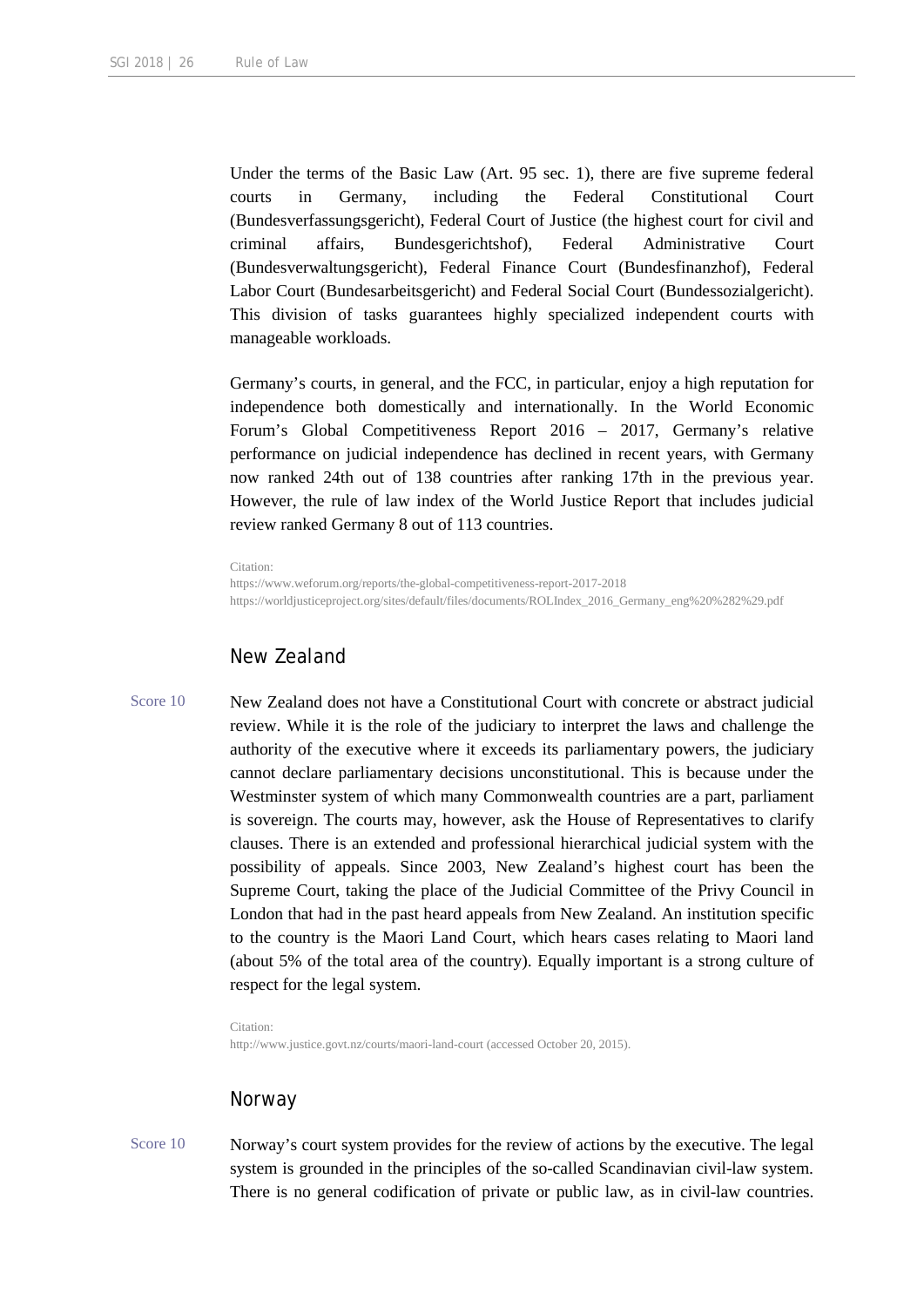Rather, there are comprehensive statutes codifying central aspects of the criminal law and the administration of justice, among other things.

Norwegian courts do not attach the same weight to judicial precedents as does the judiciary in common-law countries. Court procedure is relatively informal and simple, and there is a strong lay influence in the judicial assessment of criminal cases.

At the top of the judicial hierarchy is the Supreme Court, which is followed by the High Court. The majority of criminal matters are settled summarily in the district courts (Forhoersrett). A Court of Impeachment is available to hear charges brought against government ministers, members of parliament and Supreme Court judges, although it is very rarely used. The courts are independent of any influence exerted by the executive. Professional standards and the quality of internal organization are high. The selection of judges is rarely disputed and is not seen as involving political issues.

#### Sweden

Score 10 The Swedish system of judicial review works well and efficiently. Courts are allowed to question legislation that they find to be inconsistent with the constitution. In addition, Sweden has a system of judicial preview where the Council on Legislation ("lagrådet") is consulted on all legislation that potentially, or actually, relates to constitutional matters. The institution's review (or preview) goes beyond that assignment and includes an overall assessment of the quality of the proposed legislation. The government and the parliament have the right to ignore the council's advice, however.

> At the same time, critics have increasingly questioned this model of judicial review over the past few years. They argue it is part of a more general trend toward the judicialization of politics, where courts and lawyers acquire an inappropriate level of influence over political decisions. However, these criticisms are not particular to Sweden; they are observable in most European countries.

#### Switzerland

Score 10 The Swiss judicial system is guided by professional norms without political interference. The judicial system is based on professional training, though a mixture of lay and professionally trained judges serve at the local level in many cantons. Decisions by these judges are subject to review by higher professional courts. The Swiss judicial system varies substantially between cantons. This is due to Swiss federalism, which gives cantons great leeway in cantonal lawmaking and hence also in cantonal administration of justice. This also includes variations in the rules and examinations with regard to lawyers' admission to the bar.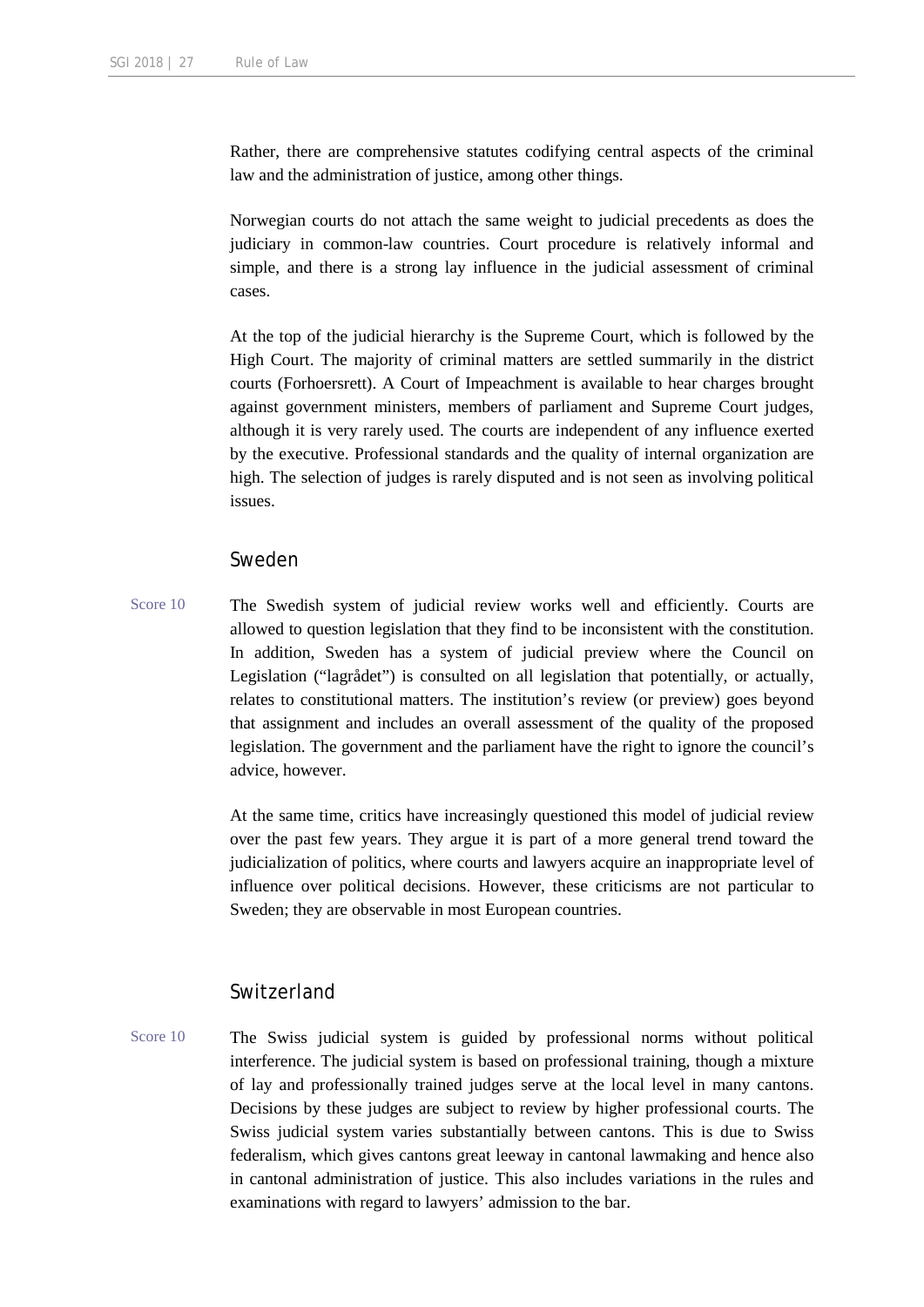#### Canada

Score 9 The scope of judicial review was greatly expanded with the enactment of the Canadian Charter of Rights and Freedoms in 1982, which constitutionally entrenched individual rights and freedoms. Today, the courts in Canada pursue their reasoning free from the influence of governments, powerful groups or individuals.

#### Finland

Score 9 The predominance of the rule of law has been somewhat weakened by the lack of a Constitutional Court in Finland. The need for such a court has been discussed at times, but left-wing parties in particular have historically blocked proposals for the creation of such a court. Instead, the parliament's Constitutional Law Committee has assumed the position taken in other countries by a constitutional court. The implication of this is that parliament is controlled by a kind of inner-parliament, an arrangement that constitutes a less than convincing compensation for a regular constitutional court. In addition, although courts are independent in Finland, they do not decide on the constitutionality or the conformity with law of acts of government or the public administration. Instead, the supreme supervisor of legality in Finland is the Office of the Chancellor of Justice. Together with the Parliamentary Ombudsman, this office monitors authorities' compliance with the law and the legality of the official acts of the government, its members, and the President of the Republic. The Chancellor is also charged with supervising the legal behavior of courts, authorities and civil servants.

> The present Sipilä government was recently criticized for not taking the concerns of the Chancellor of Justice into full account when preparing bills. In consequence, several bills put forth by the Sipilä government have been subject to heavy review by the Constitutional Law Committee.

Citation:

"Hallituksen painostus jyräsi oikeuskanslerin pyrkimykset korjata ongelmallisia lakiesityksiä – oikeustieteen professorit tyrmistyivät"; http://www.hs.fi/politiikka/art-2000005011266.html

#### France

Score 9 Executive decisions are reviewed by courts that are charged with checking its norms and decisions. If a decision is to be challenged, the process is not difficult. Administrative courts are organized on three levels (administrative tribunals, courts of appeal and the Council of State, or Conseil d'Etat). The courts' independence is fully recognized, despite that, for instance, the Council of State also serves as legal adviser to the government for most administrative decrees and all government bills.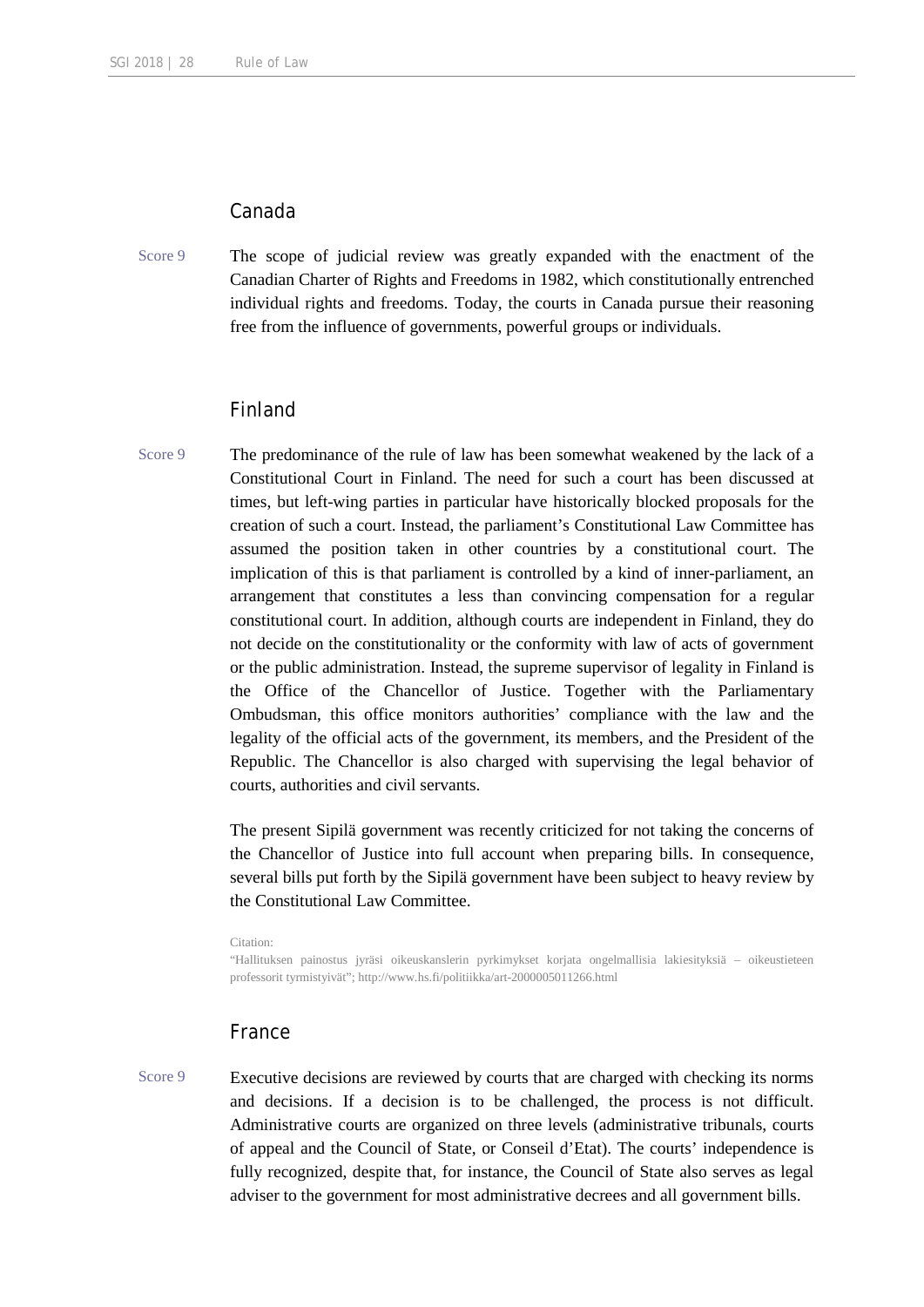This independence has been strengthened by the Constitutional Council, as far such independence has been considered a general constitutional principle, despite the lack of a precise reference in the constitution itself. In addition, administrative courts can provide financial compensation and make public bodies financially accountable for errors or mistakes. Gradually, the Constitutional Council has become a full-fleshed court, the role of which was dramatically increased through the constitutional reform of March 2008. Since then, any citizen can raise an issue of unconstitutionality before any lower court. The request is examined by the Supreme Court of Appeals or the Council of State and might be passed to the Constitutional Council. The council's case load has increased from around 25 cases to more than 100 cases per year, allowing for a thorough review of past legislation. This "a posteriori control" complements the "a priori" control of constitutionality, which might be exerted by the council before the promulgation of the law, provided that 60 parliamentarians introduce such a request.

#### Ireland

Score 9 A wide range of public decisions made by administrative bodies and the decisions of the lower courts are subject to judicial review by higher courts. When undertaking a review, the court is generally concerned with the lawfulness of the decision-making process and the fairness of the decision. High Court decisions may be appealed to the Court of Appeal.

> In October 2013, a referendum proposing the creation of a new Court of Appeal was passed. The new court, which was established in October 2014, will hear cases appealing decisions of the High Court.

> The cost of initiating a judicial review can be considerable. This acts as a deterrent and reduces the effectiveness of the provisions for judicial review. The courts act independently and are free from political pressures.

#### Israel

Score 9 The Supreme Court is generally viewed as a highly influential institution. It has repeatedly intervened in the political domain to review the legality of political agreements, decisions and allocations. Since a large part of the Supreme Court's judicial review in recent years is over the activities of a rightist coalition and parliament, it is often criticized for being biased toward the political left. In the 2013 – 2014 period, the Supreme Court was similarly criticized for overturning an "infiltration law" set up to implement policy regarding illegal immigration. Nevertheless, it was ranked as one of the top four most-trustworthy governmental institutions in a 2016 survey conducted by the Israeli Democracy Institute.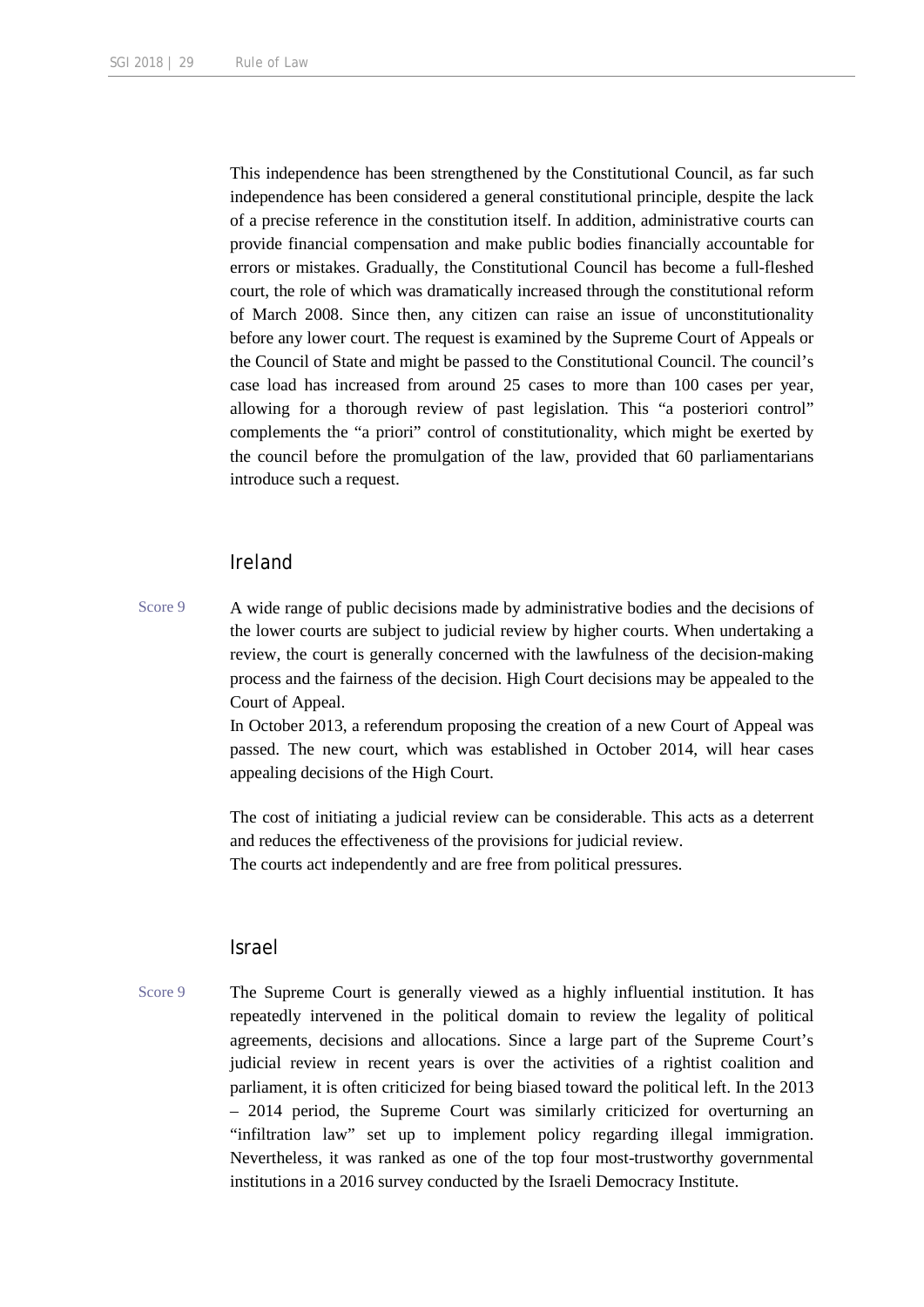The independence of the judiciary system is established in the basic law on the judiciary (1984), various individual laws, the ethical guidelines for judges (2007), numerous Supreme Court rulings and in the Israeli legal tradition more broadly. These instruct governing judicial activity by requiring judgments to be made without prejudice, ensuring that judges receive full immunity, generally banning judges from serving in supplementary public or private positions, and more. Judges are regarded as public trustees, with an independent and impartial judicial authority considered as a critical part of the democratic order.

During the period under review, Minister of Justice Ayelet Shaked and Minister of Education Naftali Bennett announced the introduction of a bill that would limit the Supreme Court's authority to strike down laws. The proposed basic law would include an override provision that would allow a Knesset majority to vote to bypass Supreme Court rulings.

#### Citation:

Azulai, Moran and Ephraim, Omri, "Overruling the infiltration law: The Knesset goes into battle," Ynet 23.9.2014: http://ynet.co.il.d4p.net/articles/0,7340,L-4574094,00.html (Hebrew).

Herman, Tamar, "Israeli Democracy index 2016," The Israel Democracy Institute. (Hebrew) https://www.idi.org.il/media/7799/democracy-index-2016.pdf

Hovel, Revital, "Right-wing Israeli Ministers Introduce Plan Targeting High Court's Powers," Haaretz, 15.9.2017, https://www.haaretz.com/israel-news/.premium-1.812425.

Kremnitzer, Mordechai, "Judicial Responsibility at its Best," IDI website 31.5.2012 (Hebrew).

Svorai, Moran, "Judicial independence as a main feature in judicial ethics" (2010), (Hebrew) http://www.mishpat.ac.il/files/650/3168/3185/3186.pdf

#### Lithuania

Score 9 Lithuania's court system is divided into courts of general jurisdiction and courts of special jurisdiction. A differentiated system of independent courts allows monitoring of the legality of government and public administrative activities. The Constitutional Court rules on the constitutionality of laws and other legal acts adopted by the parliament or issued by the president or government. The supreme court reviews lower general-jurisdiction court judgments, decisions, rulings and orders. Disputes that arise in the sphere of public administration are considered within the system of administrative courts. These disputes can include the legality of measures passed and activities performed by administrative bodies, such as ministries, departments, inspections, services and commissions. The system of administrative courts consists of five regional administrative courts and the supreme administrative court.

> The overall efficiency of the Lithuanian court system, in terms of disposition time and clearance rate, was assessed by the EU Justice Scoreboard as good. This indicates that the system is capable of dealing with the current volume of incoming cases. Lithuania is one of the leading countries in the European Union in terms of the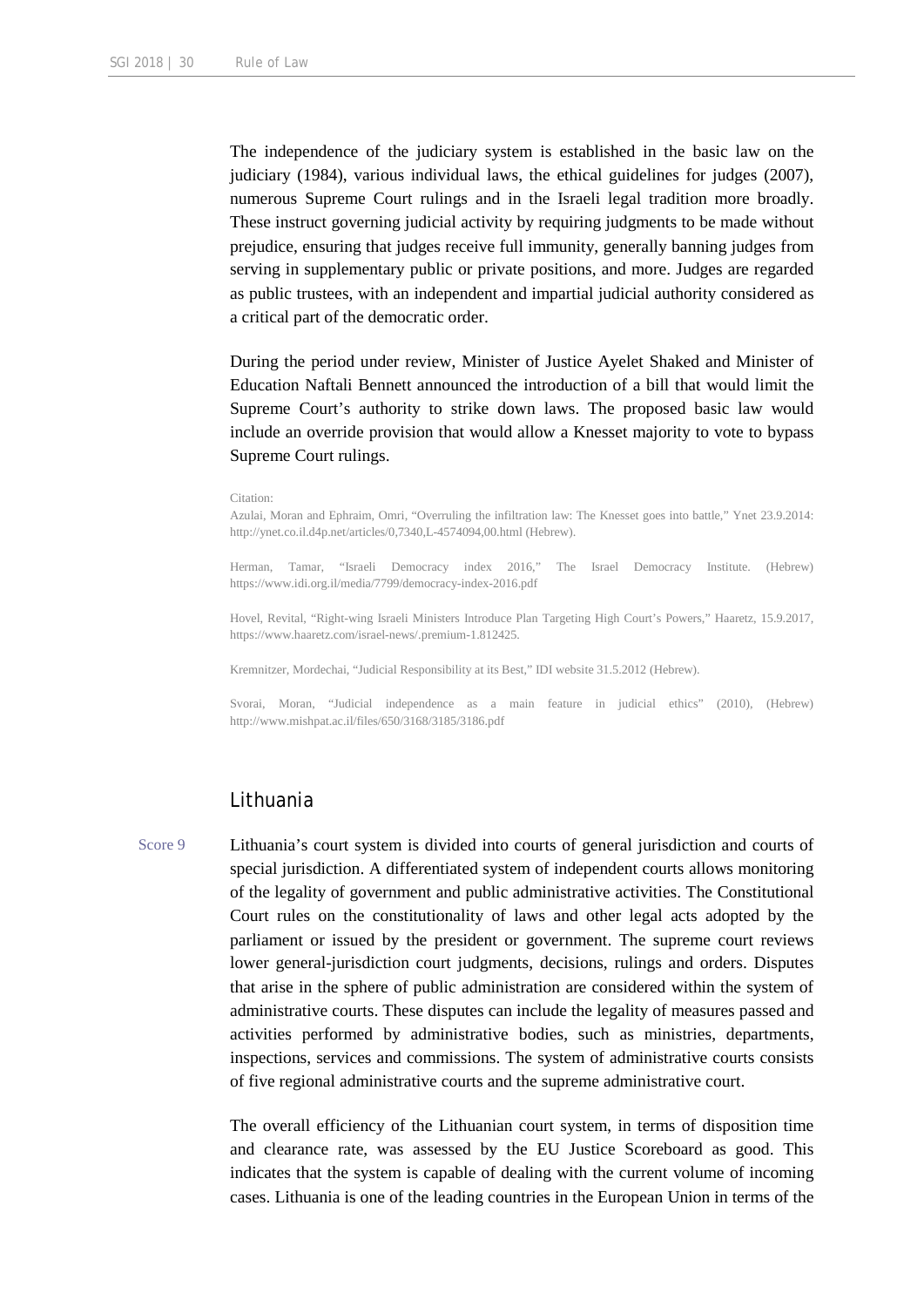length of proceedings: around 100 days is needed to resolve litigious civil and commercial cases in first instance courts. The consolidation of district and regional administrative courts will distribute cases more evenly. However, the number of cases dealing with the legality of administrative acts and judgments delivered by the administrative courts is increasing. The clearance rate of administrative cases and their disposition time increased between 2013 and 2014.

According to opinion surveys (i.e., Vilmorus surveys), public trust in the courts is low, but increasing modestly (27.7% in July 2016, increasing to 31% in May 2017 – the highest level since 1998). Public trust in the Constitutional Court is higher, according to Baltic Survey, at 65% in November 2016.

```
Citation:
```
The EU Justice Scoreboard, see http://ec.europa.eu/justice/effective-justice/scoreboard/index\_en.htm For opinion surveys see http://www.vilmorus.lt/en

#### Luxembourg

Score 9 The existence of administrative jurisdictions and the Constitutional Court, guarantee an independent review of executive and administrative acts. The Administrative Court and the Administrative Court of Appeals are legal bodies with heavy case loads; annual reports cite about 1,100 judgments by the Administrative Court in 2016, as well as 277 judgments between 2015 and 2016 by the Administrative Court of Appeals. These judgments and appeals indicate that judicial review is actively pursued in Luxembourg.

#### Citation:

"Gerichtsorganisation der Mitgliedstaaten – Luxemburg." Portail e-Justice européen, 4 Feb. 2015, ejustice.europa.eu/content\_judicial\_systems\_in\_member\_states-16-lu-de.do. Accessed 21 Feb. 2017.

Rapport d'activité des juridictions administratives. La Justice Grand-Duché de Luxembourg, 2016. www.justice.public.lu/fr/publications/rapport-activites-administratives/Rapports-juridictions-administratives-2016.pdf. Accessed 21 Dec. 2017.

## United States

Score 9 The United States was the originator of expansive, efficacious judicial review of legislative and executive decisions in democratic government. The Supreme Court's authority to overrule legislative or executive decisions at the state or federal level is virtually never questioned, although the Court does appear to avoid offending large majorities of the citizenry or officeholders too often or too severely. At least in the United States, however, judicial review does not simply ensure that legislative and executive decisions comply with "law," in some neutral or consistent sense. The direction of judicial decisions depends heavily on the ideological tendency of the courts at the given time. The U.S. federal courts have robust authority and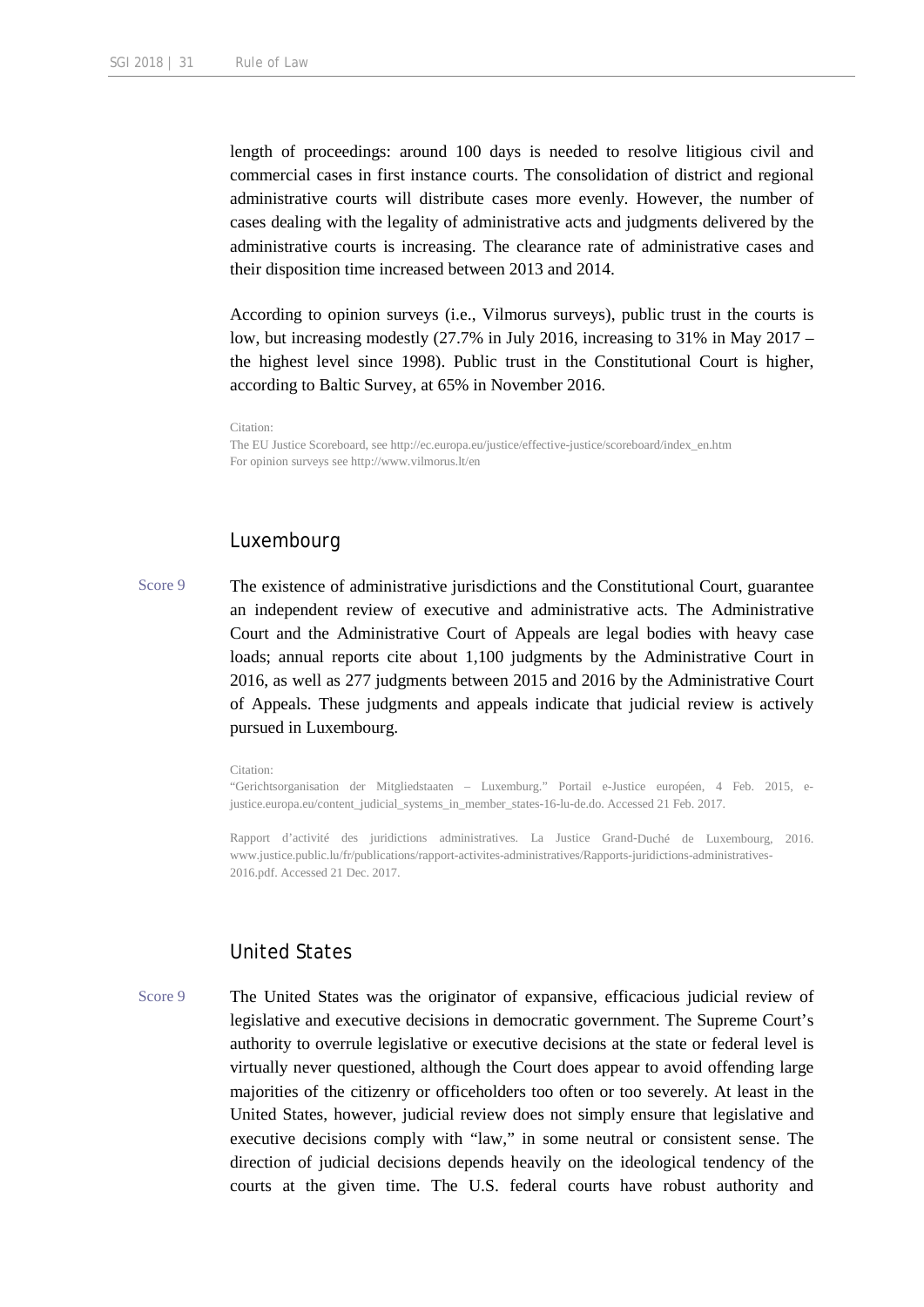independence but lack structures or practices to ensure moderation or stability in constitutional doctrine.

In recent years, the Supreme Court has been sharply divided, with a 5 to 4 or larger conservative majority on most issues, while still providing narrow majorities for liberal decisions on some issues. Either way, the Court's decisions clearly go far beyond any well-established legal principles, and in effect impose the constitutional views or policy preferences of the court majority. A series of decisions on campaign finance, culminating in the notorious 2010 Citizens United decision, has rendered campaign-finance regulation almost without substantive effect. The Court's 2015 decision requiring states to permit same-sex marriage set aside more than 200 years of U.S. public policy. The death of conservative Justice Antonin Scalia in early 2016 left the court with a 4 to 4 liberal-conservative split, hindering its ability to rule on a considerable number of issues. In a sharp break from past practice, the Republicancontrolled Senate refused to act on Obama's nomination of a replacement for more than a year. After the 2016 election, President Trump nominated and the Senate confirmed a conservative Republican justice. The Senate's handling of the appointment is an indicator of the partisan and ideological character of the federal judiciary in this era.

Judicial review remains vigorous. In 2015 and 2016, the federal courts struck down several expansive uses of executive power by the Obama administration as well as potentially discriminatory voter registration requirements in a number of states. During 2017, federal courts have blocked the Trump administration's constitutionally dubious travel ban affecting visitors from certain Muslim countries as well as Trumps executive decision to end the DACA program.

#### Austria

Score 8 Austrian laws can be reviewed by the Constitutional Court on the basis of their conformity with the constitution's basic principles. According to EU norms, European law is considered to be superior to Austrian law. This limits the sovereignty of Austrian law.

> Within the Austrian legal system, all government or administrative decisions must be based on a specific law, and laws in turn must be based on the constitution. This is seen as a guarantee for the predictability of the administration. The three high courts (Constitutional Court, Administrative Court, Supreme Court) are seen as efficient watchdogs of this legality. Regional administrative courts have recently been established in each of the nine federal states (Bundesländer), which has strengthened the judicial review system.

> The country's administrative courts effectively monitor the activities of the Austrian administration. Civil rights are guaranteed by Austrian civil courts. Access to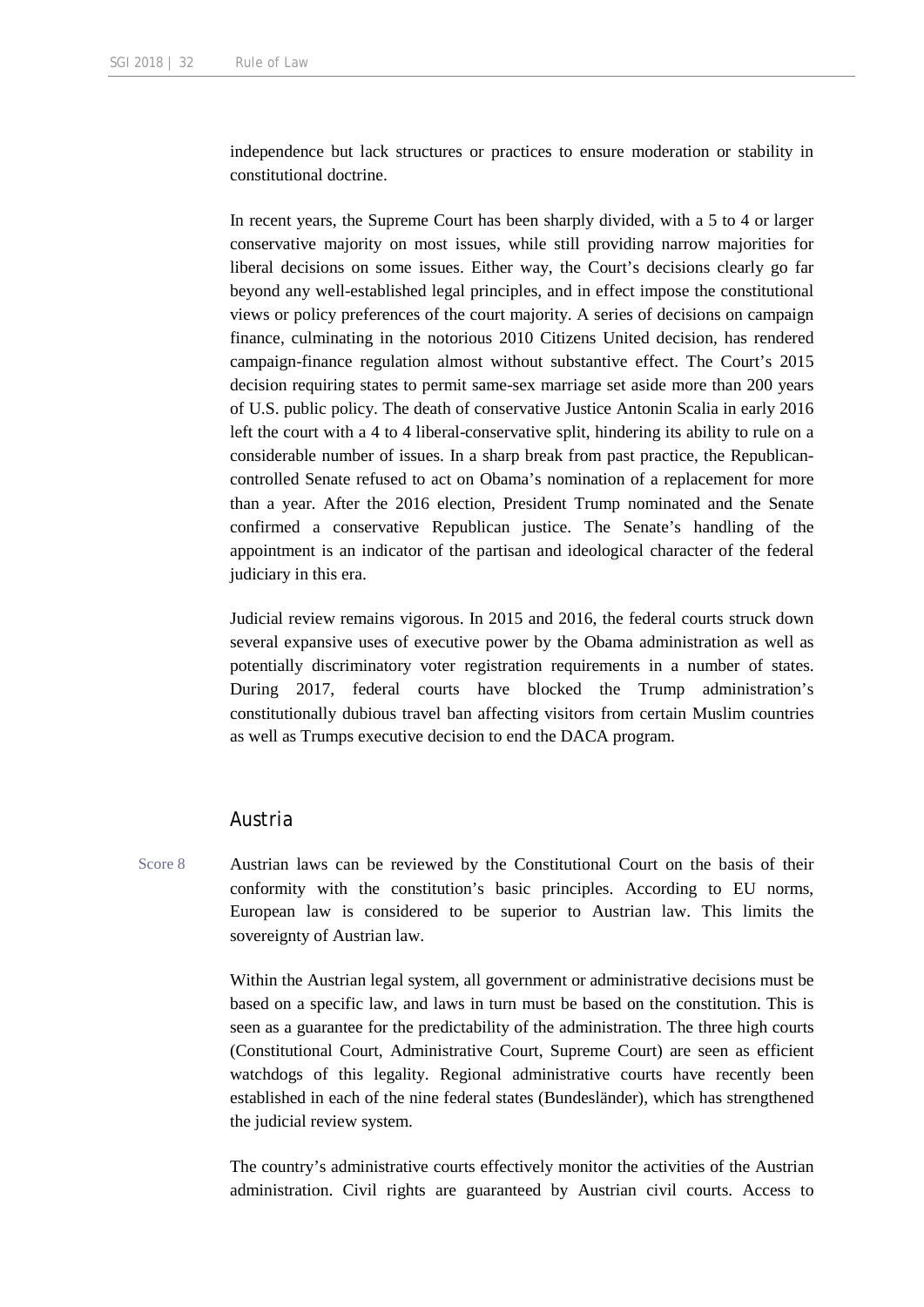Austrian civil courts requires the payment of comparatively high fees, creating some bias toward the wealthier portions of the population. Notwithstanding the generally high standards of the Austrian judicial system, litigation proceedings take a rather long time (an average of 135 days for the first instance) with many cases ultimately being settled through compromises between the parties rather than by judicial ruling. Expert opinions play a very substantial role in civil litigations, broadening the perceived income bias, since such opinions can be very costly to obtain. The rationality and professionalism of proceedings very much depend on the judges in charge, as many judges, especially in first-instance courts, lack the necessary training to meet the standards expected of a modern judicial system, which might include basic knowledge of psychological conditions and illnesses.

#### Belgium

Score 8 The Constitutional Court (until 2007 called the Cour d'Arbitrage/Arbitragehof) is responsible for overseeing the validity of laws adopted by the executive branch. The Council of State (Conseil d'État/Raad van Staat) has supreme jurisdiction over the validity of administrative acts. These courts operate independently of the government, and often question or overturn executive-branch decisions at the federal, subnational and local levels. The most recent sources of contention have been the anti-terror measures passed by the government, along with measures restricting foreigners' rights. As in many countries, policymakers seeking to extend the police's powers of investigation have skirted the thin line between respecting and infringing upon fundamental civil rights. Consequently, government proposals in these areas have regularly been struck down or modified by these two courts.

> The Council of State is split into two linguistic chambers, with one being Dutchspeaking and the other French-speaking. These chambers are each responsible for reviewing the administrative acts of the regions and communities that fall under their respective linguistic auspices. This poses challenges with regard to government independence, especially when a case involves language policy or the balance of powers between different government levels.

Citation: http://www.lexadin.nl/wlg/courts/nofr/eur/lxctbel.htm

http://www.business-anti-corruption.com/country-profiles/belgium

# Chile

Score 8 Chile's judiciary is independent and performs its oversight functions appropriately. Mechanisms for judicial review of legislative and executive acts are in place. The 2005 reforms enhanced the Constitutional Tribunal's autonomy and jurisdiction concerning the constitutionality of laws and administrative acts. Arguably, the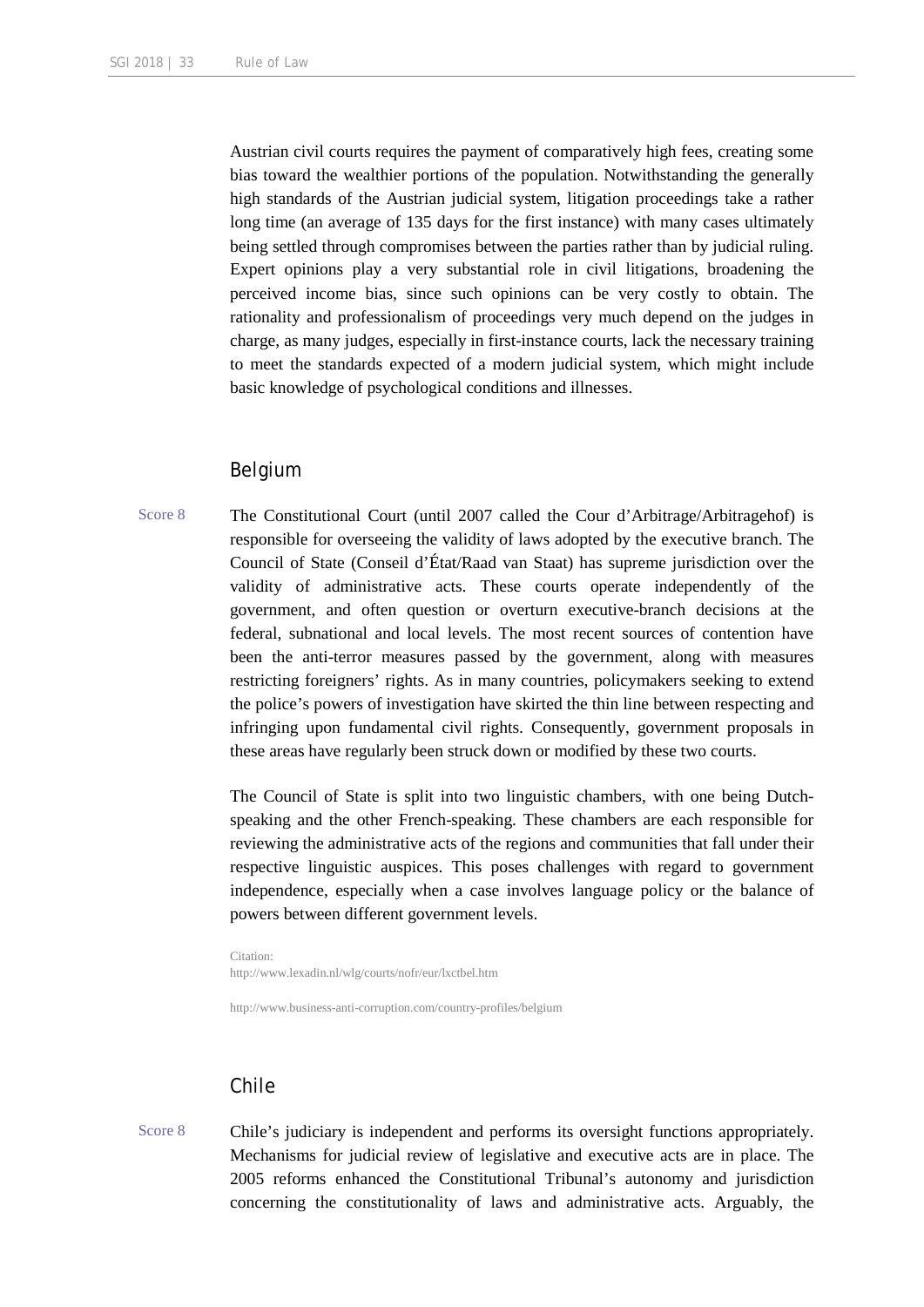Tribunal is one of the most powerful such tribunals in the world, able to block and strike down government decrees and protect citizens' rights against powerful private entities. In November 2016, Law No. 20,968 was enacted which modified the competences of the military justice defined by Law No. 20,477. Henceforth, no civilian – perpetrator or victim – will be prosecuted by military courts. The new law also introduced the crime of torture into the criminal code.

During the current evaluation period, Chilean courts demonstrated their independence through their handling of the corruption scandals revealed over the past few years, which have included political parties and a large number of the country's politicians. Nevertheless, the sentences imposed thus far have tended to be rather light.

Citation: https://prensa.presidencia.cl/comunicado.aspx?id=56160 https://www.bcn.cl/leyfacil/recurso/delito-de-tortura

### Cyprus

Score 8 The operation of the Administrative Court in 2016 marked a positive step in the administration of justice; it is expected to alleviate the workload of the supreme court and fight long delays in decision-making, with, however, limited effect on lengthy court procedures. Indeed, the acknowledged efficiency of judicial review has been suffering from procedural delays. In a 2014 survey, 90% of justice system respondents (primarily lawyers and judges) stated that delays were a severe problem.

> Citizens can seek protection of their rights through judicial review of administrative decisions by well-organized and professional courts. Decisions by trial courts, administrative bodies or other authorities can be reviewed by the administrative and (appellate) supreme court. Appeals are decided by panels of three or five judges, with highly important cases requiring a full quorum (13 judges).

Citation:

1. Brussels asks Cyprus to address inefficiencies in public sector, Cyprus Mail, 23 May, 2017, http://cyprusbusinessmail.com/?p=45508

2. Judicial system 'unacceptable', court buildings 'a disgrace' top judge says, Cyprus Mail, 26.10.2017, http://cyprus-mail.com/2017/10/26/judicial-system-unacceptable-court-buildings-disgrace-top-judge-says/

#### Czech Republic

Score 8 Czech courts operate independently of the executive branch of government. The most active control on executive actions is the Constitutional Court, a body that has triggered much controversy with its judgments across the political spectrum. During the period under review, the Constitutional Court deliberated on 30 cases, of which 15 were proposed by a group of senators. In its most important decision in 2017, the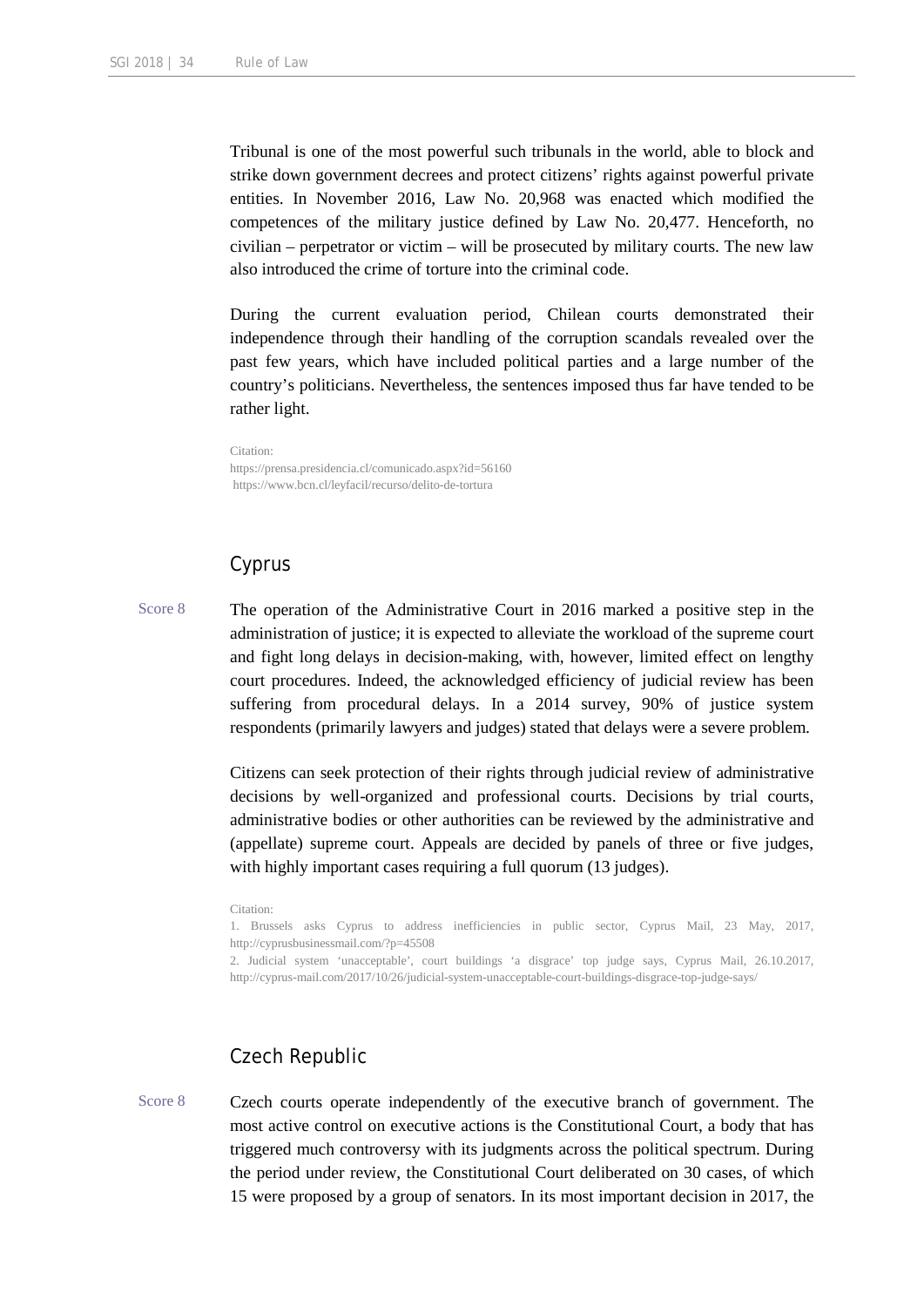court upheld an amendment of the law on conflict of interest, against a constitutional complaint by President Zeman. In other high-profile decisions, the court declared the treatment of refugees in the detention facility in Bela unconstitutional and nullified provisions in the adoption law that discriminate against individuals living in samesex registered partnership. Debates on the reform of the judiciary, as initiated by Minister of Justice Robert Pelikan in 2016, have largely focused on the training of candidates for judges. The justice minister announced his intention to change the rules on the selection of judges, so as to prevent candidates without trial experience from entering regional courts.

Pospíšil, I. (2018): Ein aktivistisches Verfassungsgericht als Korrektiv der Politik: Struktur, Besetzung und Rechtsprechung, in: A. Lorenz, H. Formánková (Hrsg.), Das politische System Tschechiens. Wiesbaden: Springer VS, 131-152.

#### Greece

Score 8 Courts are independent of the government and the legislature. Members of the judiciary are promoted through the internal hierarchy of the judiciary. There is an exception, namely the appointment of the presidents and vice-presidents of the highest civil law and criminal law court (Areios Pagos) and administrative law court (Symvoulio tis Epikrateias), for which a different process is followed. The heads of such courts are selected by the cabinet (the Council of Ministers) from a list supplied by the highest courts themselves. In the past, such higher judges were clearly supporters of the government of the day. Successive governments, including the incumbent radical left/far-right coalition government of Syriza-ANEL, have not resisted the temptation to handpick their favored candidates for the president posts of the highest courts.

> Judges are recruited through independent entrance examinations and are then trained in a post-graduate level educational institution. The court system is self-managed. In a formal sense, courts in Greece are able to monitor whether government and administration act in conformity with the law.

> Whether courts do so efficiently is another matter, because they cannot ensure legal compliance. They act with delays and pass contradictory judgments, owing to the plethora of laws and the opaque character of regulations. One example of a lawinfested policy sector is town planning, where courts have not managed to control the government and administration in a sustained manner. However, in the period under review, the courts showed remarkable independence from the incumbent government. For example, in October 2016, the supreme administrative court (Symvoulio tis Epikrateias) annulled the Syriza-ANEL government's effort to grant a government minister, rather than the appropriate independent regulatory authority, the power to award nationwide TV licenses. In the period under review, the same court proclaimed the Ministry of Finance's inspection and re-appraisal of household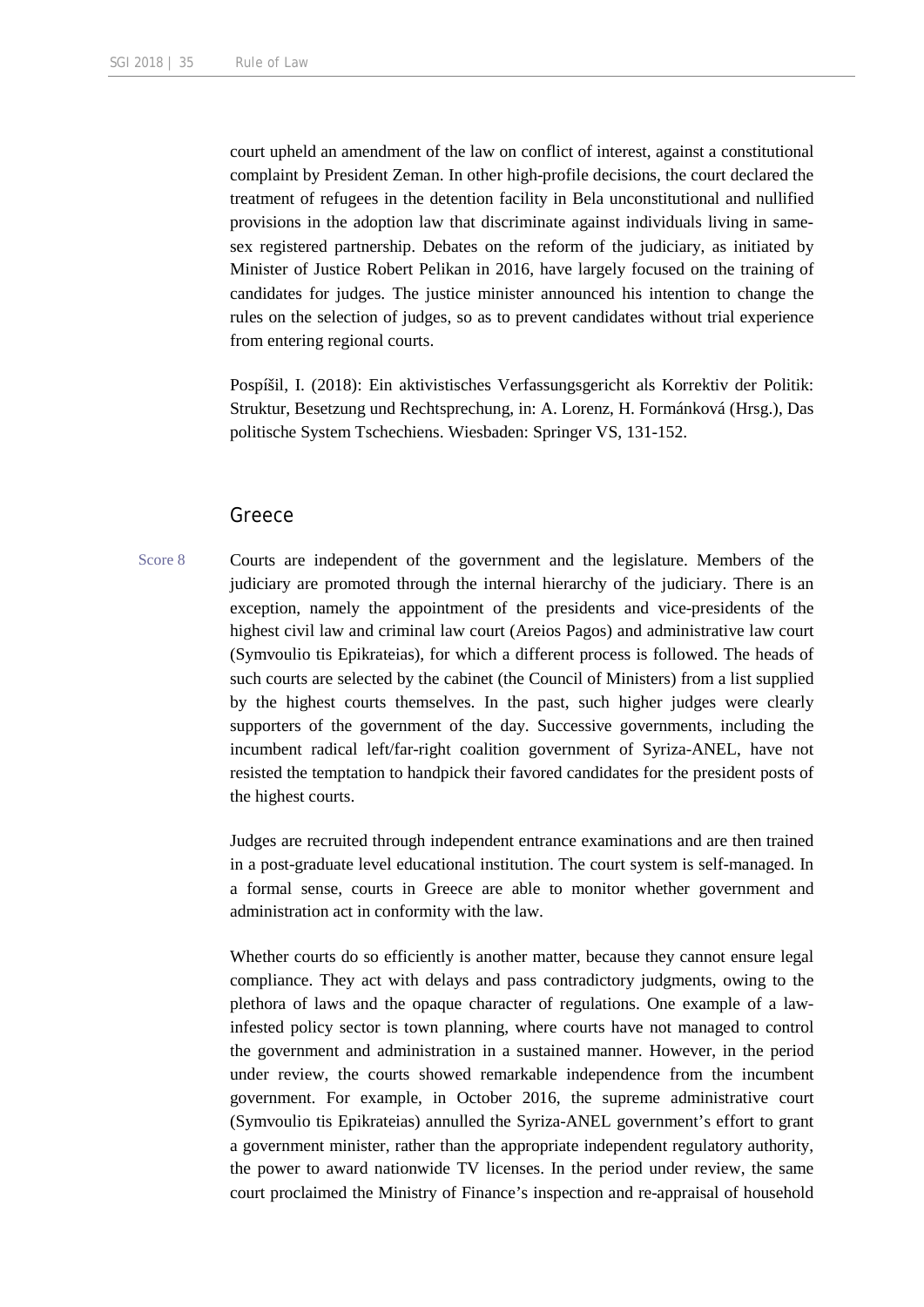and business tax declarations, which had been filed more than five years ago, unconstitutional. In October 2017, the court also declared unconstitutional the government's requirement that a large number of public officials, from higherranking judges to low-ranking firefighters, fill out and submit a new, very long and demanding personal asset declaration, including all kinds of property and bank accounts of officials and their family members. In short, courts' independence from government has increased.

#### Italy

- 
- Score 8 Courts play an important and decisive role in Italy's political system. The judicial system is strongly autonomous from the government. Recruitment, nomination to different offices and careers of judges and prosecutors remain out of the control of the executive. The Superior Council of the Judiciary (Consiglio Superiore della Magistratura), a representative body elected by the members of the judiciary (and partially by the parliament), governs the system without significant influence by the government. Ordinary and administrative courts, which have heavy caseloads, are able to effectively review and sanction government actions. The main problem is rather the length of judicial procedures, which sometimes reduces the effectiveness of judicial control. The Gentiloni government has continued the policies of the previous government to increase the efficiency of the judicial system. Digitalization of procedures has been promoted and the government has introduced new measures to resolve civil proceedings faster as a way to affect proceedings related to economic activities. The 2017 report of the Minister of Justice suggests that these measures have had some success.

At the highest level the Constitutional Court ensures the conformity of laws with the national constitution. It has often rejected laws promoted by current and past governments. Access to the Constitutional Court is reserved for courts and regional authorities. Citizens can raise appeals on individual complaints only within the context of a judicial proceeding, and these appeals must be assessed by a judge as "not manifestly unfounded and irrelevant." The head of state, who has the power to block laws approved by the parliament that are seen to conflict with the constitution, adds another pre-emptive control.

Citation: https://www.giustizia.it/giustizia/it/mg\_2\_15\_7.page

# Latvia

Score 8 Judicial oversight is provided by the administrative court and the Constitutional Court. The administrative court, created in 2004, reviews cases brought by individuals. The court is considered to be impartial; it pursues its own reasoning free from inappropriate influences.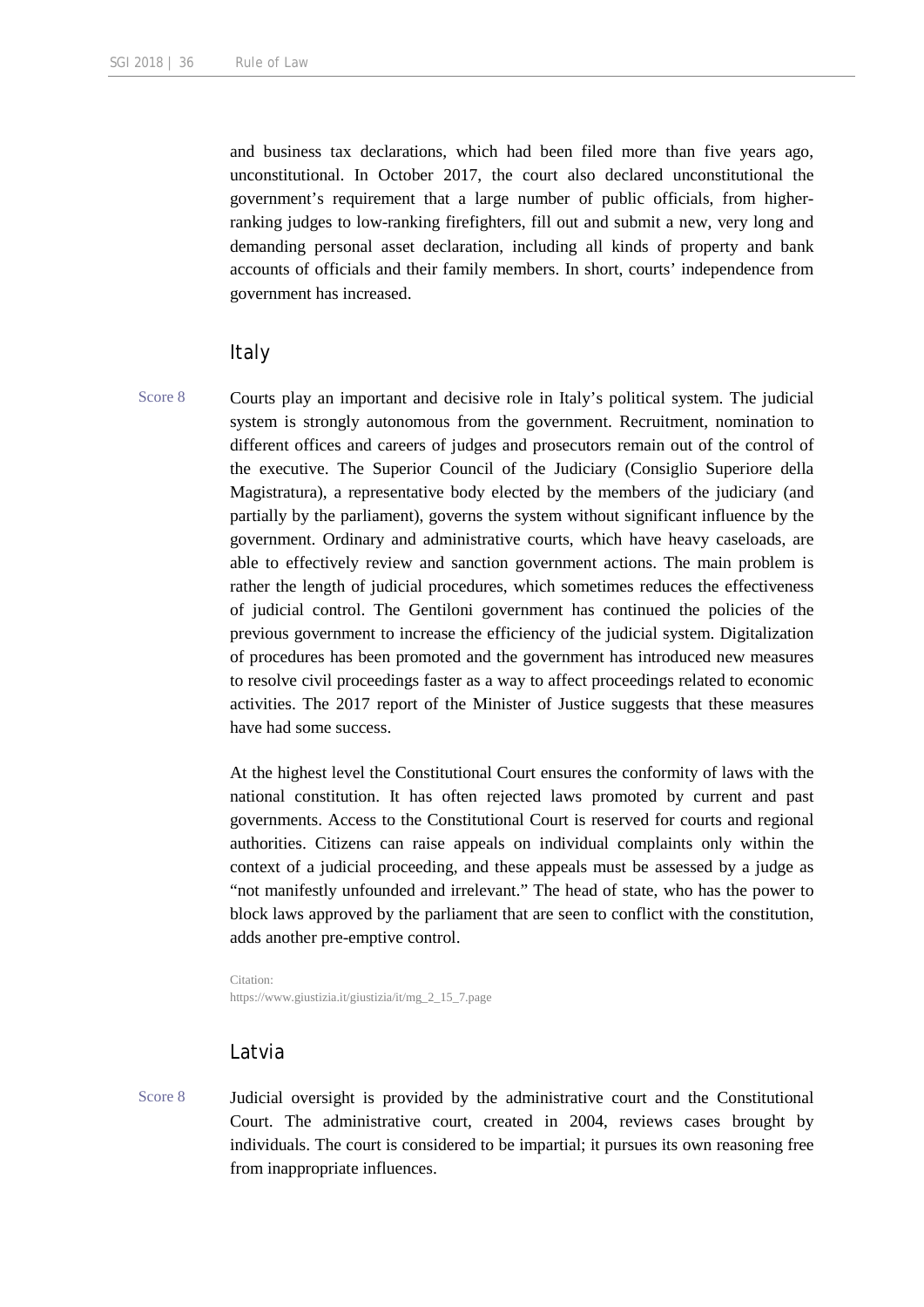However, the court system suffers from a considerable case overload, leading to substantial delays in proceedings. According to the court administration statistical overviews, at the time of writing in 2017, 51% of administrative cases in a first instance court conclude within 6 months, although 36% require up to a year. In the appellate courts, the situation is worse, as 46% of cases require 6 to 12 months, 20% 12 to 18 months and 13% even longer. Administrative court backlogs are being addressed by limiting access to the court system through increases in court fees and security deposits. A Ministry of Justice working group has been convened to propose other systemic improvements. Institutional reforms are underway in the administrative court, which would remove an administrative layer to improve efficiency.

The Constitutional Court reviews the constitutionality of laws and occasionally that of government or local government regulations. In 2016, the court received 479 petitions, of which 302 were forwarded for consideration. The court initiated 31 cases. The court dealt with a wide range of issues, including calculation of pensions, questions surrounding insolvency and personal data protection.

Citation:

1. Judicial Information System Database, Available at: http://tis.ta.gov.lv/tisreal?FORM=TIS\_STaT\_O

2. The Constitutional Court Case Database, Available at: http://www.satv.tiesa.gov.lv/?lang=1&mid=19

3. Valts Kalniņš (2011), Assessment of National Integrity System, p.99, Published by DELNA, Available at: http://www.transparency.org/whatwedo/pub/national\_integrity\_system\_assessment\_la tvia, Last assessed: 21.05.2013.

4. Constitutional Court (2017). Overview of the work of the Constitutional Court 2016. Available at: http://www.satv.tiesa.gov.lv/blog/2017/02/20/parskats-par-satversmes-tiesas-darbu-2016-gada/. Last assessed 22.11.2017.

### Portugal

Score 8 The judicial system is independent and works actively to ensure that the government conforms to the law.

> The highest body in the Portuguese judicial system is the Supreme Court, which is made up of four civil chambers, two criminal chambers and one labor chamber. There is also a disputed-claims chamber, which tries appeals filed against the decisions issued by the Higher Judicial Council. The Supreme Court judges appeals on the basis of matters of law rather than on the facts of a case, and has a staff of 60 justices (conselheiros). There are also district courts, appeal courts and specialized courts, as well as a nine-member Constitutional Court that reviews the constitutionality of legislation. In addition, there is a Court of Auditors (Tribunal de Contas), which is also a constitutionally prescribed body and is defined as a court under the Portuguese legal system. This entity audits public funds, public revenues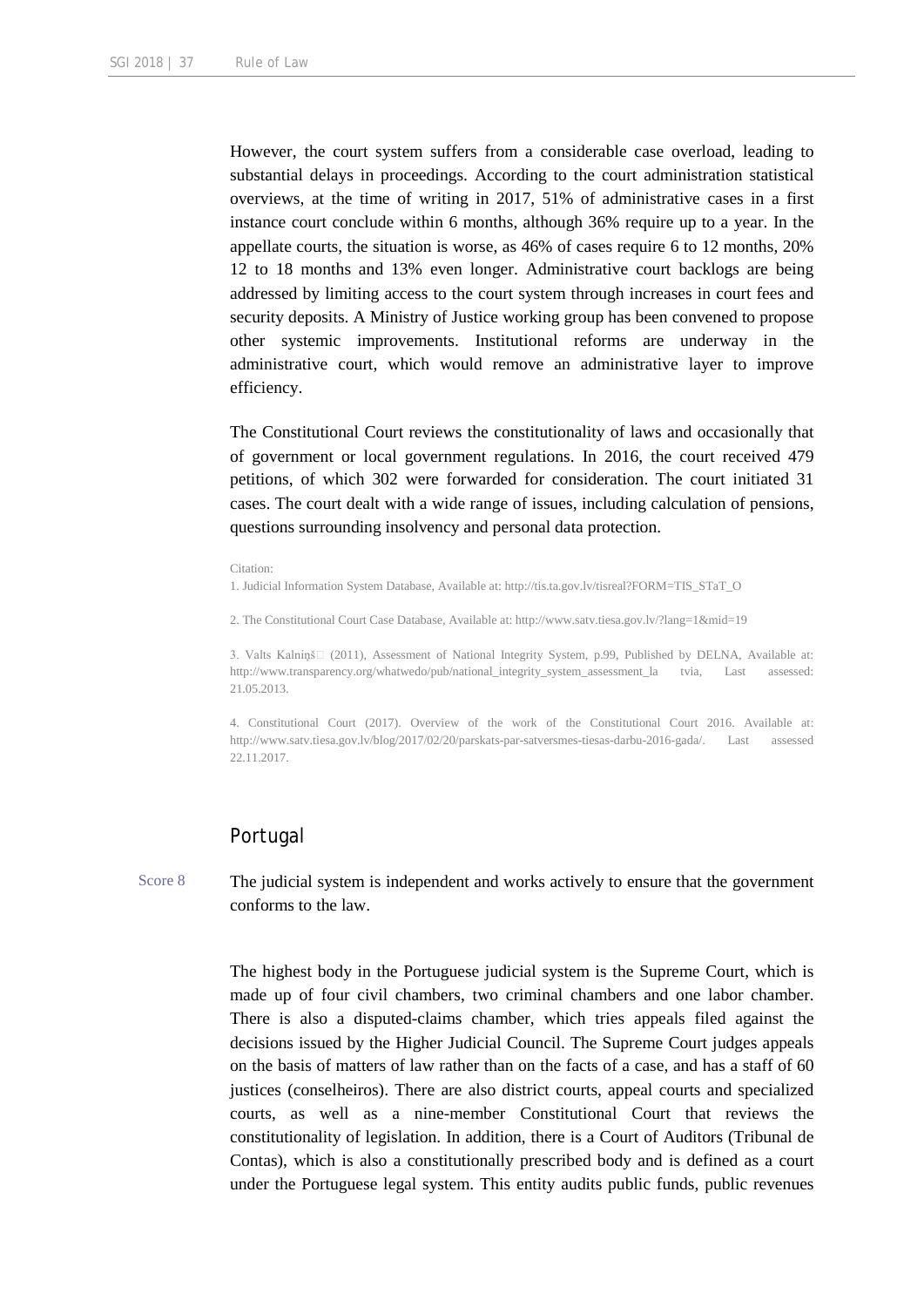and expenditures, and public assets, all with the aim of ensuring that "the administration of those resources complies with the legal order." In total, there are more than 500 courts in Portugal and 3,000 judges. Nevertheless, there is a shortage of judges in relationship to the number of outstanding cases, which creates delays within the system.

Citation: Lei da Organização do Sistema Judiciário – Lei # 62/2013 of 26 August.

# Slovenia

Score 8 While politicians try to influence court decisions and often publicly comment on the performance of particular courts and justices, Slovenian courts act largely independently. Independence is facilitated by the fact that judges enjoy tenure. The Cerar government has preserved the independence of the Prosecutor's Office and strengthened the independence of the judiciary by expanding its funding. The Constitutional Court has repeatedly demonstrated its independence by annulling controversial decisions by the governing coalition, for instance on the candidacy rights of former Prime Minister Janša and the referendum on same-sex marriages. However, the lower courts have sometimes been criticized for letting influential people off the hook. In a spectacular case, Zoran Janković, the incumbent mayor of Zagreb which has faced a dozen of corruption charges, avoided conviction in 2017.

### South Korea

Score 8 The South Korean judiciary is highly professionalized and fairly independent, though not totally free from governmental pressure. Under South Korea's version of centralized constitutional review, the Constitutional Court is the only body with the power to declare a legal norm unconstitutional. The Supreme Court, on the other hand, is responsible for reviewing ministerial and government decrees. However, in the past, there have been cases with little connection to ministerial or government decree in which the Supreme Court has also demanded the ability to rule on acts' constitutionality, hence interfering with the Constitutional Court's authority. This has contributed to legal battles between the Constitutional and Supreme courts on several occasions. On the whole, the Constitutional Court has become a very effective guardian of the constitution since its establishment in 1989. In March 2017, the Constitutional Court unanimously upheld the impeachment of President Park amid massive public protests, demonstrating its independence from government influence.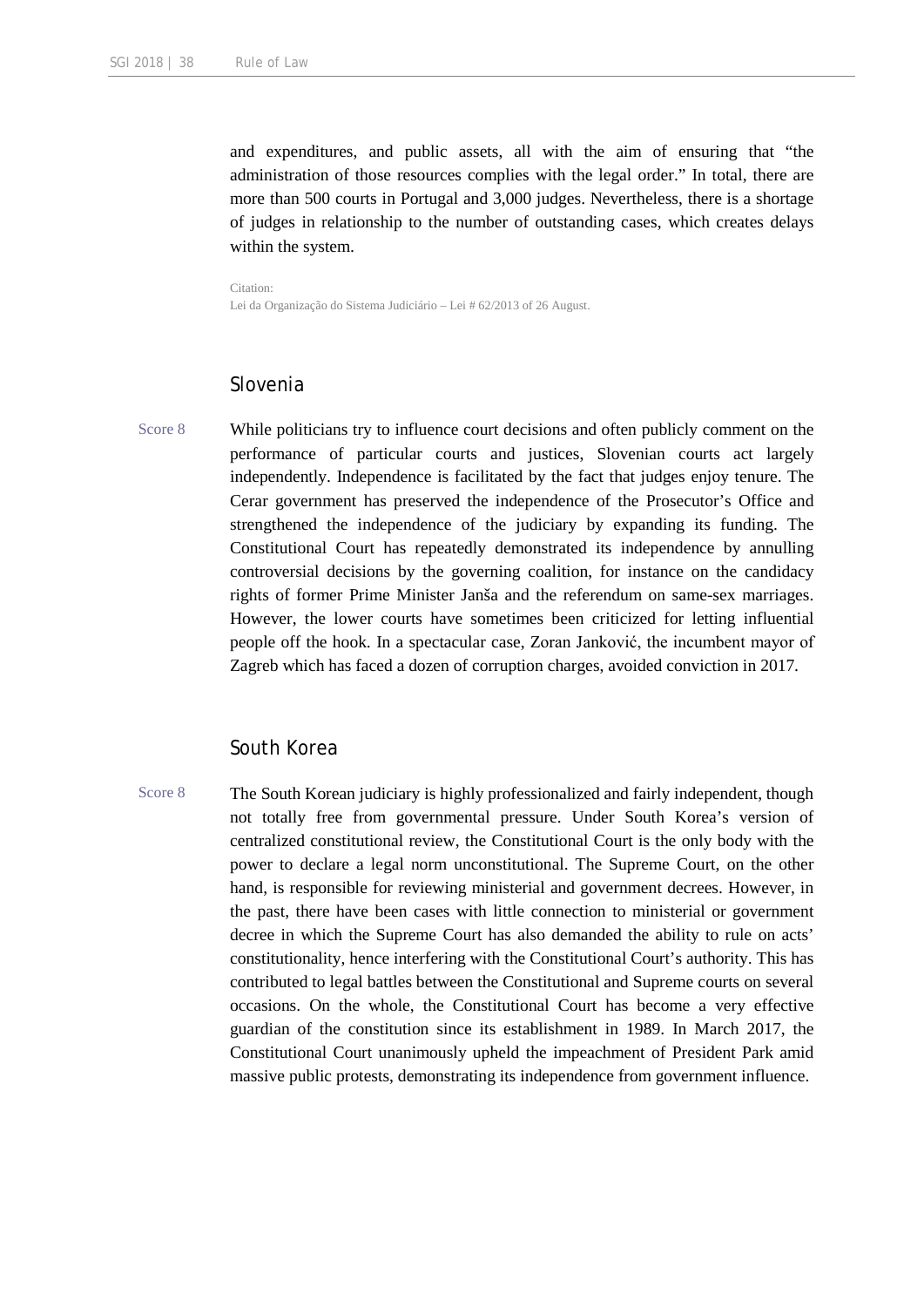# United Kingdom

Score 8 The United Kingdom has no written constitution and no constitutional court, although the supreme court fulfills this function. Consequently, the United Kingdom has no judicial review comparable to that in the United States or many other European countries. While courts have no power to declare parliamentary legislation unconstitutional, they scrutinize executive action to prevent public authorities from acting beyond their powers. A prominent example was the ruling of the High Court of Justice in November 2016 that the British government must not declare the United Kingdom's separation from the European Union without a parliamentary hearing. The United Kingdom has a sophisticated and well-developed legal system, which is highly regarded internationally and based on the regulated appointment of judges.

> Additional judicial oversight is still provided by the European Court of Human Rights, to which UK citizens have recourse. However, as a consequence of several recent high-profile ECHR decisions overturning decisions made by the UK government, some political figures called for the United Kingdom's withdrawal from the court's jurisdiction even before the referendum. The role and powers of the ECHR in the British legal system in a post-EU United Kingdom remain unclear.

> In recent years, courts have strengthened their position in the political system. In cases of public concern over government action, public inquiries have often been held. However, implementation of any resulting recommendations is ultimately up to government, as the public lacks legal power. Judge-led inquiries tend to be seen by the public as having the highest degree of legitimacy, whereas investigations by members of the bureaucracy are prone to be regarded more cynically. Many such inquiries tend to be ad hoc and some drag on for so long that there is limited public awareness of the subject by the time their final reports are published. The extensive delay in publishing the Chilcot inquiry into the Iraq war, finally made public only in July 2016 several years after it was supposed to be completed, was widely criticized by the government, media and citizen groups.

### Iceland

Score 7 Iceland's courts are not generally subject to pressure by either the government or powerful groups and individuals. The jurisdiction of the Supreme Court to rule on whether the government and administration have conformed to the law is beyond question. According to opinion polls, confidence in the judicial system ranged between 50% and 60% before 2008. After falling to about 30% in 2011, it recovered to 39% in 2013 and remained at around 40% in 2014 and 2015 and is currently at 43% (2017). Recovering trust in the judicial system seems to be taking time.

> Many observers consider the courts biased, as almost all judges attended the same law school and few have attended universities abroad. Of the six Supreme Court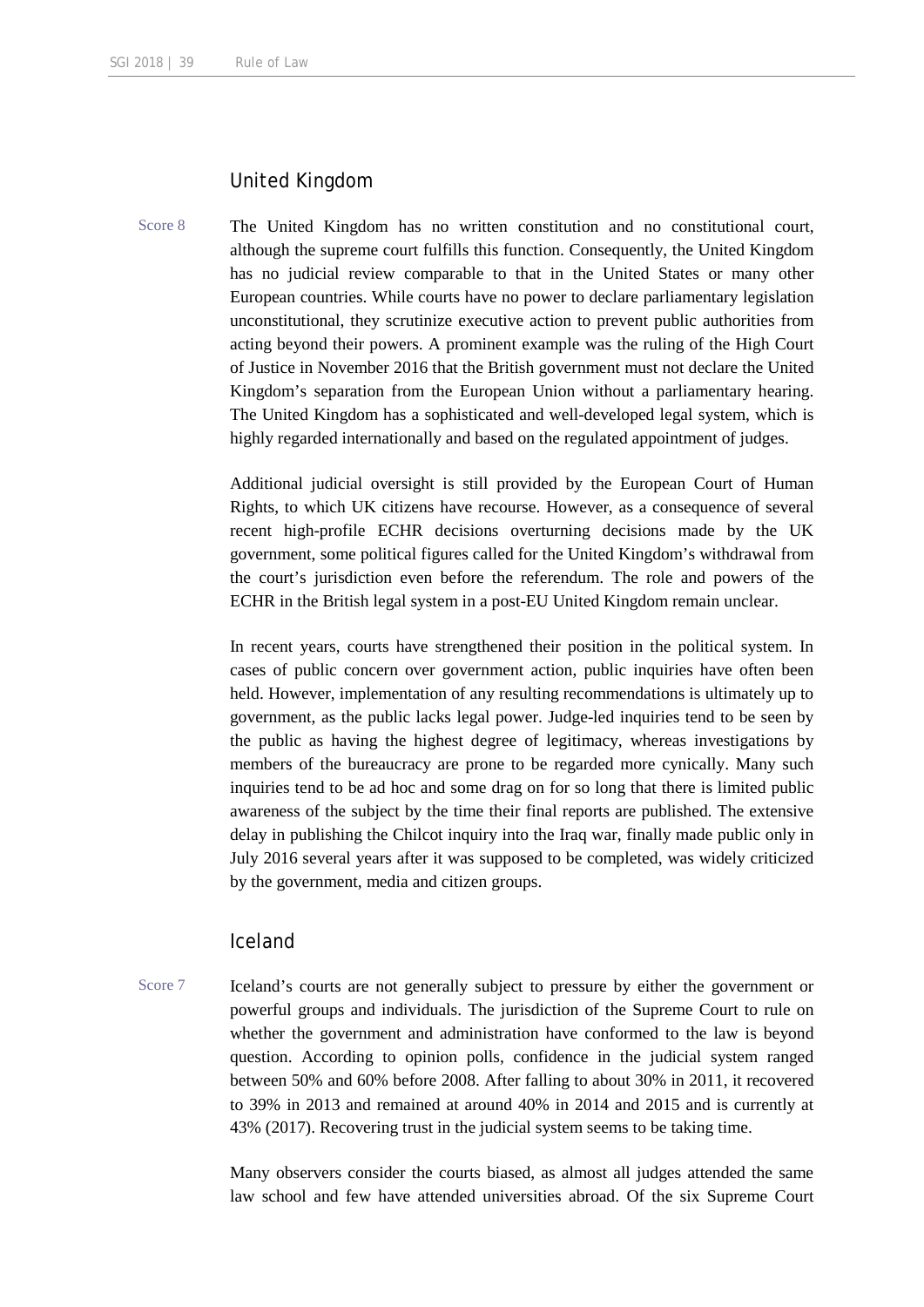justices who ruled that the constitutional assembly election of 2010 was null and void, five were appointed by ministers of justice belonging to the same party (Independence Party).

In 2017, a sitting Supreme Court justice sued a former justice for libel. Another sitting justice speculated in a newspaper interview that the former justice may also have broken the law by seeking, while on the bench, to interfere in a case handled by another justice. Disputes between justices do not inspire confidence and trust, least of all when they trade accusations of illegal behavior.

Citation:

http://www.gallup.is/nidurstodur/traust-til-stofnana/

Gunnlaugsson, Jón Steinar, "Með lognið í fangið – um afglöp Hæstaréttar eftir hrun" (With the Stream – On the Blunders of the Supreme Court After the Crash), BP útgáfa, Reykjavík, 2017.

# Malta

Score 7 Malta has a strong tradition of judicial review, and the courts have traditionally exercised restraint on the government and its administration. In a 2017 case, Judge Wenzu Mintoff ruled against the ruling Labor party in a case involving the ombudsman. Judicial review is exercised through Article 469A of the Code of Organization and Civil Procedure and consists of a constitutional right to petition the courts to inquire into the validity of any administrative act or declare such act null, invalid or without effect. Recourse to judicial review is through the regular courts (i.e., the court of civil jurisdiction) assigned two or three judges or to the Administrative Review Tribunal and must be based on the following: that the act emanates from a public authority that is not authorized to perform it; or that a public authority has failed to observe the principles of natural justice or mandatory procedural requirements in performing the administrative act or in its prior deliberations thereon; or that the administrative act constitutes an abuse of the public authority's power in that it is done for improper purposes or on the basis of irrelevant considerations; or as a catch-all clause, when the administrative act is otherwise contrary to law.

> There have been calls to reform certain aspects of the process. Changes have been recommended with regard to the role of the attorney general who is the chief prosecutor but also acts as a legal adviser to the government. These two roles would be decoupled and instead an individual would serve as an independent prosecutor general and a second individual would take on the role of the attorney general, acting as the government's advocate. The process through which court experts are chosen should also be revised to be more transparent.

> Both the 2013 and 2015 EU Justice Scoreboard ranked Malta's judicial system the least efficient in the EU with regard to the duration of cases. The 2017 Justice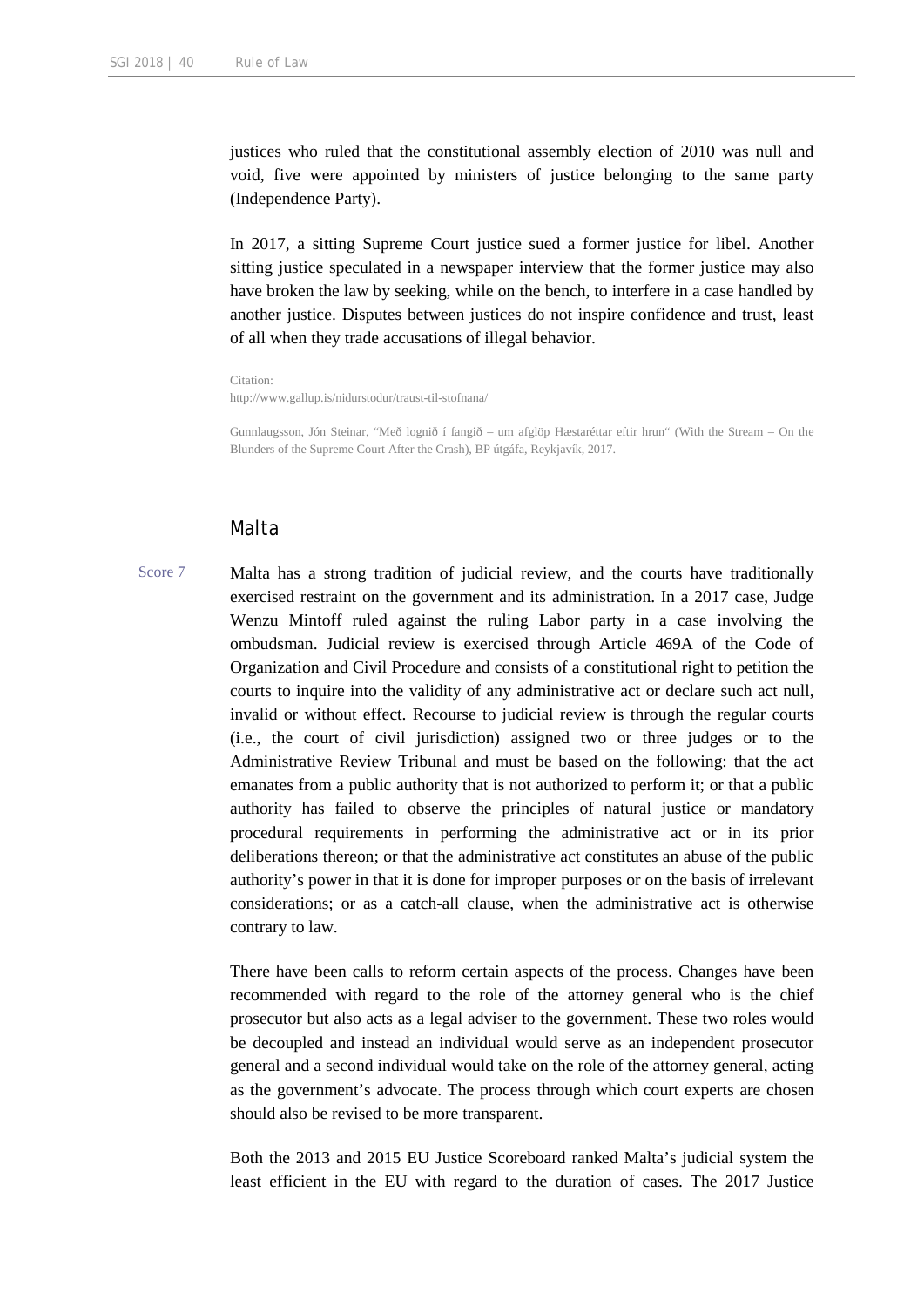Scoreboard noted that more cases were being dealt with, the time needed to resolve cases had fallen drastically, the percentage of resolved cases had increased and the number of pending cases had fallen. Of those surveyed, 50% rated the independence of the courts and the judiciary as good or very good, an improvement over 2016. In 2017, no judges were transferred except for by the judiciary council and there were no dismissals. In the World Economic Forum's global ranking for 2017 on the independence and impartiality of the judiciary, Malta was ranked in 51st place among 137 states, falling from 44th place in 2016. The appointment of more judges, improved planning processes and increased use of ICT have had a visible effect on the judicial process. Increased scrutiny of the bench by the Commission for the Administration of Justice has helped increase public confidence in the courts. The number of judges as a percentage of the population remains low, indicating difficulty in finding suitable candidates to take up the post; this may be linked to inadequate salaries and or the responsibilities that judges bear. Online information on published judgments are available, but there is no online information on the preliminary stages of a case. Delays and deferments may count against the process, but have fallen in number in recent years.

#### Citation:

http://ec.europa.eu/justice/effecti ve-justice/files/justice\_scoreboard\_communication\_en.pdf http://www.t imesofmalta.com/articles/view/20130 506/local/european-commission-says- malta-judicial-reformmust-be-made- a-priority.468460 Malta with the worst record in European Union justice score board Independent 23.03.2015 http://www.timesofmalta.com/articles/view/20160411/local/european-commission-justice-scoreboard-resultswelcomed.608529 The 2016 EU Justice Score board Malthttp://www.maltatoday.com.mt/news/national/76165/maltese\_perceive\_judicial\_independence\_to\_be\_fairly\_go od#.WesFh1uCyM8a's Justice System Times of Malta 18/04/16

#### **Netherlands**

Score 7 Judicial review for civil and criminal law in the Netherlands involves a closed system of appeals with the Supreme Court as the final authority. Unlike the U.S. and German Supreme Court, the Dutch Supreme Court is barred from judging parliamentary laws in terms of their conformity with the constitution. A further constraint is that the Supreme Court must practice cassation justice – that is, its mandate extends only to ensuring the procedural quality of lower-court practices. Should it find the conduct of a case (as carried out by the defense and/or prosecution, but not the judge him/herself) wanting, it can only order the lower court to conduct a retrial. It ignores the substance of lower courts' verdicts, since this would violate their judges' independence.

> Public doubts over the quality of justice in the Netherlands have been raised as a result of several glaring miscarriages of justice. This has led to renewed opportunities to reopen tried cases in which questionable convictions have been delivered. In 2017, new concerns emerged. A deputy minister of legal affairs openly admitted that he cut back state-supported legal assistance to ordinary citizens to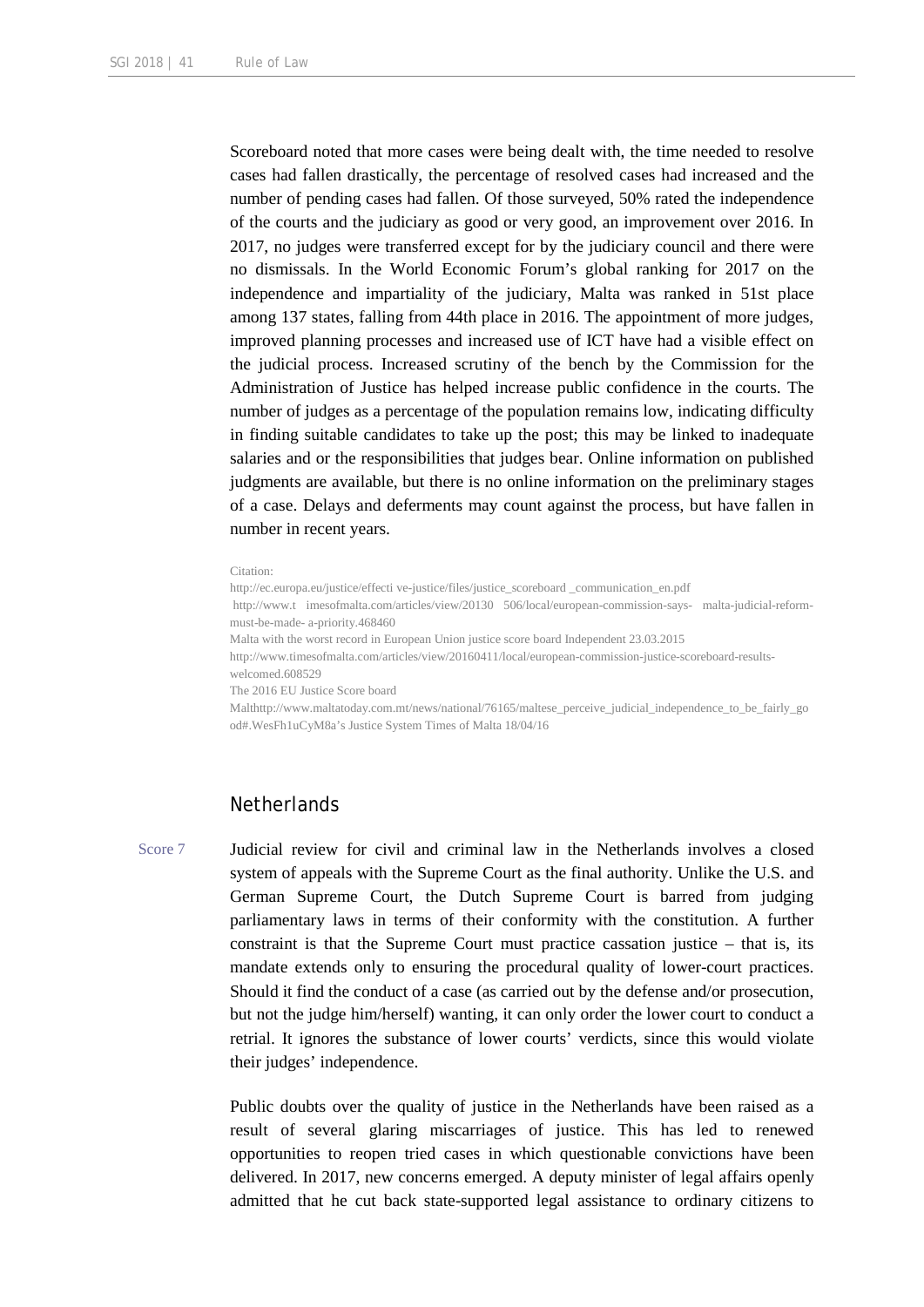achieve higher court sentences. And in the drugs- and crime-ridden province of Brabant, police, mayors and fiscal authorities directly "harass" suspects rather than pursue legal procedures, which they perceive as a time-consuming nuisance.

Whereas the Supreme Court is part of the judiciary and highly independent of politics, administrative appeals and review are allocated to three high councils of state (Hoge Colleges van Staat), which are subsumed under the executive, and thus not independent of politics: the Council of State (serves as an advisor to the government on all legislative affairs and is the highest court of appeal in matters of administrative law); the General Audit Chamber (reviews legality of government spending and its policy effectiveness and efficiency); and the ombudsman for research into the conduct of administration regarding individual citizens in particular. Members are nominated by the Council of Ministers and appointed for life (excepting the ombudsman, who serves only six years) by the States General. Appointments are never politically contentious. In international comparison, the Council of State holds a rather unique position. It advises government in its legislative capacity, and it also acts as an administrative judge of last appeal involving the same laws. This situation is only partly remedied by a division of labor between an advisory chamber and a judiciary chamber.

#### Citation:

Andeweg, R.B. and G.A. Irwin (2014), Governance and Politics of the Netherlands. Houdmills, Basingstoke: Palgrave Macmillan (pages 203-2011).

NRC-Handelsblad, "Een Hoge Raad die alles wegwuift is vrij nutteloos," 22 October 2016

NRC-Handelsblad, "Teeven wilde strengere straffen via 'afknijpen' van rechtsbijstand," 19 May 2017

NRC-Handelsblad, "Crisis in Brabant dreigt strafrechter in te halen," 27 May 2017

Pieter Tops and Jan Tromp, 2016. De achterkant van Nederland.Leven onder de radar van de wet, Balans

# Spain

Score 7 The judicial system is independent and has the capacity to control whether the Spanish government and administration act according to the law. Specialized courts can review actions taken and norms adopted by the executive, effectively ensuring legal compliance. The administrative jurisdiction is made up of a complex network, including local, regional and national courts. In addition, the Constitutional Court may review governmental legislation (i.e., decree laws) and is the last resort in appeals to ensure that the government and administration respect citizens' rights. During the period under review, a number of criminal cases related to separate scandals demonstrated that courts can indeed act as effective monitors of activities undertaken by public authorities (see "Corruption Prevention").

> Today, two important factors undermine the efficacy of judicial review in Spain. The first is the lack of adequate resources within the court system. The high number of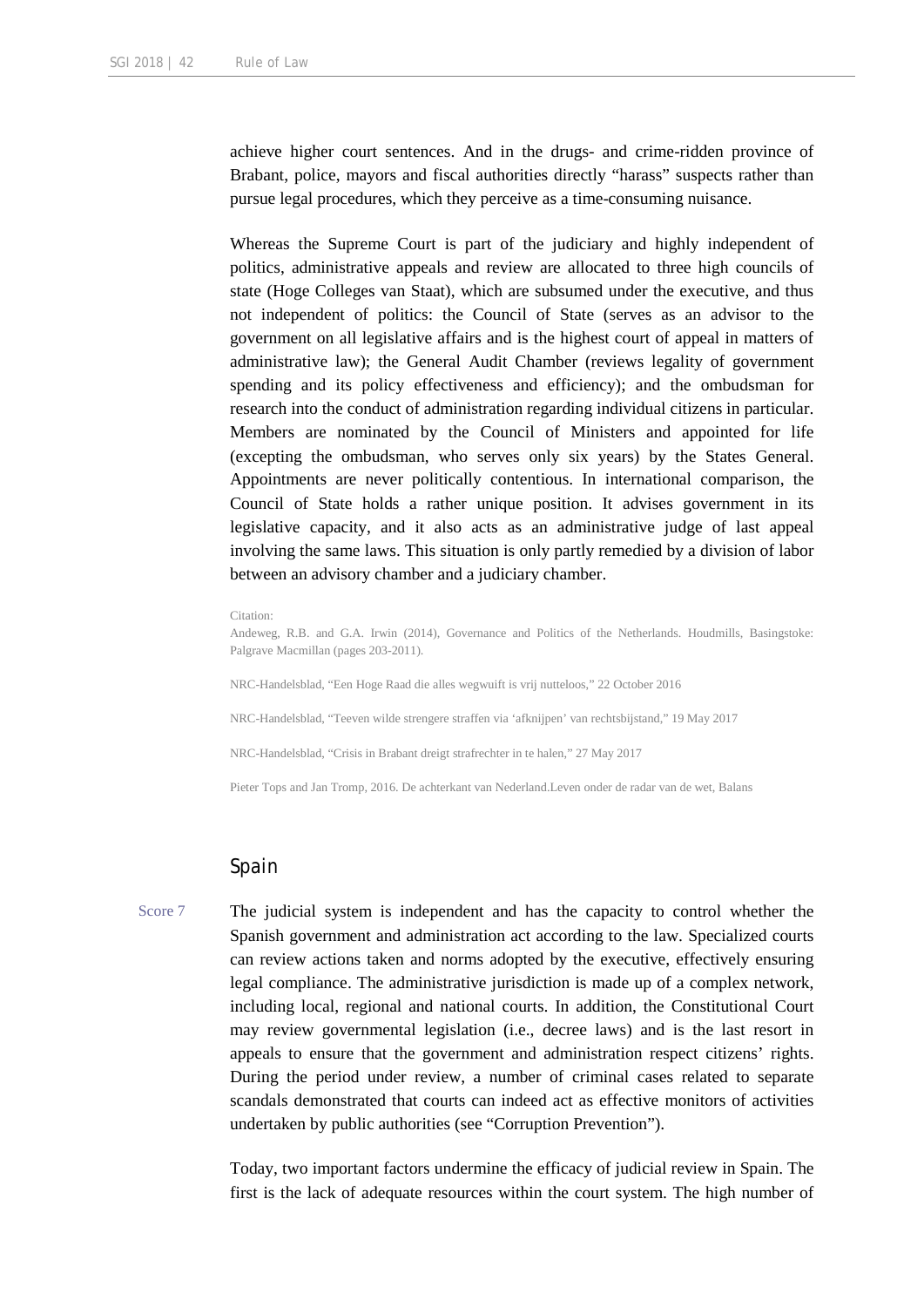convictions imposed by the European Court of Human Rights for violating the right to a fair trial point to systematic problems in the Spanish justice system that must be addressed by public authorities. The Executive Opinion Survey published by the World Economic Forum and similar opinion polls show that most Spanish respondents find the judicial system to be too slow. The second problem is the difficulty some judges appear to experience in reconciling their own ideological biases (mostly conservative, given their generally upper-middle-class social origins) with a condition of effective independence; this may hinder the judiciary's mandate to serve as a legal and politically neutral check on government actions. The situation in Catalonia may have put the independence of the judiciary to the test. Several judges at various levels have been implicated and the Constitutional Court has endorsed their decisions.

Citation:

April 2017, European Commission: "2017 EU Justice Scoreboard" http://ec.europa.eu/ju stice/effective-justice/scoreboard/ index\_en.htm

### Bulgaria

Score 6 Courts in Bulgaria are formally independent from other branches of power and have large competencies to review the actions and normative acts of the executive. In practice, however, court reasoning and decisions are sometimes influenced by outside factors, including informal political pressure and more importantly the influence of private sector groups and individuals through corruption and nepotism. The performance of the Bulgarian judicial system is considered to be relatively poor, both within the country and by the European Commission, which has regularly reported on this matter under the Cooperation and Verification Mechanism for Bulgaria.

> Since December 2015, some important constitutional changes have been made that affect the structure and activity of the Supreme Judicial Council, which heads the judicial branch. The changes involve the creation of two separate panels – one overseeing judges, the other overseeing prosecutors. The Supreme Judicial Council which stepped into office in September 2017 is widely considered to be an improvement over the previous council, especially with respect to the members of the judges' panel. It is expected that this will make courts more independent from outside influence.

Citation:

European Commission (2017): Report from the Commission to the European Parliament and the Council on Progress in Bulgaria under the Co-operation and Verification Mechanism. COM(2017) 750 final, Brussels (https://ec.europa.eu/info/sites/info/files/comm-2017-750\_en\_0.pdf).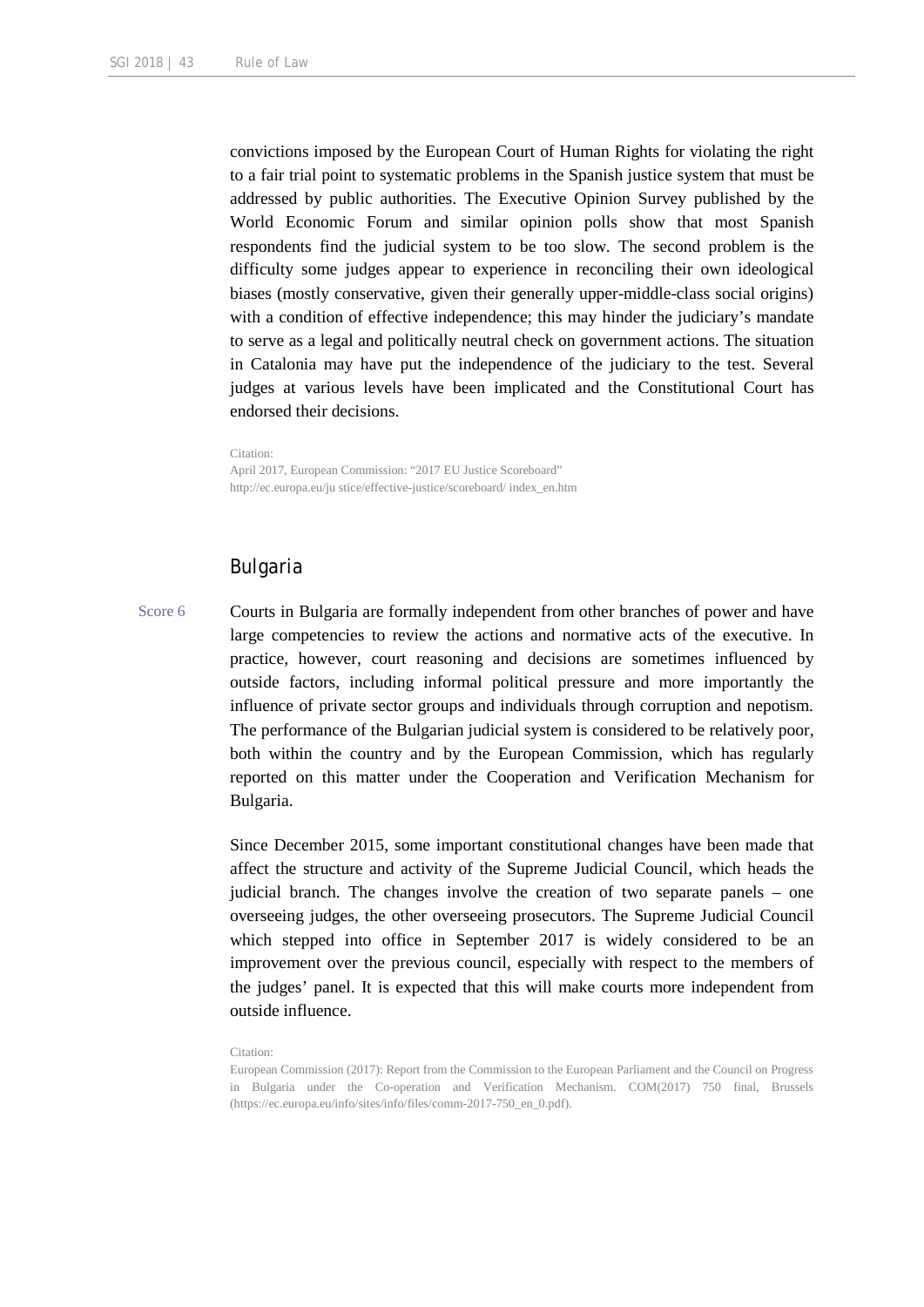#### Japan

Score 6 Courts are formally independent of governmental, administrative or legislative interference in their day-to-day business. The organization of the judicial system and the appointment of judges are responsibilities of the Supreme Court, so the appointment and the behavior of Supreme Court justices are of significant importance. Some critics have lamented a lack of transparency in Supreme Court actions; moreover, the court has an incentive to avoid conflicts with the government, as these might endanger its independence in the long term. This implies that it tends to lean somewhat toward government positions so as to avoid unwanted political attention. Perhaps supporting this reasoning, the Supreme Court engages only in judicial review of specific cases, and does not perform a general review of laws or regulations. Some scholars say that a general judicial-review process could be justified by the constitution.

> The conventional view is that courts tend to treat government decisions quite leniently, although recent evidence is more mixed. In 2017, the Supreme Court ruled that the use of GPS signals to locate a suspect or his belongings requires a warrant; the case, on which lower courts were divided, had involved police in Osaka doing so without a warrant. On the other hand, in 2016 the Supreme Court let a lower court ruling stand according to which Muslims can be surveilled because of their religion.

#### Citation:

Law Library of Congress (USA), Japan: Supreme Court Rules GPS-Based Investigation Requires Warrant, Global Legal Monitor, 21 March 2017, http://www.loc.gov/law/foreign-news/article/japan-supreme-court-rules-gps-basedinvestigation-requires-warrant/

Matt Payton, Japan's top court has approved blanket surveillance of the country's Muslims, The Independent, 29 June 2016, http://www.independent.co.uk/news/world/asia/muslims-japan-government-surveillance-top-court-greenlit-islamaphobia-a7109761.html

### Romania

Score 6 Romania's judiciary has become more professional and independent over time, as shown by the various indictments and convictions of prominent politicians and businessmen and the increasing assertiveness of the Supreme Council of Magistrates (CSM). The integrity of Romania's judiciary was tested in the period of review when the government coalition tried to push through controversial amendments to the Criminal Code as well as a broader judicial reform package threatening the independence of the courts. The CSM has strongly criticized the reforms. In September 2017, 4,000 (out of a total of about 7,000) judges signed a letter asking the government to withdraw its reform package.

#### Citation:

European Commission (2017): Report from the Commission to the European Parliament and the Council on Progress in Romania under the Cooperation and Verification Mechanism. COM(2017) 751 final, Brussels (https://ec.europa.eu/info/files/progress-report-romania-2017-com-2017-751\_en).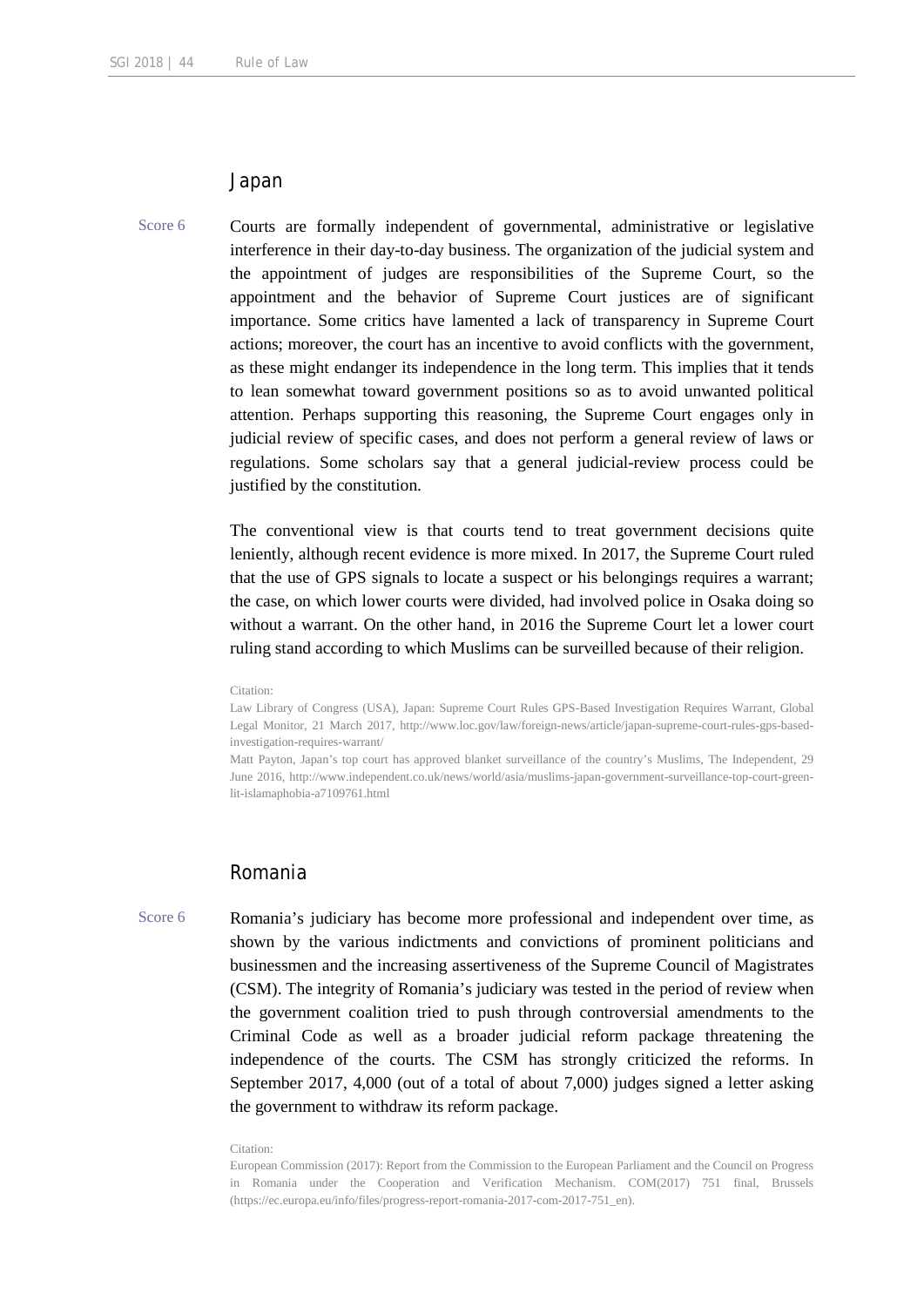#### Slovakia

Score 6 The Slovakian court system has for long suffered from low-quality decisions, a high backlog of cases, rampant corruption and repeated government intervention. Positive changes brought about from within the judiciary after the disempowerment of Stefan Harabín, a controversial figure who had held major positions in the Slovak judiciary for some time. Lucia Žitňanská, the minister of justice in the third Fico government, has sought to foster transparency and fight corruption in the judicial system. Among other things, the ministry has started to create a new database to be used for improving the training of justices and their allocation to the courts. The Constitutional Court has generally operated independently of the executive branch of government. However, its performance has suffered from a high backlog of cases, aggravated by a long-standing stalemate between President Kiska and parliament over the appointment of new justices. In its most important decision in the period under review, the court ruled that the amnesties granted by then-prime minister Mečiar in 1998 were not in line with his duty of restraint. This ruling has enabled the criminal prosecution of Mečiar for the kidnapping of Mr. Kováč, Jr., the son of the former president.

Citation:

Ľalík, T. (2017): Tracing constitutional changes in Slovakia between 2008-2016, in: Hungarian Journal of Legal Studies 58(2): 117-138.

# Croatia

Score 5 Croatia has among Europe's highest per capita number of judges and court personnel. The independence and quality of the judiciary were a major issue in the negotiations over EU accession. Reforms targeting improved judicial independence introduced in early 2013 changed the process by which justices of the highest regular courts (Supreme Court, High Commercial Court, High Misdemeanor Court and High Administrative Courts) were appointed. Justices are now selected by a formally independent council (the State Judicial Council, or SJC) that consists of their judicial peers (nominated and elected in a process in which judges of all courts participate), two legal experts from academia (elected by their peers) and two members of the Sabor (elected by a parliamentary majority). The Milanović government carried out a reform of the judiciary in 2014 and 2015 that succeeded in substantially reducing the number of courts and in overhauling misdemeanor law. Every county now has a single municipal court, misdemeanor court and municipal State Attorney's Office. Attempts at a further reform of the judiciary by Ante Šprlje, the MOST-nominated minister of justice in the first Plenković government, were abandoned after his dismissal and the change in the governing coalition in May 2017. During the period of review, a number of prominent individuals accused of crimes were acquitted, which underscores the Croatian court's lack of effectiveness and independence.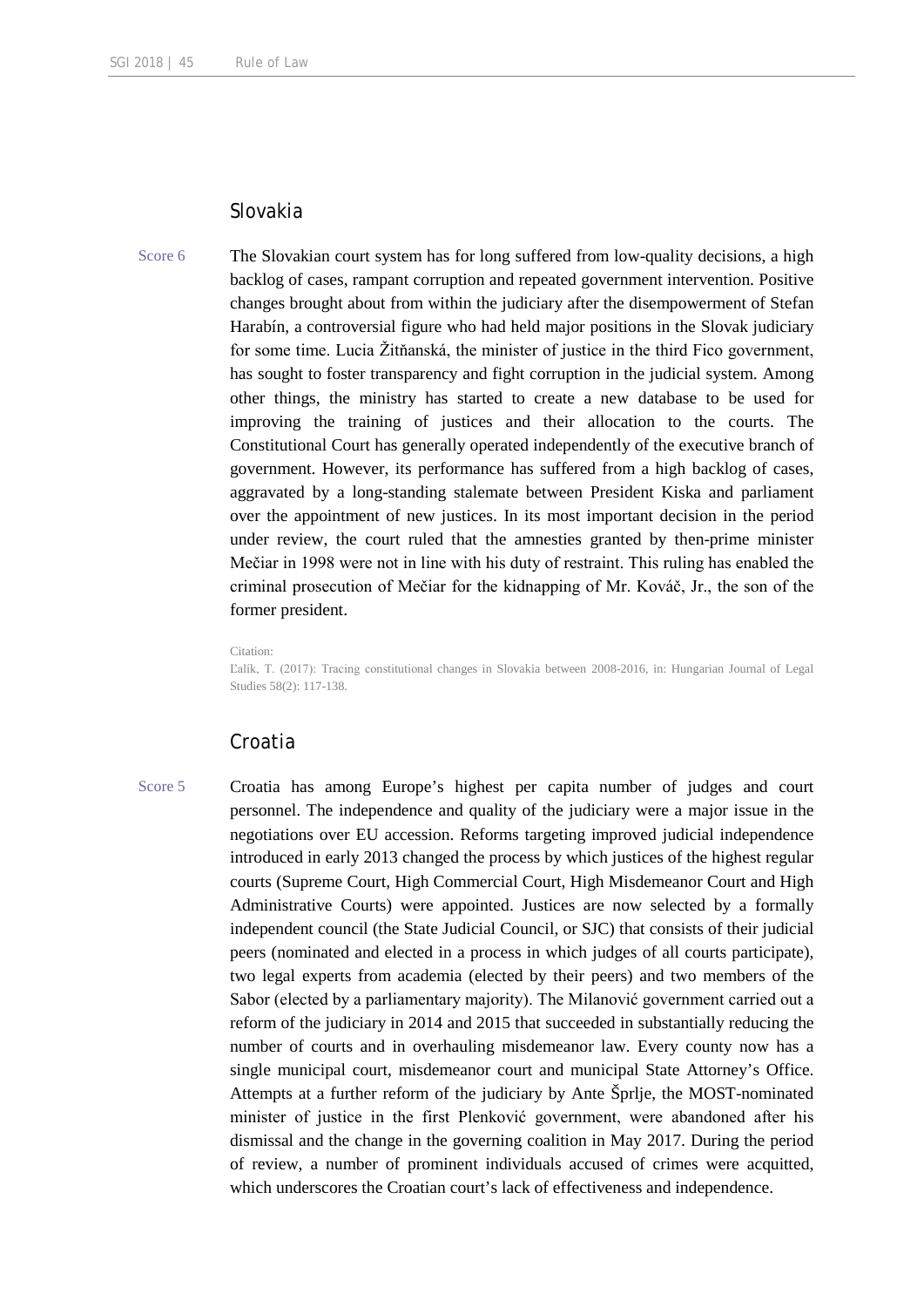### Mexico

Score 5 The Supreme Court, having for years acted as a servant of the executive, has become substantially more independent since the transition to democracy. Court decisions are less independent at the lower level, particularly at the state and local level. At the local level, corruption and lack of training for court officials are other shortcomings. These problems are of particular concern because the vast majority of crimes fall under the purview of local authorities. There is widespread impunity and effective prosecution is the exception, rather than the rule.

> Mexico is currently in the process of a major reform of the justice system. Specifically, it is seeking to transition from a paper-based inquisitorial system to a U.S.-style adversarial system with oral trials. In 2016, the legal reform took a major step forward. However, implementation of the new system will most likely take a generation since it involves the retraining of law enforcement and officers of the court. So far, law enforcement has often relied on forced confessions, rather than physical evidence, to ensure the conviction of suspects. To make the new system work, the investigative and evidence-gathering capacity of the police will have to be significantly strengthened. Whether this is feasible in the context of an ongoing security crisis remains to be seen. Progress throughout 2017 has been limited, and implementation is significantly behind schedule.

> Overall, the courts do a poor job of enforcing compliance with the law, especially when confronted with powerful individuals. The most prominent recent example is the inability of law enforcement to arrest several former governors wanted for corruption and money laundering.

Citation:

Angel, A. (11 July 2017) "Seis carencias que tiene el nuevo sistema penal acusatorio, según expertos" Blogpost available at http://www.animalpolitico.com/2017/07/clave-nuevo-sistema-penal/.

# **Hungary**

Score 4 The independence of the Hungarian judiciary has drastically declined under the Orbán governments. While the lower courts still make in most cases independent decisions, the Constitutional Court, the Kúria (Curia, previously the Supreme Court) and the National Office of the Judiciary (OBH) have increasingly come under government control and haven often been criticized for making biased decisions. The same goes for Péter Polt, the Chief Public Prosecutor and a former Fidesz politician, who has persistently refrained from investigating the corrupt practices of prominent Fidesz oligarchs. As the Alliance of Hungarian Judges (Magyar Bírói Egyesület) has repeatedly criticized, OBH President Tünde Handó has no formal power to promote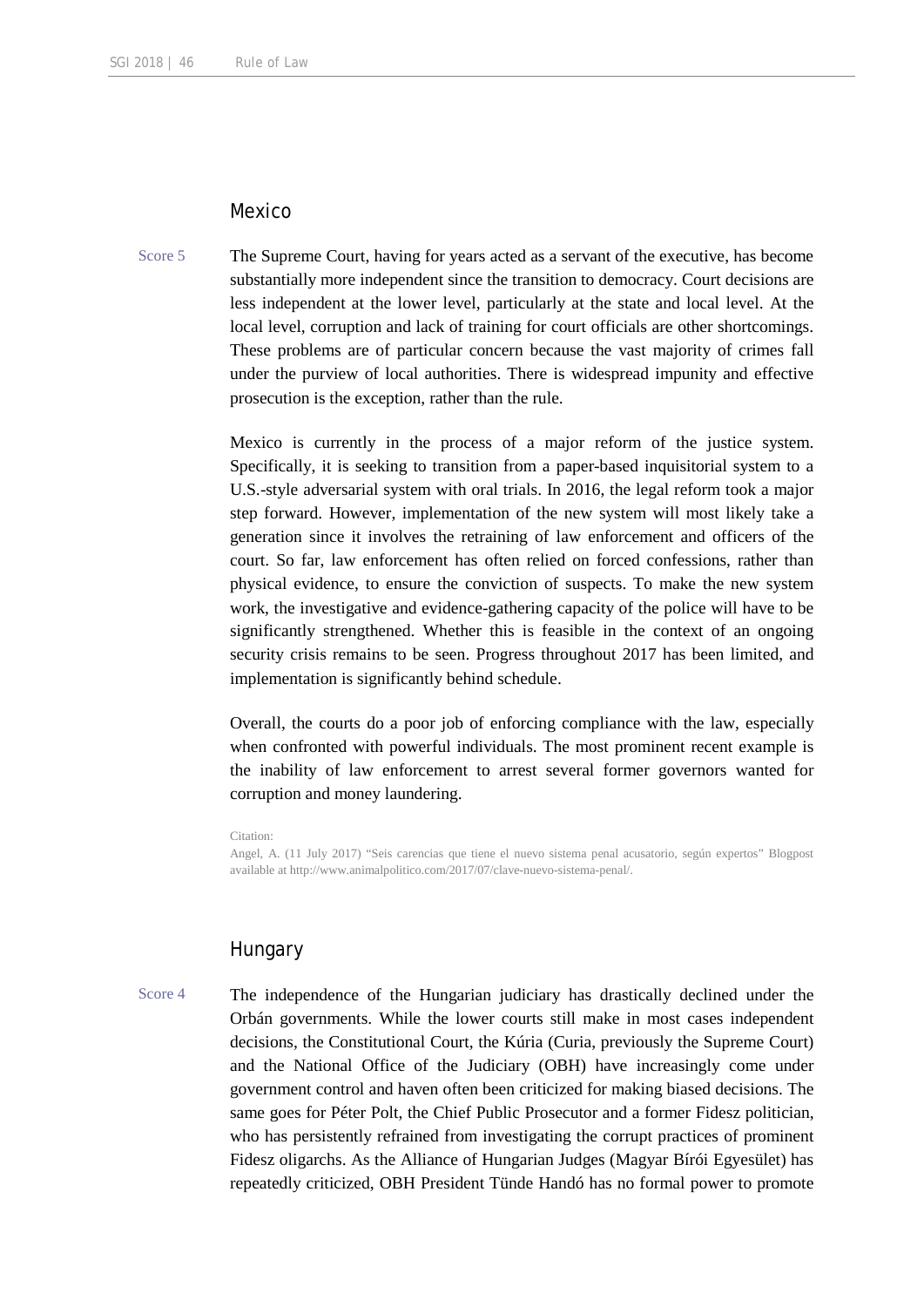judges to a higher position, but has in fact used her position to influence decisions. As a result of the declining independence and quality of the Hungarian judiciary, more and more court proceedings have ended up at the European Court of Human Rights (ECHR) in Strasbourg. Hungary is among the countries generating the most cases, and the Hungarian state often loses these lawsuits.

# Poland

Score 4 Polish courts are relatively well-financed and adequately staffed, but have increasingly come under government influence. In 2017, the takeover of the Constitutional Tribunal in the PiS government's first year in office was followed by a series of reforms that aimed at limiting the independence of the courts. These reforms sparked massive international protests and were only slightly watered down after President Duda vetoed two out of four laws. The laws have given the minister of justice far-reaching powers to appoint and dismiss court presidents and justices, and have given the Sejm the right to select the 15 members of the National Council of the Judiciary by a simple majority. In addition, the composition of both the National Council of the Judiciary and the Supreme Court will soon change. Incumbent members of the National Council will lose their positions in March 2018, while the terms of the Supreme Court justices have been reduced indirectly by lowering the retirement age from 70 to 65 years. These legal changes, some of which are clearly unconstitutional, were accompanied by the dismissal of dozens of justices and a media campaign against the judiciary financed by public companies.

#### Citation:

Koncewicz, T. T. (2017): Farewell to the Separation of Powers – On the Judicial Purge and the Capture in the Heart of Europe, Verfassungsblog, July 19, 2017 (http://verfassungsblog.de/farewell-to-the-separation-of-powerson-thejudicial-purge-and-the-capture-in-the-heart-of-europe):

Machińska, H., R. Vetter (2017): Die PiS und der demokratische Rechtsstaat. Polen-Analysen Nr. 204, Bremen (http://www.laender-analysen.de/polen/pdf/PolenAnalysen204.pdf).

### **Turkey**

Score 3 The constitution (Article 9) emphasizes judicial impartiality and independence. Moreover, the constitution (Article 125) states that all government administrative decisions and actions are subject to judicial review. Developments during the review period demonstrated that the Constitutional Court plays a vital role in safeguarding judicial review in Turkey.

> According to the amended constitution (Article 105), a parliamentary investigation can be opened against the president if an absolute majority in the parliament votes that the president likely committed a crime. Criminal investigations against the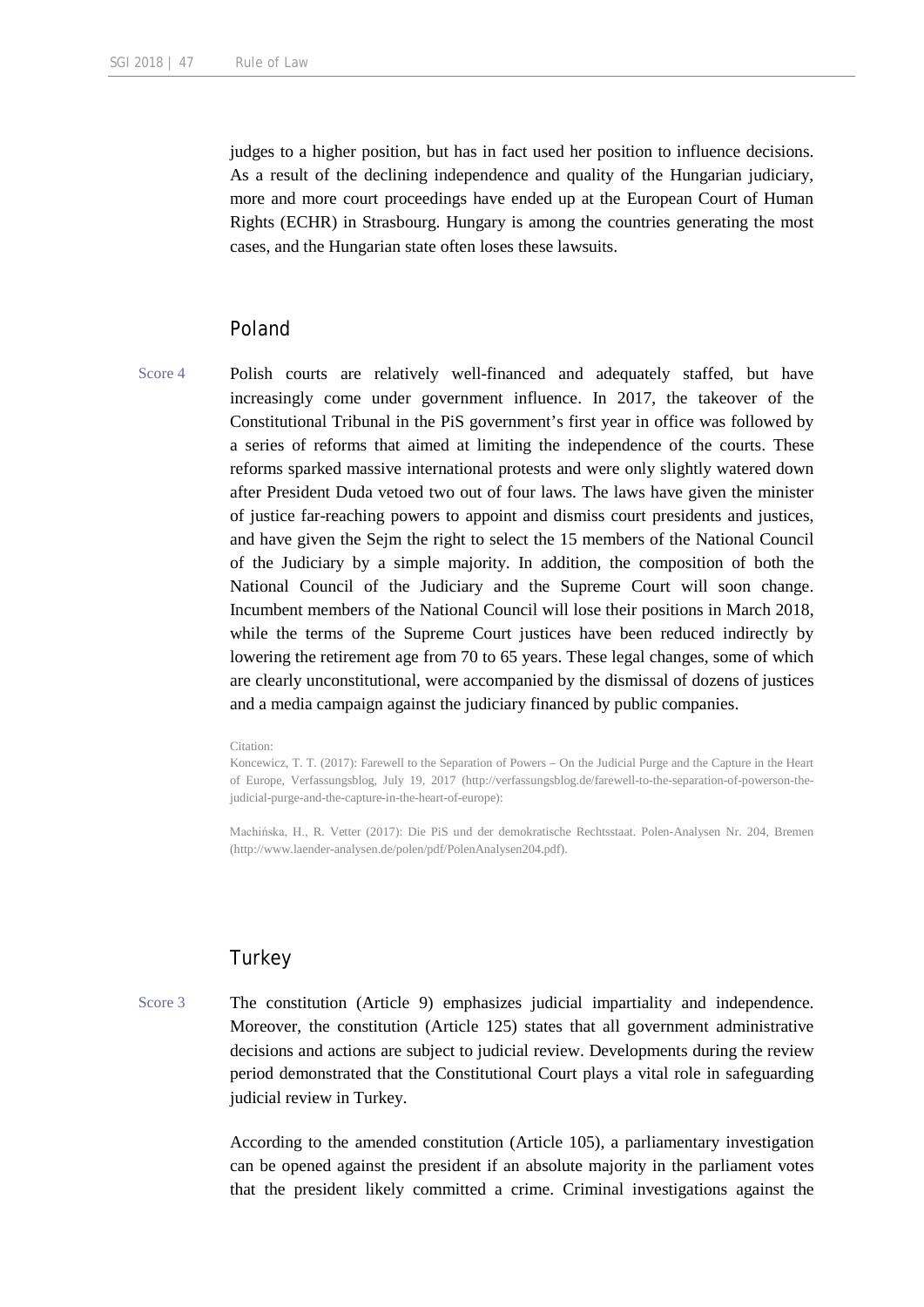general chief of staff and other army commanders can be initiated with the prime minister's approval. Moreover, the trial of the under-secretary of the National Intelligence Service (MİT) is subject to the approval of the president. Acts within the president's area of competence, decisions of the Supreme Military Council (excluding acts relating to promotion or retirement) and decisions of the Council of Judges and Public Prosecutors (except for dismissals of public officials) are open to judicial review.

The Turkish judiciary is currently under severe pressure, given the substantial increase in cases. The effectiveness of the judiciary in the aftermath of the attempted coup was further compromised by the dismissal of 4,000 judges, prosecutors and judicial staff. In order to fill the large number of vacancies in the judiciary, the government launched 4,000 judges and 2,000 prosecutor cadres in mid-2017. However, independent observers state that judicial performance has been slowing down. In January 2017, the Court of Cassation had 804,344 appeal files to be reviewed, while the Council of State had 32,298 first instance court files and 219,977 appeal files. Since 2015, no data about the number of files before administrative courts has been available.

Judicial independence and impartiality has been undermined by the contradictory and unclear court indictments concerning several prisoners. The Cumhuriyet trial started on 11 September 2017, 300 days after executives and journalists of the Cumhuriyet daily newspaper were detained. The judiciary should be fair and neutral in politically oriented cases. However, since 2007, politicization of the judiciary has been increasing. Criminal investigations are not conducted effectively. Prosecutors' indictments do not provide concrete, reliable and objective documentation. Delays and postponements in trials are unreasonably widespread. Finally, courts are known to unfairly discriminate.

Citation:

European Commission, Turkey 2016 Report, Brussels, 9.11.2016, http://ec.europa.eu/enlargement/pdf/key\_documents/2016/20161109\_report\_turkey.pd f (accessed 1 November 2016).

European Commission for Democracy Through Law (Venice Commission) Turkey Opinion on the Amendments to the Constitution Adopted By the Grand National Assembly on 21 January 2017 and to Be Submitted to A National Referendum on 16 April 2017, http://www.venice.coe.int/webforms/documents/default.aspx?pdffile=cdl-ad(2017)00 5-e (1 November 2017)

World Justice Project, Rule of Law Index 2016, https://worldjusticeproject.org/sites/default/files/documents/RoLI\_Final-Digital \_0.pdf (accessed 1 November 2017) WEF, The Global Competitiveness Report 2017–2018, 2017, http://www3.weforum.org/docs/GCR2017- 2018/05FullReport/TheGlobalCompetitivenessReport2017%E2%80%932018.pdf (accessed 1 November 2017)

T.C. Yargıtay Başkanlığı 2016 Yılı Faaliyet Raporu, February 2017, https://www.yargitay.gov.tr/sayfa/faaliyetraporu/documents/2016\_faaliyet.pdf (accessed 1 November 2017)

T.C. Danıştay Başkanlığı, 2016 Yılı İdari Faaliyet Raporu, http://www.danistay.gov.tr/upload/17\_03\_2017\_123330.pdf (accessed 1 November 2017)

<sup>&</sup>quot;Askeri Yargıtay ve AYİM kaldırıldı," Milliyet, 29 April 2017, http://www.milliyet.com.tr/askeri-yargitay-ve-ayimkaldirildi-gundem-2441186/ (accessed 1 November 2017)

HSYK 5000 hakim ve savcı sınavını incelemeye aldı, 8 November 2015, http://zete.com/hsyk-5000-hakim-ve-savcisinavini-incelemeye-aldi/ (accessed 10 November 2015)

<sup>&</sup>quot;CHP'den 1. yılında OHAL raporu: 50 bin tutuklu, 111 bin ihraç," Cumhuriyet, 20 July 2017, http://www.cumhuriyet.com.tr/haber/turkiye/785737/CHP\_den\_1. vilinda\_OHAL\_raporu\_50\_bin\_tutuklu\_111\_b in ihrac.html (accessed 1 November 2017)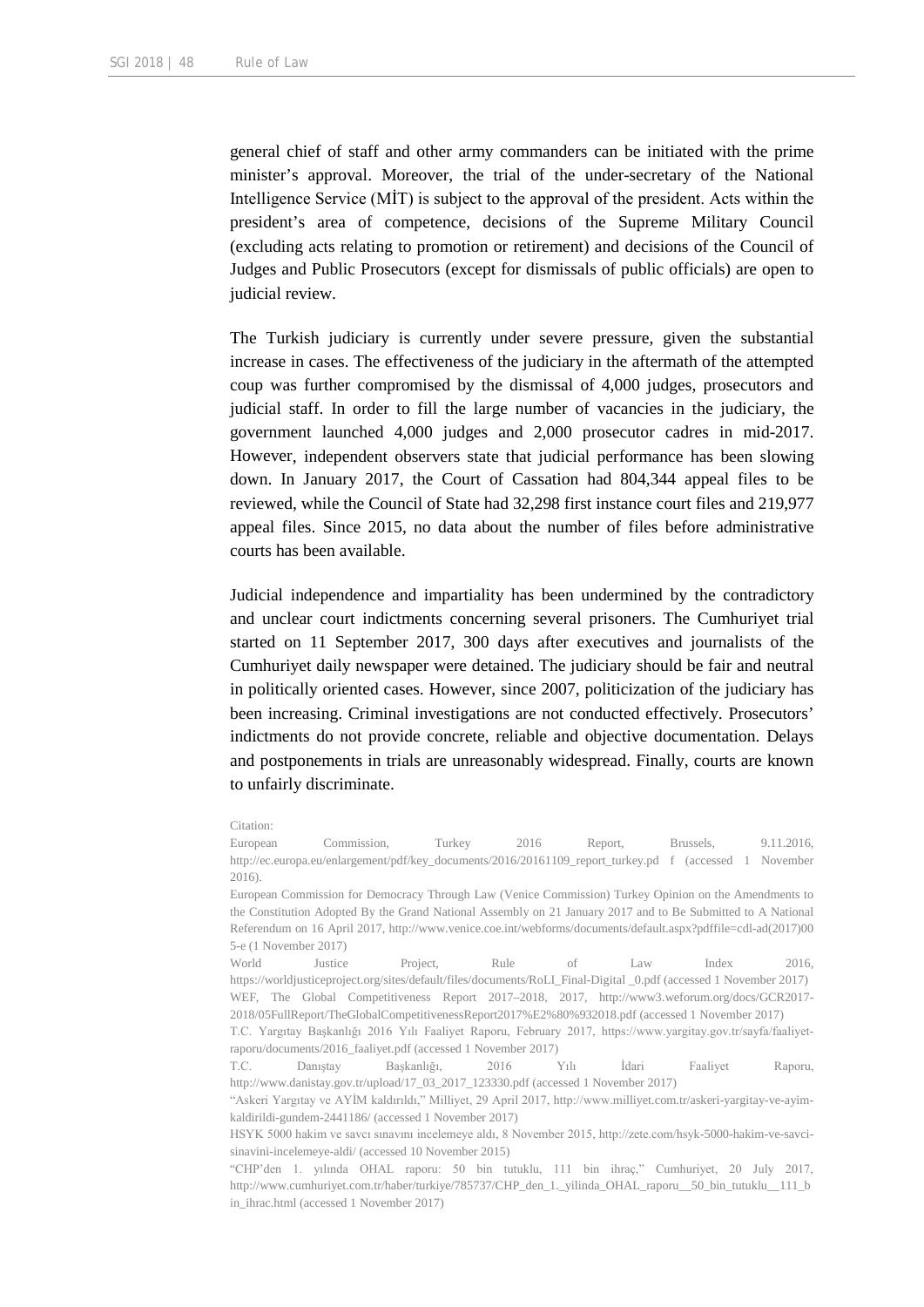"2 bin hakim adayı ve 4 bin hakim kadrosu ihdas edildi," 25 August 2017, https://www.memurlar.net/haber/690129/2-bin-hakim-adayi-ve-4-bin-hakim-kadrosu-ihdas-edildi.html (accessed 1 November 2017)

"Journalists Outside Initiative Calls for Solidarity for Next Hearing in Cumhuriyet Trial," 28 August 2017, https://bianet.org/english/media/189444-journalists-outside-initiative-calls-for-solidarity-for-next-hearing-incumhuriyet-trial (accessed 1 November 2017)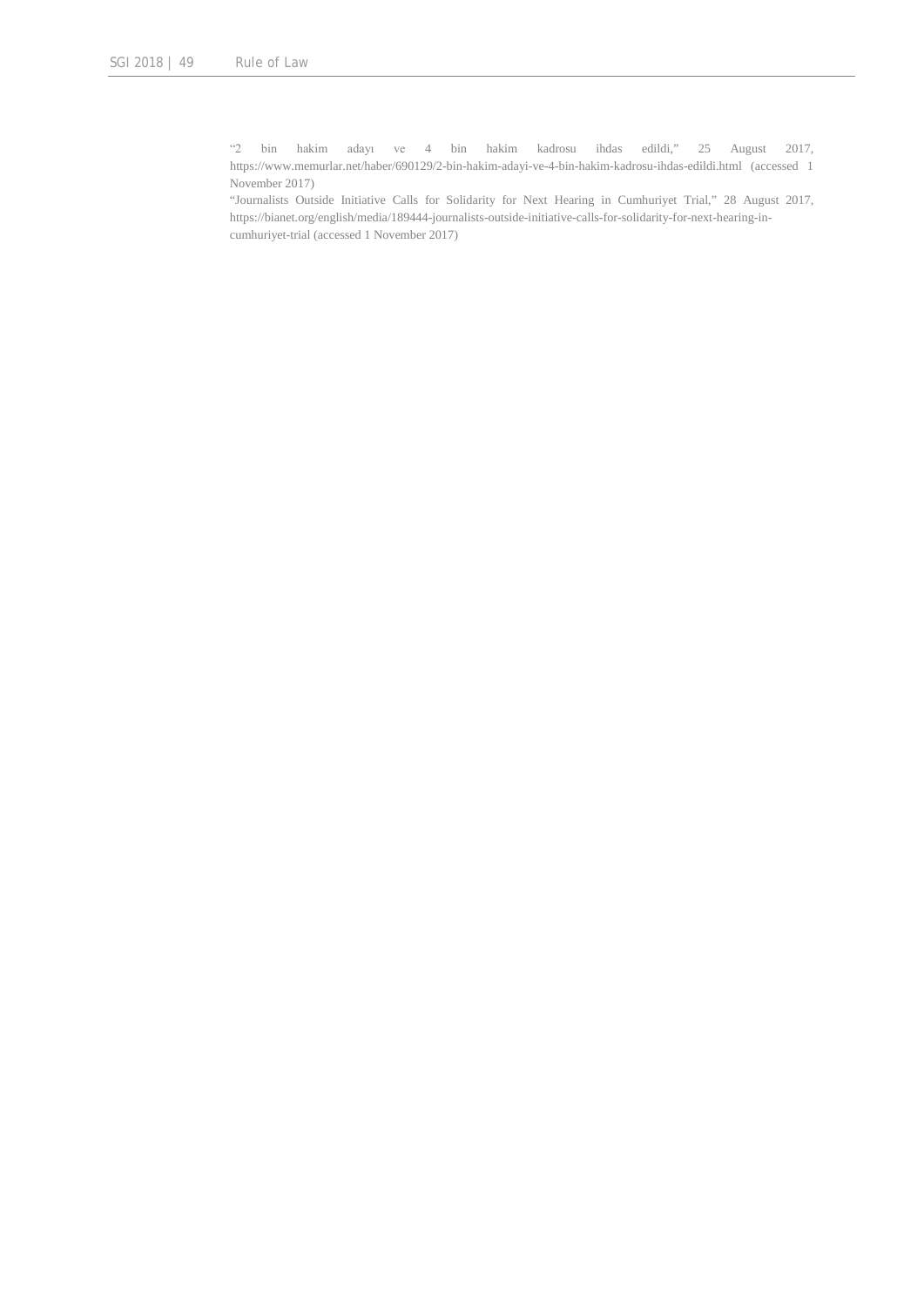# Indicator Appointment of Justices

# Question To what extent does the process of appointing (supreme or constitutional court) justices guarantee the independence of the judiciary?

41 OECD and EU countries are sorted according to their performance on a scale from 10 (best) to 1 (lowest). This scale is tied to four qualitative evaluation levels.

- $10-9$  = Justices are appointed in a cooperative appointment process with special majority requirements.
- 8-6 = Justices are exclusively appointed by different bodies with special majority requirements or in a cooperative selection process without special majority requirements.
- 5-3 = Justices are exclusively appointed by different bodies without special majority requirements.
- 2-1 = All judges are appointed exclusively by a single body irrespective of other institutions.

# Denmark

Score 10 According to section 3 of the Danish constitution, "Judicial authority shall be vested in the courts of justice." Further, section 62 stipulates: "The administration of justice shall always remain independent of executive authority. Rules to this effect shall be laid down by statute." Finally, section 64 stipulates, inter alia: "In the performance of their duties the judges shall be governed solely by the law. Judges shall not be dismissed except by judgment, nor shall they be transferred against their will, except in such cases where a rearrangement of the courts of justice is made."

> The judicial system is organized around a three-tier court system: 24 district courts, two high courts and the Supreme Court. Denmark does not have a special Constitutional Court. The Supreme Court functions as a civil and criminal appellate court for cases from subordinate courts.

> The monarch appoints judges following a recommendation from the minister of justice on the advice of the Judicial Appointments Council. This latter council was formed in 1999. The purpose was to secure a broader recruitment of judges and greater transparency. The council consists of a judge from the Supreme Court, a judge from one of the high courts, a judge from a district court, a lawyer and two representatives from the public. They have a four-year mandate and cannot be reappointed.

> In the case of the Supreme Court, a nominated judge first has to take part in four trial votes, where all Supreme Court judges take part, before he or she can be confirmed as a judge.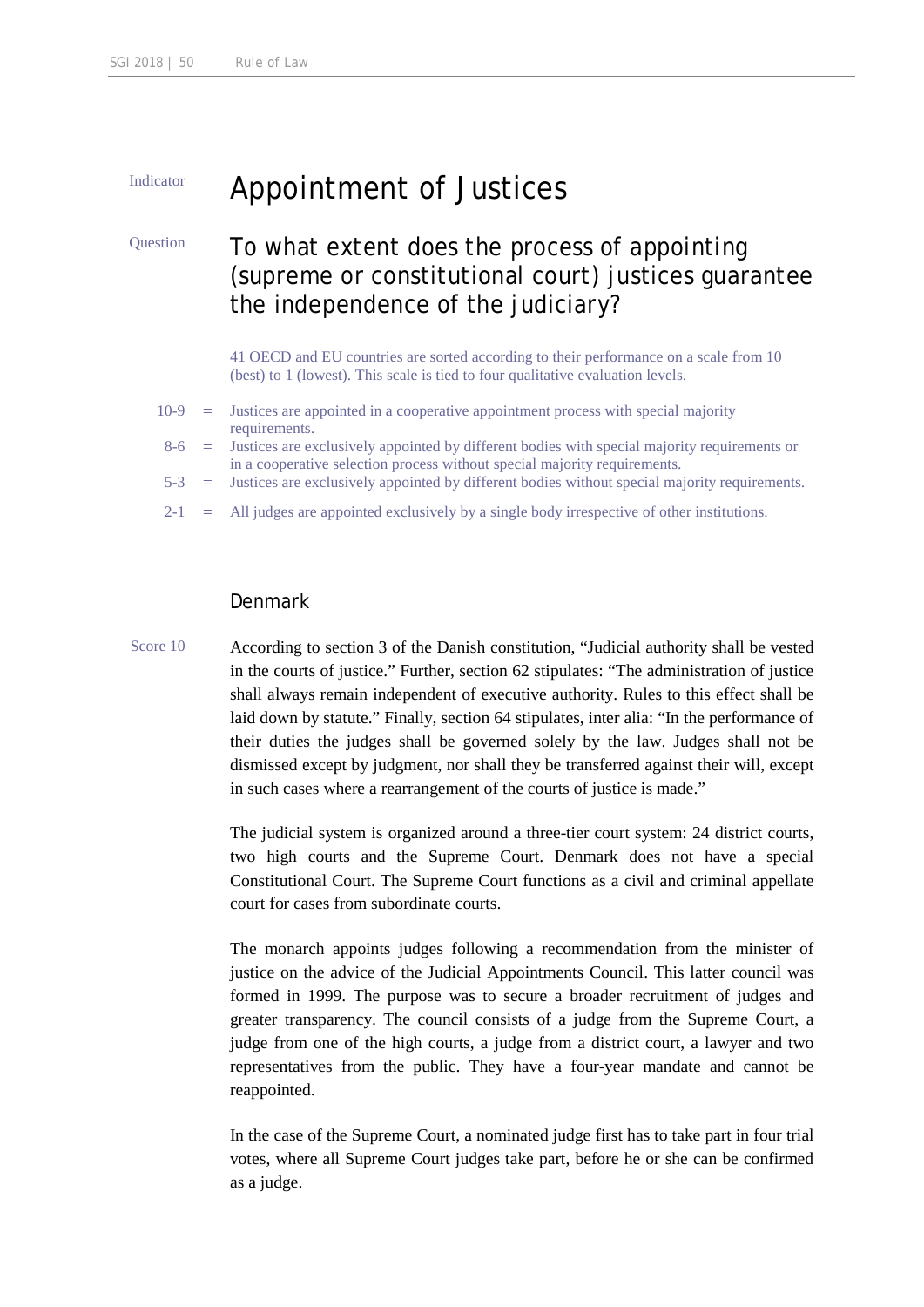Citation:

Henrik Zahle, Dansk forfatningsret 2: Regering, forvaltning og dom. Copenhagen: Christian Ejlers' Forlag, 2004, p. 88.

"Dommerudnævnelsesrådet,"

http://www.domstol.dk/om/organisation/Pages/Dommerudn%C3%A6vnelsesr%C3%A5det.aspx (accessed 17 April 2013).

# Austria

Score 9 Judges are appointed by the president, who is bound by the recommendations of the federal minister of justice. This minister in turn is bound by the recommendations of panels consisting of justices. This usually is seen as a sufficient guarantee to prevent direct government influence on the appointment process.

> The situation is different for the Constitutional Court and the Administrative Court. In these two cases, the president makes appointments following recommendations by the federal government or one of the two houses of parliament. Nonetheless, members of the Constitutional Court must be completely independent from political parties (under Art. 147/4). They can neither represent a political party in parliament nor be an official of a political party. In addition to this rule, the constitution allows only highly skilled persons who have pursued a career in specific legal professions to be appointed to this court. This is seen as guaranteeing a balanced and professional appointment procedure.

> The elections of 2017 have resulted in a new governing majority. This may have an impact on the recruitment of Constitutional Court members. The rulings of the court, which have been seen over the last few years as more or less "liberal," could become more "conservative." However, there does not seem to be any expectation that the basic rules of the appointment of the court's members will be changed.

# Belgium

Score 9 The Constitutional Court is composed of 12 justices who are appointed for life by the king, who selects candidates from a list submitted alternately by the Chamber of Deputies and by the Senate (with a special two-thirds majority). Six of the justices must be Dutch-speaking, and the other six French-speaking. One must be fluent in German. Within each linguistic group, three justices must have worked in a parliamentary assembly, and three must have either taught law or have been a magistrate.

> The appointment process is transparent yet attracts little media attention. Given the appointment procedure, there is a certain level of politicization by the main political parties, and indeed most justices have had close links to one of the parties or have previously held political mandates before being appointed to the court. However, once appointed, most justices act independently.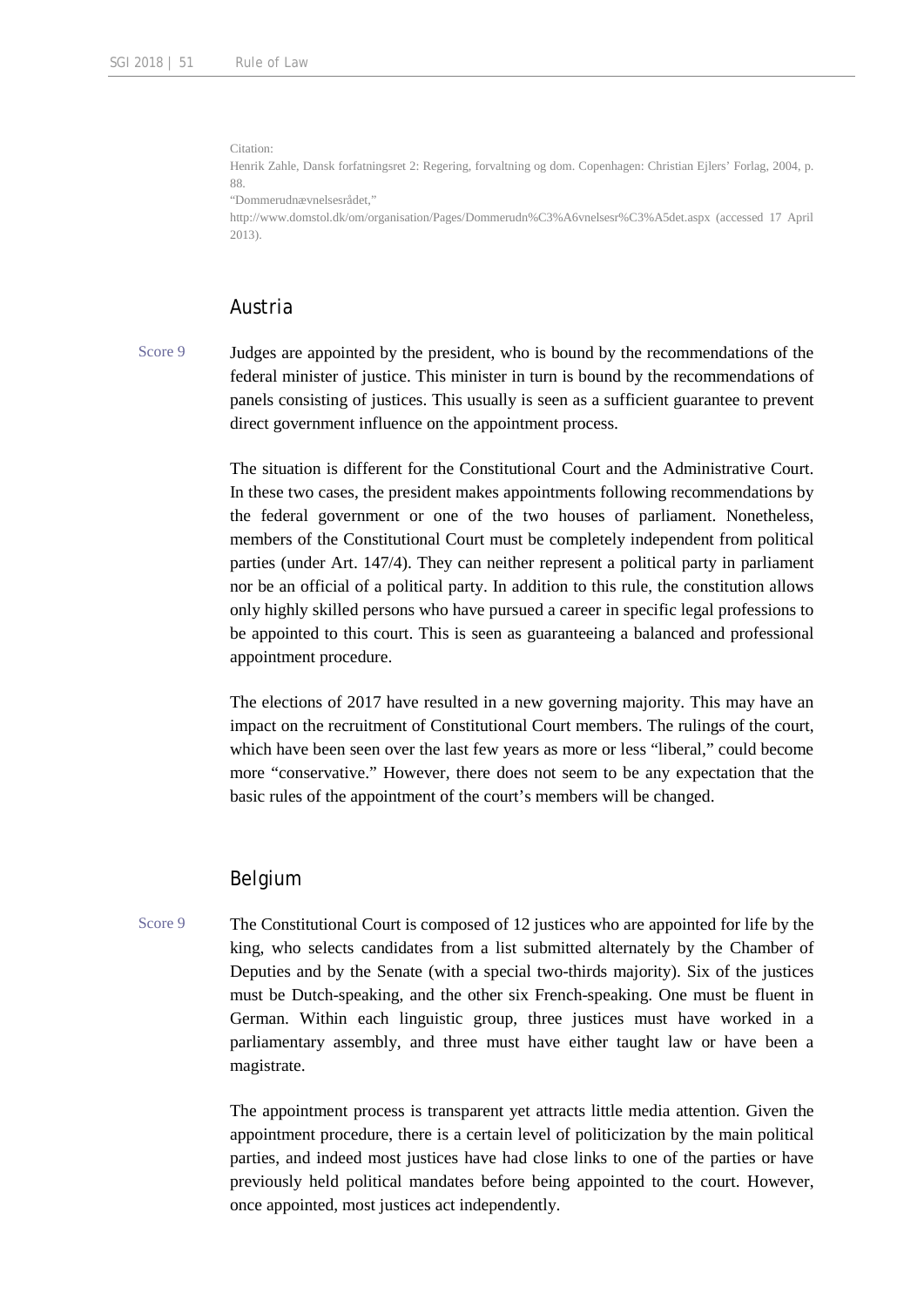# Chile

Score 9 Members of the Supreme and Constitutional Courts are appointed collaboratively by the executive and the Senate. During recent years, there have been several cases of confrontation between the executive power and the judiciary, for example in the area of environmental issues, where the Supreme Court has affirmed its autonomy and independence from political influences.

#### Israel

Score 9 According to Israel's basic laws, all judges are to be appointed by the president after having been elected by a special committee. This committee consists of nine members, including the president of the Supreme Court, two other Supreme Court judges, the Minister of Justice (who also serves as the chairman) and another government-designated minister, two Knesset members, and two representatives of the Chamber of Advocates that have been elected by the National Council of the Chamber. The Ministry of Justice recently approved the participation of a Bar Association representative in the more advanced judicial-nomination process.

> The cooperative procedure balances various interests and institutions within the government in order to insure pluralism and protect the legitimacy of appointments. The process receives considerable media coverage and is subjected to public criticism, which is usually concerned with whether justices' professional record or other considerations (social views, loyalties and political affiliation) should figure into their appointment.

> The spirit of judicial independence is also evident in the procedure for nominating judges and in the establishment of the Ombudsman on the Israeli judiciary. This latter was created in 2003, with the aim of addressing issues of accountability inside the judicial system. It is an independent institution that investigates public complaints or special requests for review from the president of the Supreme Court or the secretary of justice. The Ombudsman issues an annual report of its work, investigations and findings from all judicial levels, including the rabbinic courts.

> Justice Minister Ayelet Shaked recently unveiled a campaign to change the current seniority system, in which the most veteran Supreme Court justice is automatically selected as court president upon the previous officeholder's retirement. In a discussion in the Knesset Constitution, Law and Justice Committee, Shaked asserted that the seniority system diminished the authority of the Judicial Selection Committee. Arguing in opposition was former Supreme Court President Miriam Naor, who said, "Politicizing the Supreme Court will undermine its independence, the separation of powers, and the ability of the court to protect civil rights in Israel."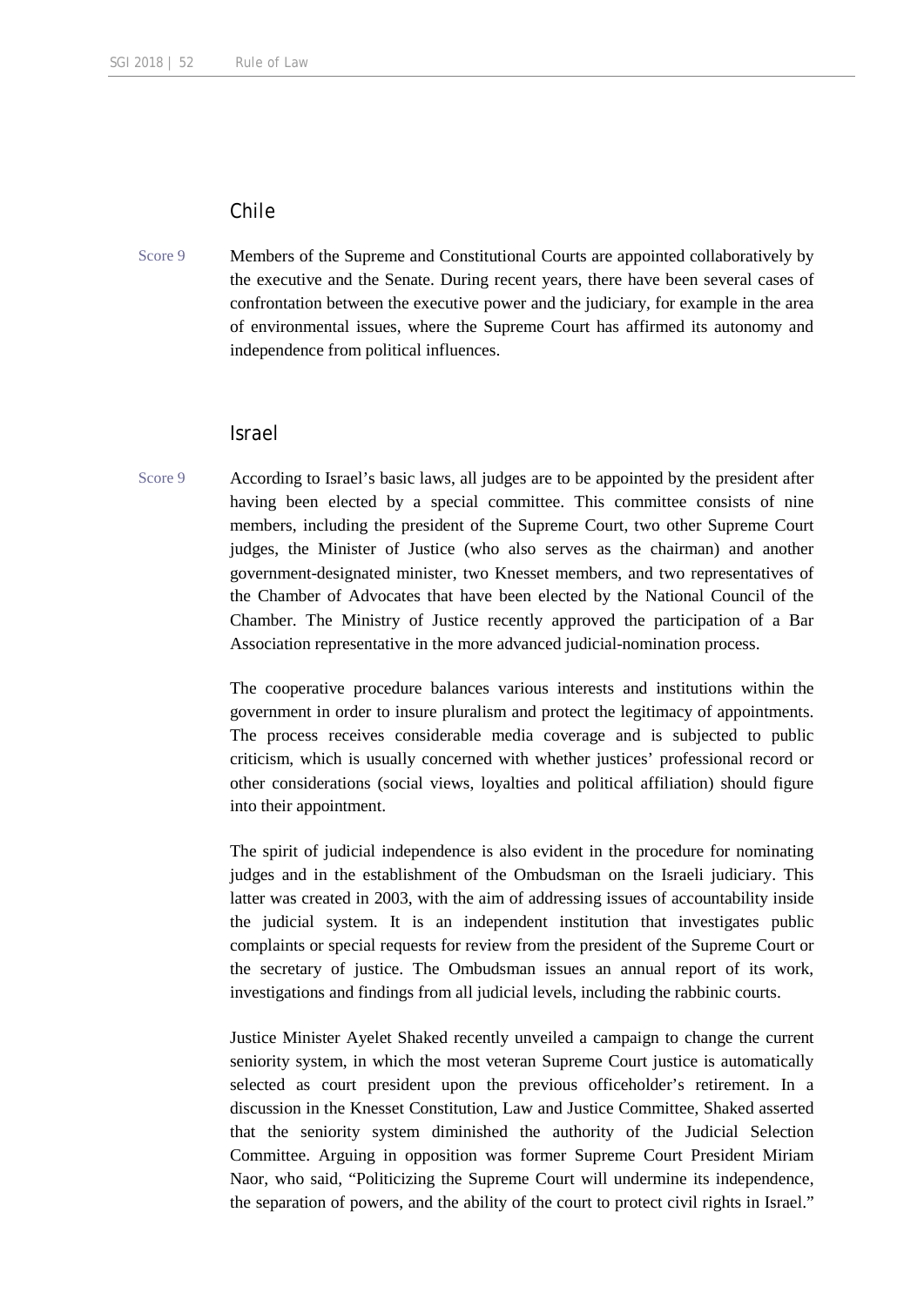Naor added that "the point that must concern all of us is how the rulings of Supreme Court justices will be perceived by the public if the justices are in a race for the president's post." Eventually, the effort to change the seniority system proved unsuccessful.

#### Citation:

Gueta, Yasmin and Efrat Newman, "Like the 'Big Brother': The Procedure to Judge Nomination," The Marker, 15.2.2016: http://www.themarker.com/law/1.2851297

Hovel, Revital. "Minister, Chief Justice Agree on Israel's Next Supreme Court President," Haaretz, 10.7.2017: https://www.haaretz.com/israel-news/.premium-1.800449

Rubinstein, Amnon, "The constitutional law of the state of Israel," Shoken, 2005.

Shoken, 2005."The Ombudsman on judges office: Annual report 2011," 2012. (Hebrew) http://index.justice.gov.il/Units/NezivutShoftim/pirsomeyhanaziv/Doch/Documents/2012.pdf

"The Ombudsman of judges office: Annual report 2013," Jerusalem 2014 (Hebrew), http://index.justice.gov.il/Units/NezivutShoftim/MainDocs/Report2013.pdf.

#### Lithuania

Score 9 The country's judicial appointments process protects the independence of courts. The parliament appoints justices to the Constitutional Court, with an equal number of candidates nominated by the president, the chairperson of the parliament and the president of the supreme court. Other justices are appointed according to the Law on Courts. For instance, the president appoints district-court justices from a list of candidates provided by the Selection Commission (which includes both judges and laypeople), after receiving advice from the 23-member Council of Judges. Therefore, appointment procedures require cooperation between democratically elected institutions (the parliament and the president) and include input from other bodies. The appointment process is transparent, even involving civil society at some stages, and – depending on the level involved – is covered by the media. In a recent World Economic Forum survey gauging the public's perception of judicial independence, Lithuania ranked 56 out of 137 countries. Based on the EU Justice Scoreboard, the perceived independence of courts and judges among the general public is around the EU average. Around 50% of Lithuanian respondents assessed the independence of courts and judges as very good or good in 2016 and 2017. Public trust was undermined by the perceived interference of government, politicians, and economic and other special interest groups, and respondents' opinion that the status and position of judges does not guarantee their independence.

Citation:

The 2017 – 2018 Global Competitiveness Report of the World Economic Forum: http://www3.weforum.org/docs/GCR2017-

<sup>2018/05</sup>FullReport/TheGlobalCompetitivenessReport2017%E2%80%932018.pdf

The EU Justice Scoreboard, see http://ec.europa.eu/justice/effective-justice/scoreboard/index\_en.htm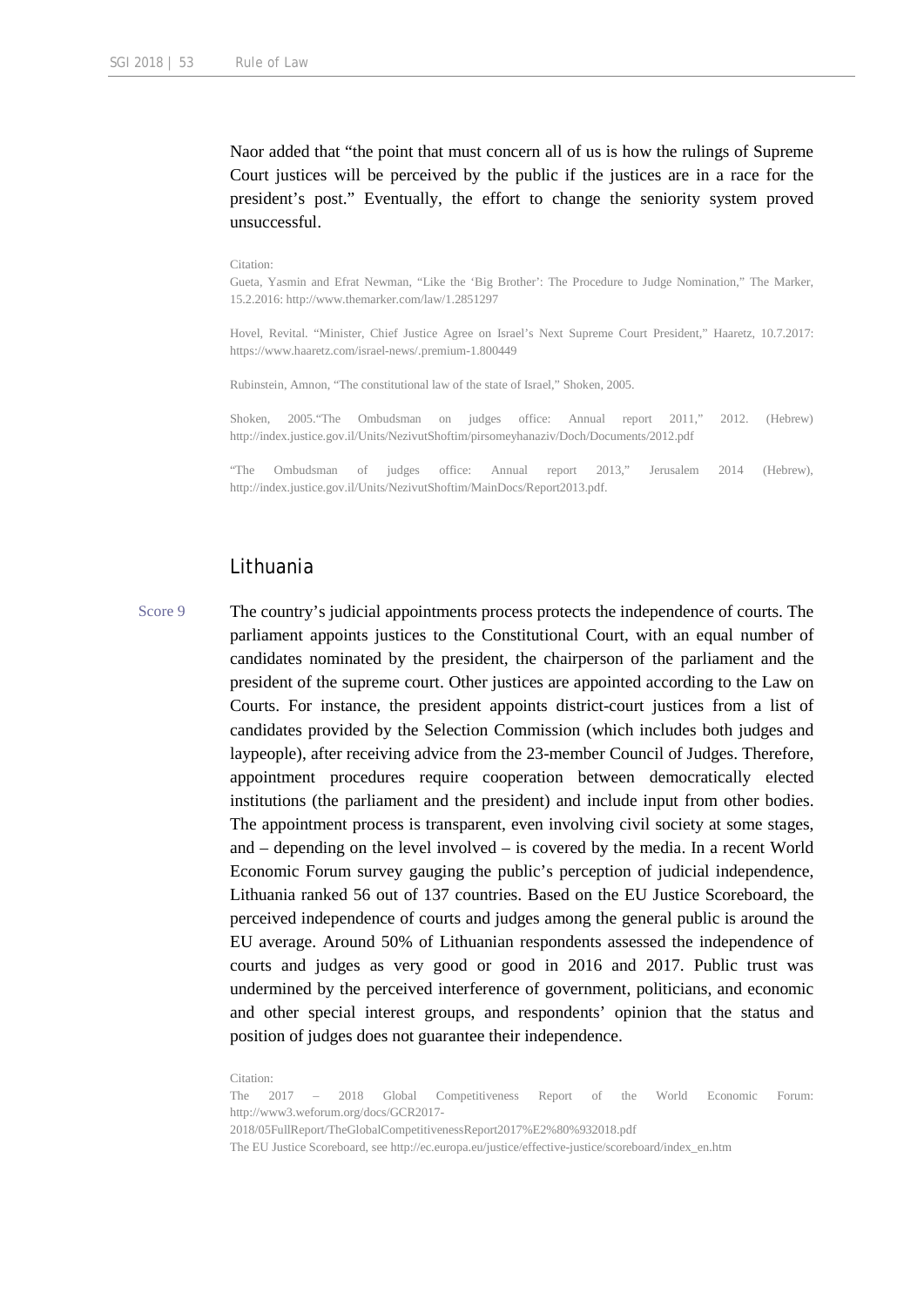# Luxembourg

Score 9 The Constitutional Court of Luxembourg is composed of nine members, all professional judges. They are appointed by the Grand Duke on recommendation of members of the Superior Court of Justice and the Administrative Court of Appeals, who gather in a joint meeting, convened by the President of the Superior Court of Justice. These two jurisdictions are appointed by the Grand Duke on the recommendation of the Court itself, so their recruitment is co-opted. This principle is enshrined in Article 90 of the constitution and has never been questioned. It gives a great degree of independence to the Constitutional Court, as well as to the Superior Court of Justice and the Administrative Court of Appeals. Due to the Law Project of 2013, the government plans to delegate the task of nominating and promoting judges to a standing body, the higher judicial council (Conseil supérieur de la magistrature, CSM), based on the French model. This decision is not likely to change the process of the present ad hoc system, since the composition of the CSM is likely to reflect existing practices which have ensured a high degree of independence and transparency in the selection process.

#### Citation:

Loi du 27 juillet 1997 portant organisation de la Cour Constitutionnelle Loi du 7 novembre 1996 portant organisation des juridictions de l'ordre administratif Loi du 1er juillet 2005 arrêtant un programme pluriannuel de recrutement dans le cadre de l'organisation judiciaire Organisation judiciaire, Textes coordonnés Avril 2009

Constitution. Ministère d'État – Service central de législation, 2016. data.legilux.public.lu/file/eli-etat-leg-recueilconstitution-20161020-fr-pdf.pdf. Accessed 21 Feb. 2017.

"Cour Constitutionnelle." La justice Grand-Duché de Luxembourg, www.justice.public.lu/fr/organisationjustice/cour-constitutionnelle/index.html. Accessed 21 Feb. 2017.

"Cours et tribunaux." Le portal de l'actualité gouvermentale, 10 Sept. 2014, www.gouvernement.lu/1719266/courstribunaux. Accessed 21 Feb. 2017.

"Die aktuelle Verfassung." Forum.lu, www.forum.lu/constitution/index.php/dokumente/die-aktuelle-verfassung/. Accessed 21 Feb. 2017.

### Norway

Score 9 Judges are formally appointed by the government. However, decisions are prepared by a special autonomous body called the Instillingsrådet. This independent body, composed of three judges, one lawyer, a legal expert from the public sector and two members who are not from the legal profession, provides recommendations that are almost always followed by the government. Supreme Court justices are not considered to be in any way political and have security of tenure guaranteed in the constitution. There is a firm tradition of autonomy in the Supreme Court. The appointment of judges attracts limited attention and rarely leads to public debate.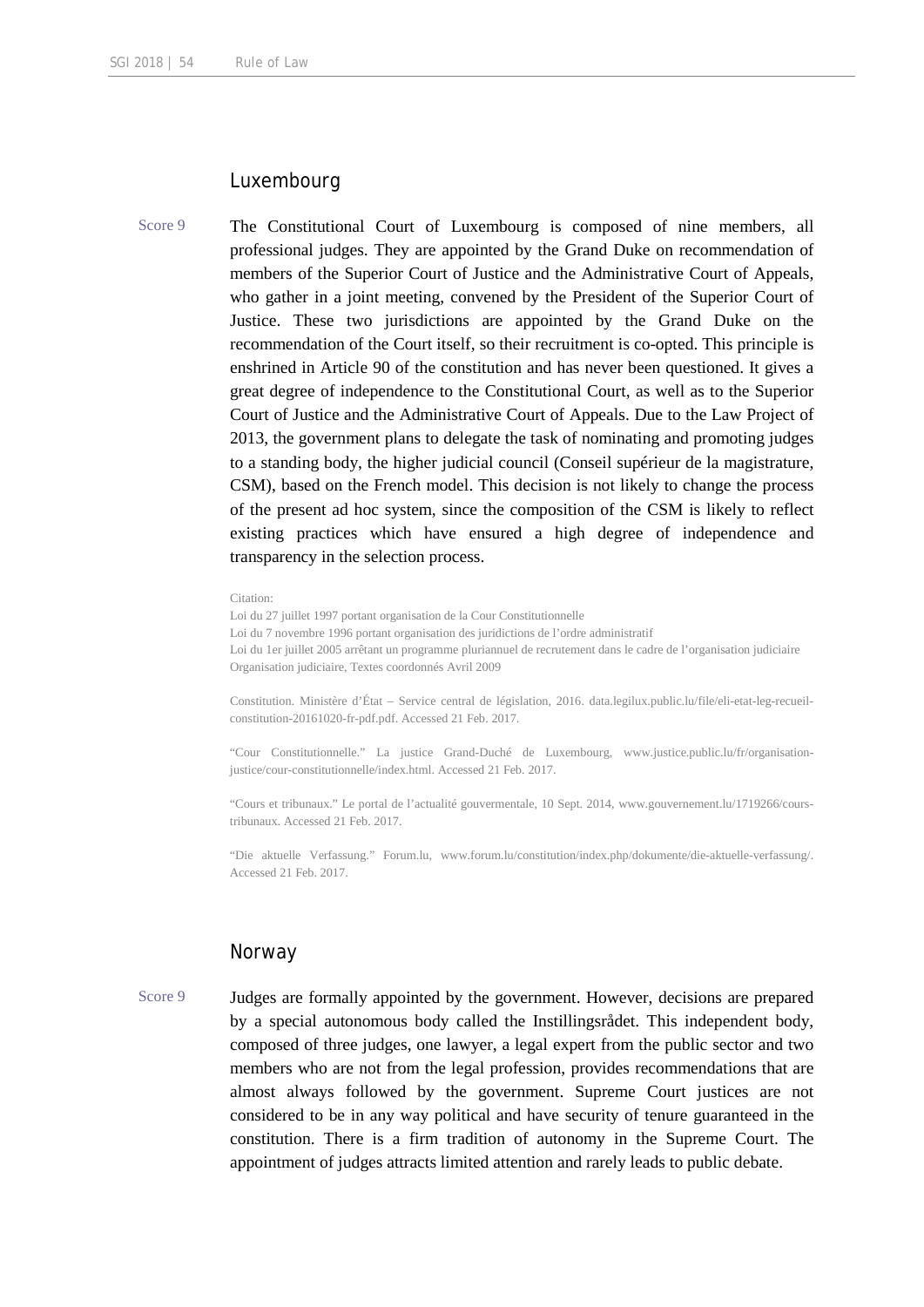# Portugal

Score 9 The High Council of the Public Prosecution Department (Conselho Superior do Ministério Público), which oversees the appointment of judges, consists of 19 members, including the attorney general (Procurador-Geral da República). In October 2012, Portugal appointed its first female attorney general, Joana Marques Vidal, who remains in office.

> In September 2017, a judges' strike was narrowly averted. The judges' union called off the strike, which was to begin on 3 October 2017, when it appeared that the parliament would be open to discussions.

Citation: Diario de Noticias 20 September 2017 "Greve dos juizes foi desconvocada"

# Sweden

Score 9 The cabinet appoints Supreme Court ("regeringsrätten") justices. The appointments are strictly meritocratic and are not guided by political allegiances. Although the cabinet almost always makes unanimous decisions, there are no special majority requirements in place for these decisions.

> There is only modest media coverage of the appointments, mainly because the Swedish Supreme Court is not a politically active body like the Supreme Court in other countries like Germany and the United States.

### Czech Republic

Score 8 The justices of the Constitutional Court, the Supreme Court and the Supreme Administrative Court are appointed by the Senate, the second chamber of the Czech parliament, on the basis of proposals made by the president. Within the Senate, no special majority requirement applies. The process of appointing judges is transparent and adequately covered by public media. The involvement of both the president and the Senate increases the likelihood of balance in judges' political views and other characteristics. President Zeman's proposals have continued to be uncontroversial.

### Germany

Score 8 Federal judges are jointly appointed by the minister overseeing the issue area and the Committee for the Election of Judges, which consists of state ministers responsible for the sector and an equal number of members of the Bundestag. Federal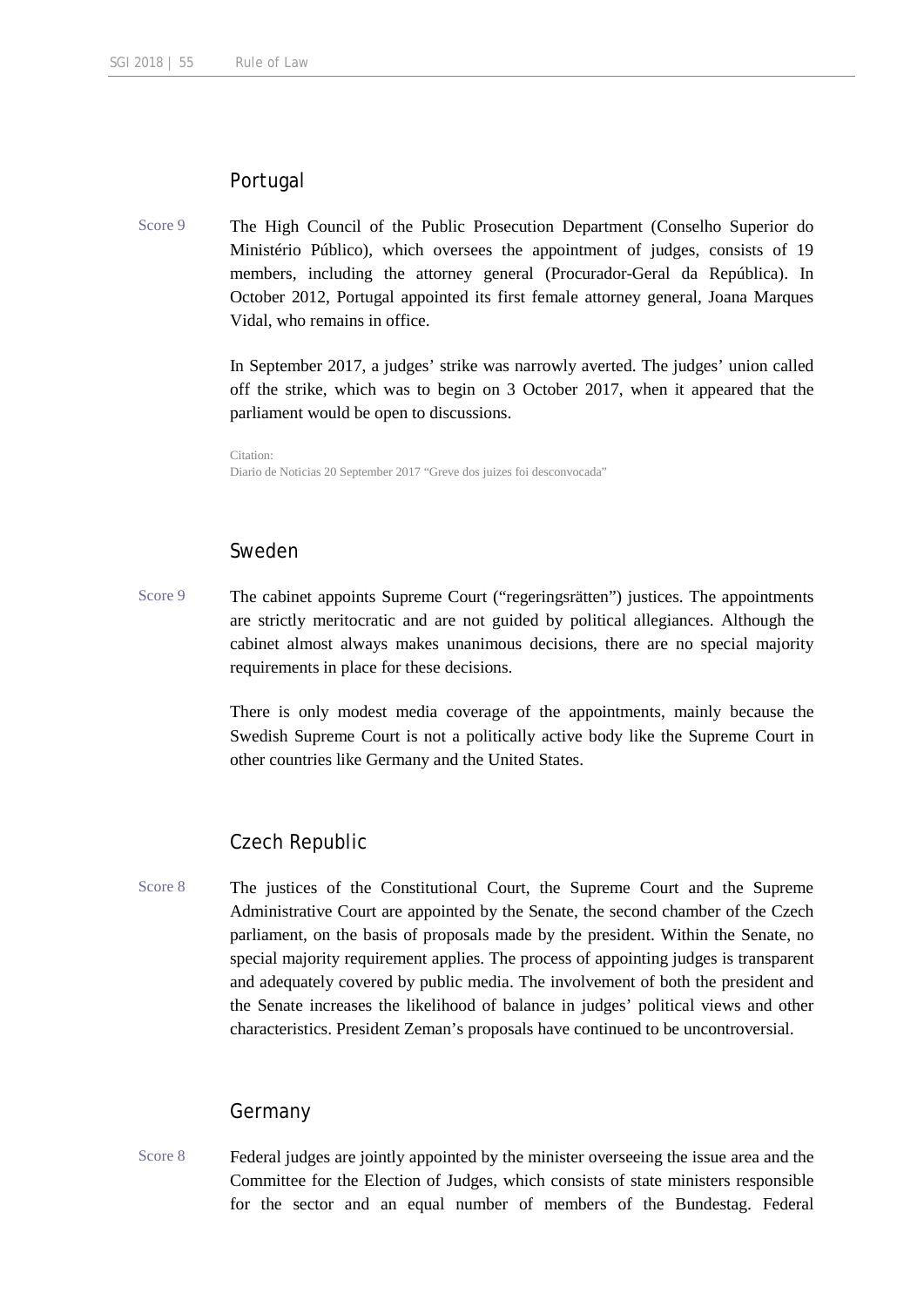Constitutional Court (FCC) judges are elected in accordance with the principle of federative equality (föderativer Parität), with half chosen by the Bundestag and half by the Bundesrat (the upper house of parliament). The FCC consists of sixteen judges, who exercise their duties in two senates of eight members each. While the Bundesrat elects judges directly and openly, the Bundestag used to delegate its decision to a committee in which the election took place indirectly, secretly and opaquely. In May 2015, the Bundestag unanimously decided to change this procedure. As a result, the Bundestag now elects judges directly following a proposal from its electoral committee (Wahlausschuss). Decisions in both houses require a two-thirds majority.

In summary, in Germany judges are elected by several independent bodies. The election procedure is representative, because the two bodies involved do not interfere in each other's decisions. The required majority in each chamber is a qualified twothirds majority. By requiring a qualified majority, the political opposition is ensured a voice in the selection of judges regardless of current majorities. However, in the past the media has not covered the election of judges in great detail and it remains to be seen whether the new and open procedure will have positive spillover effects in this regard.

#### Italy

Score 8 According to the present constitution, members of the Constitutional Court are appointed from three different and reciprocally independent sources: the head of state, the parliament (with special majority requirements) and the top ranks of the judiciary (through an election). Members of this institution are typically prestigious legal scholars, experienced judges or lawyers. This appointment system has globally ensured a high degree of political independence and prestige for the Constitutional Court. The Constitutional Court has frequently rejected laws promoted by the government and approved by the parliament. The court's most politically relevant decisions are widely publicized and discussed by the media.

#### Latvia

Score 8 Judges are appointed in a cooperative manner. While the parliament approves appointments, candidates are nominated by the minister of justice or the president of the supreme court based on advice from the Judicial Qualification Board. Initial appointments at the district court level are for a period of three years, followed either by an additional two years or a lifetime appointment upon parliamentary approval. Regional and supreme court judges are appointed for life (with a compulsory retirement age of 70). Promotion of a judge from one level to another level requires parliamentary approval.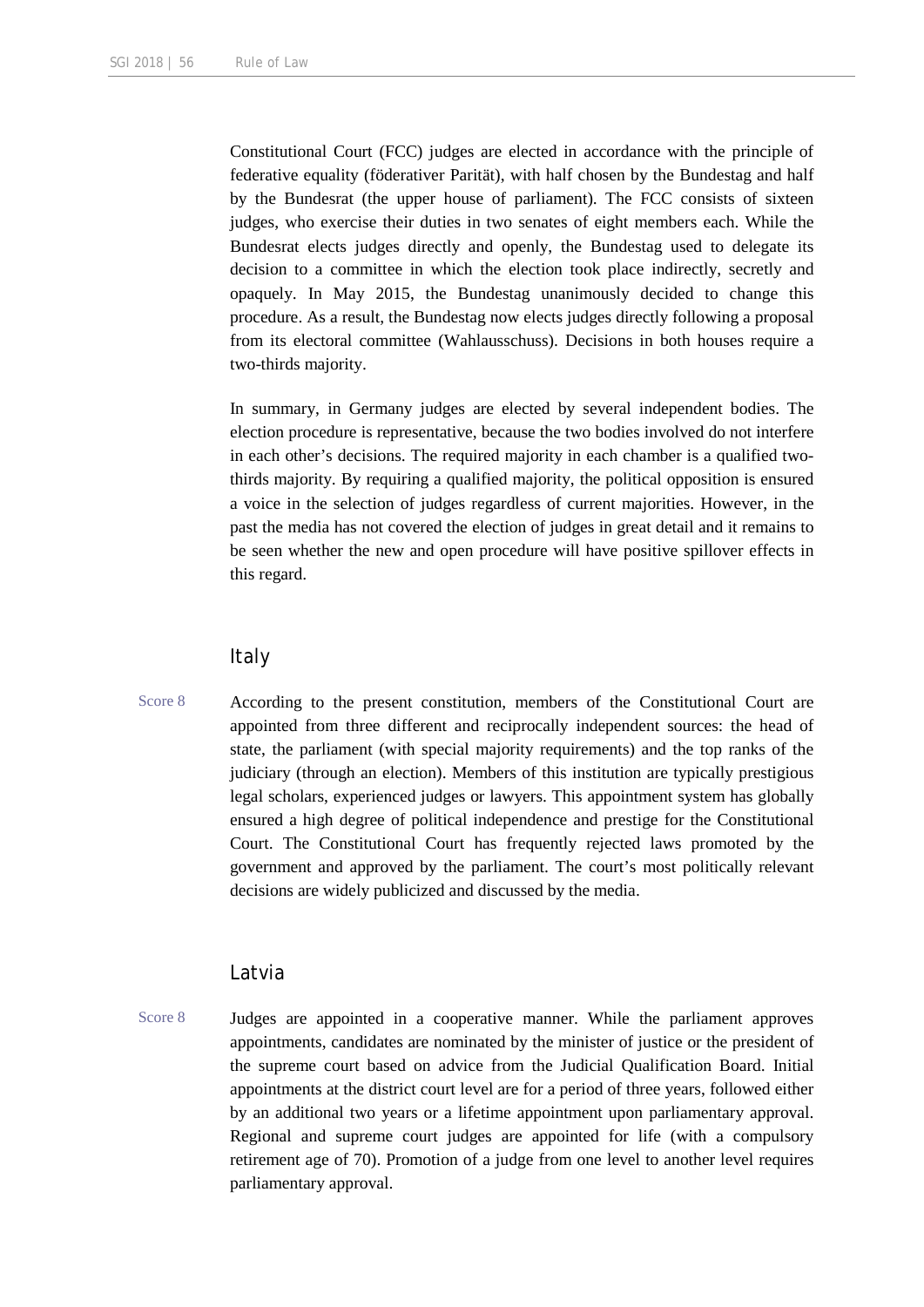Parliamentarians vote on the appointment of every judge and are not required to justify refusing an appointment. In October 2010, a new judicial council was established in order to rebalance the relationship between the judiciary, the legislature and the executive branch. The judicial council has taken over the function of approving the transfer of judges between positions within the same court level.

Judges are barred from political activity. In 2011, the Constitutional Court lifted immunity for one of its own judges, Vineta Muizniece, enabling the Prosecutor General to bring criminal charges for falsifying documents in her previous position as a member of parliament. Muizniece's appointment to the Constitutional Court was controversial because of her political engagement and profile as an active politician. The court has convicted Muizniece, but the case is under appeal. Muizniece was initially suspended from the Constitutional Court pending judgment and then removed from office in 2014 after a final guilty verdict.

A new system for evaluating judges has been in place since January 2013, with the aim of strengthening judicial independence. While the government can comment, it does not have the power to make decisions. A judges' panel is responsible for evaluations, with the court administration providing administrative support in collecting data. The panel can evaluate a judge favorably or unfavorably and, as a consequence of this simple rating system, has tended to avoid rendering unfavorable assessments. In one case, a judge successfully appealed an unfavorable assessment on the grounds that the assessment could not be substantiated. The verdict concluded that the judges' panel is required to substantiate unfavorable assessments.

#### Citation:

The Constitutional Court of Latvia (2011), Ruling on Initiation of Prosecution against Constitutional Court Judge Vineta and Muizniece, and Available at: http://titania.saeima.lv/LIVS11/saeimalivs\_lmp.nsf/0/DF2F0B6EFEB0A281C225793C0042A314?OpenDocument, Last assessed: 21.05.2013

#### Mexico

Score 8 Mexican Supreme Court justices are nominated by the executive and approved by a two-thirds majority of Congress. Judicial appointments thus require a cross-party consensus since no party currently enjoys a two-thirds majority or is likely to have one in the near future. There are some accusations of judicial bias in the Supreme Court, but any bias is not flagrant and is more social than political. The system of federal electoral courts is generally respected and more independent and professional than the criminal courts.

> In the case of the national anti-corruption system (SNA) a lack of cross-party consensus has lead to stalemate and delayed implementation. The lack of agreement among major parties in Congress has created a situation where none of the 13 judges for the Specialized Administrative Justice Tribunal (TFJA) have been appointed. The TFJA was created to hear government corruption cases.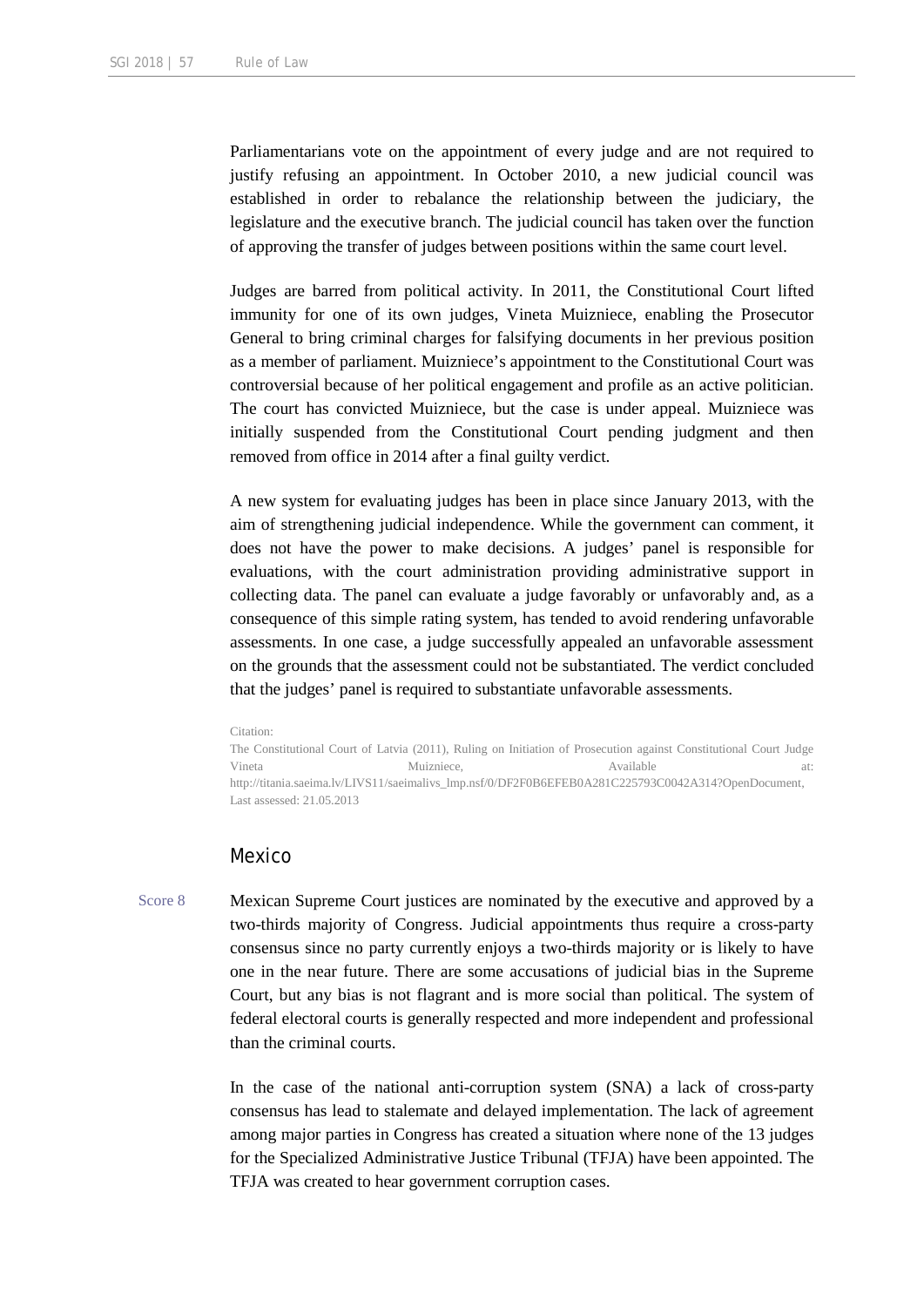Citation:

Latin American Regional Report: Mexico & NAFTA (August 2017). "Anti-corruption reform fails to convince."

# New Zealand

Score 8 Although judicial appointments are made by the executive, it is a strong constitutional convention in New Zealand that, in deciding who is to be appointed, the attorney general acts independently of political party considerations. Judges are appointed according to their qualifications, personal qualities and relevant experience. The convention is that the attorney general mentions appointments at cabinet meetings after they have been determined. The appointments are not discussed or approved by the cabinet. The appointment process followed by the attorney general is not formally regulated. There have been discussions of how to widen the search for potential candidates beyond the conventional career paths, but not with regard to a formal appointment procedure, as there is a widespread belief that the system has worked exceptionally well. In practice a number of people are consulted before appointments are made, including the opposition's justice spokesperson as well as civil society groups. In 2012, a review by the New Zealand Law Commission recommended that greater transparency and accountability be given to the appointment process through the publication by the chief justice of an annual report, as well as the publication by the attorney general of an explanation of the process by which members of the judiciary are appointed and the qualifications they are expected to hold. The government indicated that it intended to adopt a number of the Law Commission's recommendations. These have yet to be implemented.

Paul Bellamy and John Henderson, Democracy in New Zealand (Christchurch: MacMillan Brown Centre for Pacific Studies, 2002).

New Zealand Law Commission, 'Review of the Judicature Act 1908: Toward a New Courts Act' (R126, Wellington, 2012).

#### Slovenia

Score 8 In Slovenia, both Supreme and Constitutional Court justices are appointed in a cooperative selection process. The Slovenian Constitutional Court is composed of nine justices who are proposed by the president of the republic and approved by the parliament by absolute majority. The justices are appointed for a term of nine years and select the president of the Constitutional Court themselves. Supreme Court justices are appointed by parliament by a relative majority of votes based on proposals put forward by the Judicial Council, a body of 11 justices or other legal experts partly appointed by parliament and partly elected by the justices themselves. The Ministry of Justice can only propose candidates for the president of the Supreme Court. Candidates for both courts must meet stringent merit criteria and show a long

Citation: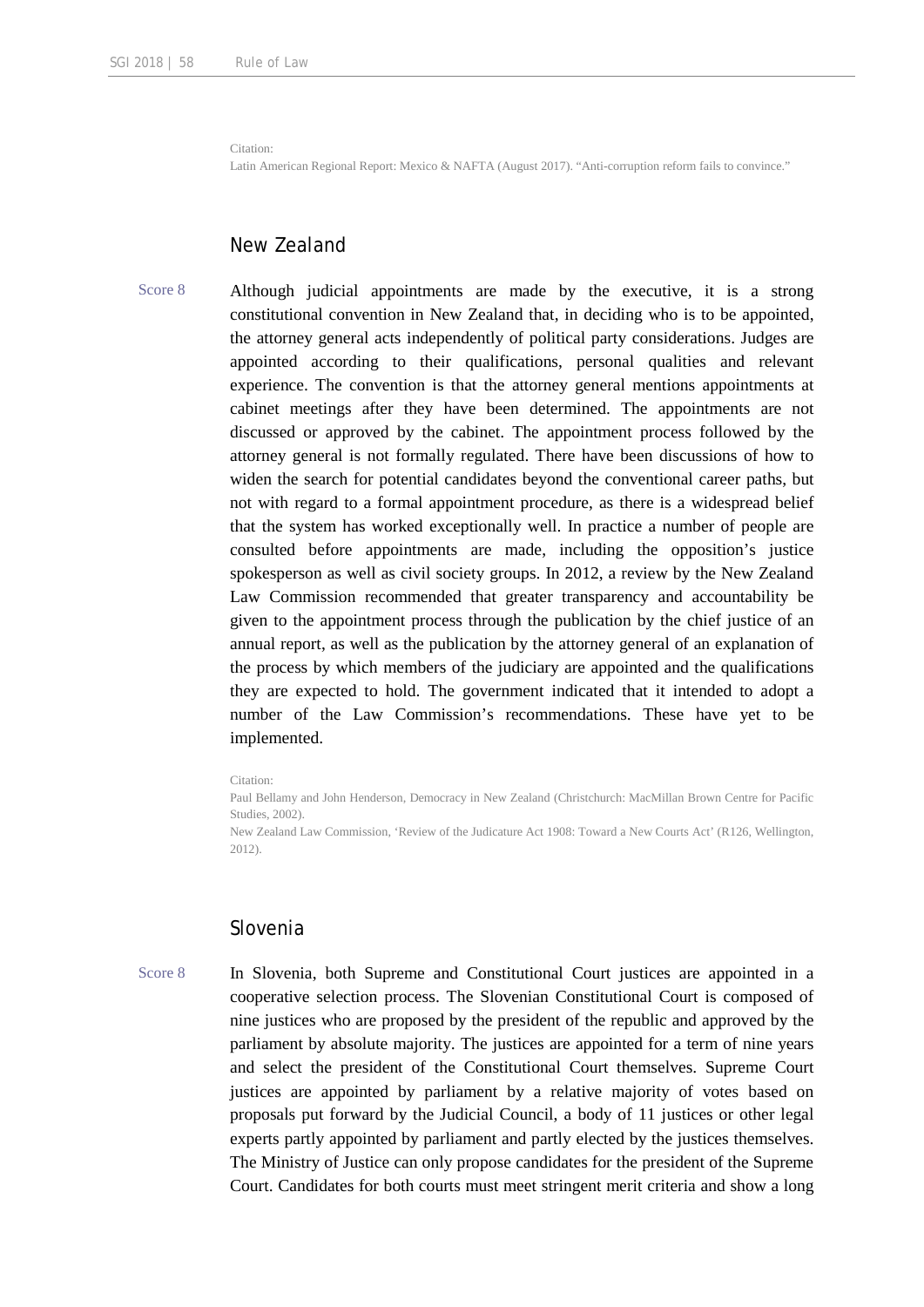and successful career in the judiciary to be eligible for appointment. In March 2017, four new Constitutional Court justices were appointed by the National Assembly, all with an overwhelming majority of votes.

# Croatia

Score 7 The Constitutional Court of the Republic of Croatia has 13 judges who are elected for a term of eight years. Judges are appointed by the Croatian parliament (Sabor) on the basis of a qualified majority (two-thirds of all members of the Sabor). Prescribed by a constitutional law, the eligibility criteria are rather general and represent a minimum that candidates need to fulfill in order to apply. Candidates are interviewed by the parliamentary committee tasked with proposing the list of candidates to the plenary session. There is a notable lack of consistency in this interview process, as the committee does not employ professional selection criteria. In 2016, for the first time since the 1990s, active politicians were elected judges of the Constitutional Court. The politicization of appointments continued in October 2017 as two of the three newly appointed judges, Miroslav Šeparović and Mato Arlović, have had strong political affiliations.

# Cyprus

Score 7 The judicial system essentially functions on the basis of the 1960 constitution, albeit with modifications to reflect the circumstances prevailing after the collapse of bicommunal government in 1964. The Supreme Council of Judicature (SCJ), composed of all 13 judges of the supreme court, appoints, promotes and places justices, except those of the supreme court. The latter are appointed by the president of the republic upon the recommendation of the supreme court. By tradition, nominees are drawn from the ranks of the judiciary. The judicial appointment process in general raises questions of transparency, as details regarding the procedure, the selection criteria and the interaction between the presidential palace and the supreme court are not made available. The above questions, the composition of the SCJ and other issues are raised also by a 2016 GRECO report. The gender ratio within the judiciary as a whole is approximately 60% male to 40% female. Five of the 13 supreme court justices are female.

> Citation: CoE, GRECO fourth evaluation round, July 2016 http://www.coe.int/t/dghl/monitoring/greco/evaluations/round4/Eval%20IV/GrecoEval4Rep(2016)7\_Cyprus\_EN.pdf

# Ireland

Score 7 The Constitution states that judges are appointed by the president on the advice of the government (Articles 13.9 and 35.1).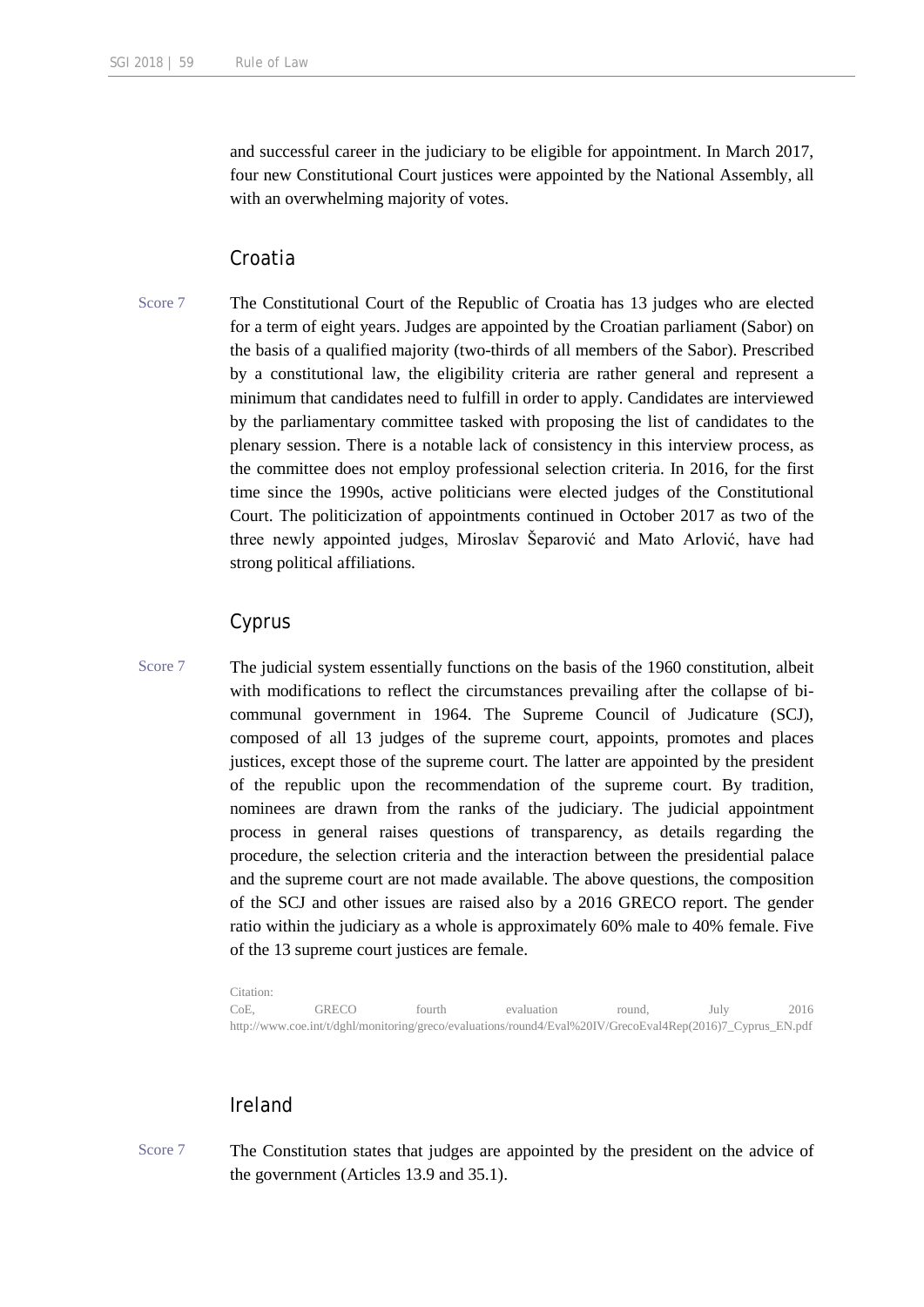The Judicial Appointments Advisory Board (JAAB) acts in an advisory capacity in appointments to the Supreme Court. The government has the power to appoint a person who has not applied to, and has not been considered by, the JAAB. Nevertheless, the JAAB acts as a kind of short-listing committee.

While the process does not require cooperation between democratic institutions and does not have majority requirements, appointments have, in the past, not been seen as politically motivated and have not been controversial. However, changes made in April 2012 to the system of regulating judges' pay and pensions and the appointment of judges provoked controversy. Judges' pay and pensions had been shielded from the cuts in public-sector pay implemented during the economic crisis, but a huge majority of voters in a referendum in October 2011 voted to remove this protection. The Association of Judges of Ireland has called for the establishment of an independent body to establish the remuneration of judges and create improved lines of communication between the judiciary and the executive.

Toward the end of 2013, the minister for justice and equality invited interested parties to comment on an ongoing Department of Justice and Equality review of judicial-appointment procedures. In response to this request, a Judicial Appointments Review Committee was established by the chief justice and the presidents of the high, circuit and district courts. This committee submitted a preliminary report in January 2014, which highlighted the unsatisfactory nature of the existing system and summarized systems prevailing in several other common-law jurisdictions. The government is committed to reforming the Irish system in response to these initiatives. However, has been no progress on this over the review period.

#### Citation:

David Gwynn Morgan (2012), 'Government and the Courts,' in Eoin O'Malley and Muiris (eds) Governing Ireland: From Cabinet Government to Delegated Governance. Dublin: IPA.

#### **Netherlands**

Score 7 Justices, both in civil/criminal and in administrative courts, are appointed by different, though primarily legal and political, bodies in formally cooperative selection processes without special majority requirements. In the case of criminal/civil courts, judges are de facto appointed through peer co-optation. According to the Council for Jurisprudence (Raad voorde Rechtspraak) "…in the Netherlands political appointments don't exist. Selection of judges is a matter for judges themselves, of the courts and the Supreme Court, on the basis of expertise alone. You cannot even raise the issue of political or confessional convictions." This is also true for lower administrative courts.

> But its highest court, the Council of State, is under fairly strong political influence, mainly expressed through appointing former politicians 'in good standing', and through a considerable number of double appointments. Only state counselors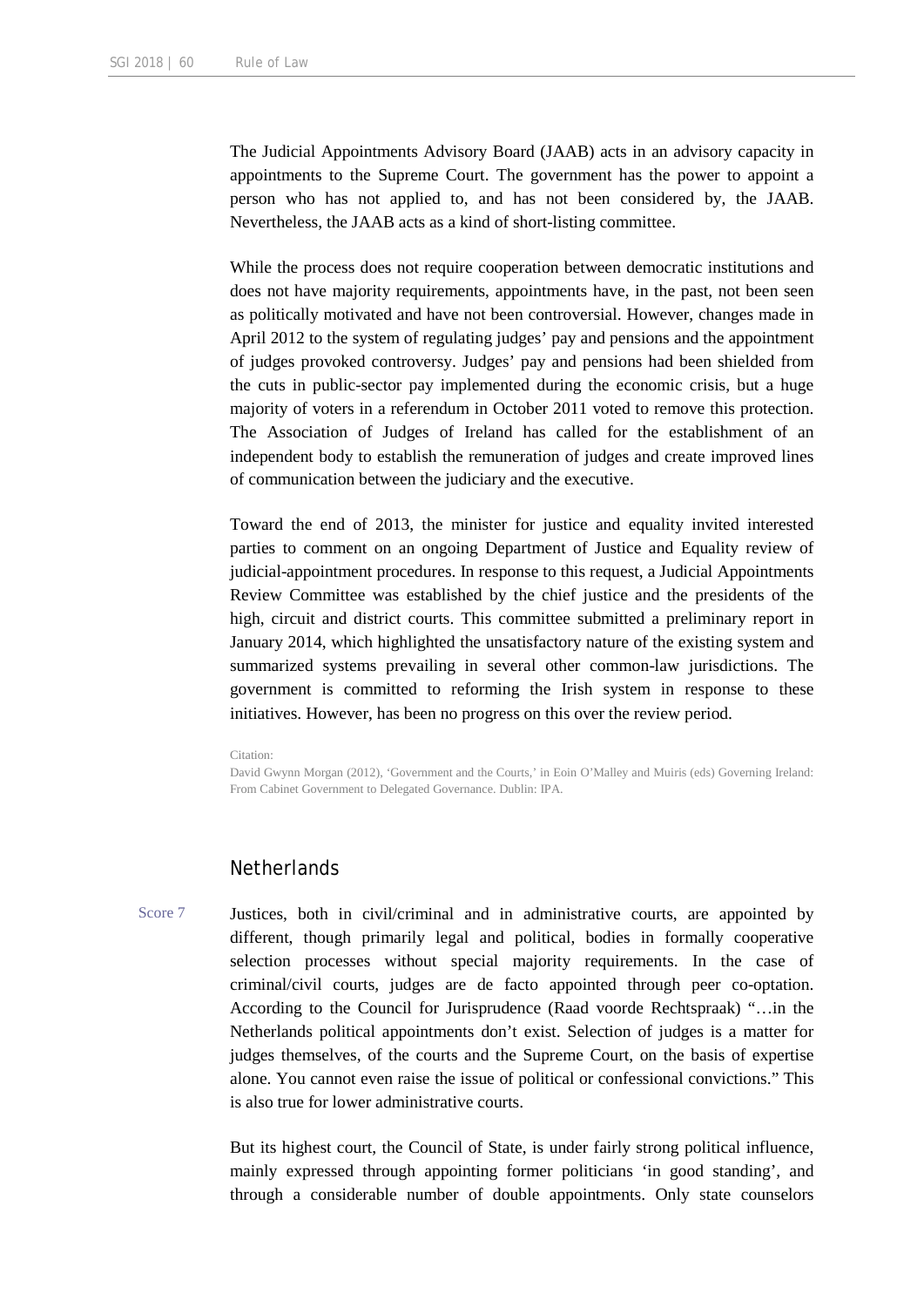working in the Administrative Jurisdiction Division (as opposed to the Legislative Advisory Division) are required to hold an academic degree in law. Appointments to the Supreme Court are for life (judges generally retire at 70). Appointments are generally determined by seniority and (partly) peer reputation. Formally, however, the Second Chamber (House of Representatives) of the States General selects the candidate from a shortlist presented by the Supreme Court. In selecting a candidate, the States General is said never to deviate from the top candidate.

#### Citation:

Andeweg, R.B. and G.A. Irwin (2014), Governance and Politics of the Netherlands. Houdmills, Basingstoke: Palgrave Macmillan (page 210).

De Volkskrant, "Worden in andere EU-landen ook rechters door politici benoemd, zoals Polen beweert? Nou nee," 23 July 2017

### Spain

Score 7 Appointments to the Spanish Constitutional Court (Tribunal Constitucional, TC), the organ of last resort regarding the protection of fundamental rights and conflicts regarding institutional design, take place through a politicized and typically long process. Selecting and appointing a successor to a justice who had died in April 2015 proved impossible during the review period as a result of the politicized nature of the appointment process and the presence of a caretaker government. Appointments to the Supreme Court – the highest court in Spain for all legal issues except for constitutional matters – can also lead to political maneuvering.

> The Supreme Court consists of five different specialized chambers, and all its members (around 90 in total) are appointed by the CGPJ, requiring a majority of three-fifths. The 20 members of this body (judges, lawyers, and other experienced jurists), which is the governing authority of the judiciary, are themselves appointed to five-year terms by the Congress of Deputies and Senate and require a three-fifths supermajority vote to be seated. Under current regulations, appointments to both the TC and the CGPJ formally require special majorities. However, the fact that the various three-fifths majorities needed can be reached only through extraparliamentary agreements between the major parties has not led to cooperative negotiations to identify the best candidates regarding judicial talent. During the period under review, a "progressive" judicial association criticized the political bias of some Supreme Court appointments promoted by the conservative-leaning president of the CGPJ. The problem lies not so much in the nomination of the judges of the high courts, but in their corporate culture and in the protection against pressures on their behavior.

Jueces para la Democracia: "Comunicado en relación con nombramientos para órganos técnicos del CGPJ"

http://juecesparalademocraci a.blogspot.be/2016/11/comunicado-en -relacion-con.html

April 2014, Pablo Oñate and Juan Rodríguez-Teruel: "The political recruitment to eh Spanish Constitutional Court (1980-2014)"

http://www.academia.edu/8418599/R ecruitment\_of\_Spanish\_Constitutiona l\_Court\_Members

Citation: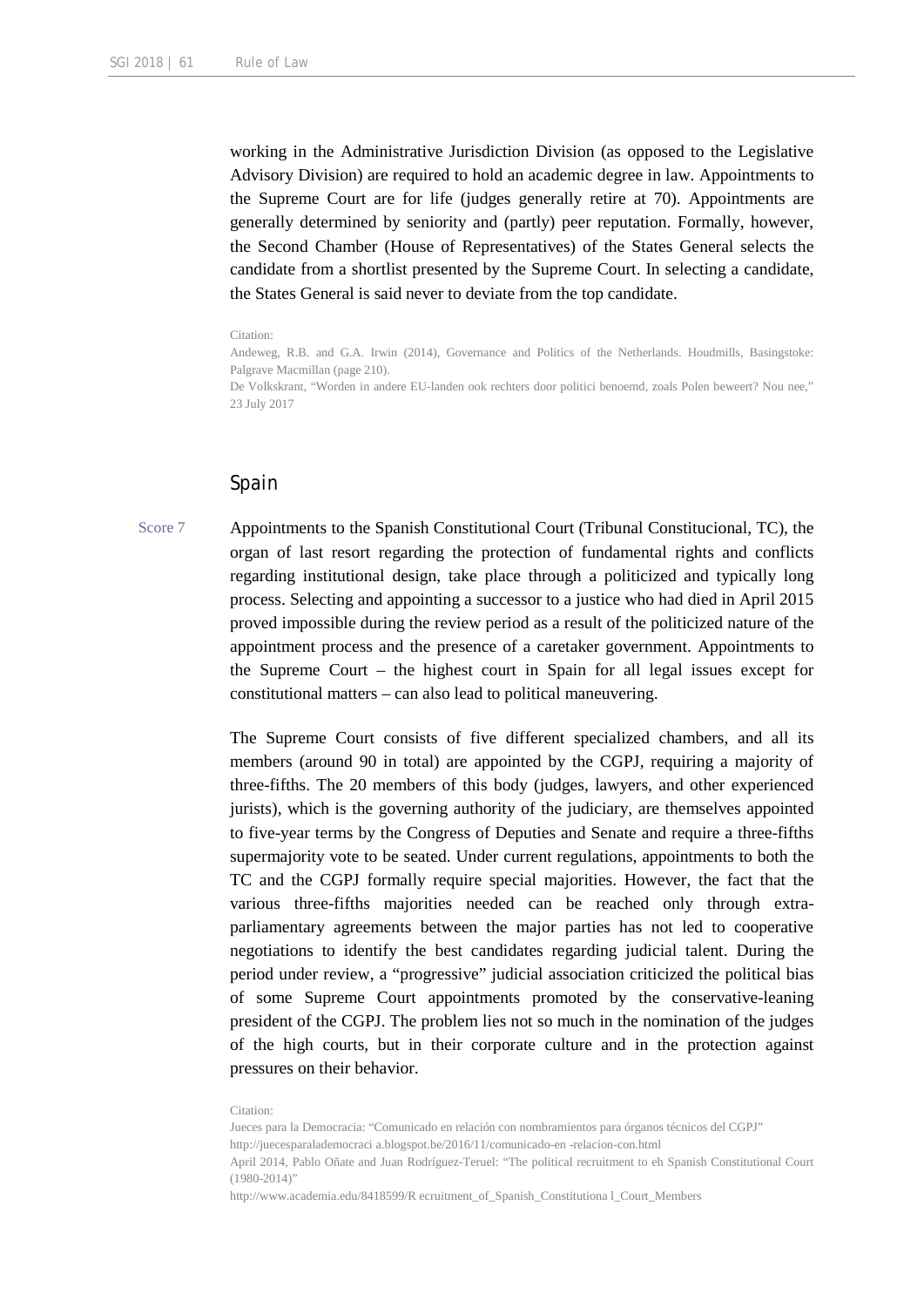# United Kingdom

Score 7 The judicial appointments system reflects the informality of the constitution, but it has undergone substantial changes in recent years, which formalize a cooperative process without a majority requirement. Since the Constitutional Reform Act 2005, the powers of the Lord Chancellor have been divided up. Furthermore, the supreme court of the United Kingdom has been established, which replaces the Appellate Committee of the House of Lords and relieves the second chamber of its judiciary role. The queen appoints 12 judges to the supreme court based on the recommendation of the prime minister who is advised by the Lord Chancellor in cooperation with a selection commission. It would be a surprise if the prime minister ignored the advice or the Lord Chancellor or selection commission or the queen ignored the recommendations of the prime minister. The queen has a formal, ceremonial role and she is bound to impartiality. In contrast, the Lord Chancellor has a highly influential role and consults with the legal profession.

> There is no empirical basis on which to assess the actual independence of appointments, but there is every reason to believe that the appointment process will confirm the independence of the judiciary.

### United States

Score 7 Federal judges, including Supreme Court justices, are appointed for life by the president, with advice and consent (endorsement by a majority vote) by the Senate. In general, they are likely to reflect the political and legal views of the presidents who appointed them. Over the last 30 years, however, judicial appointments have become highly politicized. With the severe polarization of Congress in the 2000s, the opposition-controlled Senate has been increasingly willing to hold up confirmations for federal judgeships. When, however, the president's party controls the Senate, the president's nominees will receive casual scrutiny, with no requirement of ideological consensus. (Owing to a rule change introduced by the Democratic-controlled Senate in 2013, the Senate minority cannot filibuster most judicial appointments.) These arrangements fail to guarantee a politically "neutral" judiciary.

> As of December 2017, Trump has nominated 59 people for federal judgeships. Among them, 19 have been confirmed by the Republican-controlled Senate: Neil Gorsuch to the Supreme Court, 12 circuit court judges and six district court judges. So far this year, four of Trump's nominees have been judged by the standing committee of the American Bar Association to be "not qualified." By comparison, no nominee received that rating from the ABA during President Obama's first two years in office. While the White House has suffered from disorganization in some areas, the judicial nominee process has been relatively efficient and analogous to those in past administrations.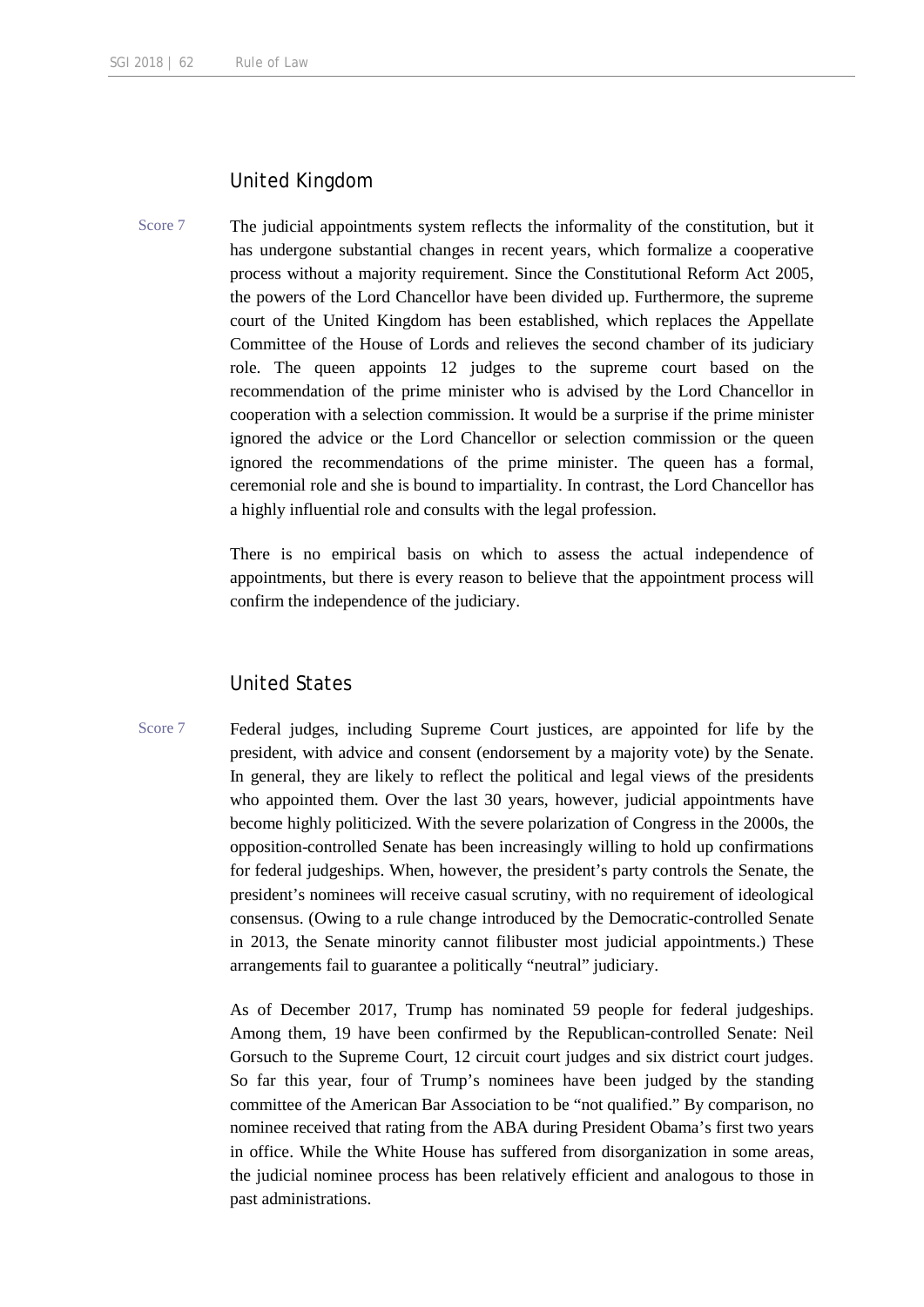### Australia

Score 6 The High Court is the final court of appeal for all federal and state courts. While the constitution lays out various rules for the positions of High Court justices, such as tenure and retirement, there are no guidelines for their appointment – apart from them being appointed by the head of state, the Governor-General. Prior to 1979, the appointment of High Court justices was largely a matter for the federal government, with little or no consultation with the states and territories. The High Court Act 1979 introduced the requirement for consultation between the chief law officers in the states, the attorneys general and the federal Attorney General. While the system is still not transparent, it does appear that there are opportunities for the states to nominate candidates for a vacant position. However, there has never been a High Court judge from either South Australia or Tasmania, which has been a longstanding bone of contention. Considering the importance of the High Court for the settlement of Commonwealth-state relations, there has been concern that judges with a strong federal perspective are regularly being preferred. From the perspective of the public, the appointment process is secret and the public is rarely consulted when a vacancy occurs. In recent years, a debate has emerged whether diversity, as well as representativeness, should play a role in selecting judges.

Citation:

http://www.smh.com.au/federal-politics/political-opinion/easier-to-pick-a-melbourne-cup-winner-than-next-highcourt-judge-20120312-1uwds.html

http://www.hcourt.gov.au/justices/about-the-justices

https://www.ruleoflaw.org.au/australia-high-court-appointment/

## Canada

Score 6 It can be argued that the current process for judicial appointments in Canada, which is at the complete discretion of the prime minister, does not represent good governance, since the appointment needs no approval by any legislative body (either the House of Commons or the Senate). Indeed, potential candidates are not even required to appear before a parliamentary committee for questioning on their views. The prime minister has the final say in appointing chief justices at the provincial level, as well as for Supreme Court justices. The appointment process is covered by the media.

> Despite their almost absolute power regarding judicial appointments, however, prime ministers have consulted widely on Supreme Court nominees, although officeholders have clearly sought to put a personal political stamp on the court through their choices. Historically, therefore, there was little reason to believe that the current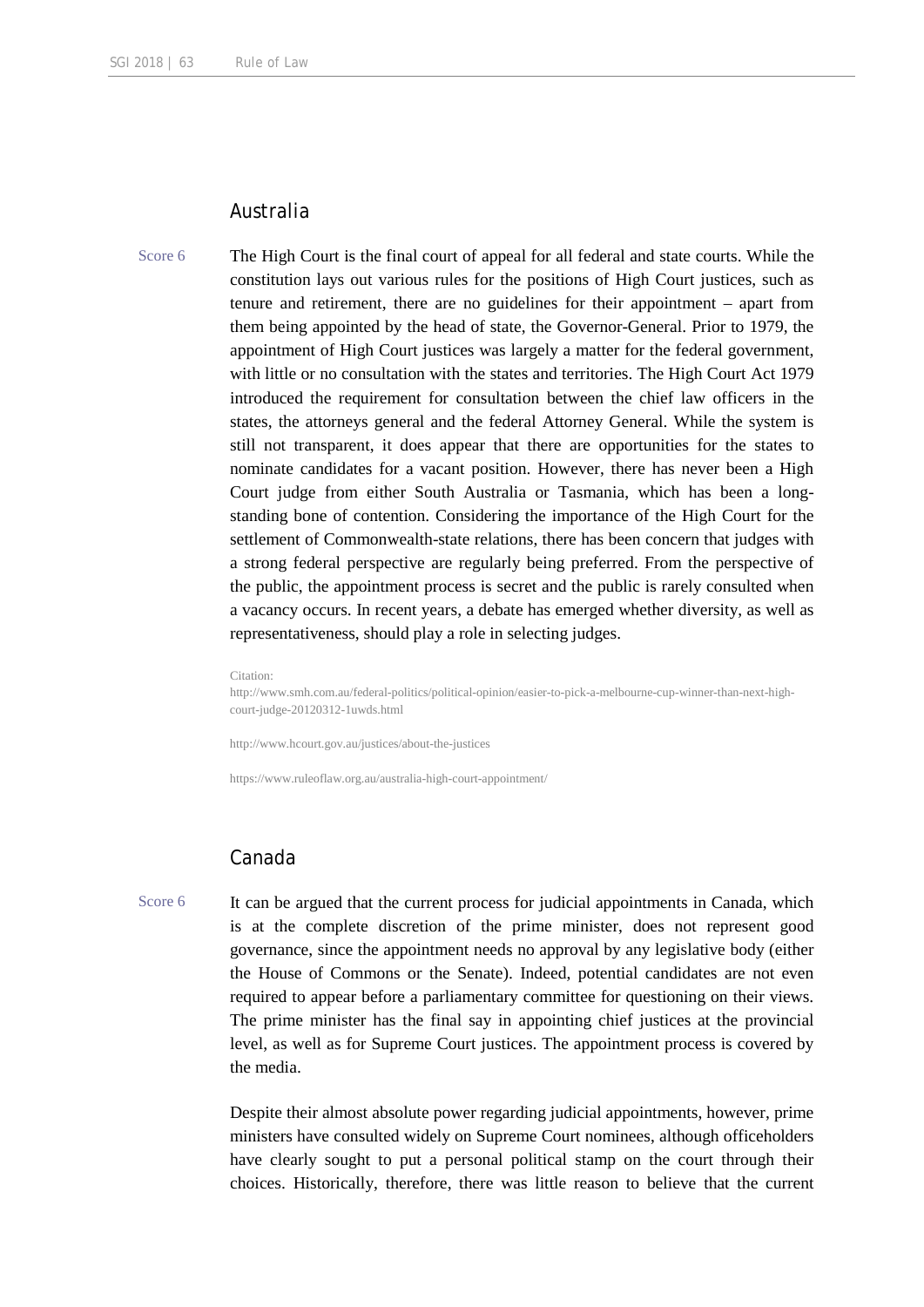judicial-appointment process, in actuality, compromised judicial independence. The current Liberal government has set up an independent, non-partisan advisory board to identify eligible candidates for Supreme Court Justices in an effort to provide a more transparent and inclusive appointment process. The first Supreme Court Judge nominated by Prime Minister Trudeau through this process was Justice Malcolm Rowe of Newfoundland and the second was Sheilah Martin from Alberta. Both appointments were widely praised.

#### Citation:

Nadia Verrelli, ed. (2013) The Democratic Dilemma: Reforming Canada's Supreme Court (Montreal: McGill-Queen's University Press)

International Commission of Jurists (2014), Response to concerns about interference with integrity and independence of the judiciary in Canada, posted at http://icj.wpengine.netdna-cdn.com/wp-content/uploads/2014/07/Canada-JudicialIndependenceAndIntegrity-CIJL-OpenLetter-2014.pdf

#### Greece

Score 6 Before the onset of the crisis, the appointment of justices was almost exclusively managed by the government. Today, candidates for the presidency of the highest civil law and criminal law court (Areios Pagos) and administrative law court (Symvoulio tis Epikrateias) as well as the audit office are nominated by justices themselves. Then the lists of candidates are submitted to a higher-ranking organ of the parliament, the Conference of the Presidents of the Greek parliament. This is an all-party institution which submits an opinion to the Cabinet of Ministers, the institution which appoints justices at the highest posts of the courts mentioned above. Between 2011 and 2014, the government applied the seniority principle in selecting justices to serve at the highest echelons of the justice system. In 2015, the principle of seniority was partly curbed as the new president of the Areios Pagos court was not the court's most senior member. The same occurred in fall 2017 when the same government appointed a new president, selecting a younger justice over older candidates for the presidency. Meanwhile, the previous president, who had been selected by the Syriza-ANEL government in 2015, had retired and in the summer of 2017 joined the office of Prime Minister Tsipras (the Prime Minister's Office) as a legal advisor. Under Syriza-ANEL's rule, the selection and appointment of judges has become more politicized.

# Slovakia

Score 6 The justices of the Constitutional Court (CC) and the Supreme Court (SC) are selected by the president on the basis of proposals made by the parliament (National

Citation:

Law 2841/2010 stipulates that the appointment of presidents and vice-presidents of the highest courts requires the non-binding opinion of the high-ranking parliamentary committee titled Conference of the Presidents of the Greek parliament.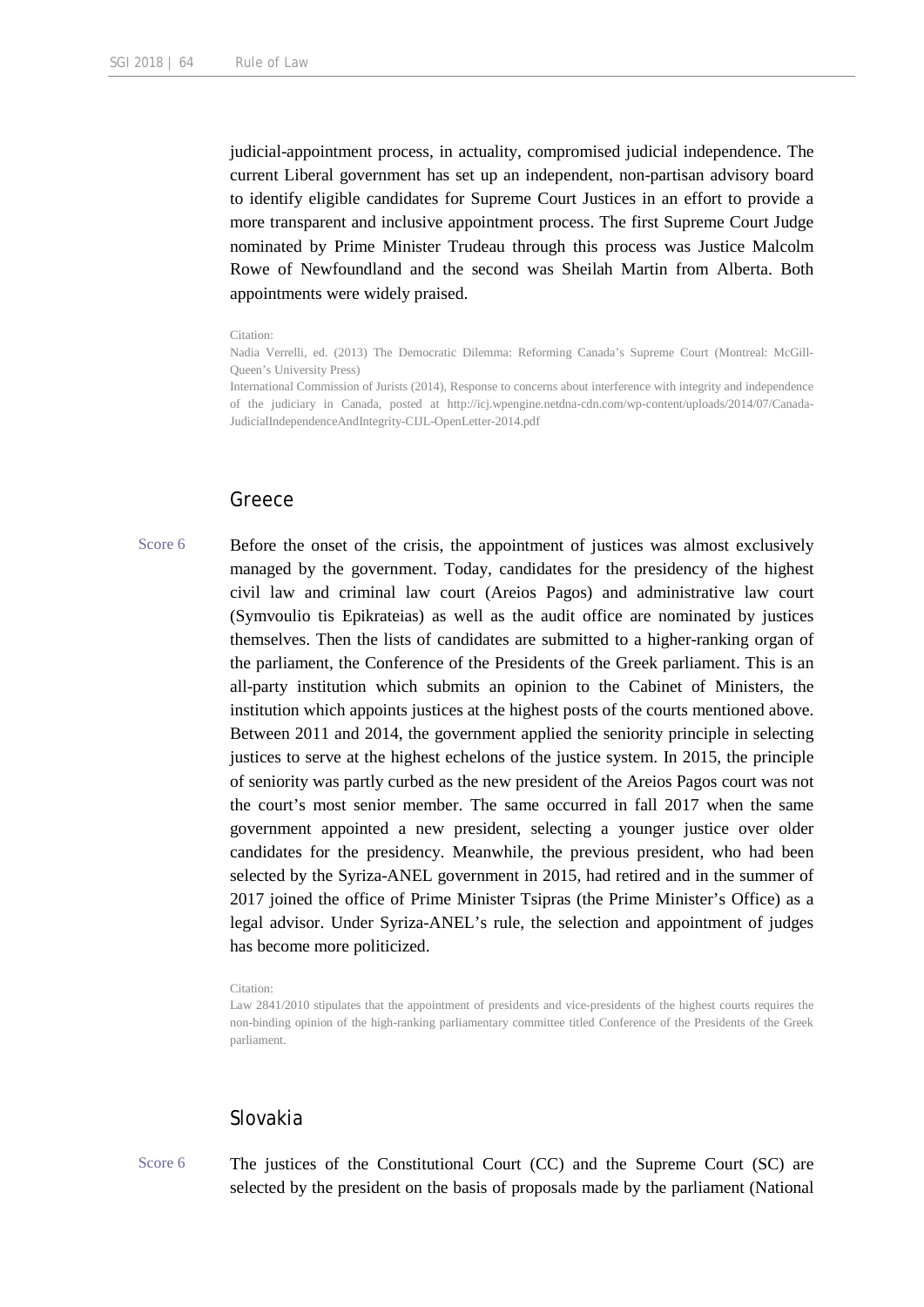Council of the Slovak Republic), without any special majority requirement. Since 2014, the selection of justices has been paralyzed by a struggle between President Kiska, who had made judicial reform a priority in his successful presidential campaign in 2014, and the Smer-SD-dominated parliament. Ignoring a decision by the CC, Kiska blocked the appointment of new justices, arguing that the candidates greenlighted by the National Council do not fulfill the high requirements for Constitutional Court justices. As a result, three out of 19 seats in the CC remained vacant for about three years. Following recommendations by the so-called Venice Commission (Council of Europe's European Commission for Democracy Through Law) in March 2017, Kiska eventually gave in in early December 2017, so that the vacancies could be filled. Minister of Justice Lucia Žitňanská (Most-Híd) has clarified the rules on the selection of CC justices. In 2018, another nine justices will have to be replaced.

#### Citation:

Slovak Spectator (2017): President to appoint missing Constitutional Court justices, 13.12.2017 (https://spectator.sme.sk/c/20717565/president-to-appoint-missing-constitutional-court-justices.html).

# South Korea

Score 6 The appointment process for justices of the Constitutional Court generally guarantees the court's independence. Justices are exclusively appointed by different bodies without special majority requirements, although there is cooperation between the branches in the nomination process. The process is formally transparent and adequately covered by public media, although judicial appointments do not receive significant public attention. Three of the nine justices are selected by the president, three by the National Assembly and three by the judiciary, while all nine are appointed by the president. By custom, the opposition nominates one of the three justices appointed by the National Assembly. The head of the court is chosen by the president with the consent of the National Assembly. Justices serve renewable terms of six years, with the exception of the chief justice. The National Assembly holds nomination hearings on all nominees for the Supreme Court and the Constitutional Court.

> In September 2017, President Moon Jae-in's initial nominee to head the Constitutional Court was rejected by parliament, the first time such a rejection had taken place.

Article 111 of the Korean Constitution

Korea Herald. "Moon names new nominee for Constitutional Court Chief." October 27, 2017. http://www.koreaherald.com/view.php?ud=20171027000588

Citation:

Croissant, Aurel (2010) Provisions, Practices and Performances of Constitutional Review in Democratizing East Asia, in: The Pacific Review 23(5).

Jongcheol Kim, The Rule of Law and Democracy in South Korea: Ideal and Reality, EAF Policy Debates, No.26, may 12, 2015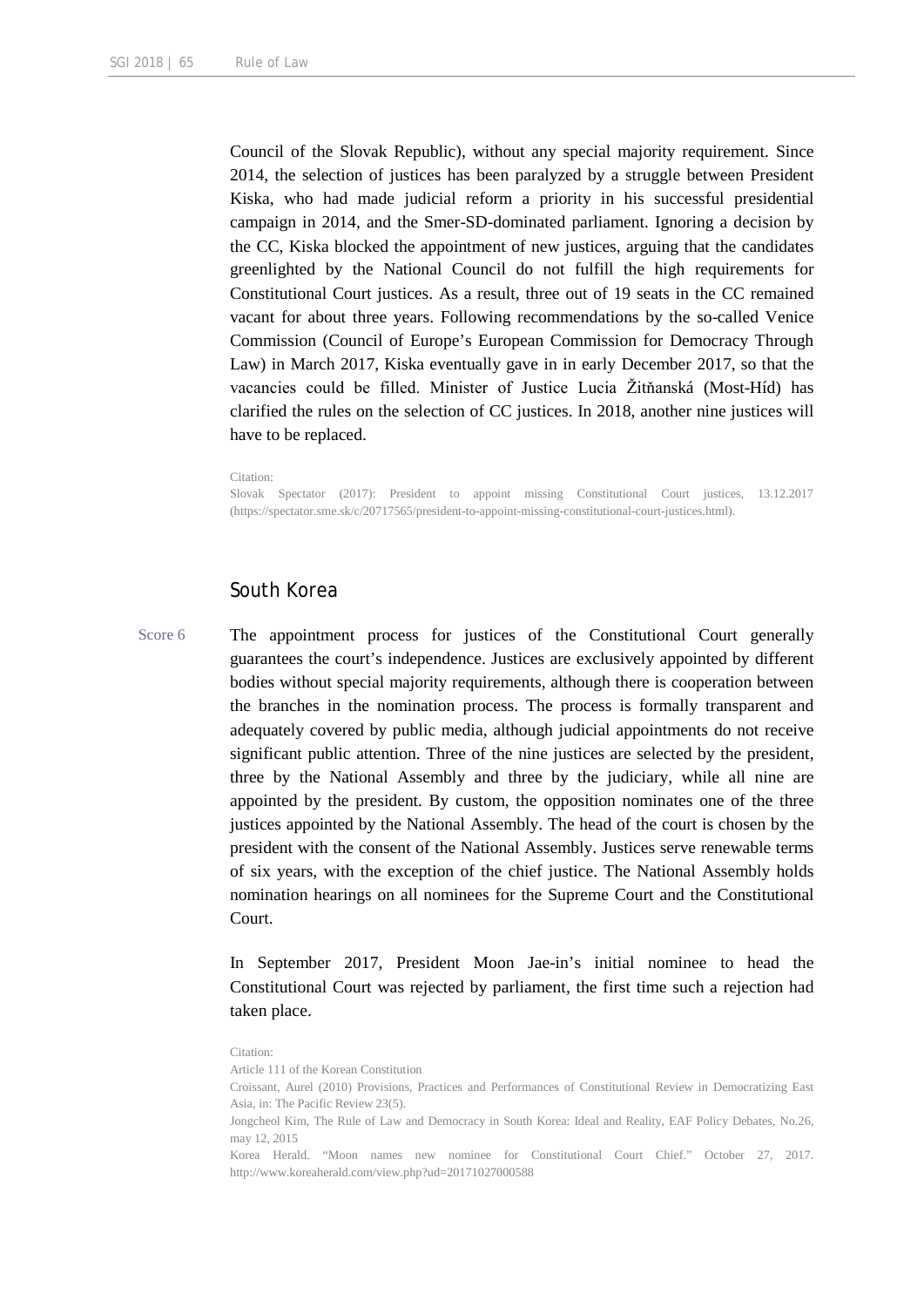# **Switzerland**

Score 6 The judges of the Federal Supreme Court are elected for a period of six years in a joint session of both chambers of parliament, with approval requiring a majority of those voting. A parliamentary commission prepares the elections by screening the candidates. Unwritten rules stipulate a nearly proportional representation of the political parties then in parliament. By tradition, judges voluntarily pay part of their salary to the political party to which they are affiliated. This is considered a tax on their salary, which they would not have without the support of their party. In 2017, a committee of the Council of Europe criticized this arrangement and recommended: "the system should be backed up by safeguards to ensure the quality and objectivity of the recruitment of federal judges. Once judges have been elected it is important to sever the ties with the political powers by doing away with the practice whereby judges pay part of their salary to their party." (GRECO 2017:4)

> Another unwritten rule demands representation of the various linguistic regions. There is no special majority requirement.

Citation:

Group of States against Corruption (GRECO/Council of Europe) 2017: Fourth Evaluation report. Corruption prevention in respect of Members of Parliament, Judges and Prosecutors. Switzerland, GERCO: Strasbourg, https://www.coe.int/en/web/greco/evaluations/switzerland

# Bulgaria

Score 5 The procedures for appointing Constitutional Court justices in Bulgaria do not include special majority requirements, thus enabling political appointments. However, political control over the judiciary is limited by the fact that three different bodies are involved and appointments are spread over time. The 12 justices of the Constitutional Court are appointed on an equal quota principle with simple majorities by the president, the National Assembly and a joint plenary of the justices of the two supreme courts (the Supreme Court of Cassation and the Supreme Administrative Court). Justices serve nine-year mandates, with four justices being replaced every three years.

> The chairs of two supreme courts are appointed with a qualified majority by the Supreme Judicial Council. Over recent years, these positions have been held by both people with highly dubious reputations and political dependencies, and people with very high reputations and capacity to maintain the independence of the court system. The most recent appointment in October 2017 of a new chair of the Supreme Administrative Court falls in the former category.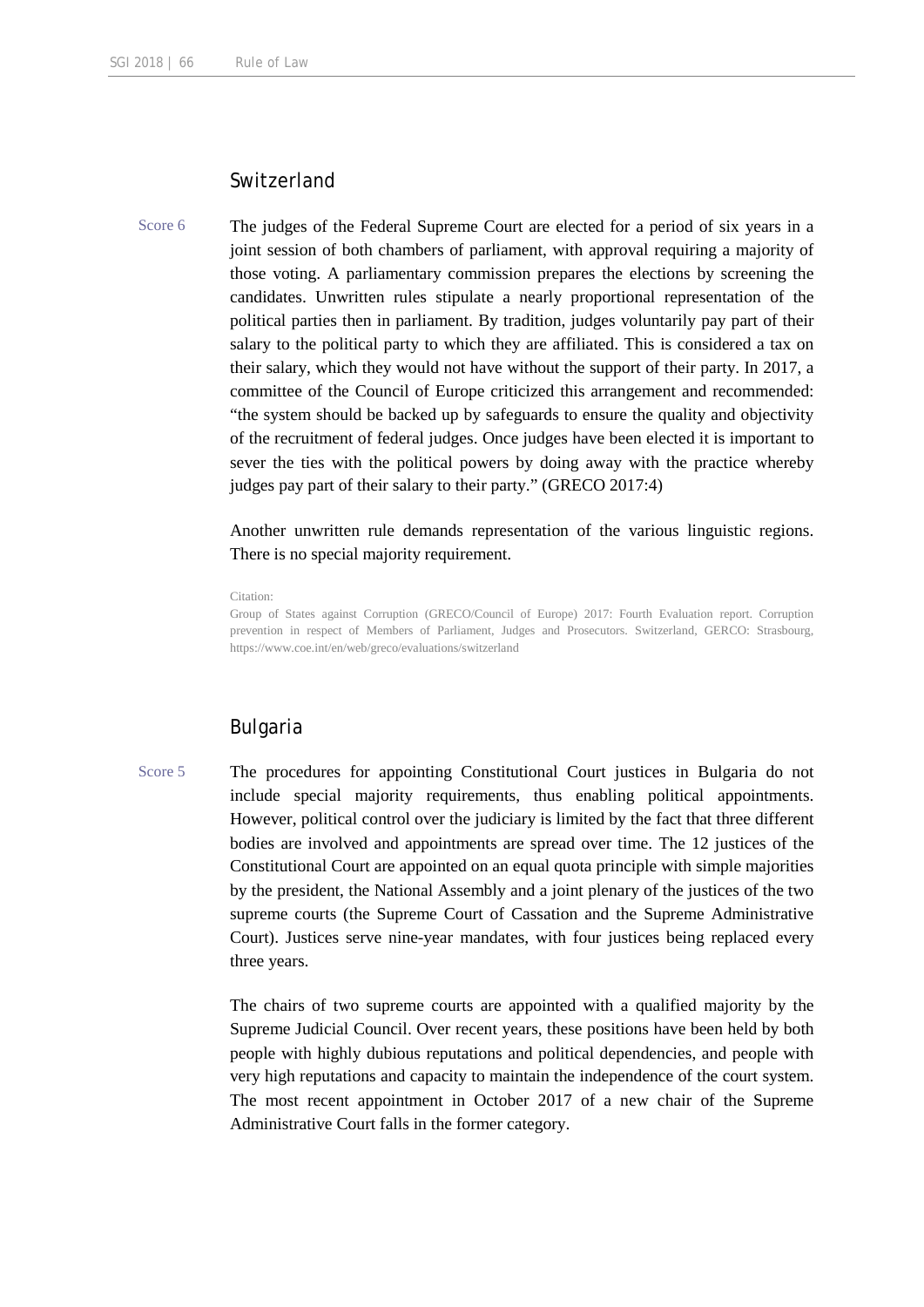# Finland

Score 5 There are three levels of courts: local, appellate and supreme. The final court of appeal is the Supreme Court, and there is also a Supreme Administrative Court and an Ombuds office. The judiciary is independent from the executive and legislative branches. Supreme Court judges are appointed to permanent positions by the president of the republic. They are not subject to political influence. Supreme Court justices appoint lower-court judges. The ombudsman is an independent official elected by parliament. The ombudsman and deputy ombudsman investigate complaints by citizens and conduct investigations. While formally transparent, the appointment processes do not receive much media coverage.

### France

Score 5 Appointments to the Constitutional Council, France's supreme court, have been highly politicized and controversial. The council's nine members serve nine-year terms. Three are nominated by the French president, who also chooses the council's president, three by the presidents of the Senate, and three by the National Assembly. Former presidents (at the time of writing, Valéry Giscard d'Estaing, Jacques Chirac, Nicolas Sarkozy and François Hollande) are de jure members of the council but do not usually attend meetings. Up until the Sarkozy administration, there were no checks over council appointments made by these three highest political authorities. Now respective committees of the two parliamentary chambers organize hearings to check the qualifications and capacity of proposed council appointments. From this point of view, the French procedure is now closer to the process in which Supreme Court justices are appointed in the United States, rather than to typical European practices. Contrary to U.S. practice, however, the French parliament has not yet exerted thorough control over these appointments, instead choosing a benevolent approach, in particular, when appointees are former politicians. Presently, the court, includes two former prime ministers one of whom even acts as the court's president.

> Other supreme courts (penal, civil and administrative courts) are comprised of professional judges and the government has a limited role over their composition as the government can appoint only a presiding judge (président), selecting this individual from the senior members of the judiciary.

# Romania

Score 5 According to Article 142 of Romania's constitution, every three years three judges are appointed to the Constitutional Court (CCR) for nine-year terms, with one judge each appointed by the Chamber of Deputies, the Senate and the president of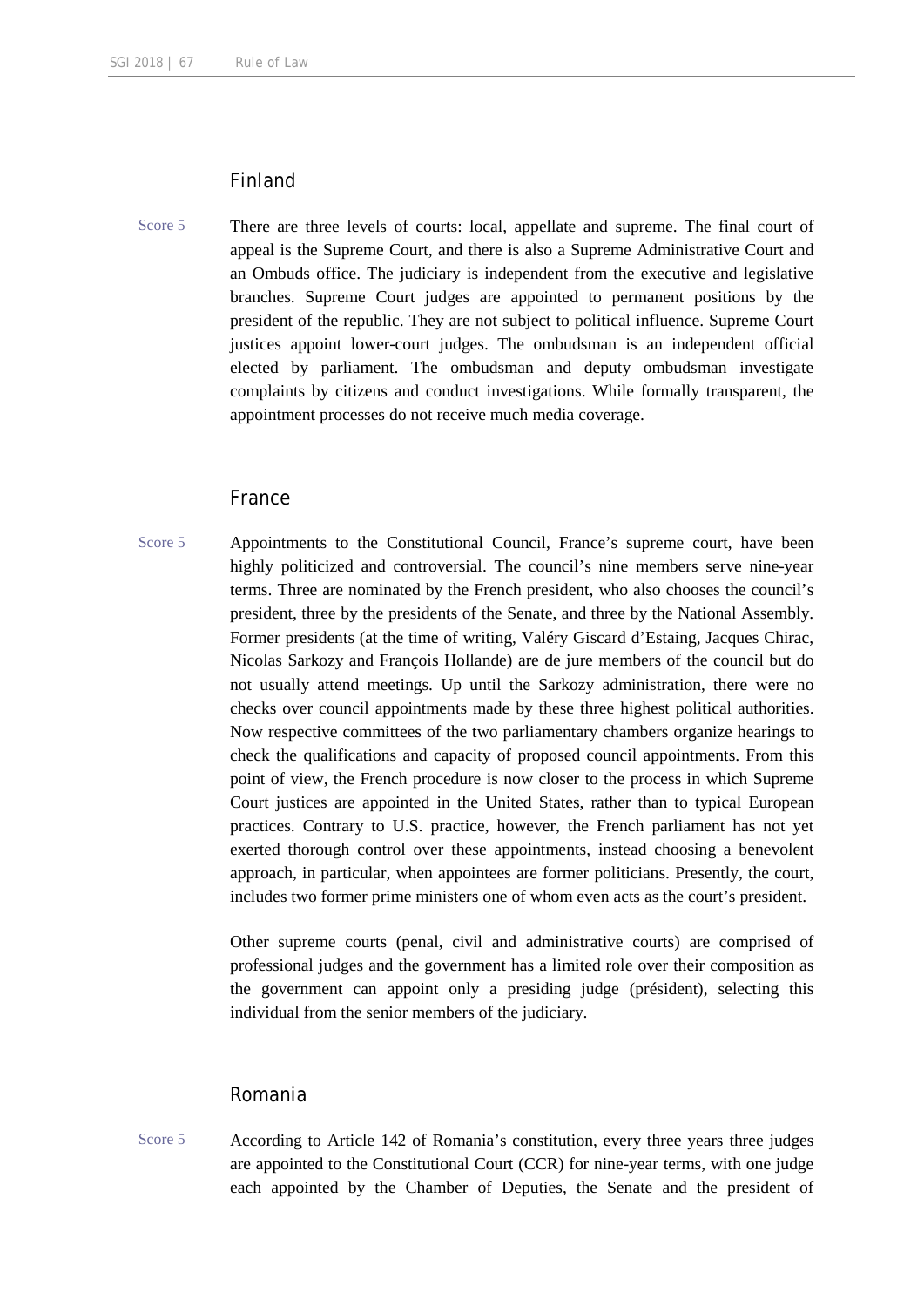Romania. Since there are no qualified-majority requirements in either the Chamber of Deputies or the Senate, and since these appointments occur independently (i.e., they do not need to be approved by or coordinated with any other institution), Constitutional Court justices are in practice appointed along partisan lines. In 2016, the terms of three justices appointed in 2007 expired: CCR president Augustin Zegrean (appointed by former President Basescu), Valentin-Zoltán Puskás (appointed by the Senate at the suggestion of the Democratic Union of Magyars in Romania), and Tudorel Toader (appointed by the Chamber of Deputies at the suggestion of the National Liberal Party). They were replaced on July 14 by Livia Stanciu (proposed by President Iohannis), Attila Varga (proposed by the Chamber of Deputies at the suggestion of the Democratic Union of Magyars), and Marian Enache (proposed by the Senate at the suggestion of the Social Democrats). The following day, Valeriu Dorneanu (supported by the socialist PSD) was elected the new president of the CCR.

#### Malta

Score 4 Superior Court judges and magistrates are appointed by the president, acting in accordance with the advice of the prime minister. The independence of the judiciary is safeguarded through a number of constitutional provisions. The prime minister enjoyed almost total discretion on judicial appointments. The only restraints are set in the constitution, which states that an appointee must be a law graduate from the University of Malta with no less than 12 years of experience as a practicing lawyer. Magistrates need to be similarly qualified, but are required to have only seven years of experience. In 2015, a government-appointed commission recommended reforming the appointment process. In 2016, parliament unanimously passed a law reforming the process. The law did not fully take on board the commission proposal that a six-member autonomous authority carry out a selection process to choose and advise on suitable candidates for the bench, with the final decision remaining with the government. However, all candidates who apply for the post are now vetted by the Commission for the Administration of Justice. Notwithstanding, the absence of formal calls to fill judicial positions and ranking system to assess applicants impedes the process. A recent law on the suspension of judges has been criticized by the dean of the law faculty at the University of Malta on the basis that suspended judges have no right to challenge the suspension and that the removal or dismissal of a judge should not be done by a body that is part of the legislature.

http://www.timesofmalta.com/articles/view/20150819/local/minister-warns-against-reforming-judicialappointments-system-for-the.581166

Citation:

European Council calls on Malta to improve transparency of Judicial Appointments. Independent 10/02/14 http://www.timesofmalta.com/articles/view/20150517/local/government-ignored-bonello-commissionrecommendations-on-appointments.568405

http://www.timesofmalta.com/articles/view/20150518/local/bonnici-we-will-reform-way-judiciary-appointed.568596 Judicial appointments and the executive: Government cannot continue to delay reform Independent 2/10/2015 http://www.timesofmalta.com/articles/view/20160225/local/judicial-commission-to-vet-nominees-to-bench.603674 http://www.timesofmalta.com/articles/view/20160718/local/historic-constitutional-amendments-on-judicial-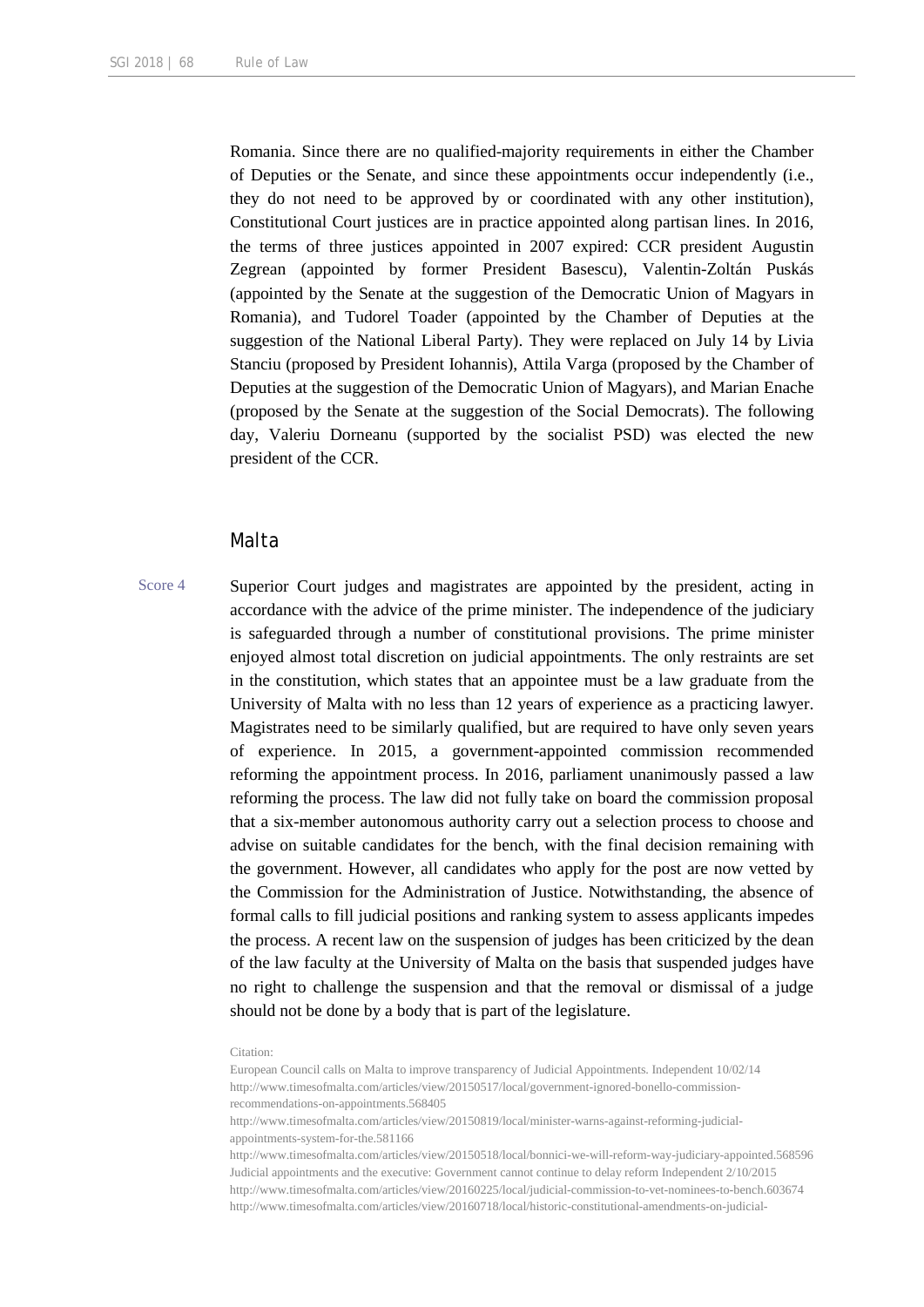appointments-discipline.619296

http://www.timesofmalta.com/articles/view/20160720/local/judiciary-welcomes-judicial-reform-legislation.619498 Interview with Professor Kevin Aquilina

# Iceland

Score 3 To date, all Supreme Court and district court judges have been appointed by the minister of the interior, without any involvement from or oversight by parliament or any other public agency. However, all vacancies on the Supreme Court were advertised and the appointment procedure was at least formally transparent. As part of the appointment process, a five-person evaluation committee was appointed and tasked with recommending a single applicant. A 2010 change to the Act on Courts restricted the minister's ability to appoint any person not found to be sufficiently qualified by the committee unless such an appointment is approved by the parliament. This aimed to restrain the minister's authority by introducing external oversight.

> A new Act on Courts was passed by parliament in June 2016, authorizing the minister to ask parliament to authorize the appointment of judges other than those recommended by the evaluation committee. The act was criticized, among other things, for taking inadequate steps concerning the minister of the interior's ability to make judicial appointments subject to significantly weaker restraints than those stipulated in the constitutional bill approved in the 2012 referendum. One academic and former judge stated in testimony to a parliamentary committee that the bill does not address the public's declining confidence in the court system (Björgvinsdóttir, 2016).

> In 2009, the European Union expressed concern over the recruitment procedures for judges. The Group of States against Corruption (GRECO) has also criticized the process for appointing judges in Iceland. The 2011/2012 constitutional bill proposes that judicial appointments should be approved by the president or a parliamentary majority of two-thirds.

> Many appointments to the courts continue to be controversial. In many cases, the scrutiny of Supreme Court candidates seems superficial. For instance, little attention is given to how often rulings by lower court judges have been overturned by the Supreme Court. Furthermore, a retired Supreme Court justice, whose own appointment was controversial, published a book in 2014 criticizing his former court colleagues for their alleged opposition to his appointment as well as for some of their verdicts that he deemed misguided (Jón Steinar Gunnlaugsson, 2014). He has since directed further attacks at his former colleagues for violating rules regarding conflict of interest, among other things.

> In 2017, the minister of justice appointed 15 new judges to a new intermediary court between the district court level and the Supreme Court, including four judges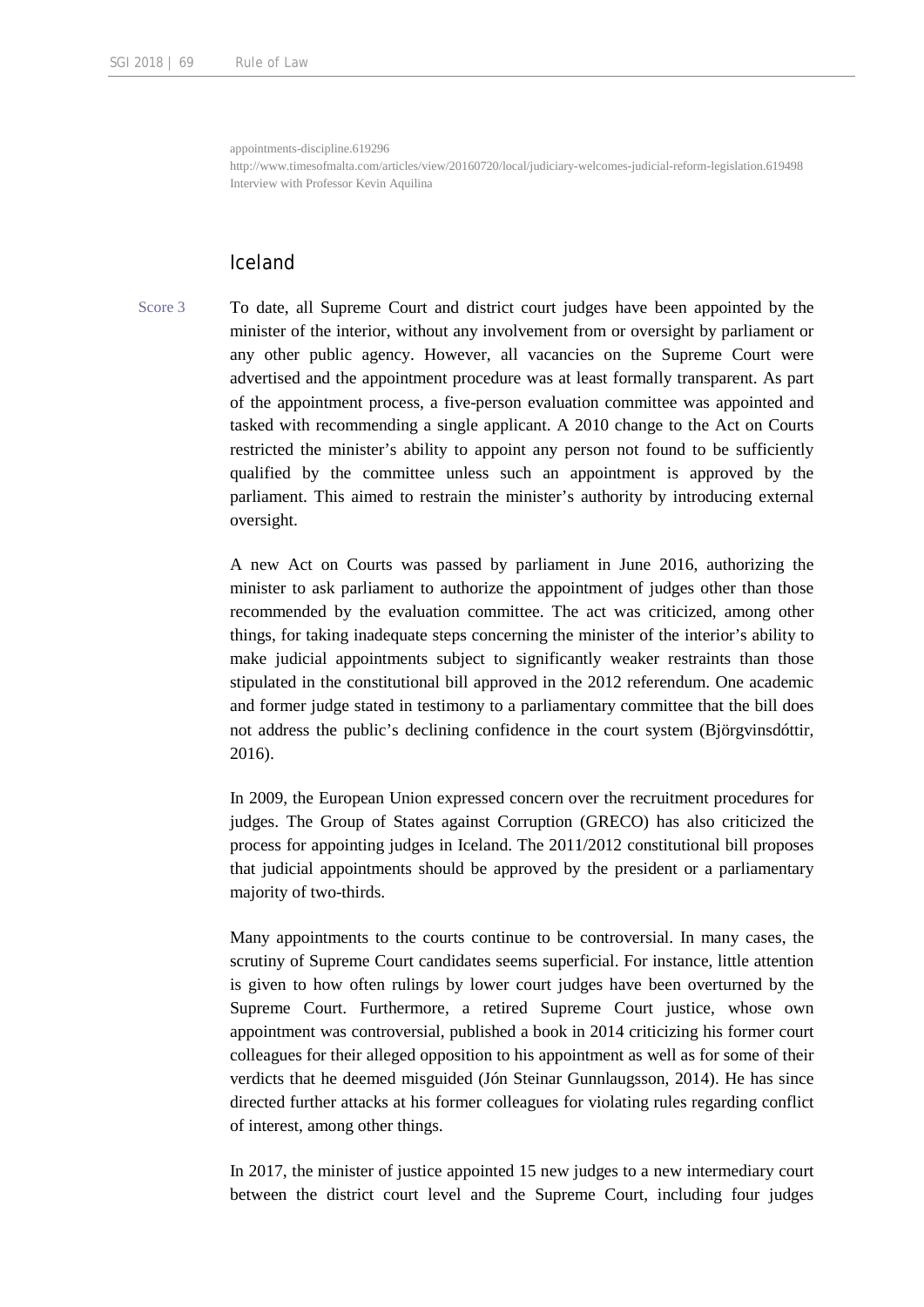deemed less qualified than other available applicants according to the review committee's assessment of the applications. Two of the applicants who were bypassed sued and were awarded damages by the Supreme Court. A third applicant has announced that he will also sue for substantial damages. The Supreme Court has ruled that the minister of justice broke the law when she bypassed the recommendations of the review committee. The minister, from the Independence Party, appears likely to have to face a vote of no confidence in parliament.

For all but ten years between 1926 and 2016, control of the Ministry of Justice and the authority to appoint judges alternated between the Independence Party and the Progressive Party. (As part of the reorganization of ministries, the ministry was named the Ministry of the Interior for a short while but the name was subsequently changed back to Ministry of Justice).

#### Citation:

```
Act on Courts. (Lög um dómstóla nr. 15 25 March 1998, revised 7 June 2017).
Björgvinsdóttir, Áslaug (2016). Comment on proposed Act on Courts, presented to parliament 19 April 2016, 
http://www.althingi.is/altext/erindi/145/145-1514.pdf.
Change of the Act on Courts. (Lög um breyting á lögum um dómstóla nr. 15 1998 með síðari breytingum (skipun 
dómara) nr. 45 26. maí 2010).
Gunnlaugsson, Jón Steinar (2014), Í krafti sannfæringar, Forlagið, Reykjavík.
GRECO (2013), Report on Iceland,
http://www.coe.int/t/dghl/monitoring/greco/evaluations/round4/ReportsRound4_en.asp
GERCO (2015), Report on Iceland,
http://www.coe.int/t/dghl/monitoring/greco/evaluations/round4/RC4/GrecoRC4(2015)3_Iceland_EN.pdf
```
# **Turkey**

Score 3 The 2015-2019 Judicial Reform Strategy continues to be implemented. However, no measures were taken to tackle key shortcomings on independence and impartiality. It is crucial that the strategy is revised to address key outstanding problems and is implemented with the involvement of all relevant stakeholders, including civil society.

> The structure of the so-called Gülenist parallel state in the judiciary came to attention beginning in 2013 and has undermined the judiciary's credibility. While the number of court cases is increasing – not least after 15 July 2016 and the dismissal of thousands of judges and prosecutors allegedly linked to Gülenist networks – the lack of professional judicial personnel creates further deadlocks.

> The Constitutional Court has 17 members, as outlined by Article 146 of the 2010 constitutional referendum, whose members are nominated or elected from other higher courts by the country's president, the parliament and professional groups made up of senior administrative officers, lawyers, first-degree judges, prosecutors or Constitutional Court rapporteurs who have served for at least five years.

> To be appointed to the Constitutional Court, candidates must either be members of the teaching staff of institutions of higher education, senior administrative officers or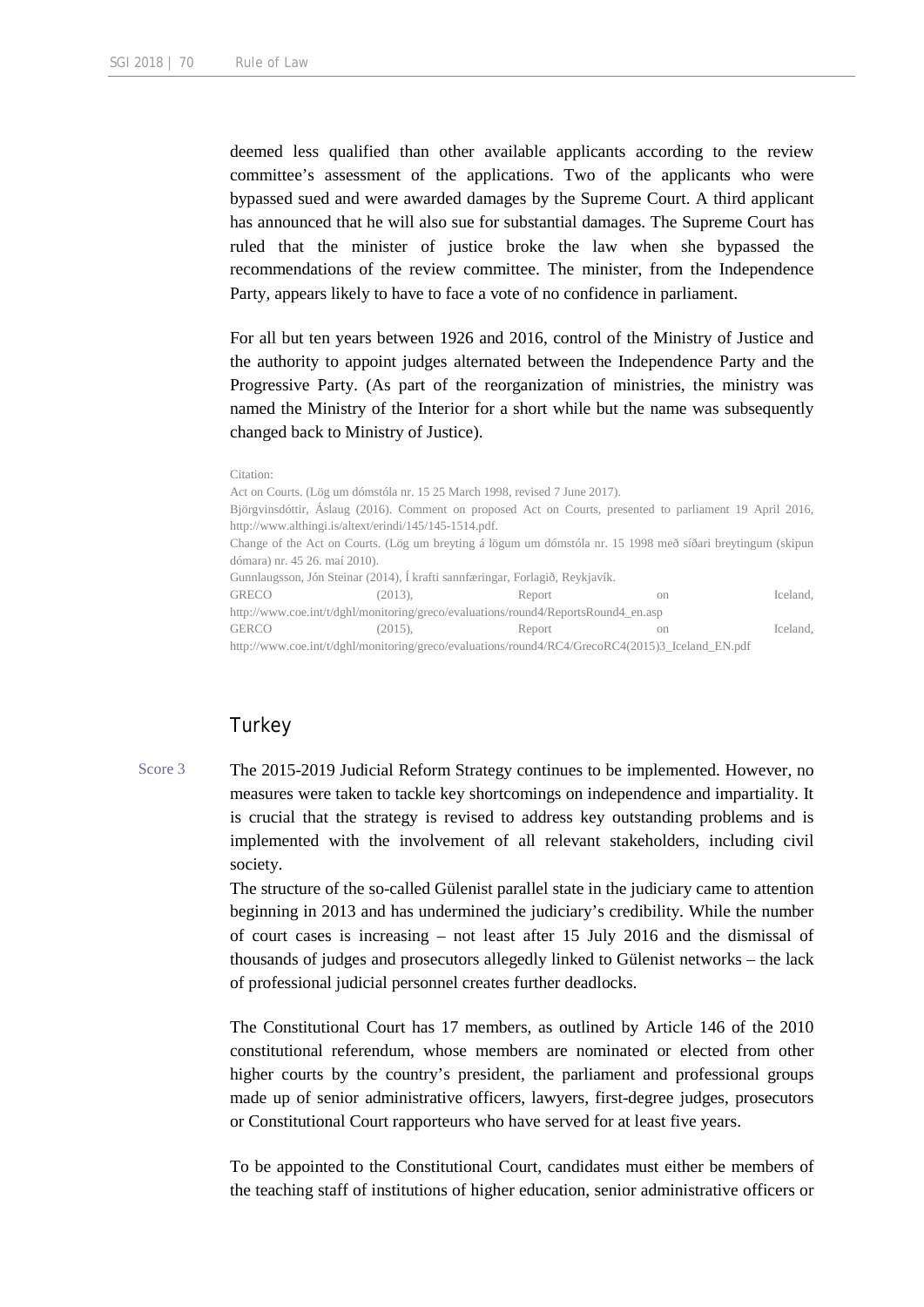lawyers; be over the age of 45; have completed higher education; and have worked for at least 20 years. Constitutional Court members serve 12-year terms and cannot be reelected. The appointment of Constitutional Court judges does not take place on the basis of general liberal-democratic standards such as cooperative appointment and special majority regulations. In addition, the armed forces still wield some civilian judicial influence, as two military judges are members of the Constitutional Court.

Recruitment patterns in the past have highlighted the politicization of the judiciary. Following the recently adopted constitutional amendments, four members of the new Council of Judges and Prosecutors (HSK) were appointed directly by the president and seven members were elected by parliament. The HSK does not offer adequate safeguards for the independence of the judiciary and considerably increases political influence over the judiciary.

#### Citation:

European Commission, Turkey 2016 Report, Brussels, 9.11.2016, http://ec.europa.eu/enlargement/pdf/key\_documents/2016/20161109\_report\_turkey.pd f (accessed 1 November 2016).

Yargı Reformu Strateji Belgesi 2015, http://www.sgb.adalet.gov.tr/yargi\_reformu\_stratejisi.pdf (accessed 27 October 2015)

European Commission for Democracy Through Law (Venice Commission) Turkey Opinion on the Amendments to the Constitution Adopted By the Grand National Assembly on 21 January 2017 and to Be Submitted to A Natıonal Referendum on 16 April 2017, http://www.venice.coe.int/webforms/documents/default.aspx?pdffile=cdlad(2017)005-e (1 November 2017)

"Cumhurbaşkanlığı Sistemi'nde AYM ve HSK üyeleri nasıl belirleniyor?.," 17 March 2017, https://www.ahaber.com.tr/galeri/turkiye/cumhurbaskanligi-sisteminde-aym-ve-hsk-uyeleri-nasil-belirleniyor (1 November 2017)

### Estonia

Score 2 Justices of the Supreme Court are appointed by the national parliament, on the proposal of the chief justice of the Supreme Court. The chief justice of the Supreme Court is appointed to office by the national parliament on the proposal of the President of the Republic.

> While formally transparent and legitimate, the appointment processes rarely receives public attention or media coverage.

#### **Hungary**

Score 2 The 2012 constitution left the rules for selecting members of the Constitutional Court untouched. Its justices are still elected by parliament with a two-thirds majority. However, given the strong Fidesz majority in parliament and the government's lack of self-restraint, this two-thirds threshold until February 2015 failed to limit the government parties' control over the process. Parallel to the weakening of the remit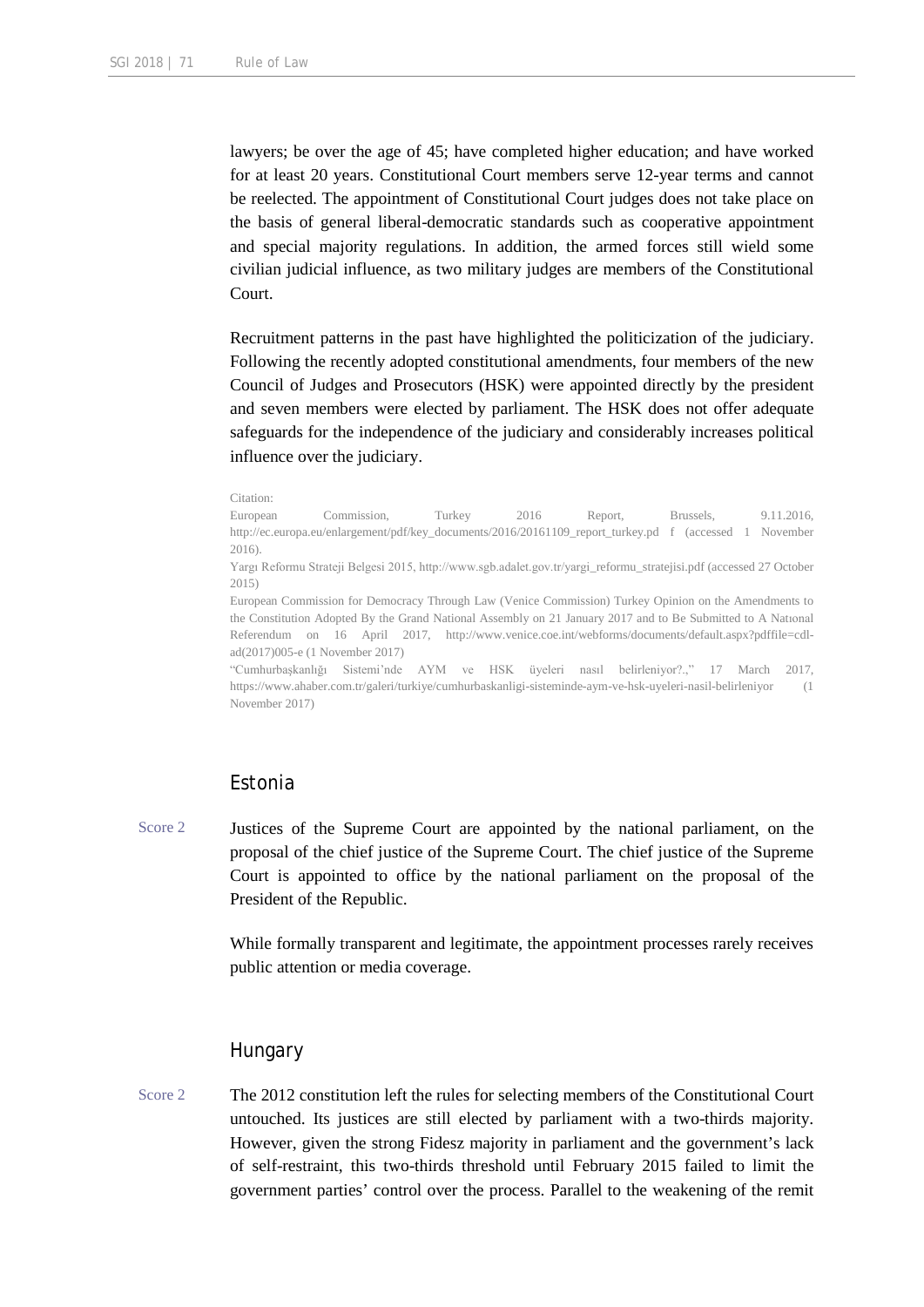of the Constitutional Court, the court was staffed with Fidesz loyalists, some of whom are not even specialists in constitutional law. When the loss of its two-thirds majority made it impossible for Fidesz to select justices unilaterally, four court positions remained vacant for some time. In November 2016, Fidesz succeeded in getting the support of the opposition party Politics Can Be Different (LMP) for the nomination of four new justices.

#### Japan

Score 2 According to the constitution, Supreme Court justices are appointed by the cabinet, or in the case of the chief justice, named by the cabinet and appointed by the emperor. However, the actual process lacks transparency. Supreme Court justices are subject to a public vote in the Lower House elections following their appointment, and to a second review after 10 years if they have not retired in the meantime. These votes are of questionable value, as voters have little information enabling them to decide whether or not to approve a given justice's performance. In all of postwar history, no justice has ever been removed through public vote. In response to the call for more transparency, the Supreme Court has put more information on justices and their track record of decisions on its website.

Citation:

Supreme court justice national review looms on same day as Oct. 22 general election, The Mainichi, 16 October 2017, https://mainichi.jp/english/articles/20171016/p2a/00m/0na/002000c

# Poland

Score 2 The 15 justices of the Constitutional Tribunal are elected individually by the Sejm for terms of nine years, on the basis of an absolute majority of votes with at least one-half of all members present. The president of the republic selects the president and the vice-president of the Constitutional Tribunal from among the 15 justices, on the basis of proposals made by the justices themselves. A law in June 2015 tightened the deadline for proposing candidates to replace the Constitutional Tribunal judges whose terms were to expire later in the year. This allowed the PO-PSL majority to replace five justices in the final session of the Sejm in advance of the parliamentary elections. Whereas the PO and PSL argued that because the new Sejm would not convene until 12 November 2015, the vote was necessary to preserve the Constitutional Tribunal's continuity, the PiS saw it as a politically motivated attempt to prevent the new majority from electing the judges since only three of five judges' terms of office had ended before the parliamentary elections. President Duda refused to swear in the judges, and one of the first decisions of the new parliament was to provide for the re-election of all five new judges, including the three whose term had expired before the elections. This decision led to a protracted conflict between the government and the Constitutional Tribunal. Until the end of the presidency of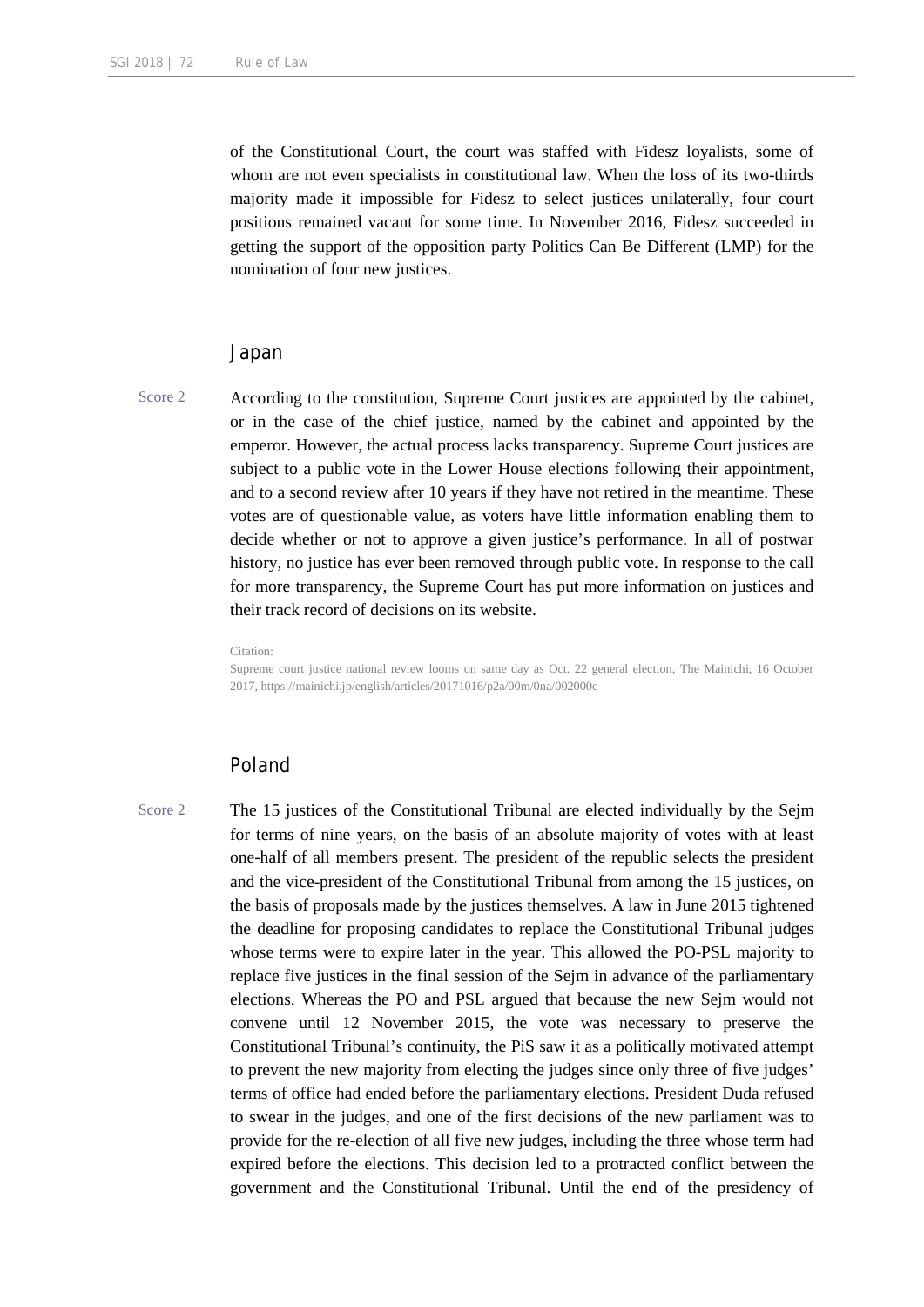Andrzej Rzepliński in December 2016, the Constitutional Tribunal did not accept three of the five new judges, whereas the government failed to accept the Constitutional Tribunal's decision. When Rzepliński's term expired, the government by legally dubious means succeeded in installing Julia Przyłębska as his successor and in getting the court in line. Przyłębska's appointment and the composition of the Constitutional Tribunal remain highly controversial.

#### Citation:

Sadurski, W. (2018): How Democracy Dies (in Poland): A Case Study of Anti-Constitutional Populist Backsliding. Sydney Law School, Legal Studies Research Paper No. 18/01, Sydney (https://papers.ssrn.com/sol3/papers.cfm?abstract\_id=3103491.##).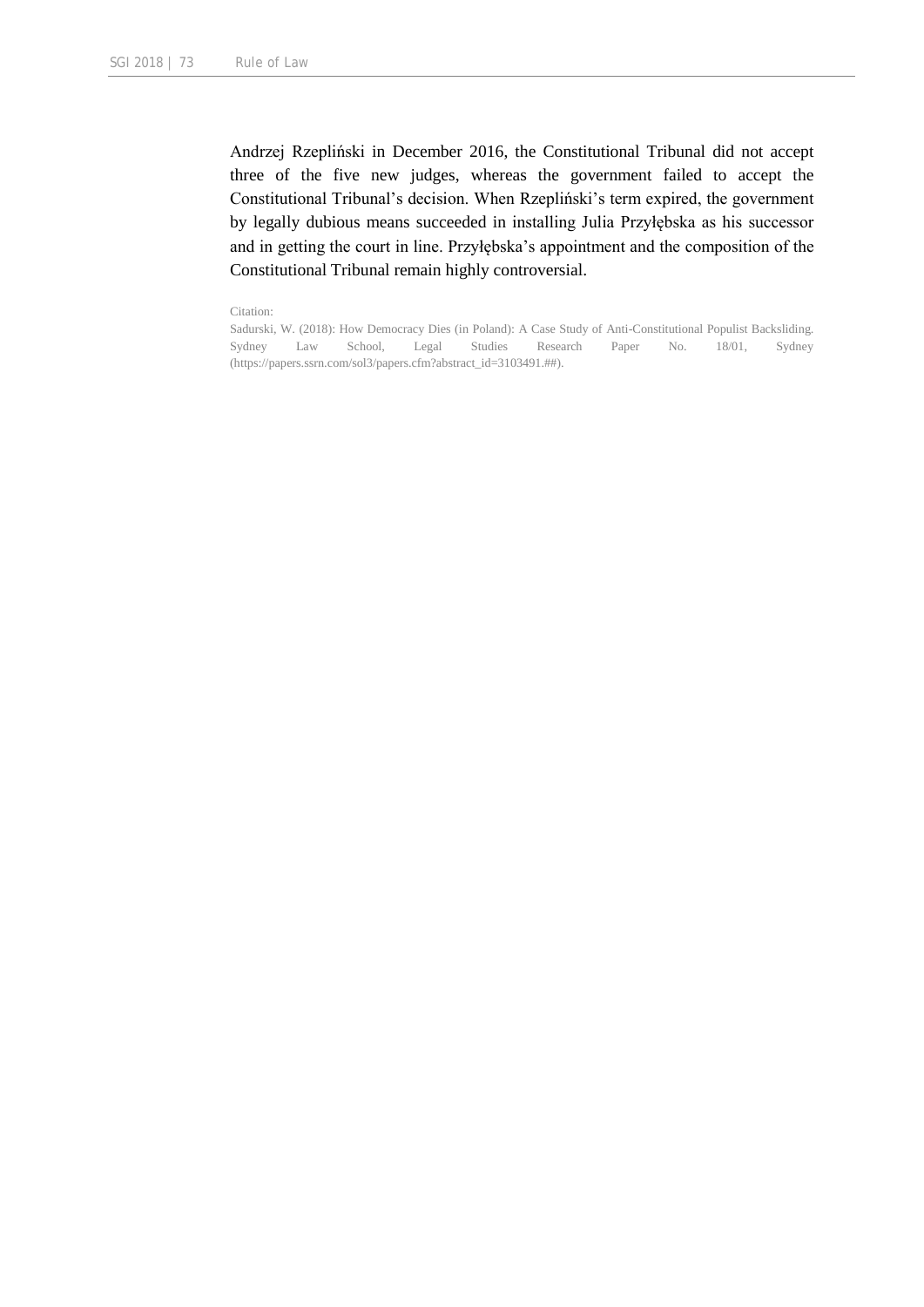# Indicator **Corruption Prevention**

# Question To what extent are public officeholders prevented from abusing their position for private interests?

41 OECD and EU countries are sorted according to their performance on a scale from 10 (best) to 1 (lowest). This scale is tied to four qualitative evaluation levels.

- 10-9 = Legal, political and public integrity mechanisms effectively prevent public officeholders from abusing their positions.
- $8-6$  = Most integrity mechanisms function effectively and provide disincentives for public officeholders willing to abuse their positions.
- 5-3 = Some integrity mechanisms function, but do not effectively prevent public officeholders from abusing their positions.
- $2-1$  = Public officeholders can exploit their offices for private gain as they see fit without fear of legal consequences or adverse publicity.

#### Denmark

Score 10 In Transparency International's Corruption Perception Index 2016, Denmark was ranked first together with New Zealand, ahead of Finland and Sweden. Denmark is thus considered one of the least corrupt countries in the world.

> This confirms that there is practically no corruption in Denmark. Norms are strong against corruption, and the risk of exposure by an active press is high. In the past, there was the occasional case of a local government official accepting "services" from business in exchange for contracts with the municipality, but such cases are rare. There have also occasionally been cases of officials using their representation accounts rather generously. Again, such cases are rare. Recently, some officials have allegedly accepted gifts from IT companies.

> Citation: Transparency International, Corruption Perception Index 2016. https://www.transparency.org/news/feature/corruption\_perceptions\_index\_2016 (Accessed 16 October 2017).

# New Zealand

Score 10 New Zealand is one of the least corrupt countries in the world. Prevention of corruption is strongly safeguarded by such independent institutions as the auditor general and the Office of the Ombudsman. In addition, New Zealand has ratified all relevant international anti-bribery conventions of the OECD and the United Nations. All available indices confirm that New Zealand scores particularly high regarding corruption prevention, including in the private sector. Transparency International's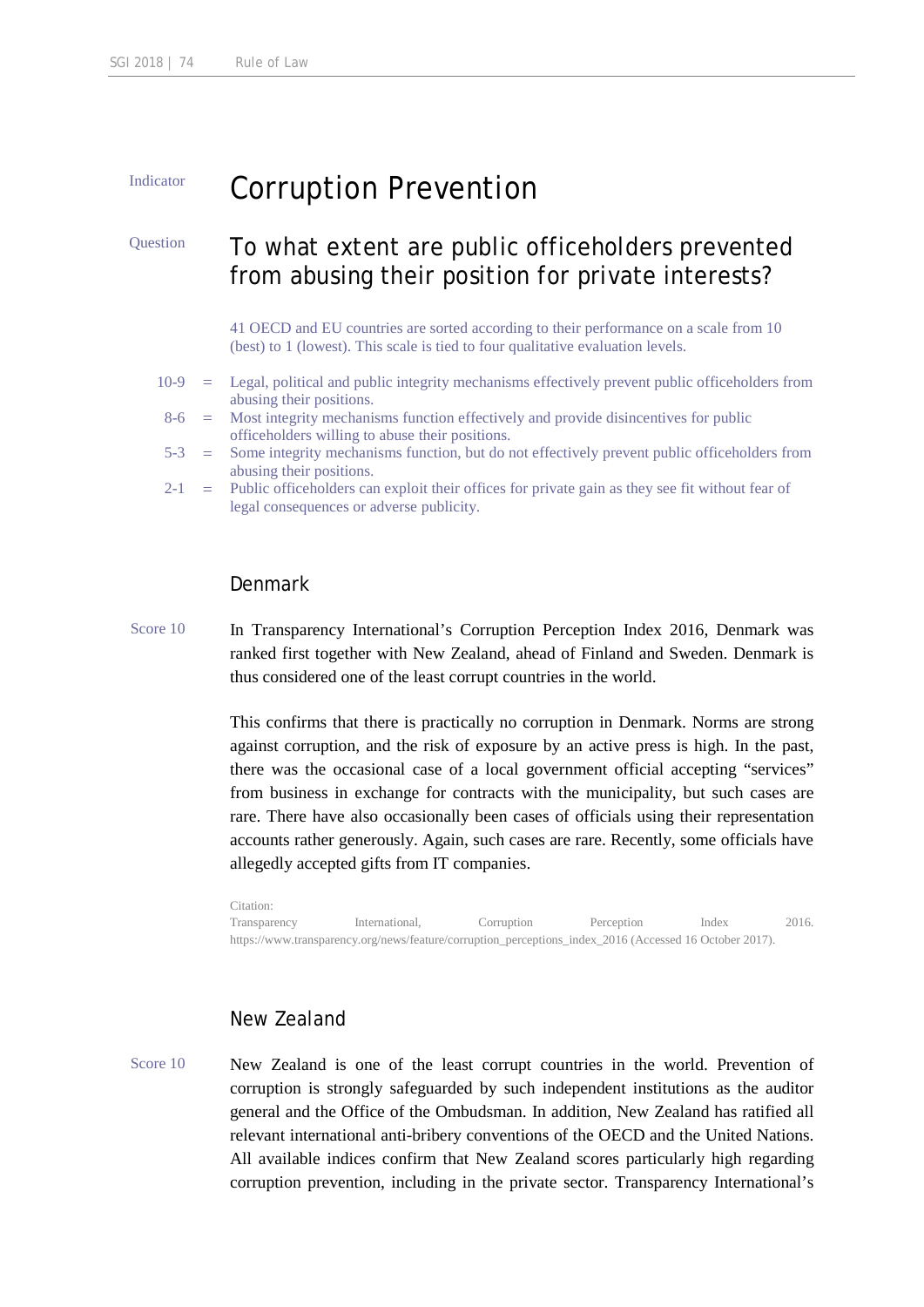Corruption Perceptions Index 2016 found New Zealand to be the least corrupt country in the world, equal to Denmark.

Citation:

Freedom House: Freedom in the World 2016: https://freedomhouse.org/report/freedom-world/freedom-world-2016 (accessed October 24, 2016). Corruption Perceptions Index 2016. Transparency International. https://www.transparency.org/news/feature/corruption\_perceptions\_index\_2016 (accessed 4th July 2017).

### Finland

Score 9 The overall level of corruption in Finland is low, with the country offering a solid example of how the consolidation of advanced democratic institutions may lead to the reduction of corruption. The 2016 Corruption Perceptions Index by Transparency International ranked Finland in 3rd place out of 176 countries; the country ranked 3rd place in 2014 and 2nd place in 2015. Several individual mechanisms contribute to the Finnish success, including a strict auditing of state spending; new and more efficient regulations over party financing; legal provisions that criminalize the acceptance of brides; full access by the media and the public to relevant information; public asset declarations; and consistent legal prosecution of corrupt acts. However, the various integrity mechanisms still leave some room for potential abuse, and a 2014 European Commission report emphasized the need to make public-procurement decisions and election funding more transparent. It is also evident that positions in Finland are still filled through political appointment. Whereas only about 5% of citizens are party members, two-thirds of the state and municipal public servants are party members. Recently, several political-corruption charges dealing with bribery and campaign financing have been brought to light and have attracted media attention.

Citation:

Hung-En Sung, "Democracy and Political Corruption: A Cross-National Comparison", Crime, Law & Social Change, Vol. 41, 2004, 179-194.

# Sweden

Score 9 Sweden has one of the lowest levels of corruption in the world. As a result, public trust in democratic institutions and public administration is comparatively high. There are, however, significant differences among government agencies in the level of trust they enjoy from citizens, with the National Tax Agency being the most trusted agency and the National Social Insurance Agency and the Labor Market Agency the least trusted.

> Corruption at the state level remains extremely rare in Sweden. Regulatory systems safeguarding transparency and accountability, coupled with an overall administrative culture that strongly forbids corrupt behavior, prevent corruption. At the local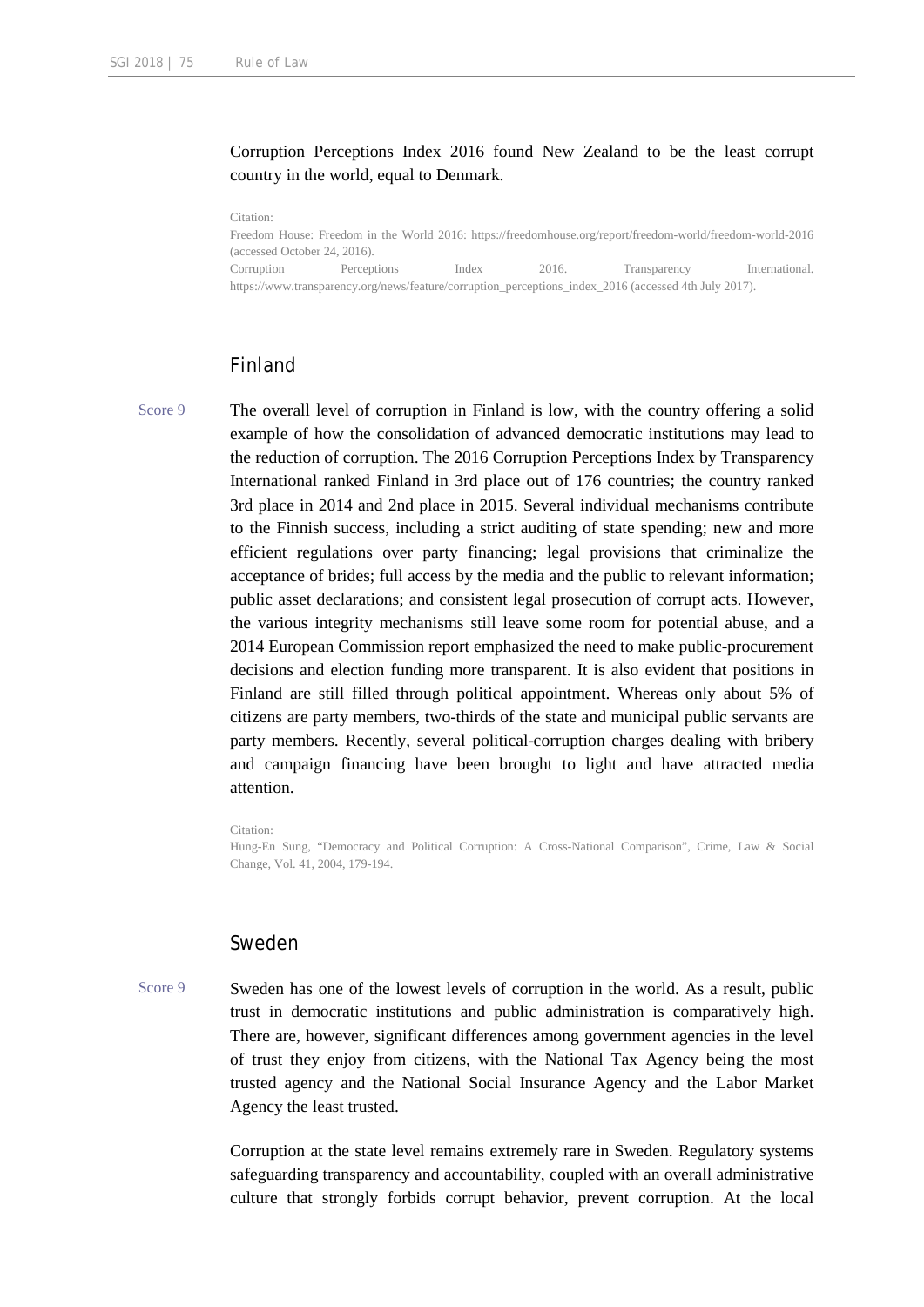government level, however, there have been an increasing number of reports of corruption and court decisions on related charges. This tendency has continued during the period of review.

Citation:

Andersson, U. et al. (eds.) (2017), Larmar och gör sig till (Gothenburg: The SOM Institute) (https://som.gu.se/publicerat/bocker/70.-larmar-och-gor-sig-till).

Olsson, J., H. Ekengren Oscarsson and M. Solevid (eds.) (2016), Eqvilibrium (Gothenburg: The SOM Institute).

# Switzerland

Score 9 Corruption in Switzerland is rare according to international rankings. Indeed, Switzerland is consistently rated as being among the most successful countries with respect to corruption prevention. It is governed by the rule of law, offers high wages to public officials, and is based on a decentralized democracy with parties that efficiently control and audit public officials.

> However, there are opportunities and incentives for political and societal elites to abuse their position for private interests. This is due to the country's small size and the correspondingly small number of persons interacting in elite positions; to the culture of amicable agreement; and to the very pragmatic problem-solving culture. In addition, holders of elite positions know that they are highly likely to meet again in the future (and probably in different roles). This creates opportunities for the creation of broad informal networks, a reluctance to engage in close mutual surveillance and incentives for the non-observance of formal rules.

> Given the considerable overlap between economic and political elites, critics such as the Swiss office of Transparency International have pointed to processes in which politicians' economic interests may influence their decisions in parliament.

# Australia

Score 8 Corruption prevention is reasonably effective. Federal and state governments have established a variety of bodies to investigate corruption by politicians and public officials. Many of these bodies have the powers of Royal Commissions, which means that they can summon witnesses to testify.

> At the federal level, these bodies include the Australian Crime Commission, charged with combating organized crime and public corruption, the Australian Securities and Investments Commission, the main corporate regulator and the Australian National Audit Office.

> Nonetheless, significant potential for corruption persists, particularly at the state and territory level. There have been isolated cases of misconduct in anti-corruption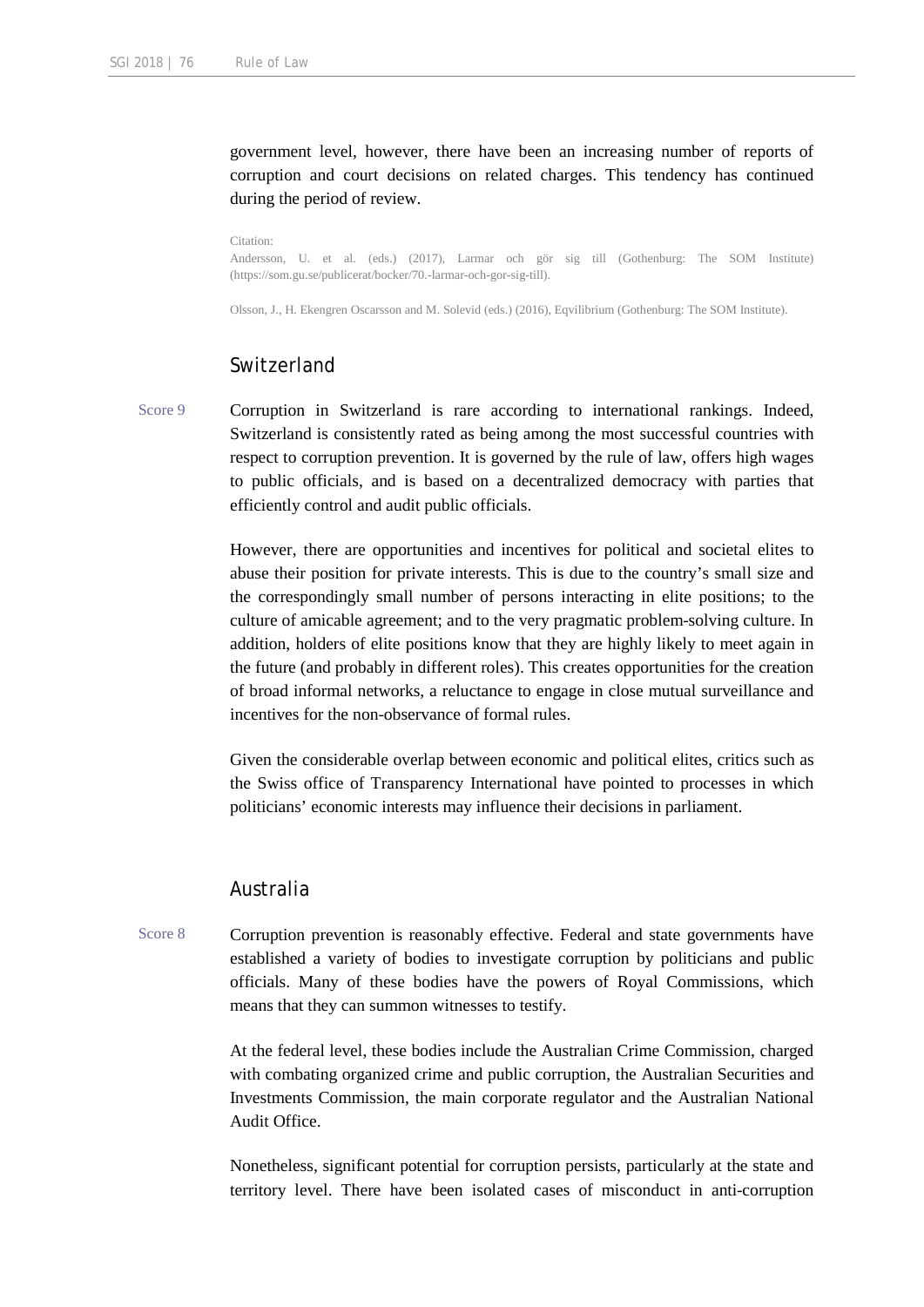commissions. Allegations of corruption in the granting of mining leases have sparked public outcry, and a New South Wales Independent Commission Against Corruption inquiry into corruption in the granting of such leases was in progress throughout the review period. This inquiry has led to the resignations of a number of members of the New South Wales parliament from both the Labor and Liberal parties.

Questions of propriety are also occasionally raised with respect to the awarding of government contracts. Tender processes are not always open, and "commercial-inconfidence" is often cited as the reason for non-disclosure of contracts with privatesector firms, raising concerns of favorable treatment extended to friends or favored constituents. Questions of inappropriate personal gain have also been raised when ministers leave parliament to immediately take up positions in companies they had been responsible for regulating.

However, Australia has been reluctant to address cross-border corruption. A notable exception is the recent action of Australian federal police, which in October 2014 commenced to seize assets of allegedly corrupt Chinese officials. This joint operation with Chinese authorities has been a novelty.

Members of the senate and the House of Representatives are required to report on their financial interests within 28 days of taking the oath of office. These registers were adopted by resolution of the House of Representatives on 8 October 1984 and the senate on 17 March 1994. However, there have been instances of failure to comply with this requirement, usually with no consequences for the member concerned. Ministers are further subject to a Ministerial Code of Conduct, introduced in 1996, which articulates guidelines for ministerial conduct. However, this code has no legal standing, and is therefore unenforceable.

Citation: http://www.icac.nsw.gov.au/investigations/current-investigations

http://www.theguardian.com/australia-news/2014/oct/23/australia-slow-to-tackle-international-corruption-with-justone-case-in-court

http://www.transparency.org/cpi2015

http://www.abc.net.au/news/2015-06-17/systemic-corruption-inside-ccc-watchdog-finds/6554220

# Austria

Score 8 Corruption has become a major topic of discussion in Austria. In recent years, scandals concerning prominent politicians (including former cabinet members) and industries dependent on government decisions have been exposed in increasing numbers, and thoroughly investigated. In consequence, a special branch of the public prosecutor's office dealing especially with corruption (Korruptionsstaatsanwaltschaft) has been established. This office is seen as a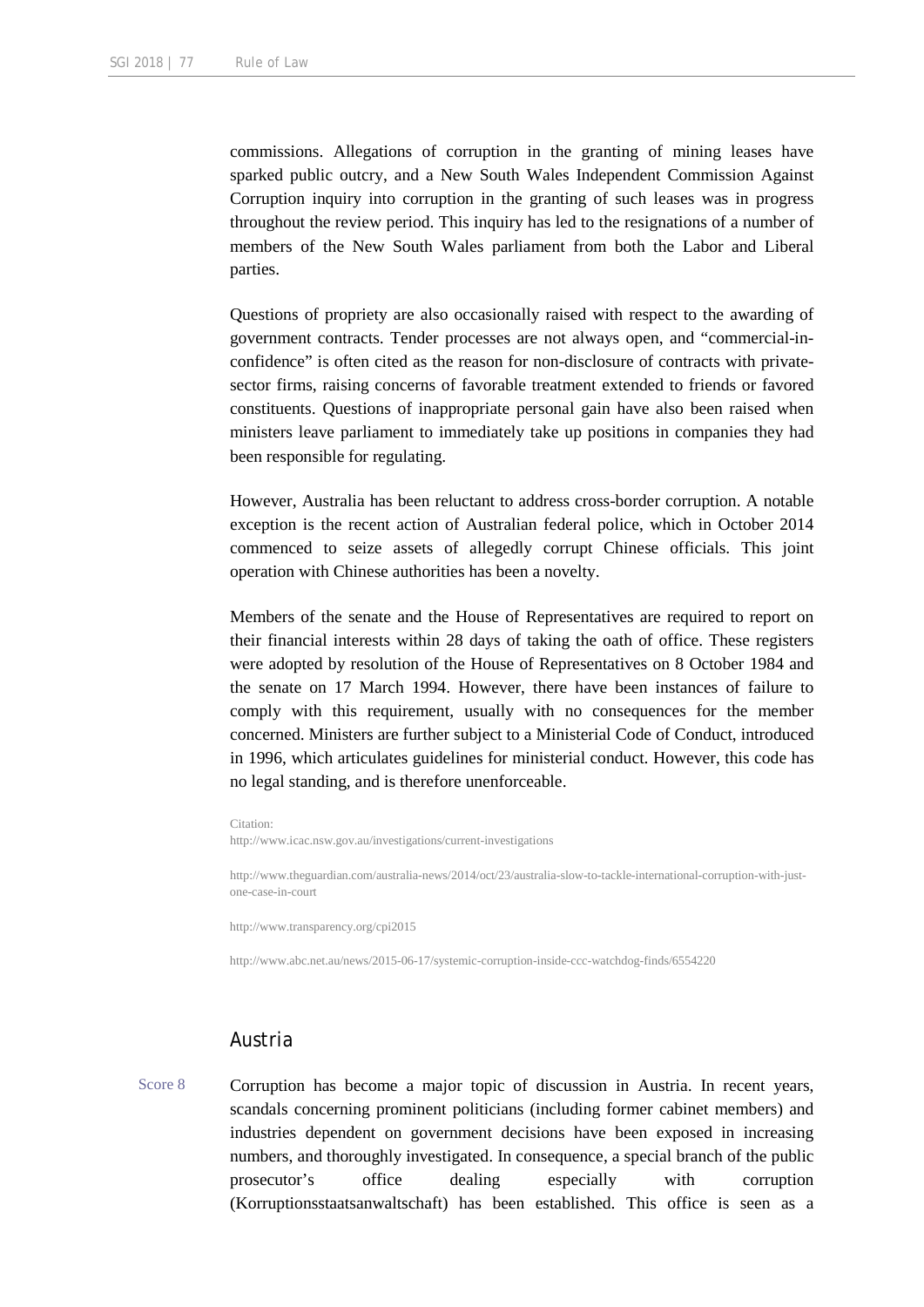significant improvement on the earlier system, although it remains far from perfect with respect to political independence. The more proactive approach taken by government, represented for example in the activities of the Korruptionsstaaatsanwaltschaft, have yielded positive results.

As a consequence of the bankruptcy of a major bank (Alpen-Adria Hypo), the links between politics and business are more than ever openly discussed. Parliamentary committees at the state and federal levels have been able to bring some light to the affair and courts have successfully prosecuted highly connected persons (including politicians). Compared with evidence from previous decades, the prevention of corruption has improved in Austria, but could of course be further improved.

### Belgium

Score 8 While outright corruption is very uncommon in Belgium, several scandals involving abuse of public-office positions came to the fore in the  $2016 - 2017$  period. In most of these cases, the public officials involved actually did respect the letter of the law and thus could not be convicted by tribunals. But the scandals were so prominent in the press and shocking for the population that political parties expelled the individuals involved, and when possible also removed them from the positions they were holding. This was also followed by a number of announcements by prominent long-time politicians that they were about to end their political careers. This suggests that more cases existed, but were resolved through "honorable exits." One consequence has been a decline in Belgium's performance in the World Economic Forum's ratings on issues including "public trust in politicians," "diversion of public funds," "favoritism in decisions of government officials," and "efficiency of government spending."

> Most of these "almost legal" abuses involved a combination of very strict rules governing narrowly defined public-office positions with a number of private-public partnerships that legally transformed public entities into private ones. Among other provisions, regulations typically bar public officials from increasing their total earnings above 150% of their base salary by holding additional public positions. However, serving within institutions that have been transformed into private legal entities allow public officeholders to circumvent that law. One of the most shocking instances involved SAMU Social, an institution with the primary goal of "providently emergency help to the homeless and ... assistering them to exit precariousness" (http://samusocial.be/). This institution found to be awarding generous wage supplements to the mayor of Brussels, one of his main political allies, and some family members and close friends.

> According to Cumuleo, an activist group seeking to improve the regulation and oversight of public offices, Belgium has joined Macedonia and Armenia among the lowest-ranked countries with regard to effective implementation of the Council of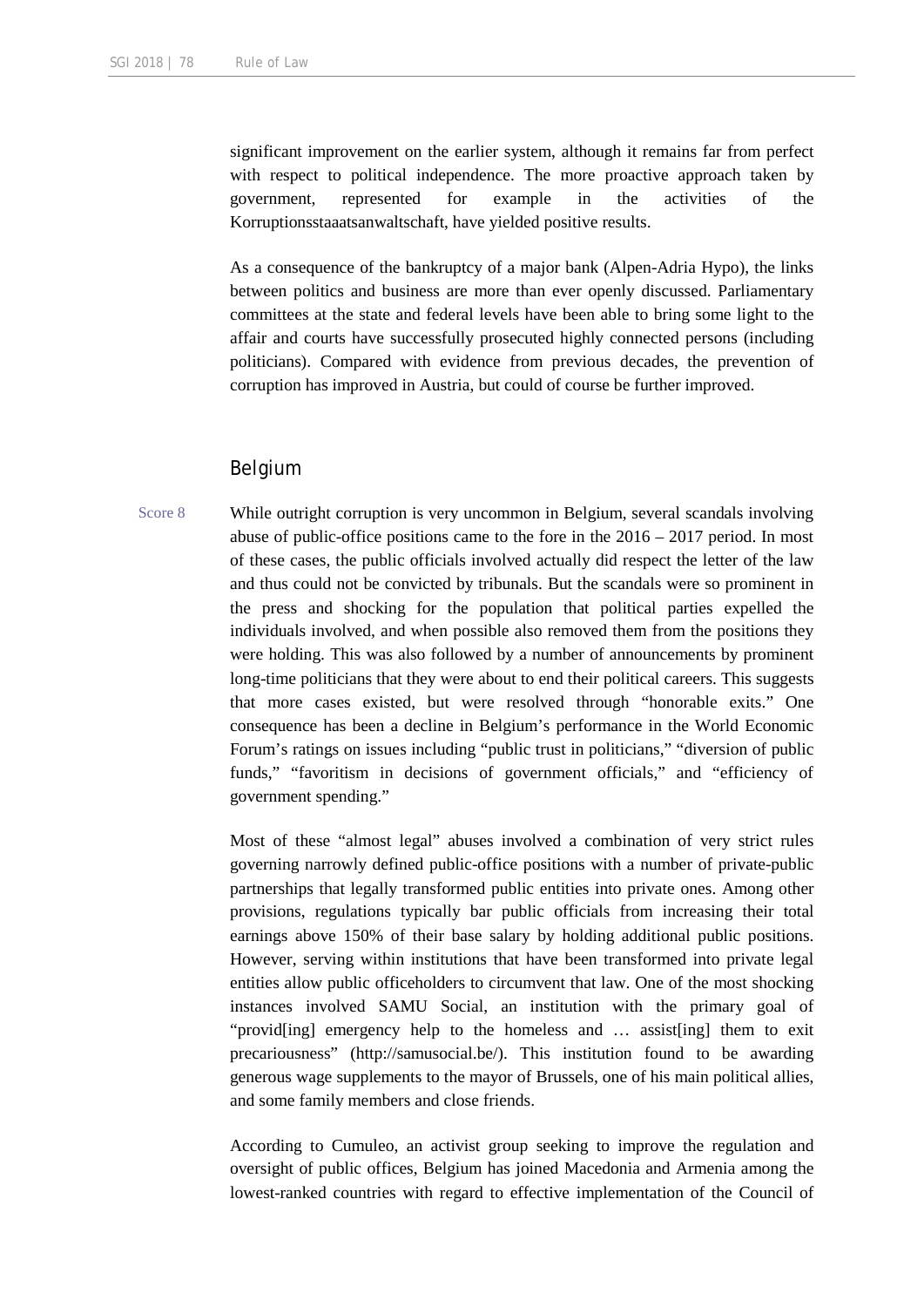Europe's anti-corruption recommendations. Nevertheless, outright corruption, for instance within the public administration or in the police, is extremely rare in Belgium. For example, Transparency International ranked Belgium as the 15th cleanest nation out of 176 countries in its 2016 Corruption Perceptions Index. The cases noted above concern only the ability and propensity of some well-connected officeholders to abuse their position to accumulate wealth.

#### Citation:

WEF: Schwab, Klaus and Sala-i-Marti, Xavier (2017). The Global Competitiveness Report 2017–2018. World Economic Forum editor.

http://plus.lesoir.be/archive/recup/1452484/article/soirmag/meilleur-du-soir-mag/2017-03-03/vrai-salaire-net-noselus

http://www.lalibre.be/dossier/scandale-au-samusocial-5938ec48cd702b5fbf08968a?page=1

http://www.business-anti-corruption.com/country-profiles/belgium

http://www.tradingeconomics.com/belgium/corruption-rank

http://www.brusselstimes.com/opinion/8047/is-belgium-fighting-hard-enough-against-corruption https://www.cumuleo.be/"

#### Canada

Score 8 Canada has historically ranked very high for the extent to which public officeholders are prevented from abusing their position for private interests. Transparency International's Corruption Perceptions Index ranks Canada among the top 10 least corrupt countries in the world.

> In recent years, however, the country saw a number of high profile corruption scandals. Perhaps the most consequential scandal revolves around an investigation (which started in 2012) of wrongful travel and living allowance expense claims made by four members of the Canadian Senate. All four senators were suspended and three of them were criminally charged. As a result, the Auditor General of Canada examined expense claims made by all the other senators, identifying in a 2015 report 30 whose claims were ineligible; of these, nine cases were referred for police investigation. The Senate expense scandal renewed calls to reform the Senate or abolish the upper house entirely. In early 2014, Liberal Party leader Justin Trudeau expelled all 32 Liberal senators to sit as Independents, part of a proposed plan to overhaul Senate appointments to ensure it is a non-partisan body.

Citation:

Report of the Auditor General of Canada to the Senate of Canada—Senators' Expenses, June 4, 2015, posted at http://www.oag-bvg.gc.ca/internet/English/parl\_otp\_201506\_e\_40494.html

### Estonia

Score 8 Abuses of power and corruption have been the subject of considerable governmental and public concern. On the one hand, Estonia has established a solid institutional and legal structure to prevent corruption, with the National Audit Office, the national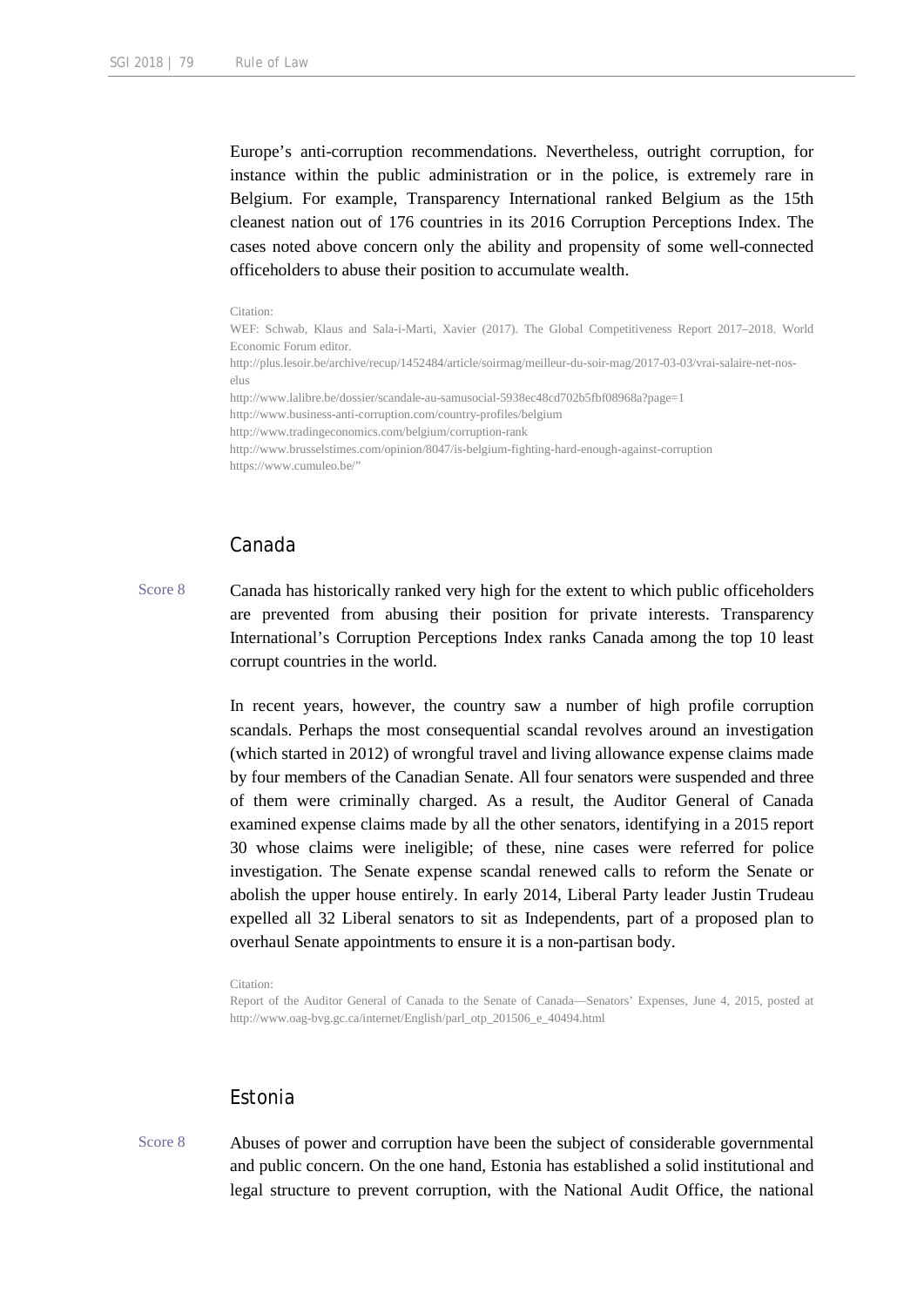parliament's Select Committee on the Application of Anticorruption Act, the Supervision Committee and the Anticorruption Act of 2013. On the other hand, cases of illegal conduct among high-level civil servants, municipality officials or politicalparty leaders do emerge from time to time. Such cases can be regarded as evidence of efficient anticorruption policy. However, they also indicate that loopholes remain in the public procurement process and in party-financing regulations, for example.

In 2016, the number of registered corruption offences increased by 18% compared to 2015 (from 450 to 550). At the same time, the number of criminal acts decreased (from 77 to 54), which shows that corruption offences are often committed by the same persons. Most corruption offences (65%) are related to bribery.

According to survey data, 16% of citizens and 5% employers report that they have been asked to give money, gifts, or take some illegal action for a public service. These figures have been decreasing since 2010. Although only a small percentage of citizens (23%) and civil servants (7%) view that laws can be bought, these figures have increased in recent years. Lobbying remains unregulated, despite Group of States against Corruption (GRECO) recommendations.

Citation:

Ministry of Justice (2017). Vabariigi Valitsuse korruptsioonivastase strateegia 2013-2020: 2016. aasta täitmise aruanne/Government's Anticorruption Strategy 2013-2020. Progress Report 2016/ https://wwwkorruptsioon.rik.ee/sites/www.korruptsioon.ee/files/elfinder/dokumendid/strateegia\_aruanne\_2016.pdf (accessed 26.10. 2017)

#### Germany

Score 8 Despite several corruption scandals over the past decade, Germany performs better than most of its peers. According to the World Bank's 2016 Worldwide Governance Indicators, Germany is in the top category in this area, outperforming countries including France, Japan and the United States, but falls behind Scandinavian countries, Singapore and New Zealand. Germany's overall performance has also improved relative to other countries. In 2016, Germany ranked 10th out of 215 countries compared to 15th in 2010 (World Bank 2017).

> The country's Federal Court of Audit (Bundesrechnungshof) provides for independent auditing of national spending under the terms of the Basic Law (Art. 114 sec. 2). According to the 2011 Audit Report, the revenues and expenditures of the federal authorities were in general properly documented.

> Financial transparency for office holders is another core issue in terms of corruption prevention. Until very recently, provisions concerning required income declarations by members of parliament have been comparatively loose. For example, various NGOs have criticized the requirements for MPs in documenting extra income which merely stipulate that they identify which of the three tax rate intervals they fall under. This procedure provides no clarity with respect to potential external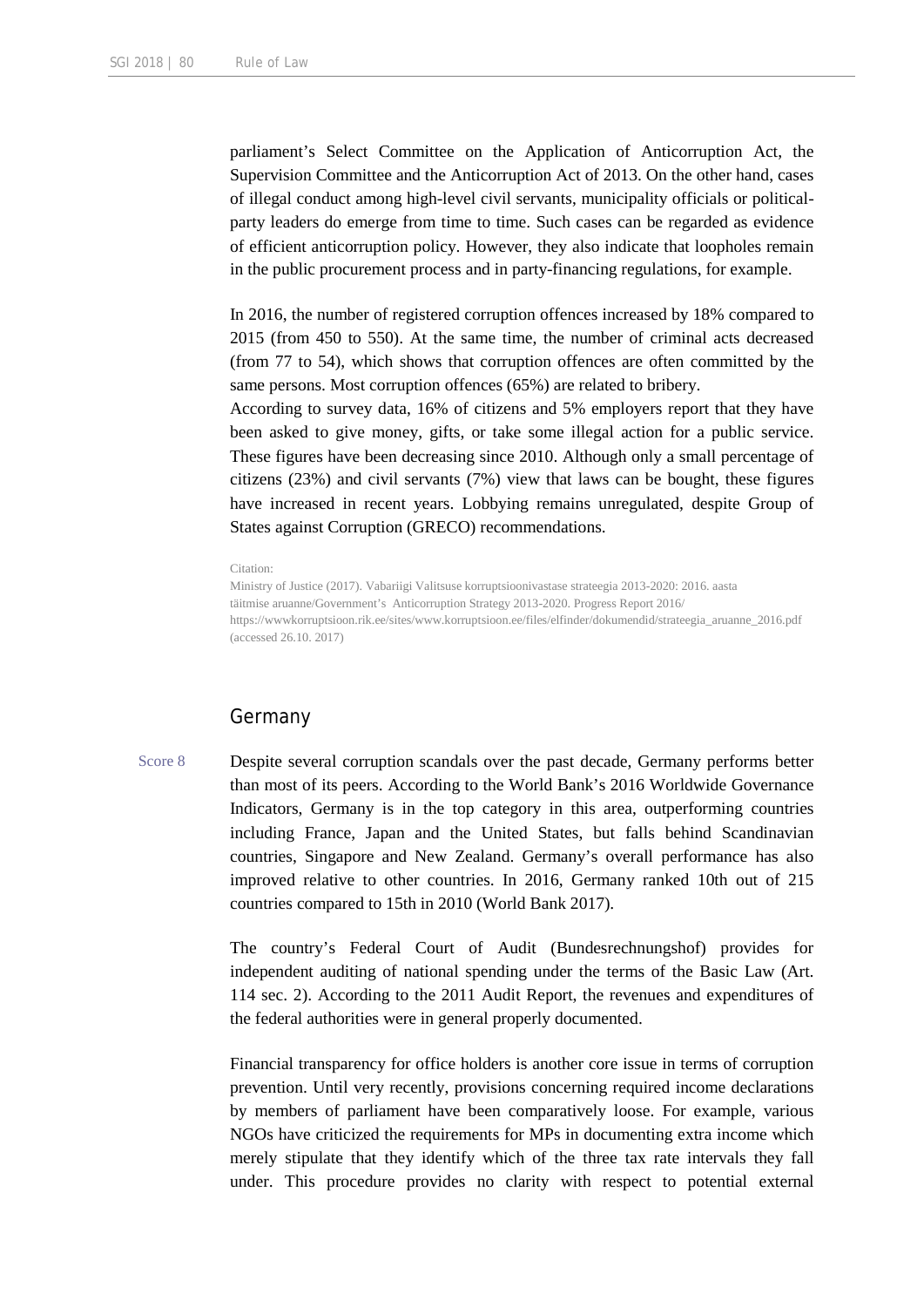influences related to politicians' financial interests. However, beginning with the current parliamentary term, members of the German Bundestag have to provide additional details about their ancillary income in a ten-step income list. Auxiliary income exceeding  $\epsilon$ 250,000 is the uppermost category. A total of 164 members of parliament declared additional income. Since the last general election, the auxiliary incomes of four parliament members (all members of the conservative party in government, CDU/CSU) exceeded  $\in$ 1,000,000. In addition, 40 parliamentarians declared additional income of at least  $\bigoplus$  00,000. According to abgeordnetenwatch.de, the 10-step system is also flawed. It appears likely that, in order to avoid public attention, members of parliament may resort to partitioning their auxiliary income. Thus, the current system remains an insufficient transparency regime unable to eradicate corruption or conflict of interests. Instead, it incentivizes declaring auxiliary income in slices of lesser amounts.

Citation:

World Bank (2017): http://info.worldbank.org/governance/wgi/index.aspx#reports

https://www.abgeordnetenwatch.de/blog/nebeneinkuenfte2016

# Ireland

Score 8 The legal framework and rules regarding standards in public office have been progressively tightened and extended over time in Ireland.

> In January 2014, Public Service Reform Plan 2014 – 2016 was published. Its stated goal was to maintain momentum with regard to reducing costs and increasing efficiency in the public sector, "to deliver greater openness, transparency and accountability and to strengthen trust in government and public services."

> Many proposed reforms are still at the planning stage, and it is too early to assess their impact on the integrity of officeholders and public servants.

> On 6 September 2017, Assistant Garda Commissioner Michael O'Sullivan published a report showing that of the 3,498,400 breath tests recorded on the Garda's Pulse computer system only 2,040,179 were actually recorded using alcohol testing devices. This left a discrepancy of 1,458,221 fictive breath tests. Three causes for this glaring deficiency were presented: (1) systems failures, (2) difficulties in understanding Garda policy, and (3) oversight and governance failures. It is highly regretful that the Department of Justice and Garda authorities have not seen fit to prosecute any member of the Garda force because of the massive over-reporting of alcohol breathalyzer tests.

Citation: The 2014 Public Services Reform Plan is available here: http://reformplan.per.gov.ie/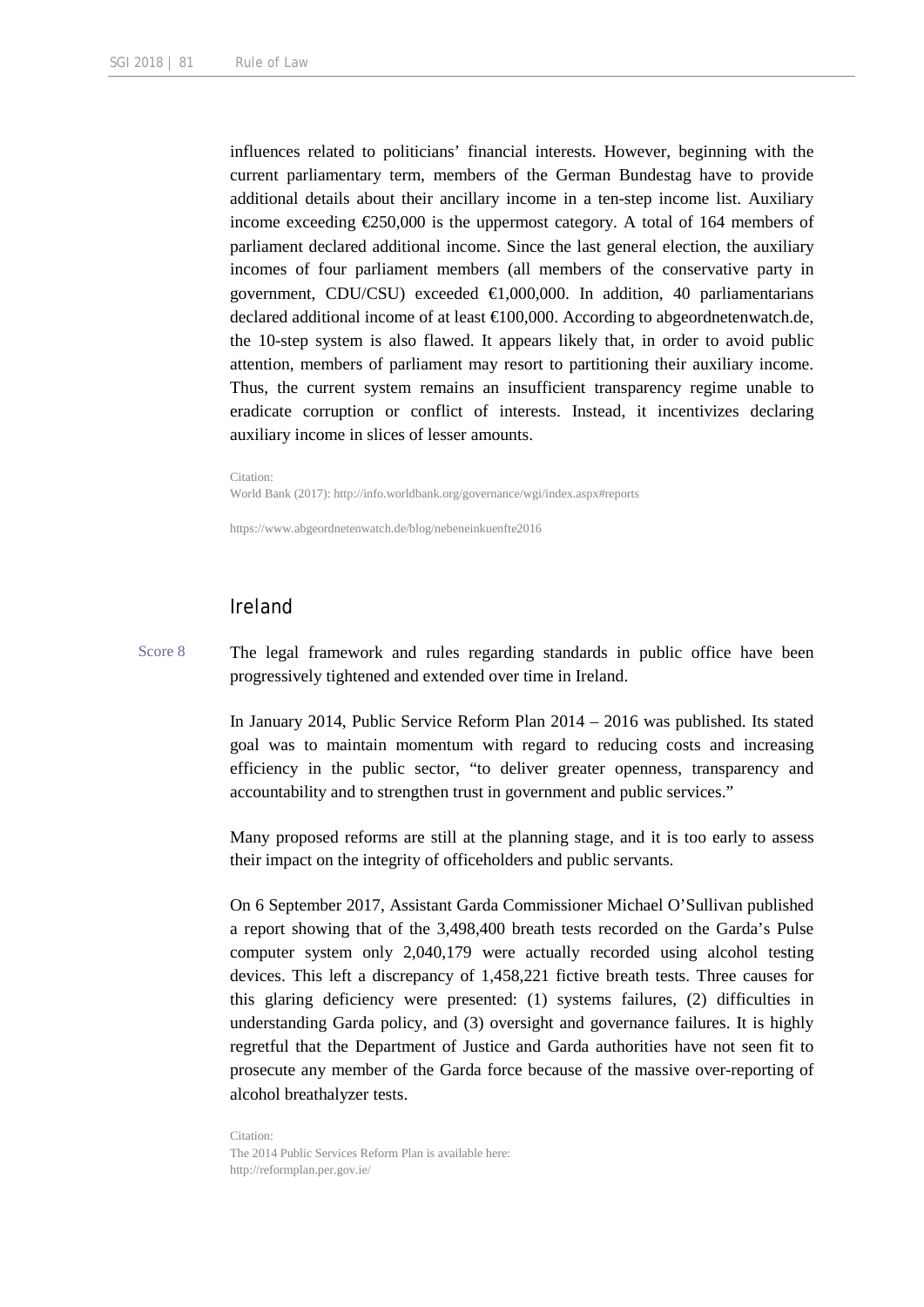# Luxembourg

Score 8 After a parliamentary inquiry into a large building project in Wickrange in 2012, in which the prime minister and other government ministers were suspected of improperly favoring a company, the government adopted a code of conduct in 2014. The code, which references existing codes such as a European Commission code, defines the types of gifts or favors a minister may or may not receive. It also outlines a range of professional activities a minister may undertake after their ministerial term. The overall objective is to avoid conflicts of interests. In addition, an ethics committee will offer opinions concerning the interpretation of specific situations. The revised regulation came into force in December 2015. Transparency International Luxembourg supports the code of conduct, giving credibility to the ministers. But steps need to be taken to ensure sanctions will be imposed on the parties concerned and adjustments are still needed.

> The fourth European evaluation of the Group of States against Corruption (GRECO) called for the rapid implementation of the group's anti-corruption guidelines, in order to prevent corruption within the public authorities. Only one of the group's 14 recommendations has been implemented into national law so far and other directives have not been transposed or have been only partially implemented yet.

> Citation: "2016 Corruption Perceptions Index." Transparency International, www.transparency.org/news/feature/corruption\_perceptions\_index\_2016. Accessed 21 Dec. 2017.

> EU Anti-Corruption Report. European Commission, 2014. www.ec.europa.eu/homeaffairs/sites/homeaffairs/files/what-we-do/policies/organized-crime-and-human-trafficking/corruption/anticorruption-report/docs/2014\_acr\_luxembourg\_factsheet\_en.pdf. Accessed 21 Dec. 2017.

> "Corruption Perceptions Index 2016." Transparency International, www.transparency.org/news/feature/corruption\_perceptions\_index\_2016#table. Accessed 21 Dec. 2017.

> "Eurobarometer – Corruption." European Commission, http://ec.europa.eu/commfrontoffice/publicopinion/index.cfm/ResultDoc/download/DocumentKy/81007. Accessed 21 Dec. 2017.

> Arrêté grand-ducal du 14 novembre 2014 fixant les règles déontologiques des membres du Gouvernement et leurs devoirs et droits dans l'exercice de la fonction, 2015. www.chd.lu/wps/PA\_ArchiveSolR/FTSShowAttachment?mime=application%2fpdf&id=1380565&fn=1380565.pdf. Accessed 21 Dec. 2017.

> Transparency of lobbying in Member States. European Parliamentary Research Service, 2016. www.europarl.europa.eu/EPRS/Transparency\_of\_lobbying\_in\_Member\_States.pdf. Accessed 21 Dec. 2017.

> "Wenn der Staat seine Mitarbeiter belohnt." Luxemburger Wort, 9. Jan. 2015. www.wort.lu/de/business/verwaltungsraete-wenn-der-staat-seine-mitarbeiter-belohnt-54afb60d0c88b46a8ce51051. Accessed 21 Dec. 2017.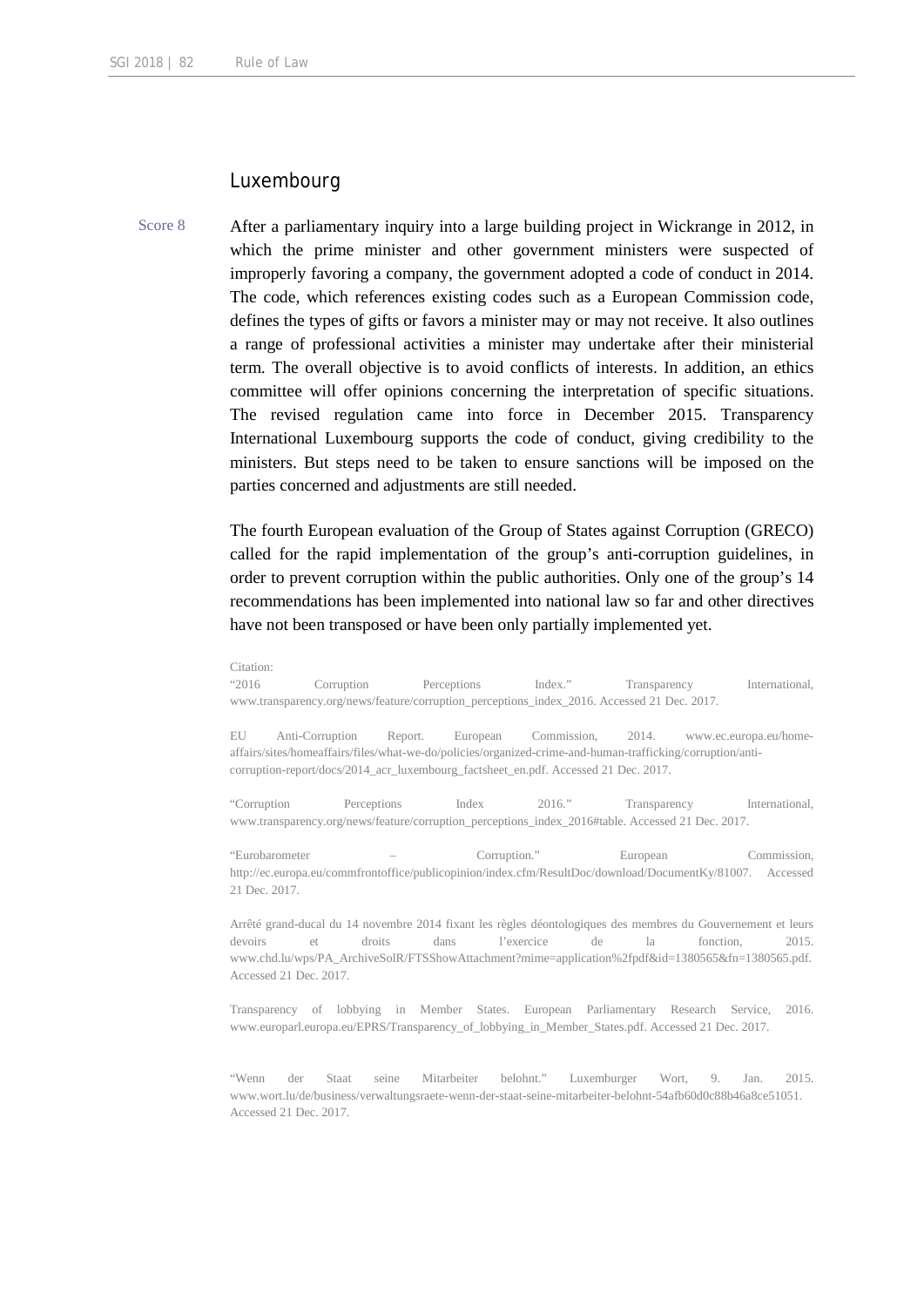# Norway

Score 8 There are few well-known instances of corruption in Norway. The few cases of government corruption that have surfaced in recent years have primarily been at the regional or municipal level, or in various public bodies related to social aid. As a rule, corrupt officeholders are prosecuted under established laws. There is a great social stigma against corruption, even in its minor manifestations. However, there are concerns about government corruption in areas such as building permits. During the last few years, some incidences of corruption related to investments and overseas Norwegian business activities have been revealed.

# United Kingdom

Score 8 The United Kingdom is comparatively free of explicit corruption like bribery or fraud, and there is little evidence that explicit corruption influences decision-making at national level. Occasional episodes arise of limited and small-scale corruption at local level, usually around property development. The delinquents of recent scandals in UK politics mostly acted within the law. However, these scandals point to a continuing gap between politicians' attitudes and the public's expectations. Regulations against corruption have already been formalized to strengthen them, with the 2004 Corruption Bill consolidating and updating regulations into one law. On most international comparisons, the United Kingdom comes out with strong scores.

> The MPs' expenses scandal of 2009 provoked a call for more transparency in this field, but is an example of an informal "British" approach to the political problem of not wanting to raise MPs' salaries. Instead, there was a tacit understanding that they could claim generous expenses. The rules were tightened very substantially in the wake of the scandal, and an independent body was set up to regulate member of parliaments' expenses. Codes of practice, such as the Civil Service Code and the Ministerial Code, have been revised (the latter in October 2015, following the election) and are publicly available. The volume of material published has been overwhelming, with examples range from lists of dinner guests at Chequers (the prime minister's country residence) to details of spending on government credit cards. The most recent report (December 2016) from the independent adviser on ministerial interest appears to present a clean bill of health and notes that no reason to investigate any breaches of the ministerial code since 2012.

> At a more subtle level, influence based on connections and friendships can occur, but rarely with direct financial implications. However, some regulatory decisions may be affected by the exercise of such influence.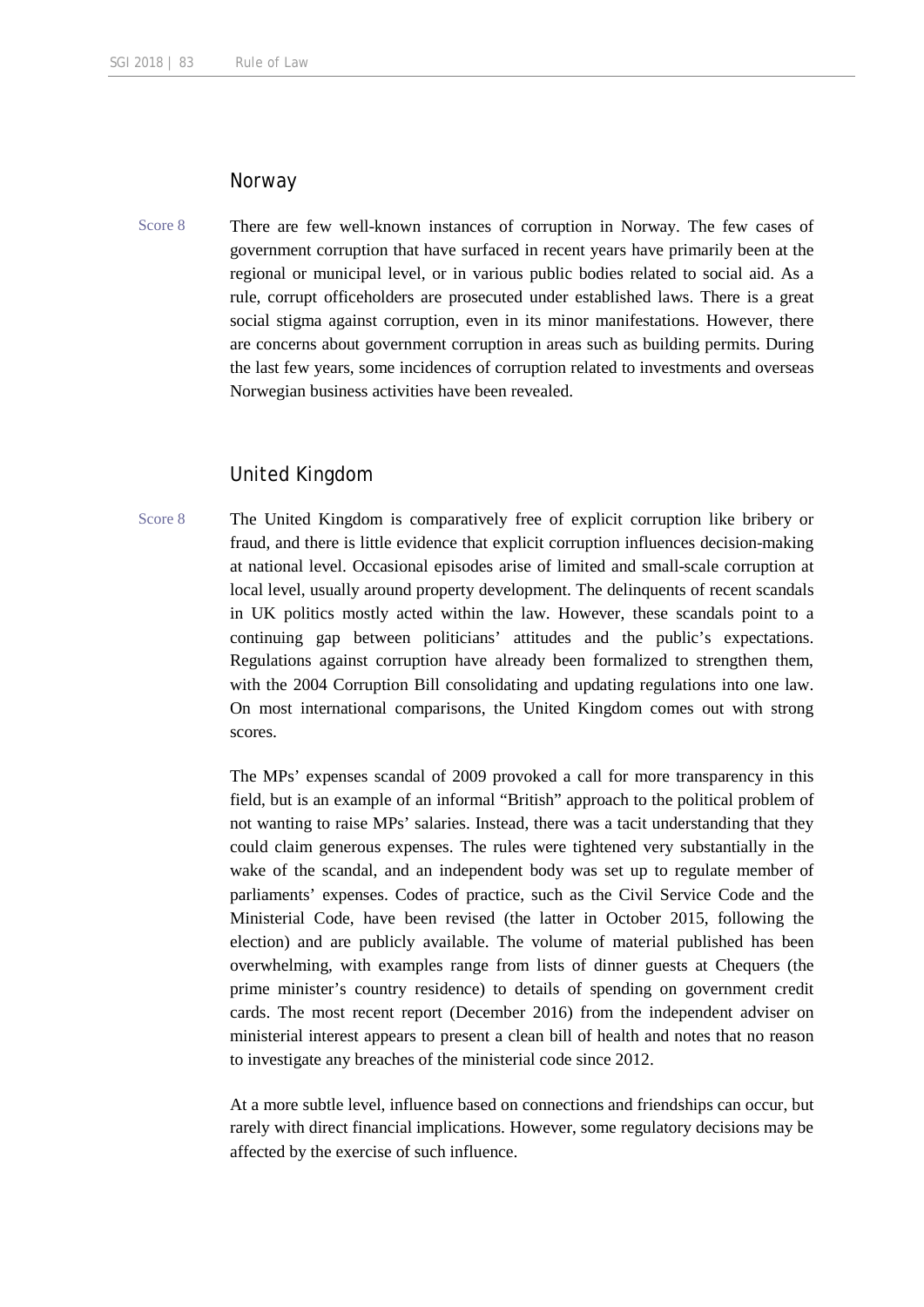Citation:

https://www.gov.uk/government/uploads/system/uploads/attachment\_data/file/468255/Final\_draft\_ministerial\_code No\_AMENDS\_14\_Oct.pdf

# France

Score 7 Up to the 1990s, corruption plagued French administration. Much of the problem was linked to secret party financing, as political parties often sought out alternative methods of funding when member fees and/or public subsidies lacked. Judicial investigations revealed extraordinary scandals, which resulted in the conviction and imprisonment of industrial and political leaders. The cases themselves were a key factor for the growing awareness of the prevalence of corruption in France. This led to substantive action to establish stricter rules, both over party financing and transparency in public purchases and concessions. The opportunities to cheat, bypass or evade these rules however are still too many, and too many loopholes still exist. A scandal in March 2013 involving a minister of finance who is accused of alleged tax fraud and money laundering has put the issues of corruption, fiscal evasion and conflict of interest again on the public agenda. In reaction, government ministers have been obliged to make public their personal finances; parliamentarians are also obliged to do so, but their declarations are not made public and media are forbidden from publishing them. Only individual citizens can consult these disclosures and only in the constituency where the member of parliament was elected.

> Cases of corruption related to the funding of political campaigns by foreign African states or through unchecked defense contracts are currently (at the time of this writing) before the courts. Moreover, the accounts of the Sarkozy campaign in 2012 were rejected by the Constitutional Council and the public funding refused as a consequence. Since then, the finances of his party are under investigation and some instances of malpractice have been identified. The legal anti-corruption framework has recently been strengthened by the "Sapin law" adopted by the end of 2016, which complements existing legislation on various fronts (conflict of interests, protection of whistleblowers). The 2017 presidential campaign was plagued by a scandal involving the former prime minister and candidate of the right, François Fillon, who was initially considered the favorite after a very successful primary campaign. The media reported that his wife and children had been employed using public money as his parliamentary assistants for more than 10 years. While this dubious practice was not illegal, Fillon was unable to document any real work in spite of nearly  $\bigoplus$  million paid over that period of time. In parallel, the leader of the National Front, Marine Le Pen, was accused of misusing funds provided by the European Parliament. Immediately after the elections, Macron and his new minister of justice (François Bayrou) decided, as a symbol, to table a bill dealing with the "moralization of public affairs" ("moralisation de la vie publique"). Unfortunately, the new minister and several other colleagues from the same party were suspected of the same bad practices as Marine Le Pen, which forced their resignations a few days after their appointment. Nevertheless, these scandals show the timeliness of the new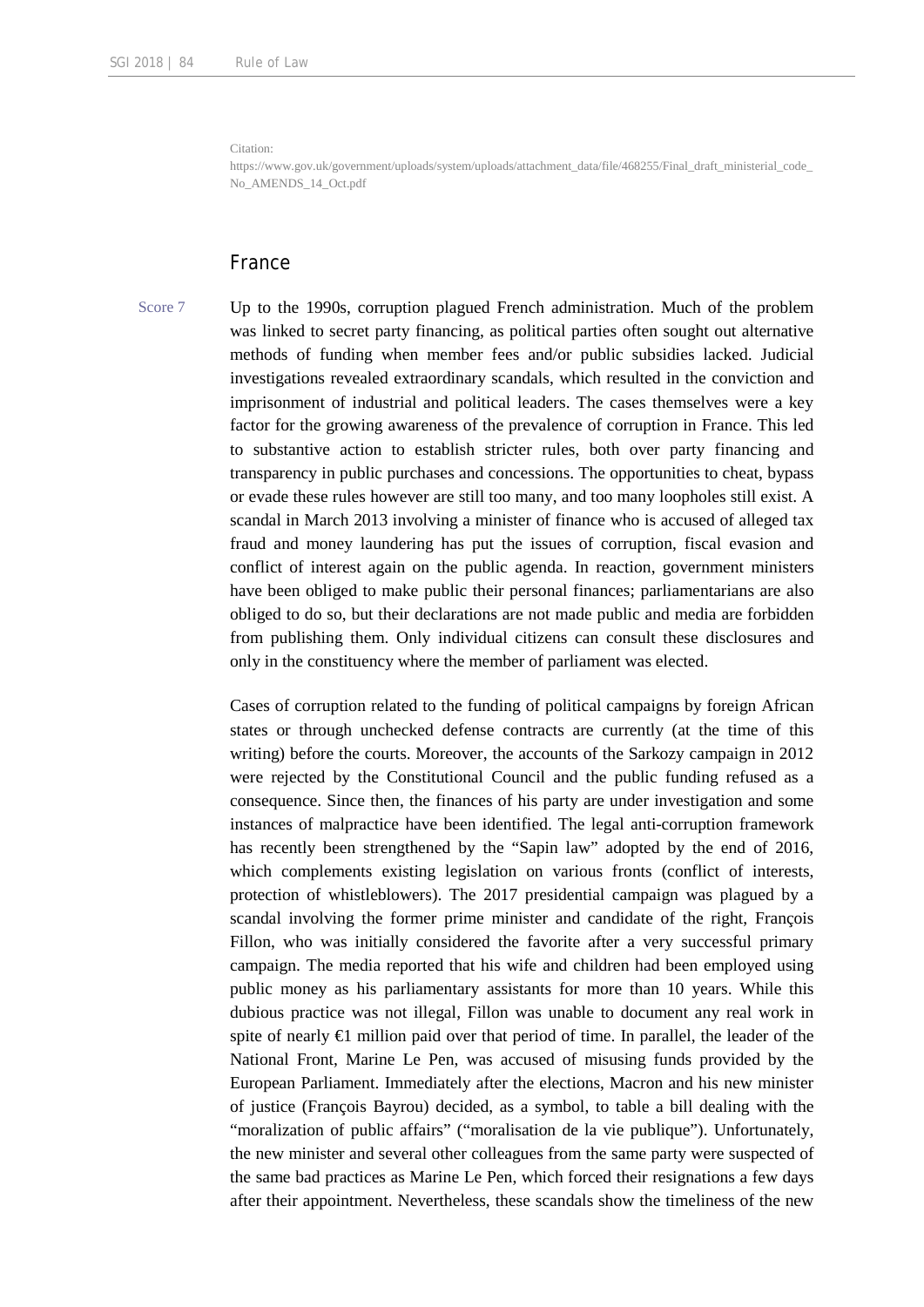law which introduces many additional restrictions, such as the prohibition on parliamentarians employing members of their family, or the suppression of "loose money" that MPs were able to distribute without constraint or control. The new legislation constitutes a major contribution to tackling conflict of interest issues and may help to clean the Augean stables.

### Latvia

Score 7 Latvia's main integrity mechanism is the Corruption Prevention and Combating Bureau (Korupcijas novēršanas un apkarošanas birojs, KNAB). The Group of States Against Corruption has recognized KNAB as an effective institution, though it has identified the need to further strengthen institutional independence to remove concerns of political interference. KNAB has seen several controversial leadership changes and has been plagued by a persistent state of internal management disarray. Internal conflicts have spilled into the public sphere. For example, the previous KNAB director and deputy director were embroiled in a series of court cases over disciplinary measures in 2015 and 2016. These court cases ended with the director dismissing two deputy directors in the summer of 2016. Both have appealed their dismissal. The director adopted an administrative approach that resulted in a high turnover of qualified staff. Furthermore, these scandals have weakened public trust in the institution. The results of an April 2014 public-opinion poll, commissioned by KNAB itself, found that public trust in KNAB had declined between 2007 and 2014, when public trust in other public institutions had increased. Public trust has declined even further: from 41% in 2014 to 29% in 2016. The director's term concluded in November 2016 and he was not reappointed for a second term. A new selection process was undertaken and a new well-qualified and seemingly independent director, coming from the military, appointed in 2017.

> In 2017, a high-profile corruption investigation, dismissed by the prosecutor's office, has come under public scrutiny. A series of leaked recorded conversations of "oligarchs" colluding to manipulate political decision-making has forced the reexamination of this investigation and the reasons why it failed to lead to prosecution. A parliamentary inquiry process is ongoing.

> The Conflict of Interest Law is the key piece of legislation relating to officeholder integrity. The Conflict of Interest Law created a comprehensive financial disclosure system and introduced a requirement for all violations to be publicly disclosed. In 2012, all Latvian citizens were required to make a one-time asset declaration in order to create a financial baseline against which the assets of public officeholders could be compared. This information is confidential and there is no publicly available evaluation of the efficacy of this policy.

> Party-financing regulations contain significant transparency requirements, limitations on donation sources and size, and campaign expenditure caps. In 2011, a major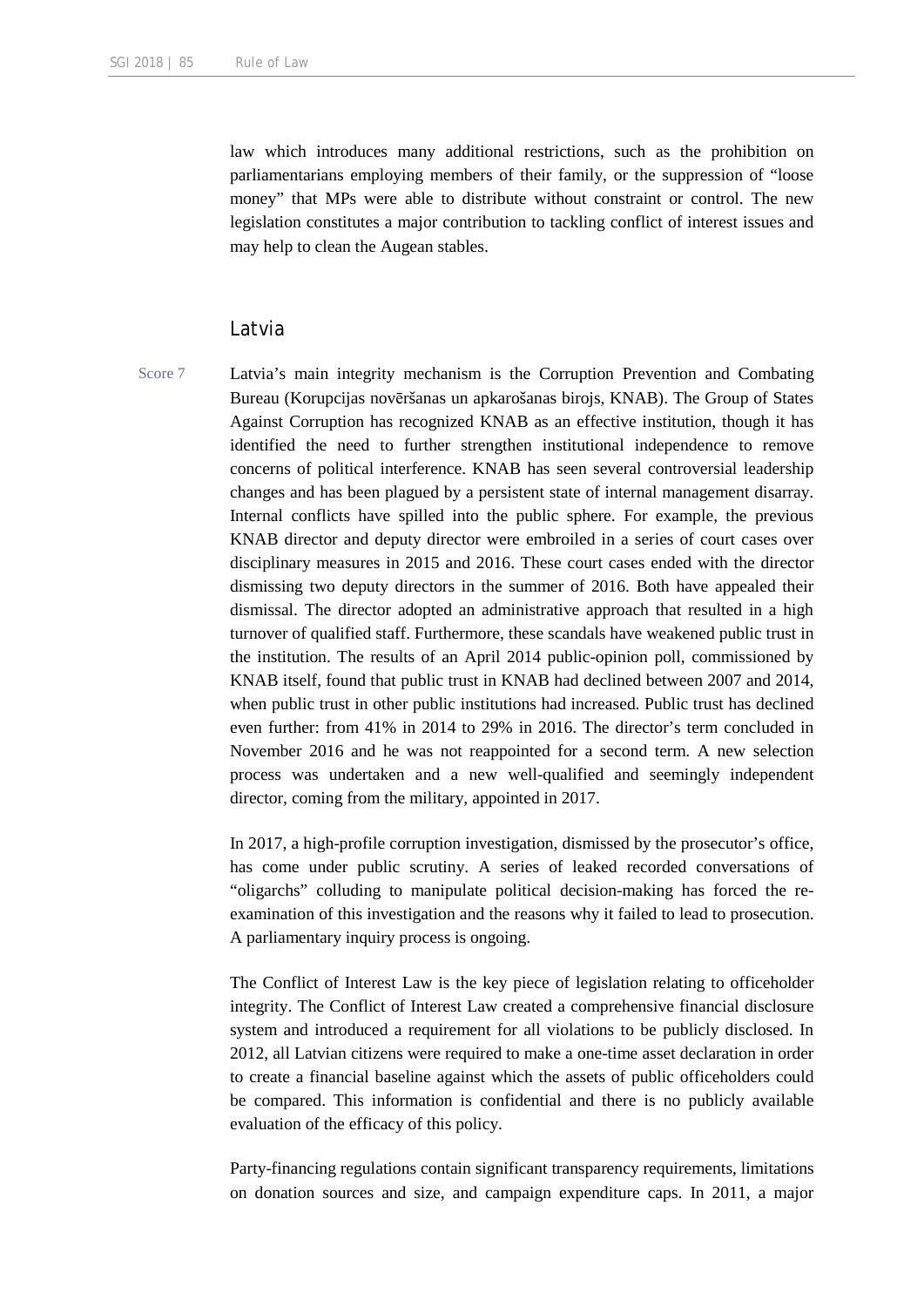political party voluntarily dissolved to avoid paying a substantial fine for campaign financing violations, while electoral support for a second political party collapsed after they too had received a similar fine. KNAB is charged with oversight of public financing for political parties. In 2012, violations of campaign-finance laws were criminalized, but no criminal cases have yet been presented. In 2016, multiple parties were sanctioned for violations of public financing rules. Vienotība, a major parliamentary party, has had its public funding withdrawn due to violations of campaign finance restrictions.

The slow progress of cases through the court systems undermines efforts to assess the system's effectiveness. However, the available statistics indicate some positive trends. In 2016, for example, the number of persons tried in the court of first instance increased to 34, from an all-time low of 23 in 2014. Defendants included police officers, customs officers, border guards and one judge. In five cases, sentencing included prison terms. In 2016, the largest bribery case involved a  $\epsilon$ 68,560 bribe, offered to an official of KNAB. The outcome of this case is still pending.

#### Citation:

1. Corruption °C (2017), Updated Statistics on Convictions for Corruption Offences (2016 Data Added), Available at: http://providus.lv/article/jaunaka-statistika-par-korupcijas-lietu-iztiesasanu-latvija, Last assessed: 29.11.2017.

2. Group of States Against Corruption (GRECO)(2012), Fourth Evaluation Round, Corruption Prevention in Respect of Members of Parliament, Judges and Prosecutors, Evaluation Report, Available at: http://www.coe.int/t/dghl/monitoring/greco/evaluations/round4/GrecoEval4%282012%293\_Latvia\_EN.pdf, Last assessed: 21.05.2013

3. Freedom House (2016), Nations in Transit, Country Report, Available at: https://freedomhouse.org/report/nationstransit/2016/latvia, Last assessed: 29.11.2017

4. KNAB (2014), Attitudes toward Corruption in Latvia (in Latvian), Available at: http://www.knab.gov.lv/uploads/free/knab\_lf\_aptauja2014.pdf, Last assessed: 22.10.2014

# **Netherlands**

Score 7 The Netherlands is considered a corruption-free country. In Transparency International's Corruption Perception Index 2016, the Netherlands ranked 8 out of 168 countries. This may well explain why its anti-corruption policy is relatively underdeveloped. The Dutch prefer to talk about "committing fraud" rather than "corrupt practices," and about improving "integrity" and "transparency" rather than openly talking of fighting or preventing corruption, which appears to be a taboo issue.

> Research on corruption is mostly focused on the public sector and much more on petty corruption by civil servants than on mega-corruption by mayors, aldermen, toplevel provincial administrators, elected representatives or ministers. Almost all public-sector organizations now have an integrity code of conduct. However, the soft law approach to integrity means that "hard" rules and sanctions against fraud, corruption and inappropriate use of administrative power are underdeveloped. In at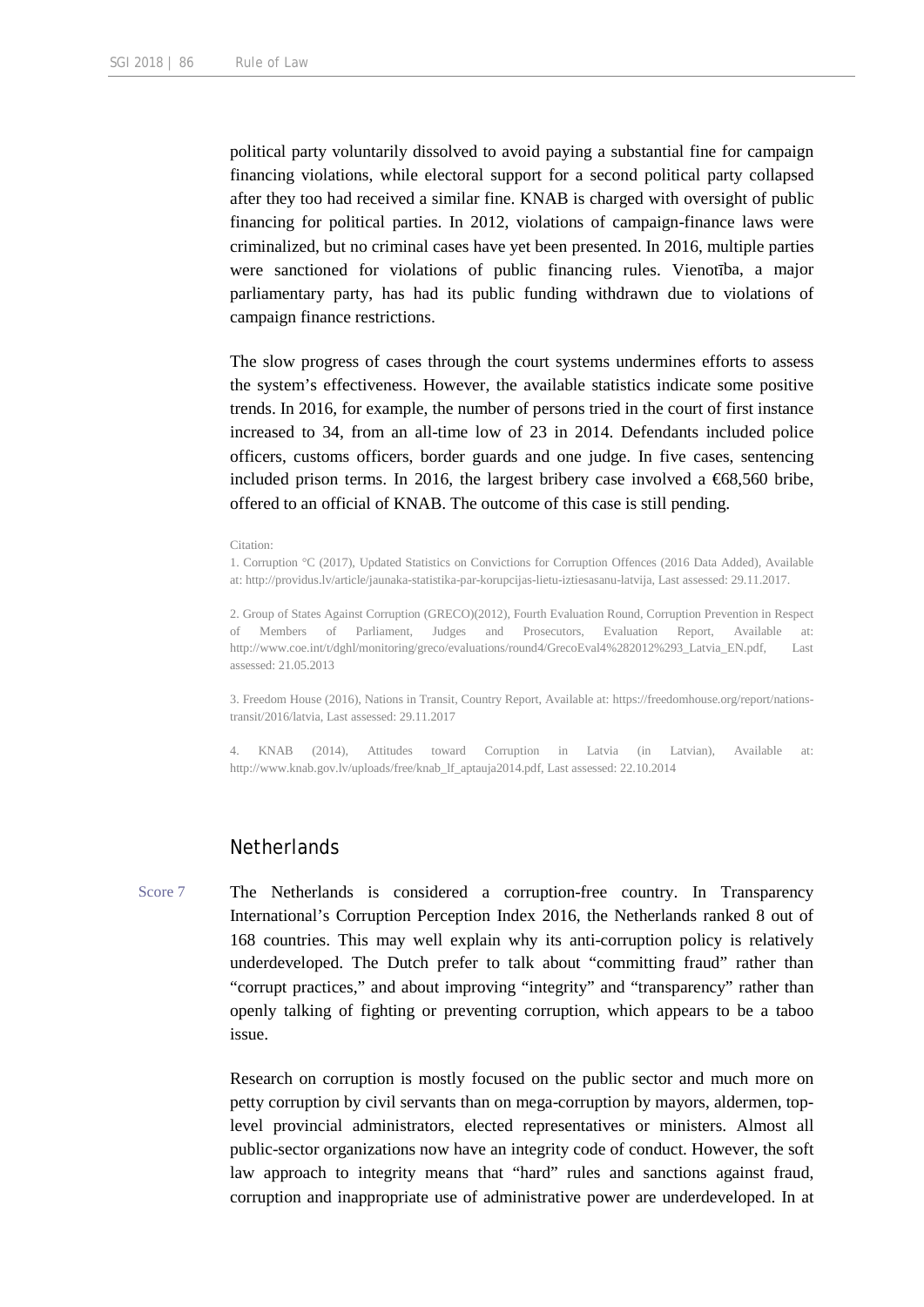least three (out of 17) areas, the Netherlands does not meet the standards for effective integrity policy as identified by Transparency International, with all three areas failing to prevent and appropriately sanction corruption. A good example is the case against a former alderman of the city of Roermond who, convicted for corruption, electoral fraud and violating secrecy rules, was not given the two-year prison sentence demanded by the public prosecution, but a light community service penalty. (Both the public prosecutor and the accused have appealed the verdict, with the latter seeking an acquittal arguing that "Everybody acts the way I did.")

There have been more and more frequent prosecutions in major corruption scandals in the public sector involving top-executives – particularly in (governmentcommissioned) construction of infrastructure and housing, but also in education, health care and transport. Transparency problems in the public sector also involve lower ranks, job nominations salaries for top-level administrators. Recently, police and customs officers have been prosecuted for assisting criminal organizations. One high-level police officer in a lecture for the Police Academy used the term "Netherlands Narcostate" to characterize the dire state of affairs.

In July 2016, a new law for the protection of whistle-blowers entered into force. Experts consider the law to be largely symbolic, with real legal protection remaining low and administrative costs high.

```
Citation:
```
Transparency International Nederland (2016), Nationaal Integriteitssysteem Landenstudie Nederland.

RTL Nieuws, "Groot onderzoek naar corruptie bij politiek en douane," 28 February 2017

NRC-Handelsblad, "Niet alleen de agent screenen, maar óók zijn partner en Facebookprofiel," 16 September 2017

NRC.nl, "Nederland Narcostaat is helaas ook een feit," 30 September 2017

NRC-Handelsblad, "Jos van Rey veroordeeld tot een taakstraf van 240 uur," 12 july 2017

Juridisch Actueel, Klokkenluiderswet is een feit, 15 March 2016 (juridischactueel.nl, consulted 9 November 2016)

Additional references:

Heuvel, J.H.J. van den, L.W.J.C. Huberts & E.R. Muller (Red.) 2012. Integriteit: Integriteit en integriteitsbeleid in Nederland. Deventer: Kluwer

# Portugal

Score 7 Under Portuguese law, abuse of position is prohibited and criminalized. However, as elsewhere, corruption persists despite the legal framework. A 2012 assessment of the Portuguese Integrity System by the Portuguese branch of Transparency International concluded that the "political, cultural, social and economic climate in Portugal does not provide a solid ethical basis for the efficient fight against corruption," and identified the political system and the enforcement system as the most fragile elements of the country's integrity system. Transparency International's 2016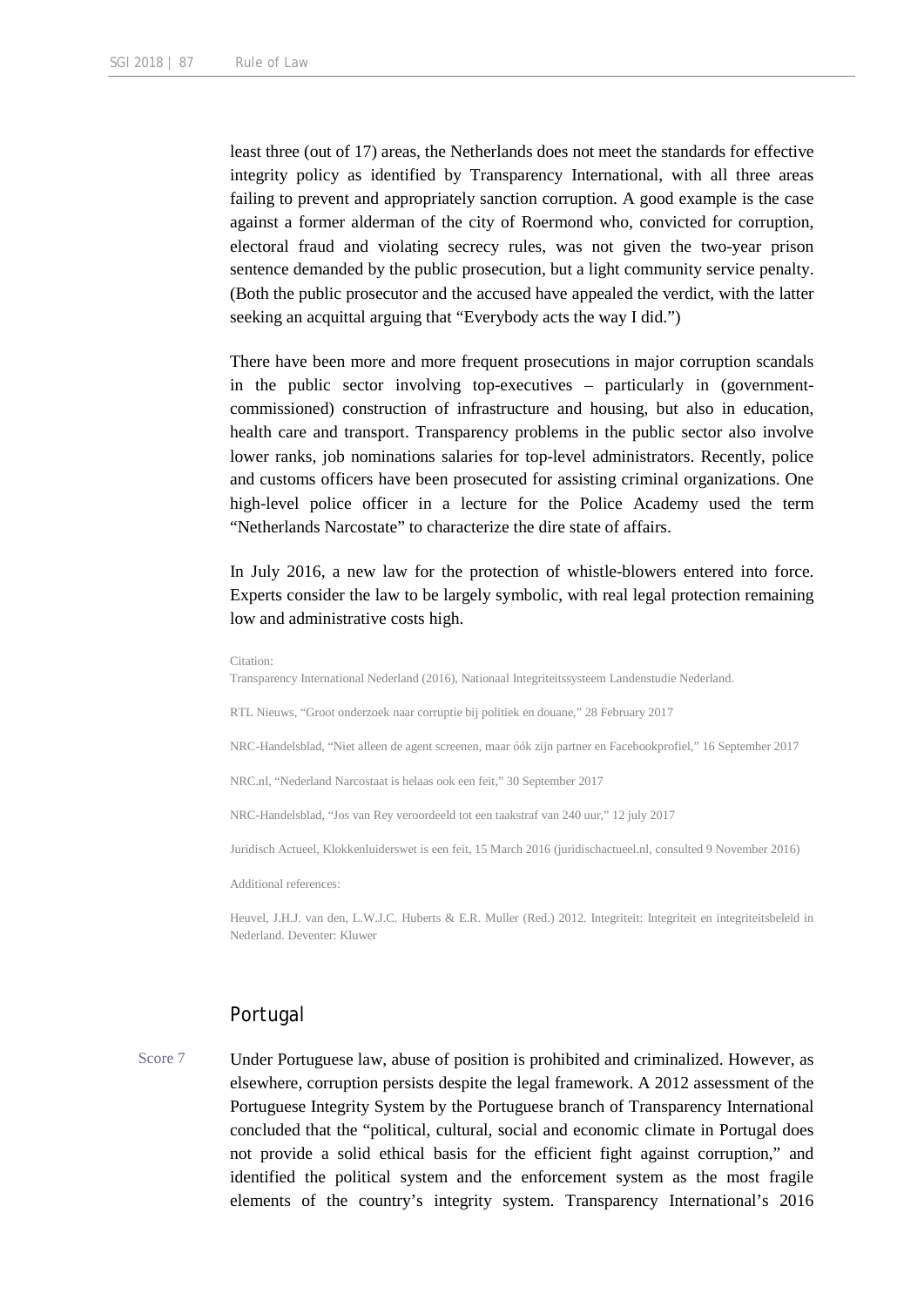Corruption Perceptions Index ranked Portugal 29th out of 176 countries, a decrease of one position as compared to the previous year. However, Transparency International's ratings are based on public perceptions and are entirely subjective. Therefore, either recent laws are taking effect, the prosecution of high-profile corruption cases has affected public perceptions or other countries have become more corrupt.

A law was approved by the Assembly of the Republic in September 2011 on the illicit enrichment of public officeholders. However, this legislation was deemed unconstitutional by the Constitutional Court in April 2012. While practically all the parties that voted for the legislation declared that they would bring new legislation on this issue, no new legislation had been approved by the end of the review period.

Efforts have been made at the state level to impede corruption, although there remains room for improvement in terms of the implementation of anti-corruption plans. A survey by the Council for the Prevention of Corruption, published in June 2015, noted that half of the country's public entities admitted to having applied only portions of their corruption-prevention plans. The reasons given were largely related to a lack of human, technical and financial resources.

In October 2016, the Council of Europe's Group of States against Corruption (GRECO) released a report focusing on corruption involving deputies, judges and district attorneys. It analyzed weaknesses in various administrative and legal systems that facilitate corruption.

A GRECO report published in April 2017 stated that Portugal had satisfactorily implemented 10 of the 13 recommendations the body had made regarding the country in 2010, and that the remaining three had been partially implemented. However, this report also noted deficiencies in Portuguese legislation.

Former Prime Minister José Sócrates (2005 – 2011) remains under investigation for alleged corruption, money laundering and tax fraud, and was formally charged with 31 crimes in October 2017. The review period also saw the beginning of a trial on the so-called Golden Visa case, which involves a number of high-ranking civil servants and a former minister of internal affairs, Miguel Macedo (2011 – 2014).

Patricia Pires, "Europa quer mais medidas contra a corrupcao em Portugal," Reuters 2 October 2016.

JN (2017), "GRECO: Portugal criticado na luta contra a corrupção," Jornal de Notícias online – 13/4/2017, available online at: https://www.jn.pt/justica/interior/relatorio-insta-portugal-a-reforcar-criminalizacao-de-corrupcao-6219236.html

Citation:

Maria Lopes (2015), "Entidades públicas têm de reforçar planos de prevenção da corrupção," Público online, 15/06/2015, available online at: http://www.publico.pt/politica/noticia/entidades-publicas-tem-que-reforcar-planosde-prevencao-da-corrupcao-1699049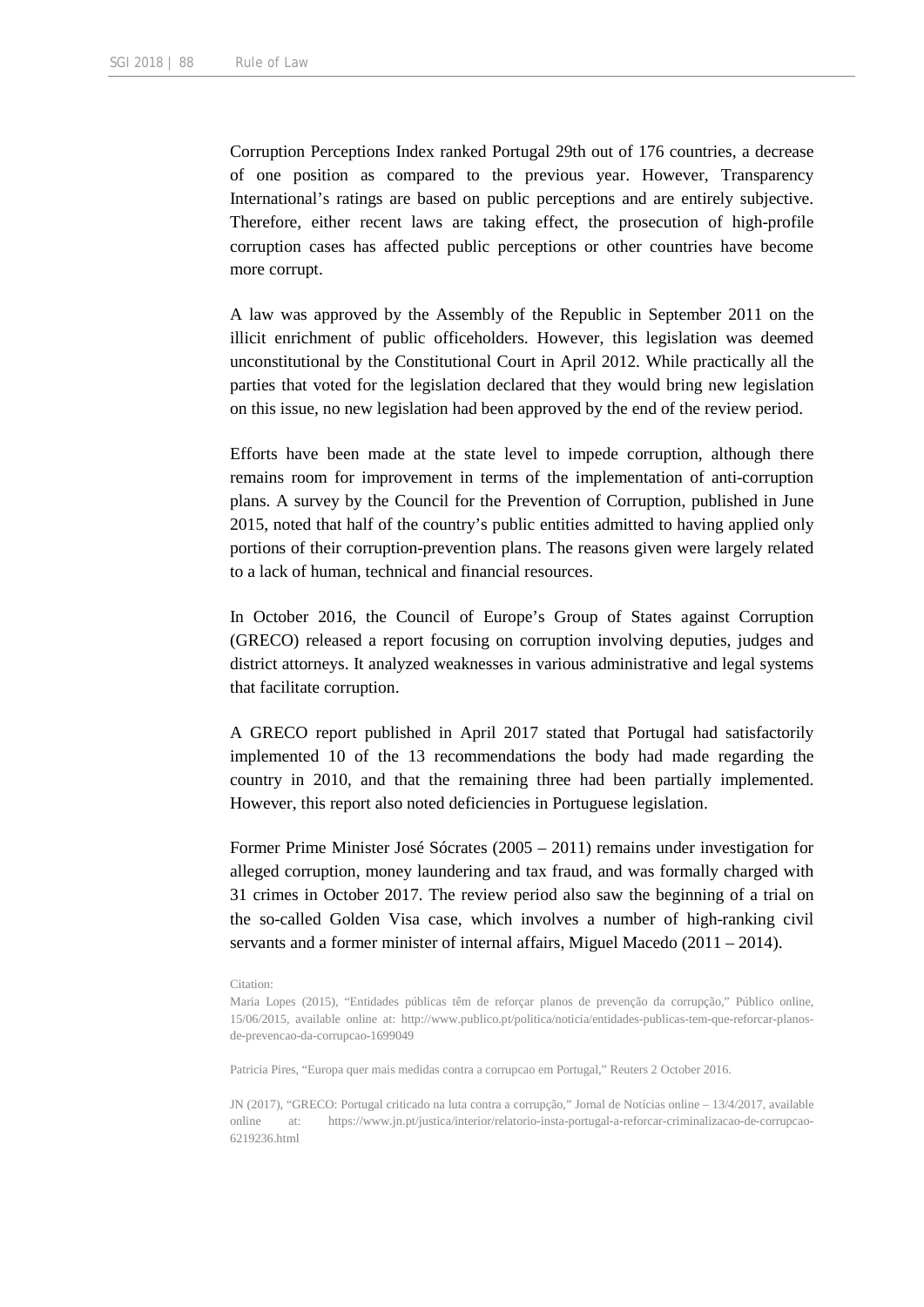# Spain

Score 7 Corruption levels have declined in Spain since the real-estate bubble burst in the wake of the 2008 crisis. Massive spending cuts since that time have also arguably helped bring down corruption levels. Nonetheless, perceived corruption levels and Spain's position in international indices such as Transparency International's CPI have worsened since the early 2000s. Spain was ranked at 20th place worldwide at the beginning of last decade, but has fallen to 42nd place in 2017. This can be attributed to the fact that cases currently moving through the legal system are based on past events and activities that are now receiving considerable media attention.

> Recent trials and public debate on corruption increased awareness among the public. The PP minority government survived a vote of no-confidence in June 2017 brought to parliament by Podemos to denounce rampant corruption. Also, President Rajoy was obliged to testify as a witness in a corruption case in August.

> The corruption cases now being investigated typically involve illegal donations by private companies to specific parties in exchange for favors from the administration, or simply personal enrichment on the part of officeholders. There have also been several cases of fraudulent subsidies received by individuals close to the governing political parties and some "revolving door" conflict-of-interest cases involving politicians and industries affected by regulation.

> Legislation intended to dissuade such behavior has produced first results. This anticorruption legislation involves a change to party-funding regulations, a transparency law, and reforms to the criminal code and public-procurement law. In addition, systematic audits of public accounts are mandatory and officeholders must make an asset declaration. Very few corruption cases have involved career civil servants and everyday interactions between citizens and the administration are typically characterized by a high level of integrity.

> During 2017, the parliamentary Committee for the Auditing of Democratic Quality, created in 2016, initiated a series of public hearings aimed at gathering the knowledge of Spanish and foreign experts on the financing of political parties. As of November 2017, the committee has held 28 hearings and begun drafting its report. The Law 9/2017 (Contratos del Sector Público) on public procurement was approved in November. In addition, the Directive 2014/23/EU of 26 February, concerning application thresholds for the procedures for awarding contracts, was implemented into Spanish law. These new legal frameworks will come into force on 9 March 2018 and aim to achieve greater transparency in public procurement.

GRECO, 2017, V. Fifth Evaluation Round, https://www.coe.int/en/web/greco/ev aluations#"22359946":[]

Transparency International, 2017, Global Corruption Barometer

https://www.transparency.org/news/feature/global\_corruption \_barometer\_citizens\_voices\_from\_aro und\_the\_world August 2016, Pacto anticorrupción PP-Ciudadanos http://estaticos.elmu ndo.es/documentos/2016/08/19/pactoa nticorrupcion.pdf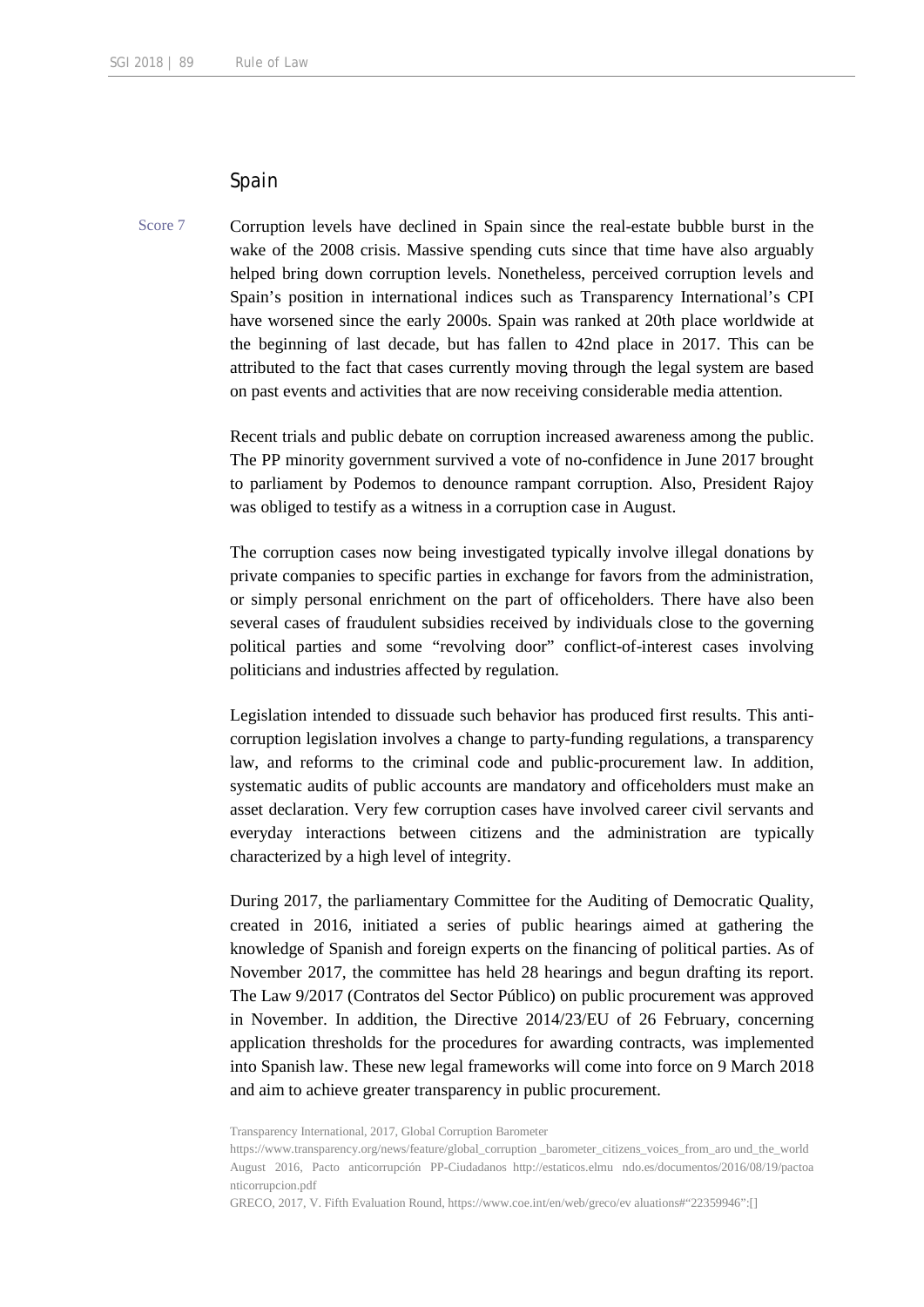# United States

Score 7 The first year of the Trump presidency has brought a brazen and unprecedented disregard of established practices to prevent conflict of interest.

> The U.S. federal government has long had elaborate and extensive mechanisms for auditing financial transactions, investigating potential abuses and prosecuting criminal misconduct. The Federal Bureau of Investigation (FBI) has an ongoing, major focus on official corruption. Auditing of federal-spending programs occurs through congressional oversight as well as independent control agencies such as the General Accountability Office (GAO) – which reports to Congress, rather than to the executive branch. The GAO also oversees federal public procurement. With all of these controls, executive-branch officials have been effectively deterred from using their authority for private gain and prosecutions for such offenses have been rare.

> President Trump has openly flouted established practices, if not the law, with respect to conflict of interest. Most obvious, he has refused to sell off his extensive domestic and international business interests (especially hotels, casinos, and resorts) and to put the proceeds in a blind trust to avoid the potential of his financial interests influencing presidential decisions. Many individuals and groups, including foreign governments, stay at or hold events in his hotels in Washington, D.C. and other locations, often at inflated prices – thus directly contributing revenue to Trump's businesses. He visited his various properties 100 times in his first year. Trump has defended his refusal to move his assets into a blind trust on the grounds that (in contrast with other federal officials) there is no conflict-of-interest statute that pertains to the president. His son-in-law Jared Kushner and daughter Ivanka have continued to run separate business while performing White House roles. The administration has been heedless of conflict-of-interest in appointments to regulatory and other positions. The administration simply refused to provide information to the Office of Government Ethics concerning potential conflicts among appointees, prompting the respected nonpartisan director of the office to resign in protest. Several Trump officials have been embroiled in scandals involving abuse of public resources (such as using military aircraft for vacation travel).

# Chile

Score 6 In general terms, the integrity of the public sector is a given, especially on the national level. The most notable problem consists in the strong ties between highlevel officials and the private sector. Political and economic elites overlap significantly, thus reinforcing privilege. This phenomenon was particularly problematic under the previous government of Sebastián Piñera, as many members of the Alianza – including President Sebastián Piñera himself – were powerful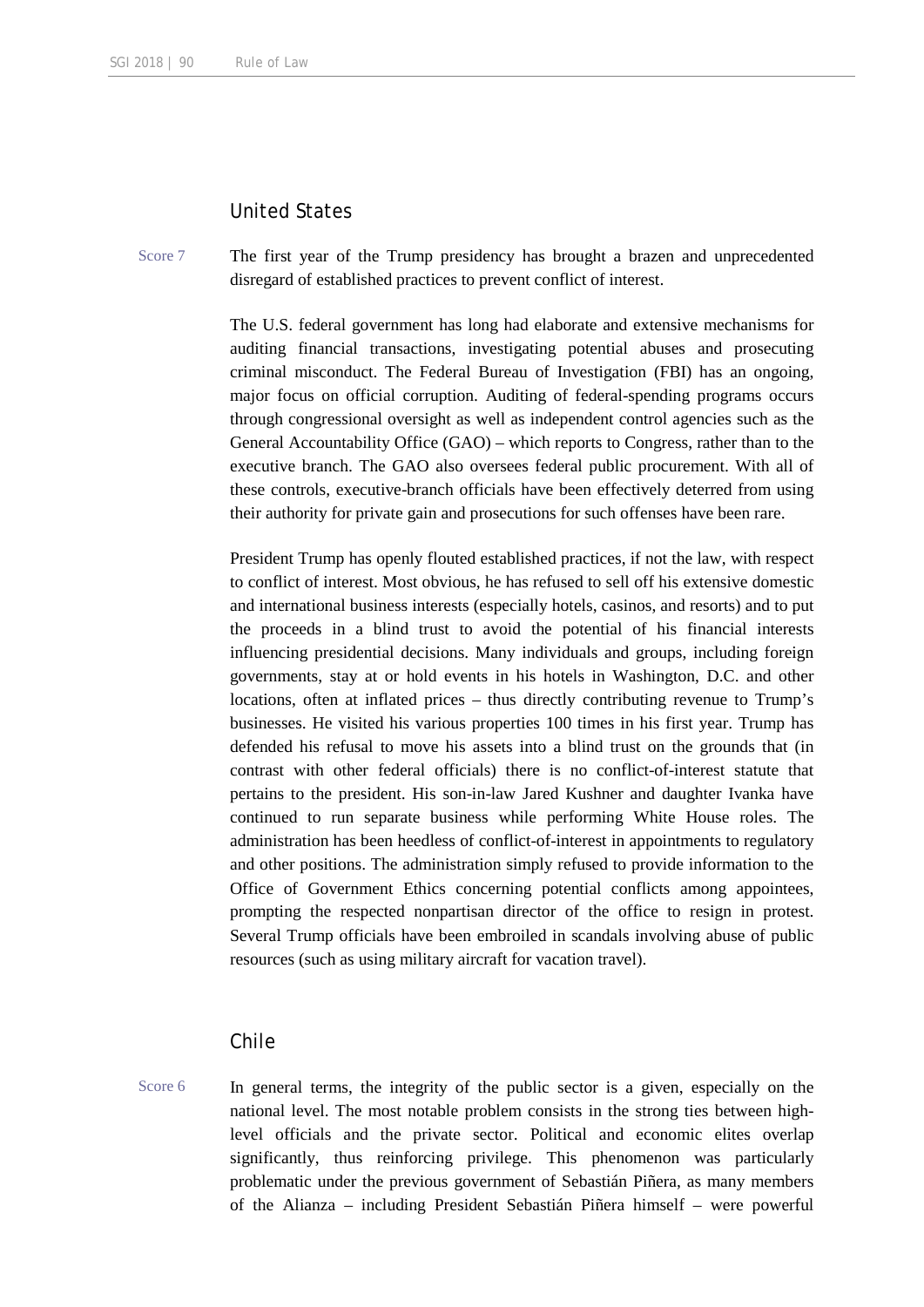businesspeople. The phenomenon can still be observed in the government of Michelle Bachelet, though at a less extreme level. Such entanglements produce conflicts of interest in the policymaking process (e.g., in regulatory affairs). There are no regulations enabling monitoring of conflicts of interest for high-ranking politicians (e.g., the president and ministers). However, there are some independent projects on the rise to arouse public awareness on this issue.

The scandals revealed in recent years have shown that corruption and abuses of power within Chile's political and economic elite, as well as some cases of higher ranked public servants (as in the case of the police and the military), is in fact more common than (international) indicators regarding corruption and transparency suggest. It is unclear how state institutions will confront these challenges. During the period under review, a minister and an undersecretary of state of the former government were convicted of corruption. As a response to this crisis, President Bachelet convoked a council (Consejo Asesor Presidencial contra los Conflictos de Interés, el Tráfico de Influencias y la Corrupción) that in its final report (April 2015) proposed several anti-corruption measures intended to prevent abuse of office. Due to their conclusions, restrictions on private campaign funding (Ley sobre Fortalecimiento y Transparencia de la Democracia) and the creation of a public register for all lobbyists were implemented in 2016.

Citation: http://consejoanticorrupcion.cl/ http://consejoanticorrupcion.cl/lanzamiento-final/ https://www.leylobby.gob.cl/ http://www.latercera.com/noticia/estas-son-las-normas-que-fija-la-nueva-ley-para-regular-el-financiamiento-decampanas-politicas/

# Czech Republic

Score 6 In the Czech Republic, corruption has remained widespread. Subsequent governments have emphasized their commitment to fight corruption but have done little to adequately address the issue. Two significant changes were implemented in 2017: amendments to the law on party finance and law on conflict of interest. In addition to making media ownership and governmental positions incompatible, the latter law prevents companies in which members of government hold more than 25% of shares from participating in public procurement processes and from receiving public subsidies. The key test of the law relates to Andrej Babiš. To comply, he transferred all his property into two blind trusts, although there is some doubt over their blindness as there are family members among the trustees. In August 2017, the Chamber of Deputies received a request from the police to lift the immunity of two ANO members of parliament – Andrej Babiš (ANO chairman) and Jaroslav Faltýnek (head of the ANO parliamentary faction) – for prosecution in connection with possible embezzlement of EU funds. Their parliamentary immunity was lifted in September 2017 but regained on their reelection in October 2017. The Czech police are awaiting the findings of the European Anti-Fraud Office (OLAF). In October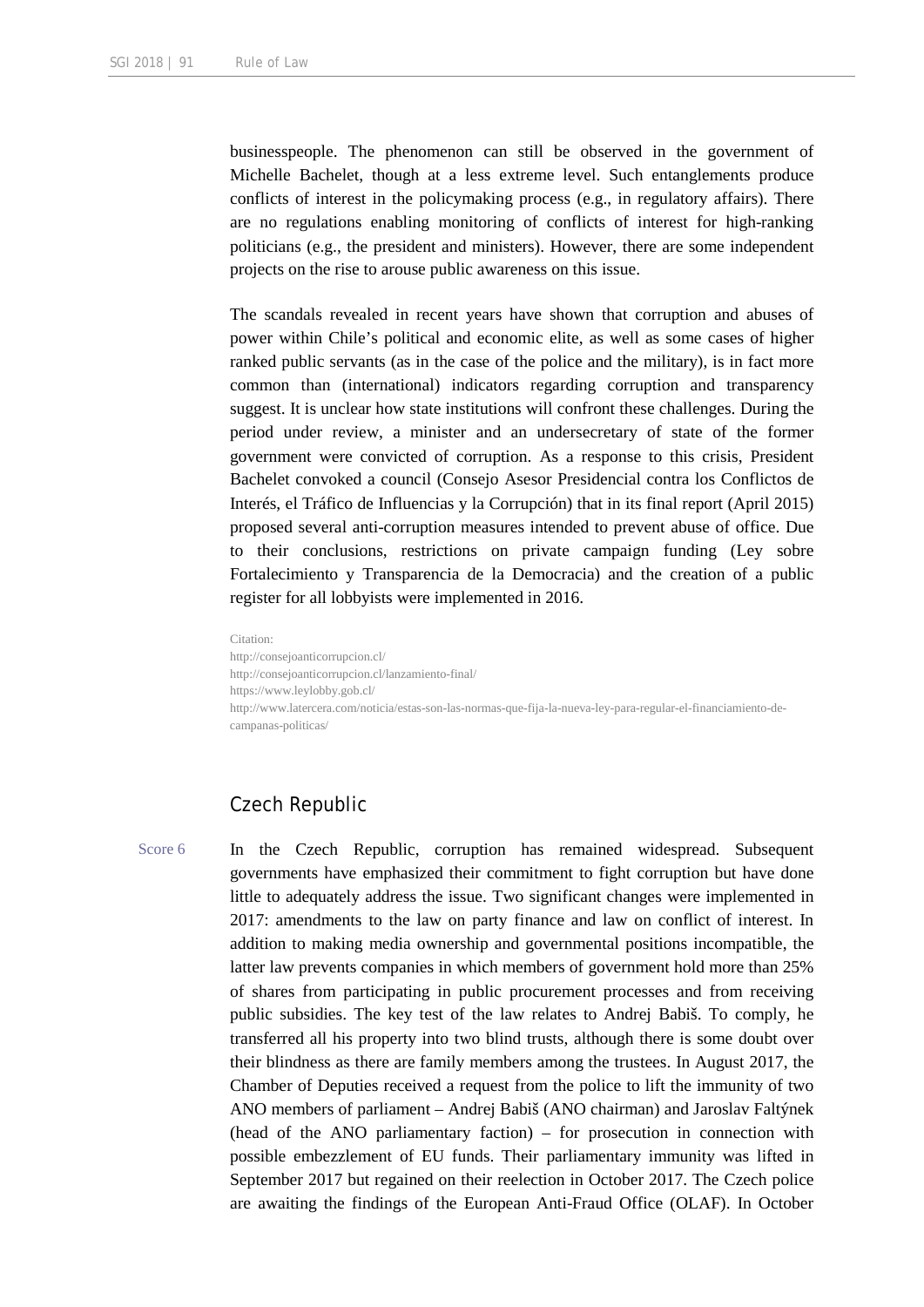2017, prosecutors also charged Babiš's wife, brother-in-law, adult children and several other persons (11 in total) for their part in the fraud.

Citation:

Gotev, Georgi (2017): Czech police charge leading candidate with EU funding fraud, in: Euractiv.com, October 10, 2017 (https://www.euractiv.com/section/elections/news/czech-police-charge-leading-candidate-with-eu-fundingfraud/).

# Israel

Score 6 A survey of the Israeli legal framework identifies three primary channels of a corruption-prevention strategy: 1) maintaining popular trust in public management (including bank managers and large public-oriented corporations' owners), 2) ensuring the proper conduct of public servants and 3) ensuring accountability within the civil service. Israel pursues these goals by various means: It established a legal and ethical framework to guide civil servants and the courts, reinforced the position of the State Comptroller through the passage of a basic law (1988) in order insure government accountability, adapted the civil service commission's authority to manage human resources (e.g., appointments, salaries) and so forth. In 2005, Israel was one of 140 states to sign a national anti-corruption treaty and began implementing it in 2009, issuing annual progress reports.

> Annual opinion surveys demonstrate that Israeli citizens are concerned about high levels of corruption in their country. Criticism of Israel's centralized public-service structure have been mounting, in part because it is characterized by several very powerful ministries with broad ability to engage in discretionary spending. These powers detract from accountability, leaving room for corruption.

> Criminal inquiries into politicians are common. Former Foreign Minister Avigdor Liberman was tried for fraud, money laundering and breach of trust, though ultimately acquitted. Former Tourism Minister Stas Misezhnikov, a member of the Yisrael Beytenu party, was sentenced to a 15-month sentence for fraud and breach of trust. In addition, former Deputy Interior Minister Faina Kirshenbaum and nine other officials linked to Yisrael Beytenu were indicted for a litany of corruption charges, including bribery, fraud and money laundering.

> In 2014 the courts issued an historical ruling sentencing former Prime Minister Ehud Olmert to six years in prison for accepting bribes while serving as mayor of Jerusalem. Recently, Prime Minister Netanyahu has been suspected of involvement in several corruption affairs (the "submarine affair," the "expensive gifts affair," and an alleged attempt to negotiate sympathetic coverage in the Yediot Aharonot newspaper in return for support for legislation that would weaken Yediot competitor Israel Hayom).

> According to Meni Yitzhaki, who heads the Israel Police's fraud investigations task force, Israel does not suffer from widespread corruption, but rather features "islands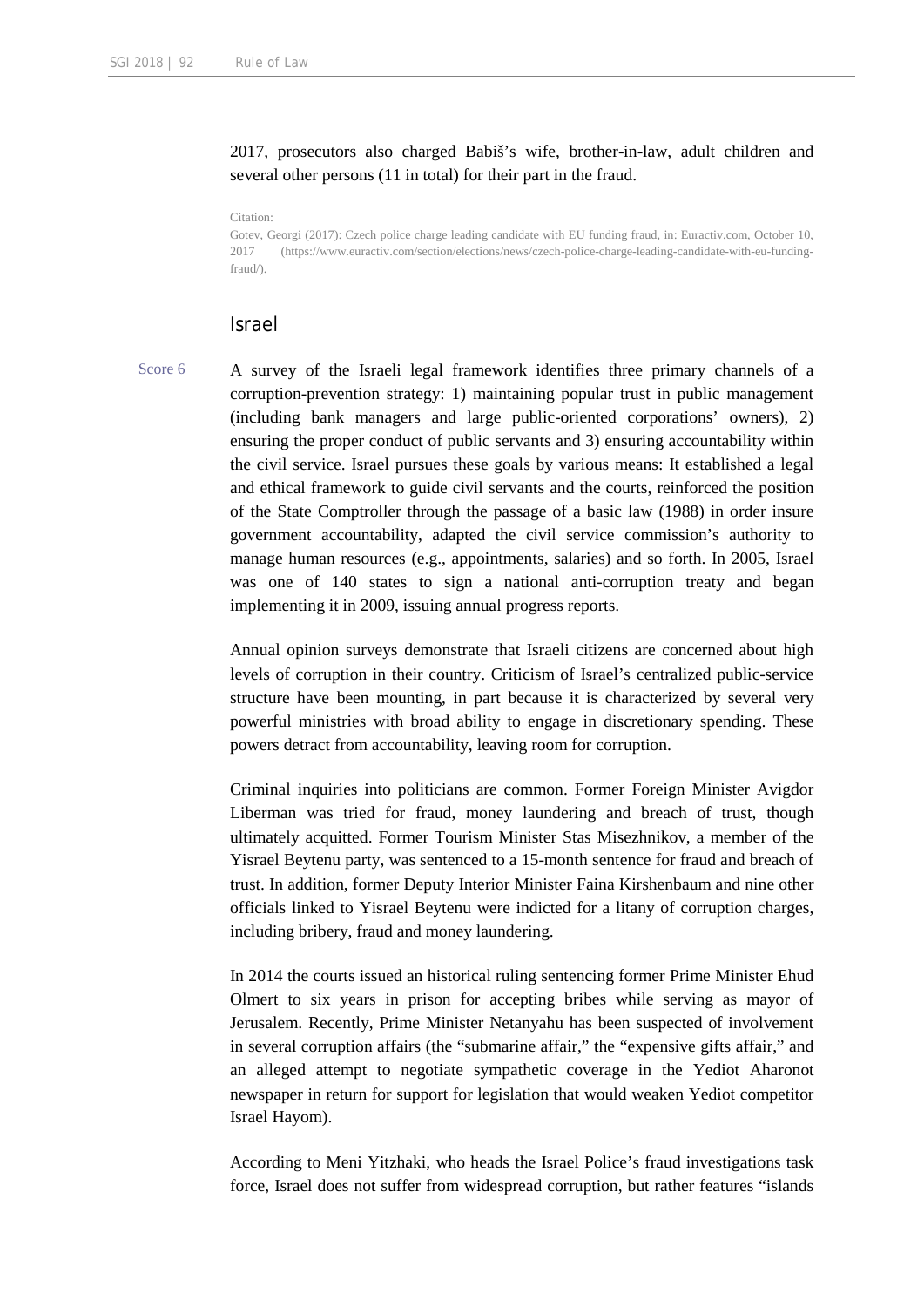# of corruption." Yitzhaki stated that the Israeli police address corruption as they would any criminal organization.

#### Citation:

Aliasuf, Itzak, "Ethics of public servants in Israel," 1991 (Hebrew) http://mishkenot.org Ariel, Omri, New poll shows 72% view Israel as a corrupt country, 08.01.2016, http://www.jerusalemonline.com/news/in-israel/local/poll-72-see-israel-as-corrupt-18361 "Corruption investigation explores bribe attempts from Netanyahu," The Jerusalem Post, 9.9.2016, http://www.jpost.com/Israel-News/Benjamin-Netanyahu/Corruption-investigation-explores-bribe-attempts-from-Netanyahu-467347 "85% of Israelis think corruption is widespread in business," The Times of Israel, 12.5.2012. http://www.timesofisrael.com/85-of-israelis-think-corruption-widespread-in-business/ "Massive scope of Yisrael Beiteinu corruption scandal revealed," Ynet 25.12.2014: http://www.ynetnews.com/articles/0,7340,L-4607728,00.html Ma'anit, Chen, Former tourism minister Stas Misezhnikov signs plea bargain, Globes, 31.10.2017: http://www.globes.co.il/en/article-former-tourism-minister-stas-misezhnikov-signs-plea-bargain-1001209817 Shahm, Udi "Former Netanyahu Aide to Provide Information in 'Submarine Case," Jpost, 3.8.2017 http://www.jpost.com/Israel-News/Benjamin-Netanyahu/Former-Netanyahu-aide-to-provide-information-in-Subarine-Case-501476 Shahar Levi, Zohar, "The head of the Israel Police fraud investigations task force: We have number corruption affairs in line," Calcalist 19.5.2015: http://www.calcalist.co.il/local/articles/0,7340,L-3659694,00.html (Hebrew).

Transparency International: Corruption Perception Index 2016. http://www.transparency.org/news/feature/corruption\_perceptions\_index\_2016

# Italy

Score 6 The Italian legal system has a significant set of rules and judicial and administrative mechanisms (with ex ante and ex post controls) to prevent officeholders from abusing their position, but their effectiveness is doubtful. The Audit Court (Corte dei Conti) itself – one of the main institutions responsible for the fight against corruption – indicates in its annual reports that corruption remains one of the biggest problems of the Italian administration. The high number of cases exposed by the judiciary and the press indicates that the extent of corruption is high, and is particularly common in the areas of public works, procurement, and local building permits. It suggests also that existing instruments for the fight against corruption must be significantly reconsidered to make them less legalistic and more practically efficient. With the reforms of the Monti, Letta, Renzi and Gentiloni governments, the Anti-Corruption Authority has been significantly strengthened and its anti-corruption activity progressively increased (see 2017 ANAC Report).

> In general, the ongoing reform of public administration should also contribute to reducing administrative abuses.

Citation:

https://www.anticorruzione.it/portal/rest/jcr/repository/collaboration/Digital%20Assets/anacdocs/Attivita/Pubblicazi oni/RelazioniAnnuali/2017/rel.anac.2016.doc.06.07.2017\_.pdf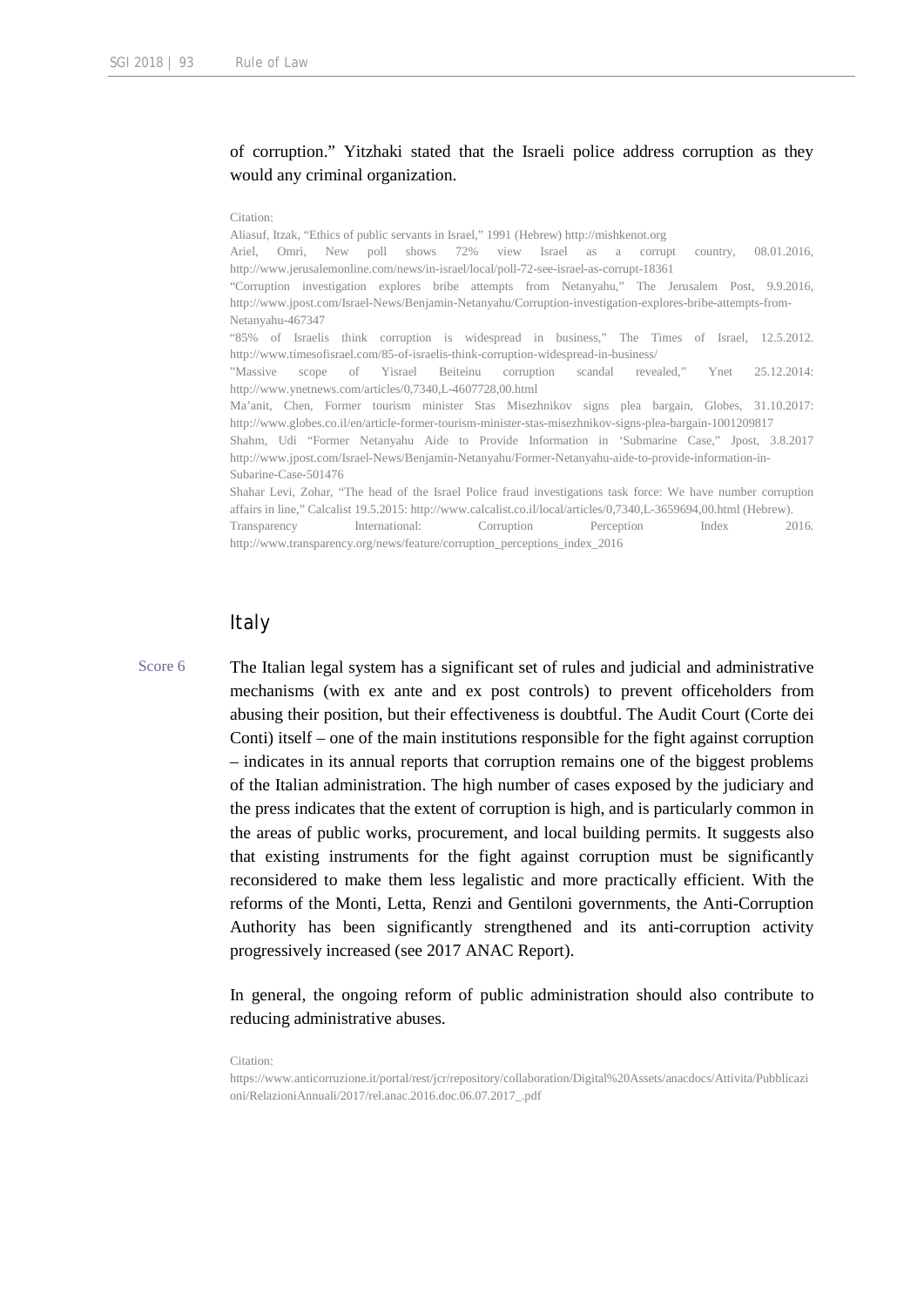# Lithuania

Score 6 Corruption is not sufficiently contained in Lithuania. In the World Bank's 2016 Worldwide Governance Indicators, Lithuania scored 73 out of 100 on the issue of corruption control, up from 68.8 in 2014. The 2013 Eurobarometer poll revealed that Lithuania had the European Union's highest percentage (29%) of respondents who claimed that they had been asked for or expected to pay a bribe for services over the past 12 months, compared to an EU average of 4%. In the Transparency International Corruption Perception index, Lithuania scored 59 out of 100 and ranked 38 out of 176 countries in 2016, down from 32 in 2015. According to the new Index of Public Integrity, Lithuania was ranked 25 out of 105 countries overall, but only 85 out of 105 countries for budget transparency.

> Anti-corruption policy is based on the National Program on the Fight Against Corruption (2011– 2014), which has two primary building blocks: eliminating or minimizing conditions that enable corruption, and enforcing penalties in cases of identified corruption. One of Lithuania's key corruption prevention measures is an anti-corruption assessment of draft legislation, which grants the Special Investigation Service the authority to carry out corruption tests. According to the Lithuanian Corruption Map of 2011, the most corrupt institutions were the health care sector, the parliament, the courts, the police, and the local authorities. Bribery is perceived to be the main form of corruption by most average Lithuanians, while businesspeople and civil servants respectively identified nepotism and party patronage as the most frequent forms of corruption. In September 2017, the Special Investigation Service investigated allegations of corruption involving Lithuania's Liberal Movement and Labor Party. The parties are suspected of accepting bribes and selling political influence. For instance, two Liberal Movement members are alleged to have accepted bribes of more than  $\epsilon 100,000$  on behalf of the party from a vice president of a major business group in exchange for political decisions that benefitted the corporation.

> According to the World Economic Forum, Lithuanian firms perceive corruption as one of the most problematic factors for doing business in the country. Since state and municipal institutions often inadequately estimate the likelihood of corruption risks, not all corruption causes and conditions are addressed in anti-corruption action plans. The European Commission has suggested that Lithuania should develop a strategy to tackle informal payments in health care, and improve the control of conflicts of interest declarations made by public officials. To advance its preparations for OECD membership, the country became a member of the OECD Anti-Bribery Convention in July 2017.

#### Citation: The Worldwide Governance Indicators of World Bank are available at http://info.worldbank.org/governance/wgi/#home The Lithuanian Corruption Map is available at http://transparency.lt/media/filer\_ public/2013/01/22/korupcijos\_zemela pis\_2011.pdf.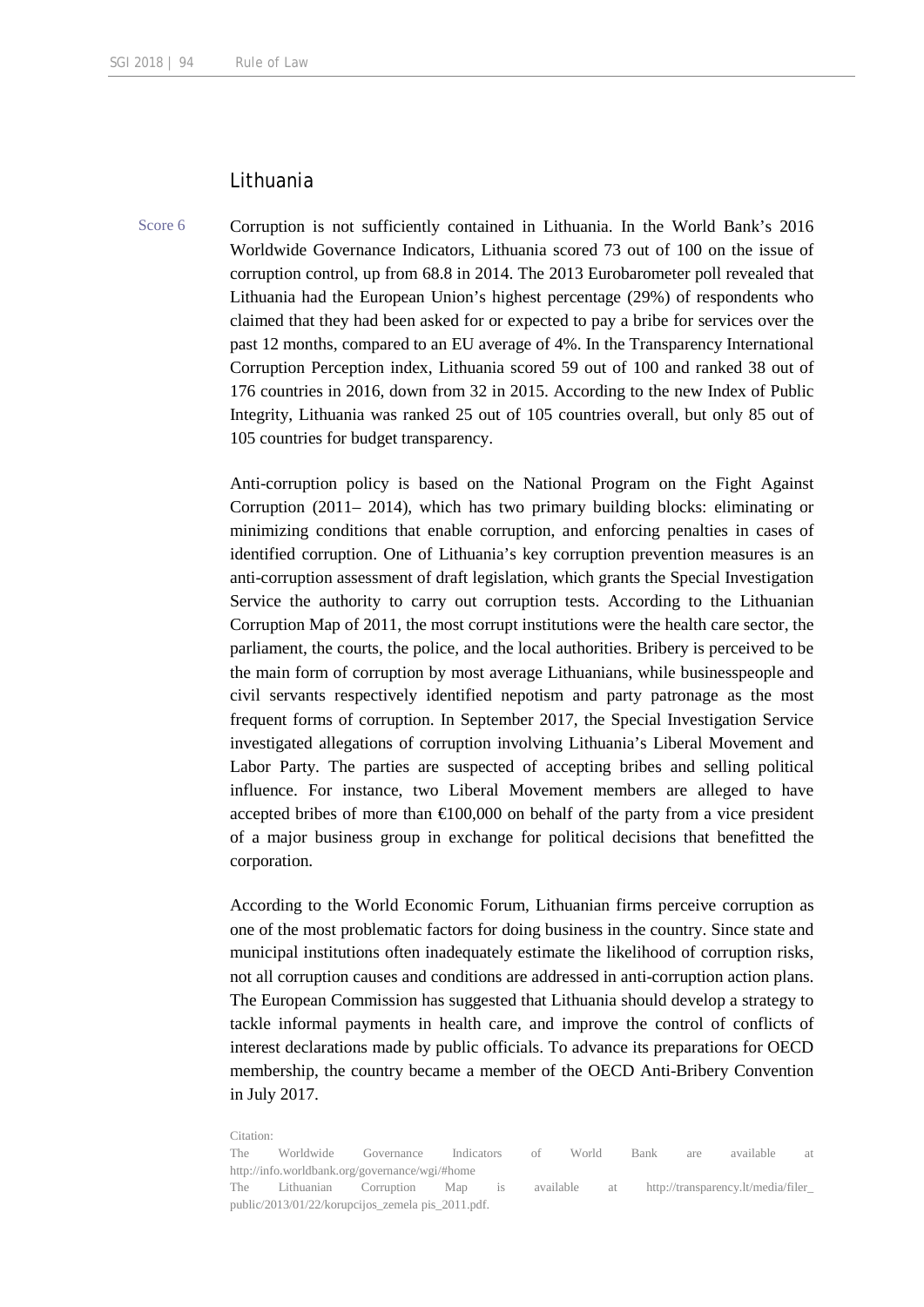The 2017 – 2018 Global Competitiveness Report of the World Economic Forum: http://www3.weforum.org/docs/GCR2017-

2018/05FullReport/TheGlobalCompetitivenessReport2017%E2%80%932018.pdf

The European Commission. Annex 15 to the EU Anti-Corruption Report: Lithuania. Brussels, 3.2.2014. COM (2014) 38 final.

the Transparency International Corruption Perception index is available at http://www.transparency.org/cpi2016 The Index of Public Integrity is available at http://integrity-index.org/

The European Commission. Annex 15 to the EU Anti-Corruption Report: Lithuania. Brussels, 3.2.2014. COM (2014) 38 final.

#### Slovenia

Score 6 Corruption has been publicly perceived as one of the most serious problems in Slovenia since 2011. While the Commission for the Prevention of Corruption (CPC), the central anti-corruption body, managed to upgrade its Supervisor web-platform and launch its successor Erar in July 2016, it has remained under fire for its lack of determination and professionalism, especially after the resignation of Alma Sedlar, one of the three-strong CPC leadership in September 2017. Allegations of corruption have featured prominently in the debates about the investment by Magna, the construction of the second railway track from Divača to the port of Koper and the health system. The continuing failure of parliament to adopt an ethical code for members of parliament and the re-election of Franc Kangler, the corrupt former mayor of Maribor, into the National Council, the second chamber of the Slovenian parliament, have further raised the doubts about the political elite's commitment to fight corruption.

# South Korea

Score 6 The massive recent corruption and abuse-of-power scandal that led to the impeachment of President Park revealed systematic corruption and collusion between the government and big business groups. The scandal also revealed weaknesses in the country's integrity mechanisms and anti-corruption institutions, which failed to uncover these illegal activities taking place at the highest level. At the same time, the scandal showed that the Korean public, civil-society organizations and the media are vigilant and ready to effectively protest top-level abuses of power at the top.

> Courts have also been tough on those involved in corruption scandals, handing down prison sentences to many involved. President Park's confidante Choi Soon-sil received three years in prison, and Samsung Vice-Chairman Lee Jae-yong, who is also the heir of the Samsung business group, received five years in prison for his involvement in the scandal. In the aftermath of the scandal, President Moon promised to strengthen anti-corruption initiatives and announced not to pardon members of the elite involved in corruption scandals, as has been common practice in Korea in the past. In September 2017, President Moon presided over the First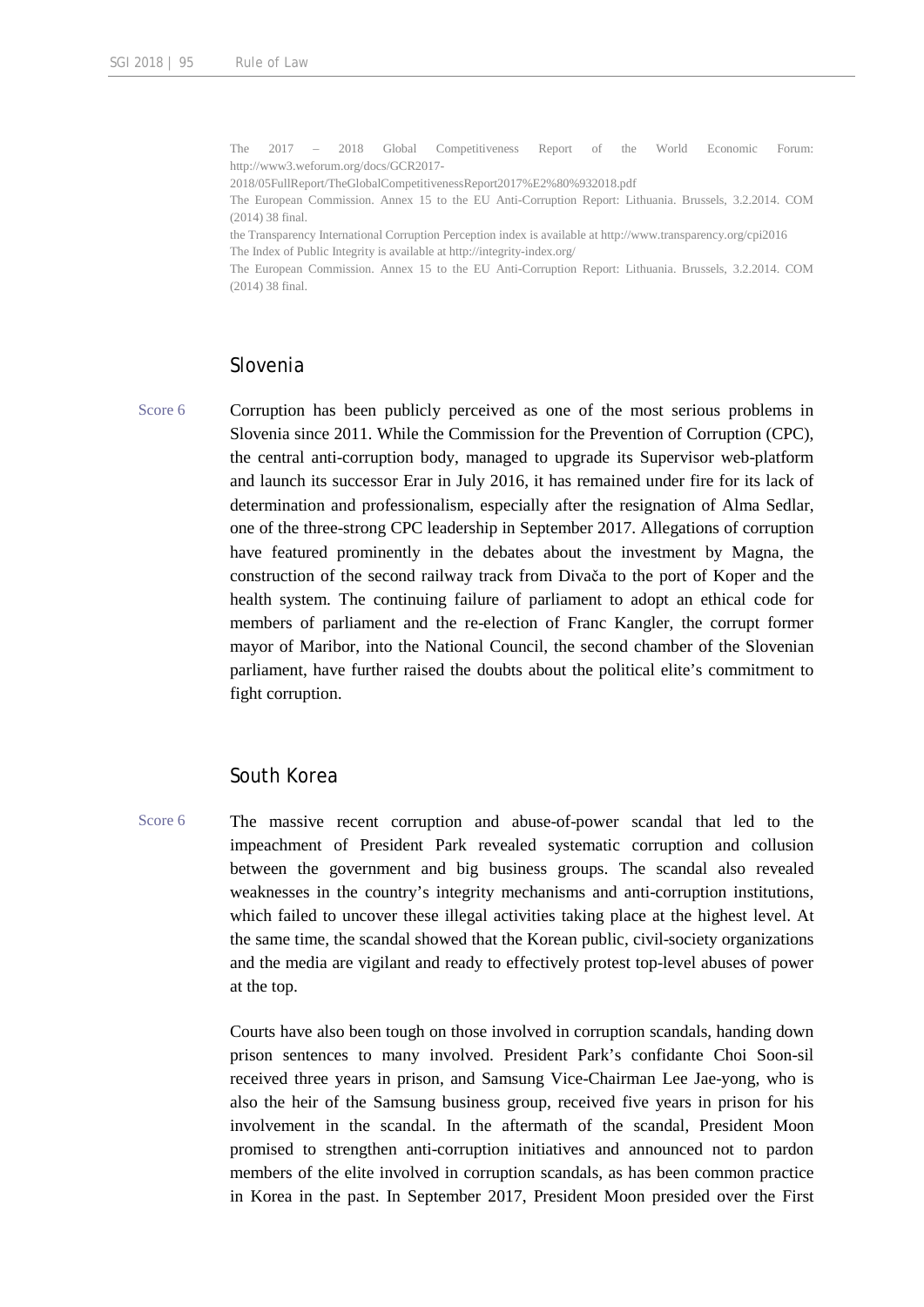Anti-Corruption Policy Consultation Council. This council is tasked with establishing more systematic anti-corruption policies at the national level. The recent corruption scandals are mainly related to lobbying activities involving high-ranking officials, politicians and businesspeople. With an eye to reducing future potential corruption, a new lobbying act is being debated.

Another positive development is that the Kim Young-ran Act that came into effect in September 2016, also known as the anti-graft law (improper solicitation and graft act), has received largely positive feedback and might lead to a deeper cultural change to the gift-giving culture in Korea. The law bans public servants, teachers and journalists from receiving free meals valued over KRW 30,000 (), gifts more than KRW 50,000 won, or congratulatory or condolence payments of more than KRW 100,000. In surveys, nearly nine out of 10 citizens have indicated that they believe the law to be effective, with 53% saying that the frequency of requests for job-related favors has declined, and 55.4% responding that their own exchanges of gifts have been reduced.

#### Citation:

Anti-Corruption and Civil Rights Commission. "President Moon says anti-corruption should be first priority of new government." September 26, 2017. http://www.acrc.go.kr/en/board.do?command=searchDetail&method=searchDetailViewInc&menuId=020501&board Num=67059

Yonhap News. "South Korea moves away from corruption-prone culture." September 24, 2017. http://english.yonhapnews.co.kr/news/2017/09/22/0200000000AEN20170922012400315.html

# Croatia

Score 5 Corruption ranked high on the agenda of the accession negotiations with the European Union and remains one of the key issues facing the political system. During the period under review, a number of high-profile corruption cases surfaced or were under investigation, involving, among others, a close aide to former Prime Minister Milanović and the most powerful man in Croatian soccer. The Agrokor case has also revealed the co-mingling of economic and political interests in the country. While the main anti-corruption office, the USKOK (Ured za Suzbijanje Korupcije i Organiziranog Kriminala, Croatian State Prosecutor's Office for the Suppression of Organized Crime and Corruption), and the parliament's commission for the conflict of interests have been quite active in opening and investigating cases, the courts have often failed to sanction corruption either as a result of external pressure or a lack of competence.

#### Greece

Score 5 After Syriza's rise to power in January 2015, the earlier lack of resolve among political and administrative elites to control corruption was reversed. However, the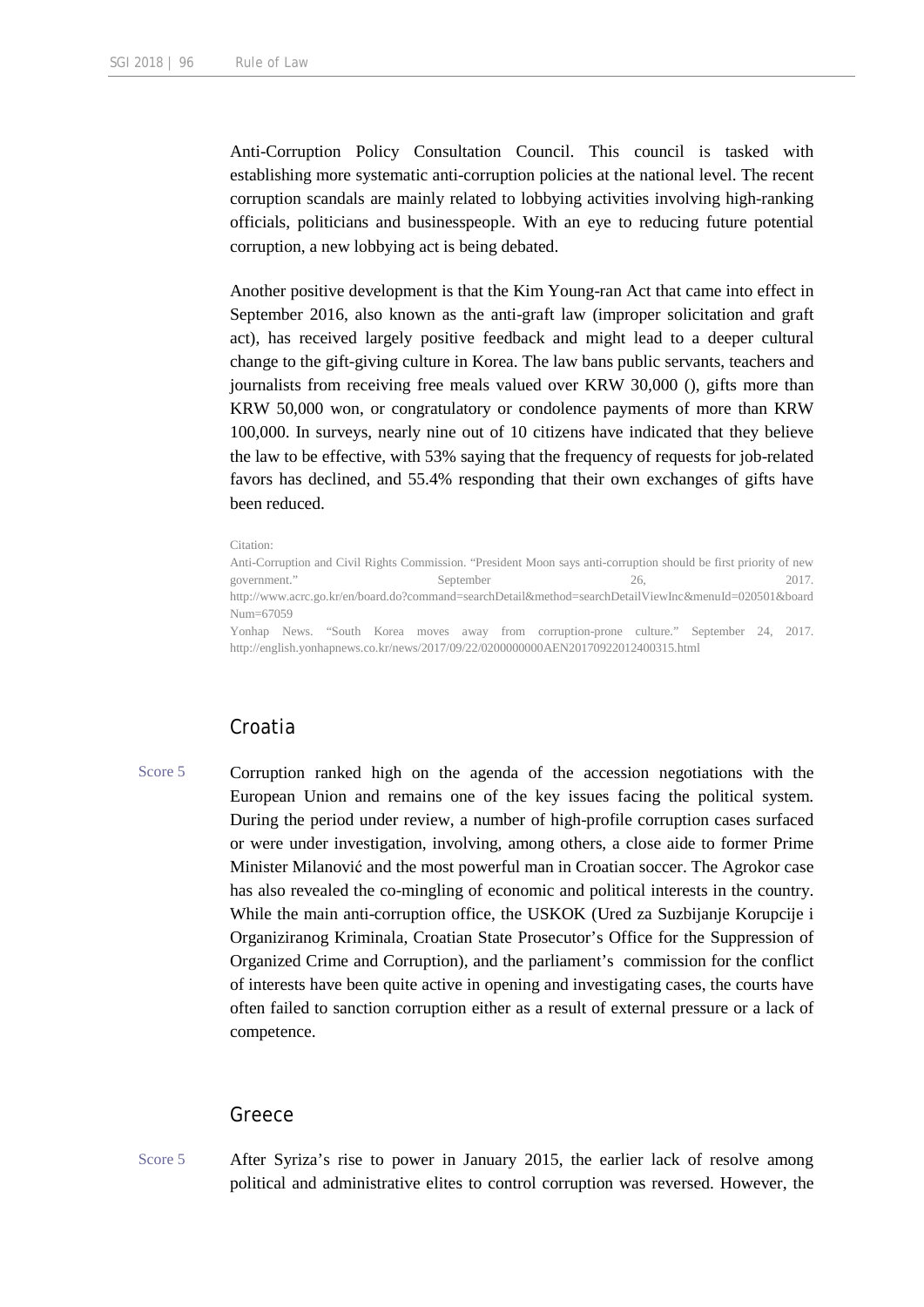Syriza-ANEL coalition was undecided on how to steer anti-corruption policy. In January 2015, a new post of Minister for Anti-Corruption was established; in September the post was abolished and a post of Deputy Minister for Anti-Corruption was created and subsumed under the supervision of the Minister of Justice. A new General Secretariat on Anti-Corruption was created under the aforementioned minister, but remains understaffed.

Instability has plagued anti-corruption mechanisms. In March 2017, the resignation and replacement of Greece's very experienced anti-corruption prosecutor (a new post established in 2011) was a setback for the government's anti-corruption policy. The prosecutor's resignation reflected tensions between the government and the judiciary, and complicated relations between the different prosecuting authorities entrusted with fighting corruption. Meanwhile, between 2016 and 2017, the laxity with which government ministers dealt with issues of corruption among members of the civil service sent the wrong message to past and future offenders.

Yet, in the period under review, the justice system intensified its efforts, not so much to prevent as to punish corruption. In the most important trial, Akis Tsochatzopoulos, the former minister of defense and deputy prime minister of the PASOK governments of the 1990s, was accused of receiving large kickbacks for armament deals. In November 2017, he was sentenced to prison and received a very large fine from an Athens-based second-instance criminal court. Meanwhile, throughout 2017, Greek authorities were preparing new anti-corruption legislation to abide by policy guidelines set by the European Commission and the Council of Europe.

According to a July 2017 report by the Hellenic Federation of Enterprises (SEV), the state has shown a fragmentary approach, and a lack of determination toward combating corruption and promoting transparency in six kinds of state bodies: ministries, town planning authorities, municipal authorities, courts, custom offices, and economic and trade offices at Greek embassies abroad.

Citation: https://www.transparency.org/country/GRC, accessed on 17.11.2017. http://www.sev.org.gr/Uploads/Documents/50462/Special\_Report\_25\_7\_2017.pdf, accessed on 11.12.2017.

### Iceland

Score 5 Financial corruption in politics is not viewed as a serious problem in Iceland, but inkind corruption – such as granting favors and paying for personal goods with public funds – does occur. Regulatory amendments in 2006, which introduced requirements to disclose sources of political party financing, should reduce such corruption in the future.

> In very rare cases, politicians are put on trial for corruption. Iceland has no policy framework specifically addressing corruption because historically corruption has been considered a peripheral subject. However, the appointment of unqualified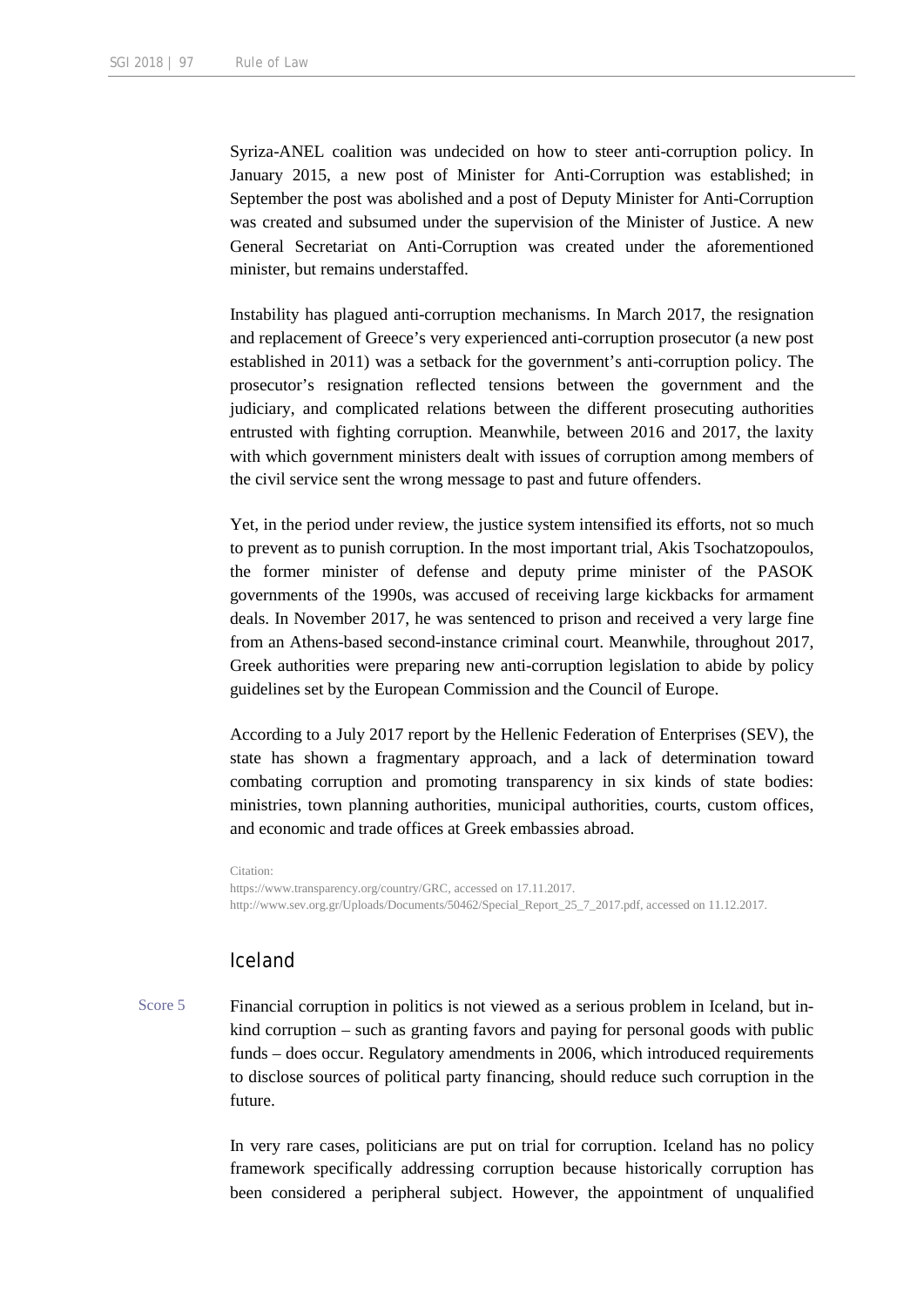persons to public office, a form of in-kind corruption, has been and remains a serious concern. Other, subtle forms of in-kind corruption, which are hard to quantify, also exist. The political scientist Gissur Ó. Erlingsson claims that corruption in mature democracies, including Iceland, is perhaps more of the character of nepotism, cronyism, and "You scratch my back, I'll scratch yours." A recent article by Gissur and another Icelandic political scientist, Gunnar Helgi Kristinsson, concluded that "corruption is rare but still clearly discernible. Less serious types of corruption, such as favoritism in public appointments and failure to disclose information, are more common than more serious forms, such as extortion, bribes and embezzlement. Nonetheless, it should be noted that a sizable minority of experts still believe corruption is common, especially in the case of favoritism and fraud."

The collapse of the Icelandic banks in 2008 and the subsequent investigation by the Special Investigation Committee (SIC), among other bodies, highlighted the weak attitude of government and public agencies toward the banks, including weak restraints and lax supervision before 2008. Moreover, three of the four main political parties, as well as individual politicians, accepted large donations from the banks and affiliated interests. When the banks crashed, 10 out of the 63 members of parliament owed the banks the equivalent of more than  $\bigoplus$  million each. Indeed, these personal debts ranged from  $\bigoplus$  million to  $\bigoplus$  million, with the average debt of the 10 members of parliament standing at  $\Theta$  million. Two of the ten members of parliament in question are still in parliament and the cabinet without having divulged whether they have settled their debts or not. The SIC did not report on legislators that owed the banks lesser sums, e.g.,  $\epsilon$ 500,000. GRECO has repeatedly highlighted the need for Icelandic members of parliament to disclose all their debts beyond standard mortgage loans. In 2015, GRECO formally complained that Iceland had not responded to any of its recommendations in its 2013 report on Iceland.

In November 2011, parliament passed a law that obliges members of parliament to declare their financial interests, including salaries, means of financial support, assets, and jobs outside parliament. This information is publicly available on the parliament's website.

According to Transparency International's Corruption Perceptions Index 2016, which measures business corruption, Iceland scored 78 out of 100, where a score of 100 means absolutely no corruption. Although this score implies that Iceland is relatively free of corruption, it is still well behind the other Nordic countries, which score between 85 and 90. In an assessment of political corruption in 2012, Gallup reported that 67% of Icelandic respondents view corruption as being widespread in government compared with 14% to 15% in Sweden and Denmark.

New information, including emails leaked from one of the failed banks, about corruption surrounding the crash of 2008 and involving the outgoing prime minister, has come to light This information led to a gag order being imposed on the newspaper Stundin shortly before the election. The case will be heard in court in early 2018.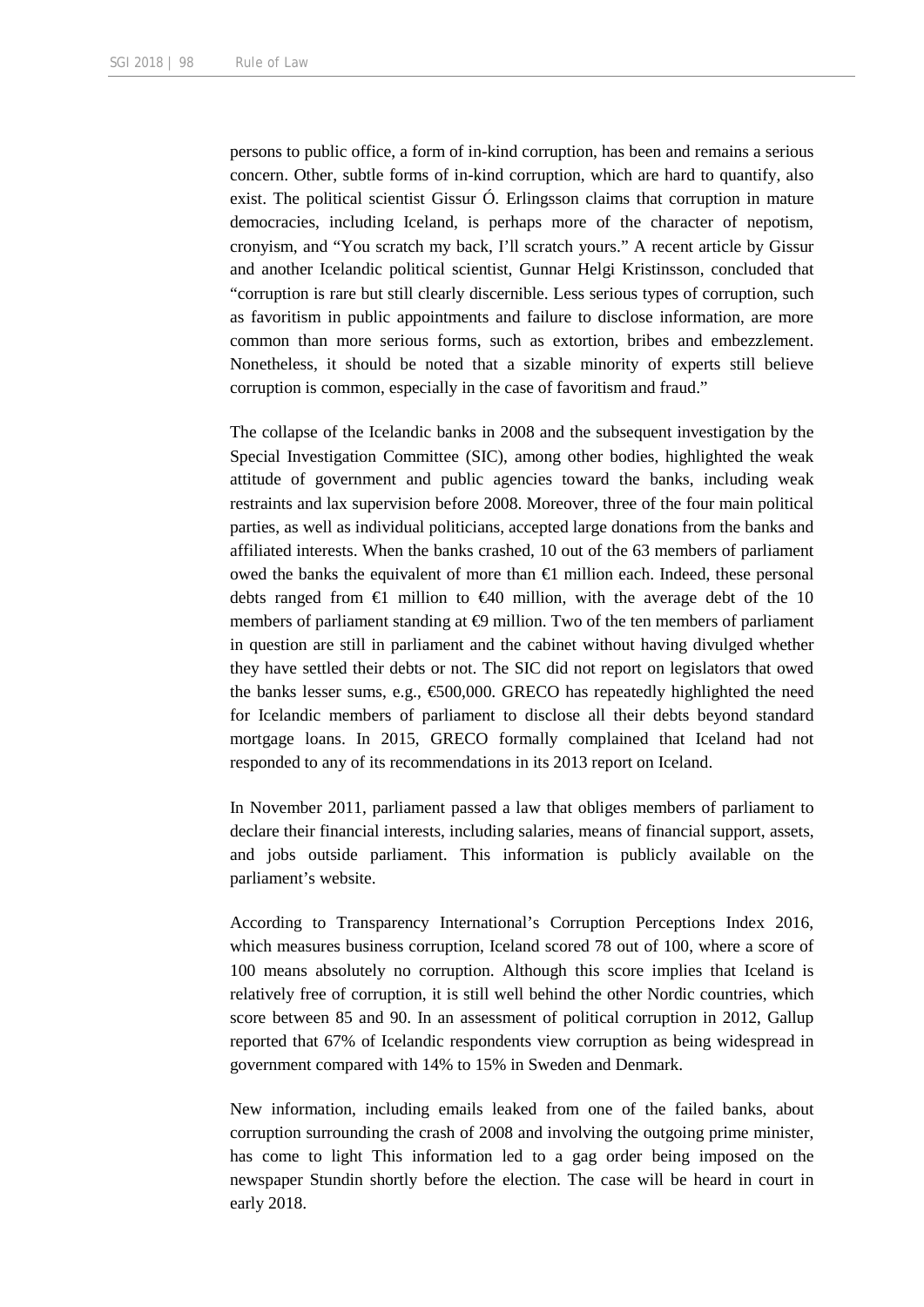#### Citation:

Erlingsson, Gissur Ó. & Kristinsson, Gunnar H (2016): Measuring corruption: whose perceptions should we rely on? Evidence from Iceland. In "Icelandic Review of Politics and Administration" Vol. 12, Issue 2 (p. 215-236). http://www.irpa.is/article/view/a.2016.12.2.2/pdf

Erlingsson, Gissur Ó. (2014): CORRUPTION IN LOW CORRUPT COUNTRIES: THE CASE OF SWEDEN. Open lecture given at the University of Akureyri, Iceland 19th September 2014.

Special Investigation Committee (SIC) (2010),"Report of the Special Investigation Commission (SIC)," report delivered to parliament 12 April.

Rules on registration of parliamentarians financial interests. (Reglur um skráningu á fjárhagslegum hagsmunum alþingismanna og trúnaðarstörfum utan þings. Samþykkt í forsætisnefnd Alþingis 28 nóvember 2011.).

http://www.transparency.org/cpi2014/results

Gallup (2013), Government Corruption Viewed as Pervasive Worldwide, http://www.gallup.com/poll/165476/government-corruption-viewed-pervasive-worldwide.aspx

Gylfason, Thorvaldur (2015), "Social Capital, Inequality, and Economic Crisis," Challenge 58, No. 4, July, 326-342.

#### Japan

Score 5 In recent decades, corruption and bribery scandals have emerged frequently in Japanese politics. These problems are deeply entrenched and are related to prevailing practices of representation and voter mobilization. Japanese politicians rely on local support networks to raise campaign funds and are expected to "deliver" to their constituencies and supporters in return. Scandals have involved politicians from most parties except for the few parties with genuine membership-based organizations (i.e., the Japanese Communist Party and the Komeito).

> However, financial and office-abuse scandals involving bureaucrats have been quite rare in recent years. This may be a consequence of stricter accountability rules devised after a string of ethics-related scandals came to light in the late 1990s and early 2000s. A new criminal-justice plea-bargaining system, slated for implementation in June 2018, will create additional pressure on companies to comply with anti-corruption laws.

> In the past, the country has had a reputation for weak enforcement with respect to anti-bribery enforcement abroad, an issue relevant for Japan's multinational companies. The OECD urged Japan in 2016 to step up its efforts, and the government has promised to take a stiffer line, with the Ministry of Economy, Trade and Industry (METI) also issuing warnings to companies. In 2017, Japan decided to join the UN Convention against Transnational Crime and the UN Convention against Corruption, which have respectively existed since 2000 and 2005.

> Following the 3/11 disasters, the public debate on regulatory failures with respect to the planning and execution of nuclear-power projects supported a widely held view that, at least at the regional level, collusive networks between authorities and companies still prevail and can involve corruption and bribery.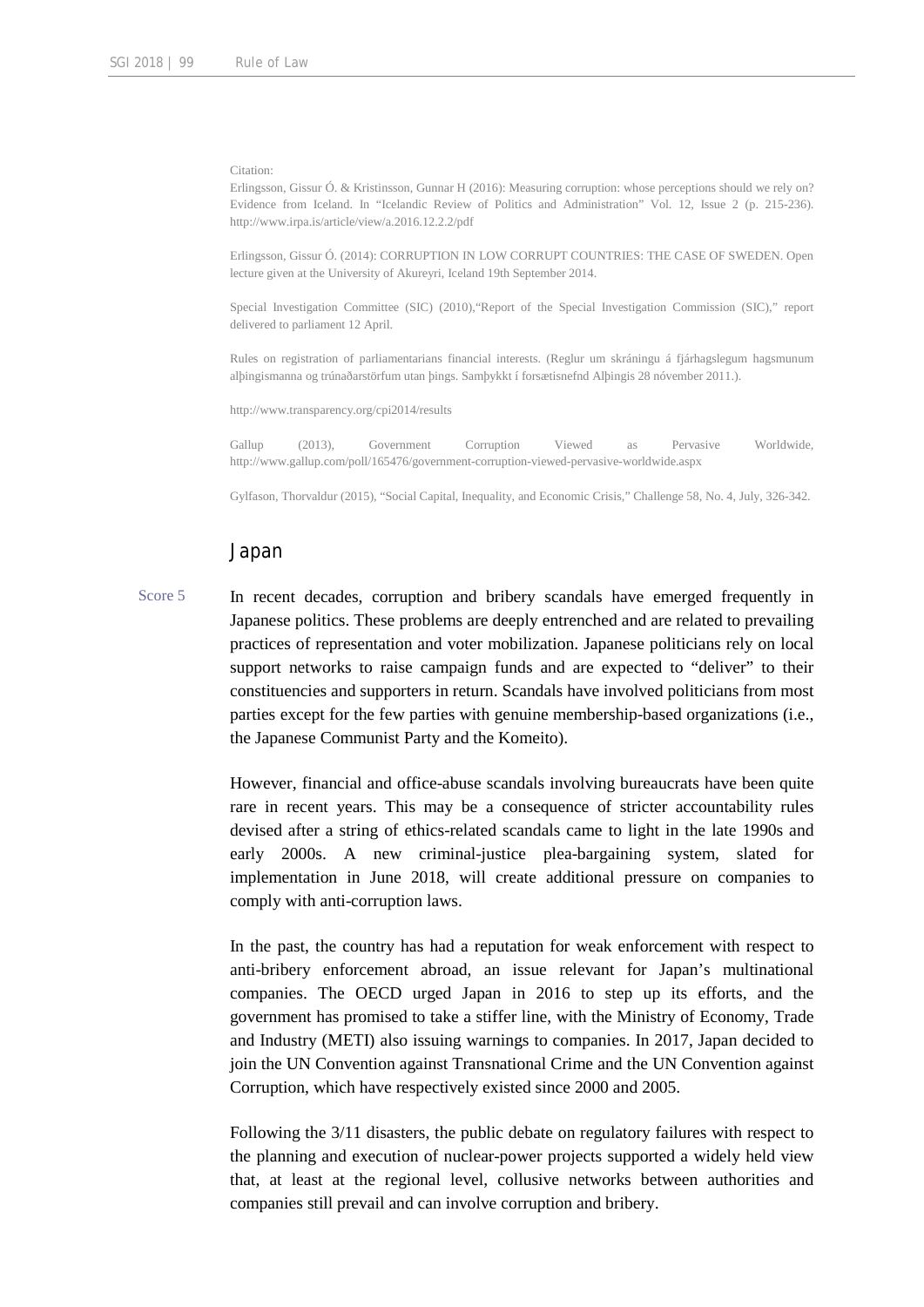#### Citation:

UNODC Chief welcomes Japan's decision to join crime and corruption conventions, United Nations Office on Drugs and Crime, 12 July 2017, https://www.unodc.org/unodc/en/press/releases/2017/July/unodc-chief-welcomes-japansdecision-to-join-crime-and-corruption-conventions.html

Nagashima Ohno and Tsunematsu, New plea-bargaining system: a new compliance risk for companies with operations in Japan?, Lexology, 10 April 2017, https://www.lexology.com/library/detail.aspx?g=fadf53ad-decf-45fa-9d66-e4f4cea9e19f

#### Malta

Score 5 A number of institutions and processes work to prevent corruption and guarantee the integrity of government officials, including the Permanent Commission Against Corruption, the National Audit Office, the Ombudsman Office and the Public Service Commission. The government also abides by a separate Code of Ethics, set out for ministers, members of parliament and public servants. Ministers and members of parliament are also expected to make an annual asset declaration. The Public Accounts Committee of the unicameral House of Representatives can also investigate public expenditure decisions to ensure that money spent or contracts awarded are transparent and conducted according to law and general financial regulations.

> Until recently, with the exception of the National Audit Office and the Ombudsman Office, these mechanisms provided insufficient guarantees against corruption. Internal audit systems can also be found in every department and ministry, but it is difficult to assess their effectiveness. The 2016 report of the audit office also highlighted regulatory abuse regarding procurement, inventory inadequacies, and non-compliance with tender requirements and ministries' fiscal obligations. A recent academic report has shown decades long corruption at the planning authority. In the 2016 Corruption Perceptions Index, Malta slipped one point from 5.6 to 5.5. In the Global Competitiveness Index 2017, Malta obtained the following scores in a ranking of 1 to 7 (7 being the best score): public trust in politicians (2.9), irregular payments and bribes (4.7), and favoritism in decisions of government officials (2.8). However, the overall score for functioning institutions was 4.5, yielding an overall ranking of 38th out of 137. Both the National Audit Office and the Ombudsman Office are independent, but neither enjoys the necessary executive powers to follow up on their investigations. The Public Service Commission has consistently lacked sufficient resources for it to work effectively. The Permanent Commission Against Corruption was setup in 1988. Since then, over 300 cases has been investigated, though none have been prosecuted. Since the 2017 election, the commission has not been reconstituted as a result of the opposition party not yet having selected their candidate. In 2018, the ombudsman called for greater government transparency and accountability. The setting up of a new parliamentary committee to scrutinize public appointments is a move in the right direction, though it has been criticized for not going far enough and ensuring that all candidates be grilled by the board. The 2017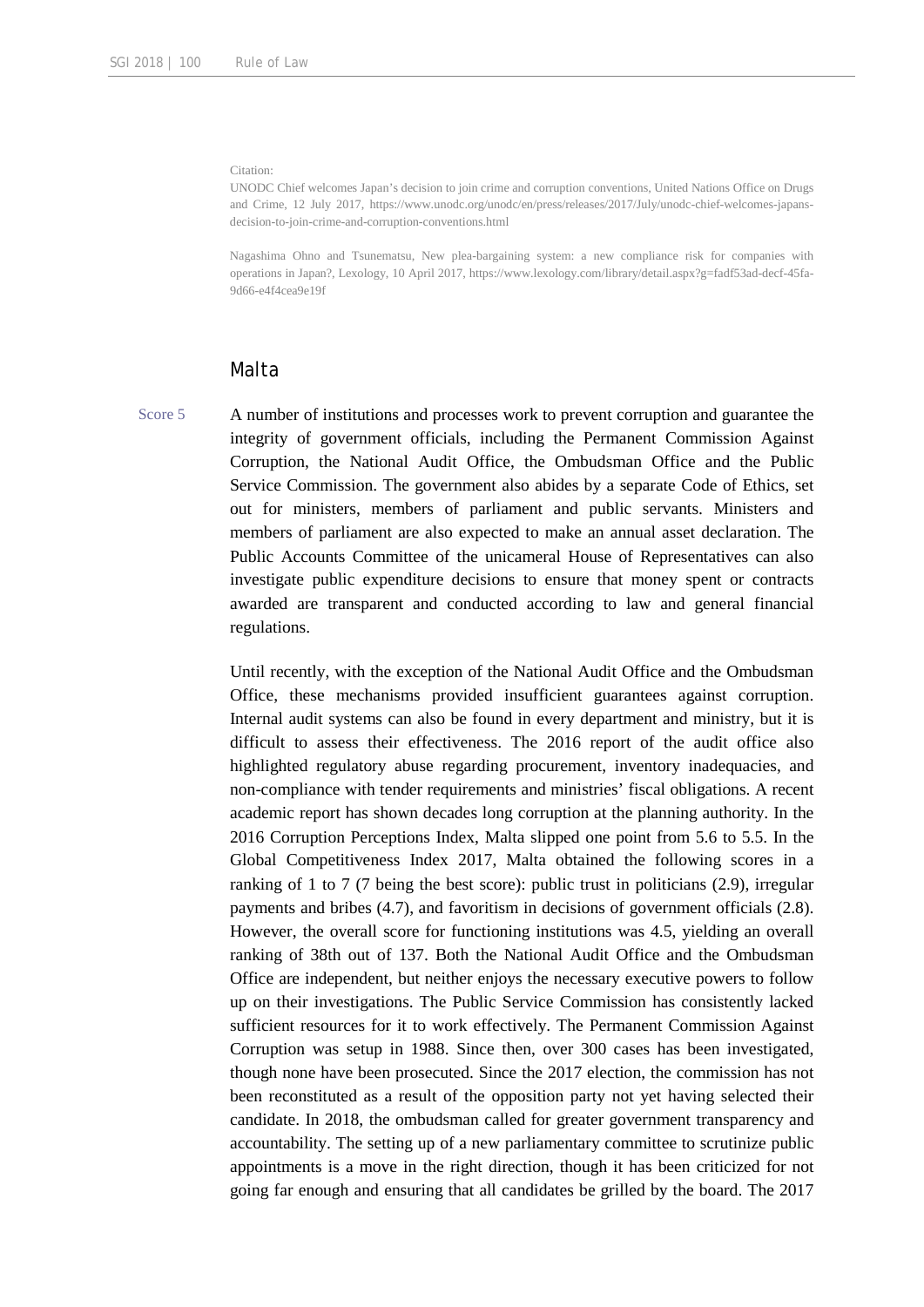ombudsman's report mentioned the need for legislation to regulate lobbying and how this relates to the right of individuals to receive correct and timely information on the activities of government. This is especially important in light of the link between lobbying and corruption.

In 2013, the government strengthened the fight against corruption by reducing elected political figures' ability to evade corruption charges and introduced a more effective Whistleblower Act. Nonetheless, conflicts of interest remain prevalent. These are a result of the face-to-face relationships common in small countries and the fact that Malta's members of parliament work part-time and maintain private interests. Presently, a number of magisterial inquiries are ongoing on alleged cases of corruption in government.

```
Citation:
```
Transparency International: The 2014 Corruption Perceptions Index CPI.Transparency.org/ Audit office finds lack of adherence to procurement regulations by the office of the prime minister Times of Malta 14/12 2015 Audit office flags unauthorized payments by science council Times of Malta 14/12/2015 No independent testing of concrete at child development center in Gozo Times of Malta 14/12/2015 Audit office calls for better verification of applications for social assistance Times of Malta 14/12/2015 http://www.timesofmalta.com/articles/view/20160503/local/minister-to-keep-pressure-on-mfsa-independentregulator.610814 http://www.timesofmalta.com/articles/view/20160928/local/government-statement-pm-has-no-clue-if-chief-of-staffwill-benefit.626373 http://www.timesofmalta.com/articles/view/20160510/local/zammit-dimech-cachia-caruana-deny-panama-paperslinks.611633 http://www.timesofmalta.com/articles/view/20151129/local/minister-tells-his-business-partners-to-obey-thelaw.593836 http://www.timesofmalta.com/articles/view/20160407/local/konrad-mizzi-to-address-labor-conference-as-pressureover-panama.608123 http://www.timesofmalta.com/articles/view/20161008/local/does-keith-schembris-opm-contract-contain-conflict-ofinterest-rules.627308 Canvasser made delivery of 9 million euros in checks Sunday Times of Malta 11/12/16 Transparency International Corruption perception index 2016 Study shows political corruption at the PA Times of Malta 29/10/17 The Global Competitiveness Report 2017-2018 Will the chickens come home to roost in 2018 Times of Malta 08/01/18

Ombudsman Report 2016

# Poland

Score 5 Corruption has been a major political issue in the period under review. On the one hand, the PiS government has accused the previous government of corruption. However, the evidence for this claim provided in the government's May 2016 report on the wrongdoings of the PO-PSL governments has been meager. The report has not yet led to many investigations and arrests. On the other hand, the PiS government has itself been under fire for corruption and cronyism in state-owned enterprises. Thousands of PiS apparatchiks and followers have been placed in management positions, so that a widespread clientelistic network has emerged.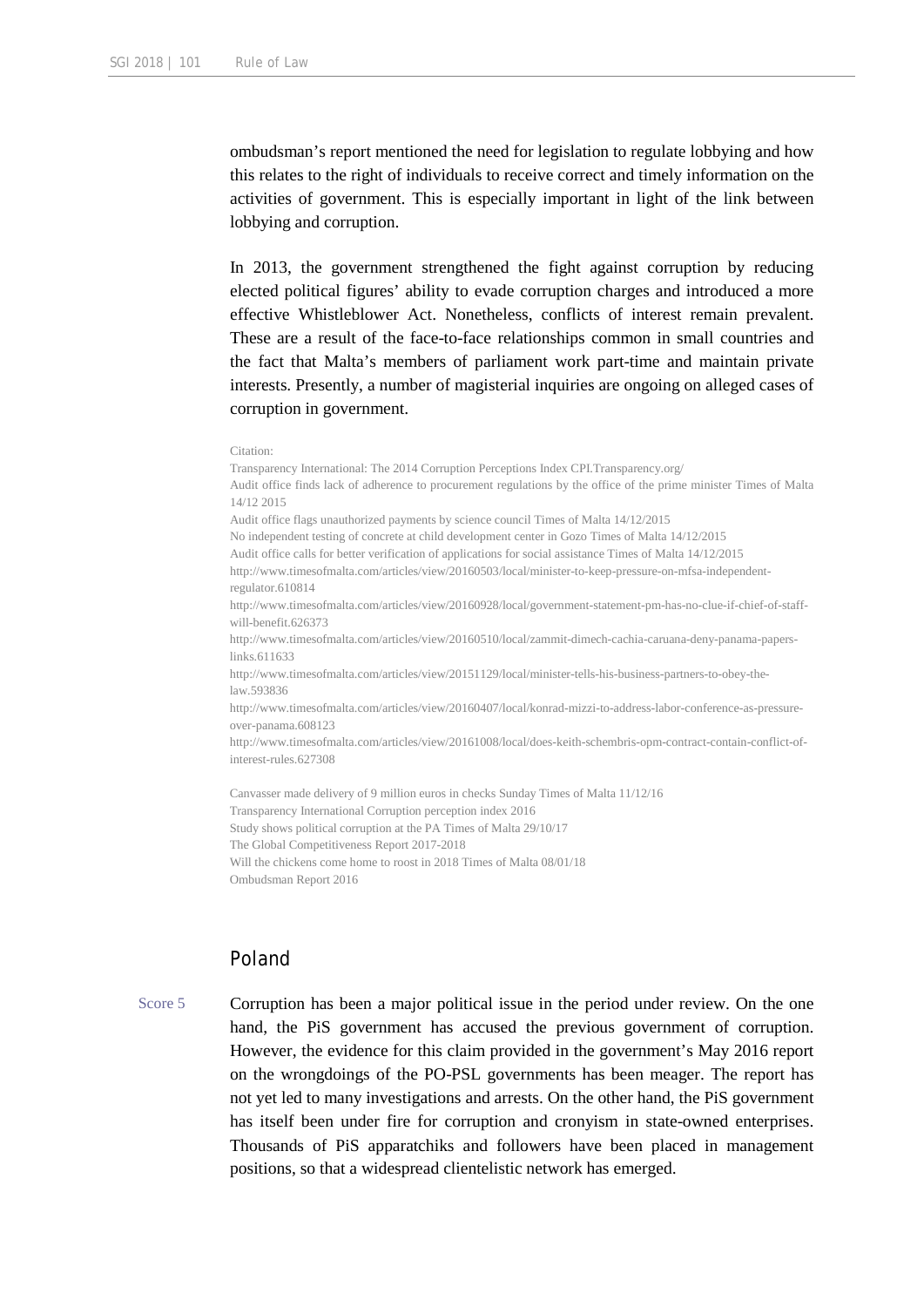# Romania

Score 5 Corruption has been a major political issue in Romania for some time and became even more so in the period of review. As early as in January 2017, the newly installed government launched legislation aimed at decriminalizing and pardoning certain offenses. Broadly understood as an attempt to help politicians and others either accused or convicted of corruption, including PSD leader Liviu Dragnea, these initiatives prompted an unexpectedly strong public outcry that led the government to withdraw them. Next, the governing coalition has sought to discredit and weaken the much-acclaimed National Anti-Corruption Directorate (DNA) while strengthening its control over the judiciary, with limited success until the end of the year. Led by the combative Laura Codruta Kövesi, the DNA, which has achieved many highprofile convictions, continued its investigations in 2017. In June 2017, a new system for identifying conflicts of interest in public procurement went online. Because of weak regulation and enforcement, public procurement, which comprises sales worth more than 15bil Euros and more than 20,000 individual tendering procedures per year, has been prone to corruption.

# Slovakia

Score 5 Corruption is the most sensitive political problem undermining political stability and quality of democracy in Slovakia. The previous two governments headed by Robert Fico did not pay much attention to anti-corruption efforts and were shaken by several corruption scandals. The government manifesto of the third Fico government contained some anti-corruption measures, and the new minister of justice, Lucia Žitňanská (Most-Híd) initiated several reforms to fight corruption. In the period under review, the alleged corruption case involving Minister of Interior Robert Kaliňák and Prime Minister Fico has continued to attract the most attention. Their links to Ladislav Basternak, a business man involved in fraud, have led to several votes of no confidence. Thanks to the government's parliamentary majority, the interior minister survived all of them. Given the governing coalition's intransigence on this issue, all attempts by the justice minister to introduce and strengthen transparency, the new rules to protect whistleblowers, the cooperation of the government with the OECD on combating corruption, and the establishment of the Department for the Prevention of Corruption at the Slovak Government Office have not achieved any substantial change.

Citation:

Šimalčík, M. (2017): Napriek zlepšeniu "veľké ryby" stále nechytáme. November 11, 2017 (http://transparency.sk/sk/napriek-zlepseniu-velke-ryby-stale-nechytame/).

N.N. (2017) Slovaks are unsatisfied with police uncovering corruption, in: Slovak Spectator, December 11, 2017 (https://spectator.sme.sk/c/20716114/five-embassies-call-on-slovak-cabinet-to-further-combat-corruption.html).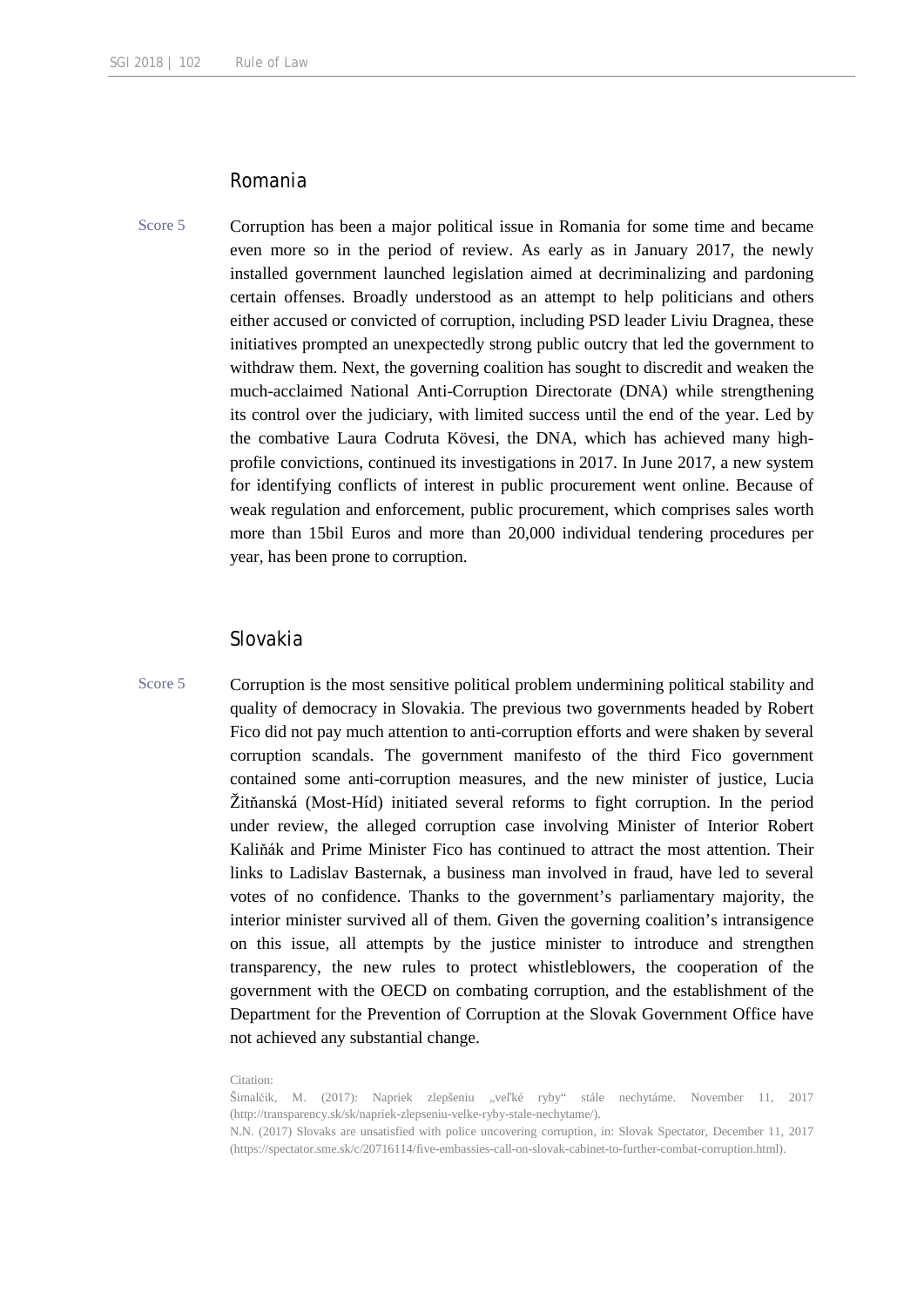# Bulgaria

Score 4 As successive European Commission reports under the Cooperation and Verification Mechanism have shown, Bulgaria's formal legal anti-corruption framework is quite extensive, but has not proven very effective. Despite some improvement in the standard corruption perception indices in the past three years, corruption has remained a serious problem. While the executive and state prosecutors have initiated numerous criminal prosecutions against high-profile political actors, the conviction rate in those high-profile cases has been very small. After coming to office, the Borissov government, in line with recommendations by the European Commission and the Council of Europe, attempted to create a unified anti-corruption agency. The new legislation was adopted by parliament in December 2017.

#### Citation:

Avdjiiski, L. (2016): Why Does the Fight Against Corruption in Bulgaria not Give Results. Institute for Market Economics, Sofia (http://ime.bg/en/articles/why-does-the-fight-against-corruption-in-bulgaria-not-give-results/).

European Commission (2017): Report from the Commission to the European Parliament and the Council on Progress in Bulgaria under the Co-operation and Verification Mechanism. COM(2017) 750 final, Brussels (https://ec.europa.eu/info/sites/info/files/comm-2017-750\_en\_0.pdf).

# Cyprus

Score 4 The auditor general's office is constitutionally independent and assigned to audit state accounts and legal compliance. Adequate responses to the office's observations have been rare. However, numerous prosecutions for notable cases of corruption have occurred since 2014. The privacy constitutional clause (Art. 15) was amended (2016) to serve transparency and fight corruption. A new national anti-corruption strategy is currently being designed.

> A Transparency Cyprus survey showed 81% of the public considers corruption to be present at both the local and national levels, with 83% deem it a serious problem. The numerous relevant recommendations by GRECO are indicative of the problem.

> Pressures from civil society organizations and media for more transparency have had some positive effects. However, the European Commission noted in 2017 that "the Coordinating Body against Corruption is not adequately staffed, and weaknesses in the disciplinary regime for public servants remain unaddressed." We note, for example, that no report is available on how a public service code of conduct has been implemented since 2013.

#### Citation:

<sup>1.</sup> Corruption levels 'more than expected', says Auditor General, Cyprus Mail, 16.08.2016, http://cyprusmail.com/2016/08/16/corruption-levels-expected-says-auditor-general

<sup>2.</sup> EU Commission recommendations, Cyprus, May 2017 https://ec.europa.eu/info/sites/info/files/2017-europeansemester-country-specific-recommendations-commission-recommendations\_-\_cyprus.pdf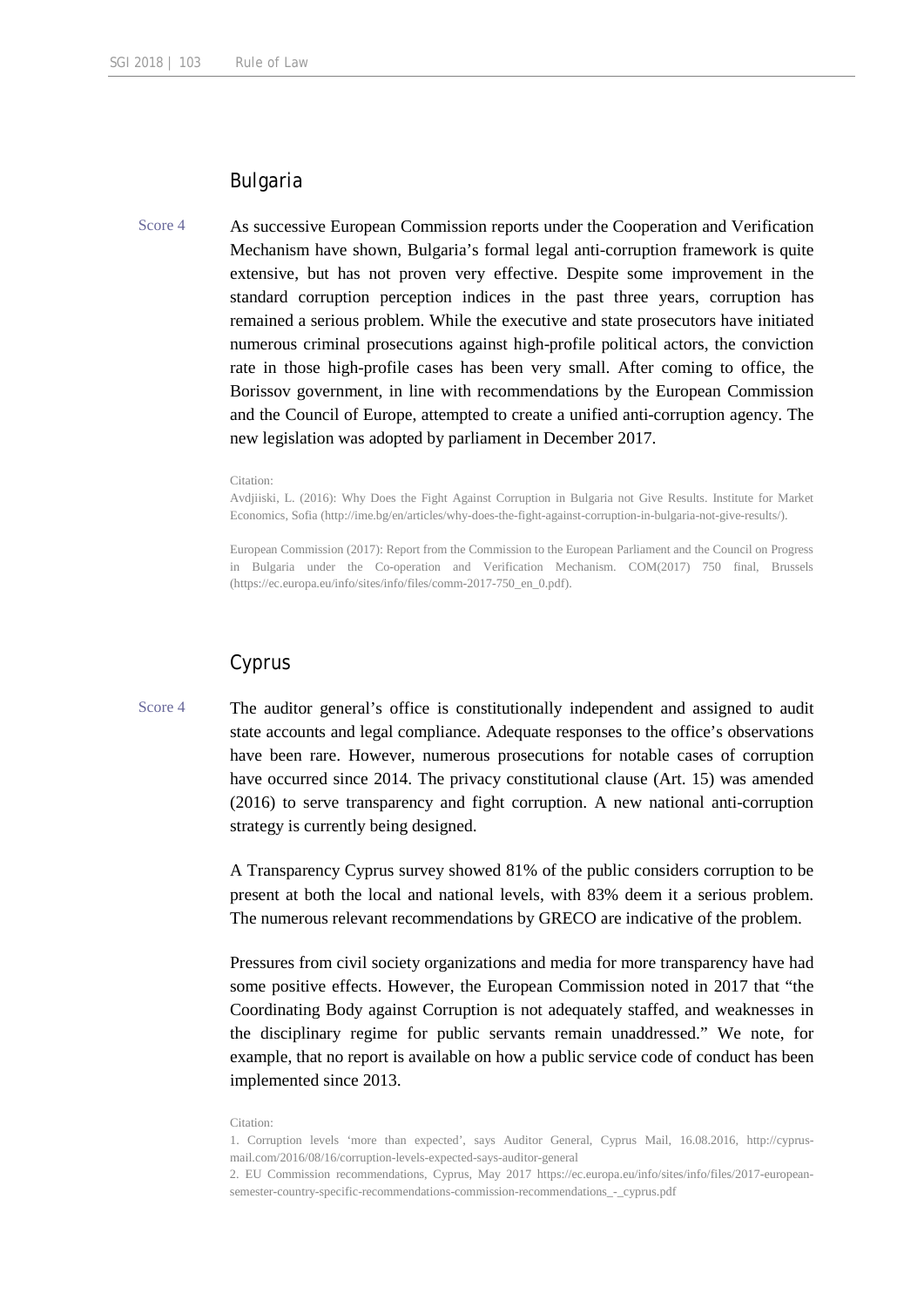# **Hungary**

Score 3 Widespread corruption has been a systemic feature of the Orbán governments, with benefits and influence growing through Fidesz's informal political-business networks. Members of the Fidesz elite have been involved in a number of corruption scandals, with many people accumulating substantial wealth in a short period of time. After the conflict with Lajos Simicska, the previous "Czar" of business and media, Orbán has made a radical rearrangement in the camp of the Fidesz-linked oligarchs by pushing out all Simicska-related businessmen from public procurement and promoting new oligarchs, most notably Lőrinc Mészáros, István Garancsi and István Tiborcz (the son in law of Orbán). According to Forbes Hungary, Mészáros, for example, has tripled his fortune in 2017. Corruption has become so pervasive that even some senior Fidesz figures have begun openly criticizing the Fidesz elite's rapid wealth accumulation. Corruption in Hungary has to be seen through the prism of oligarchic structures and is strongly linked to public procurement, often related to investments based on EU funds and facilitated by the new public procurement law of 2012. A general problem here is that there is comparably little competition in this field, with Poland and Hungary ranking last. Its political power has allowed the Orbán government to keep corruption under the carpet. De-democratization and growing corruption are thus mutually reinforcing processes. As a result, the fight against corruption has largely rested with the political opposition and some independent NGOs. In addition to Transparency International Hungary and Átlátszó (Transparent), Á. Hadházy, the co-president of the opposition party Politics Can Be Different (LMP), has been very active and effective in investigating the corruption by the leading Fidesz politicians and oligarchs.

Citation:

Tóth, I., M. Hajdú (2016): Korrupciós kockázatok, átláthatóság, közbeszerzések. Magyar közbeszerzések 2009–2015 közötti adatainak elemzése, in: T. Kolosi, I.G. Tóth (eds.): Társadalmi szemle 2016, Budapest: Tárki, pp. 33-53.

#### Mexico

Score 3 Throughout 2017, Mexico has been rattled by a number of high-profile corruption cases. The cases of several former governors, who embezzled and laundered exorbitant amounts of public funds and left their states with financial troubles, were particularly notorious. The revelations about rampant, high-level corruption were all the more painful as some of these governors had been close allies of President Peña Nieto and were the public faces of his effort to re-launch the PRI in order to give the party a new start after its decades-long association with corruption and bribery. Beyond the governors, the former director of the state-owned oil company Pemex, another close Nieto ally, has also been accused of corruption in the fallout of the scandal surrounding the Brazilian engineering firm Odebrecht. The Odebrecht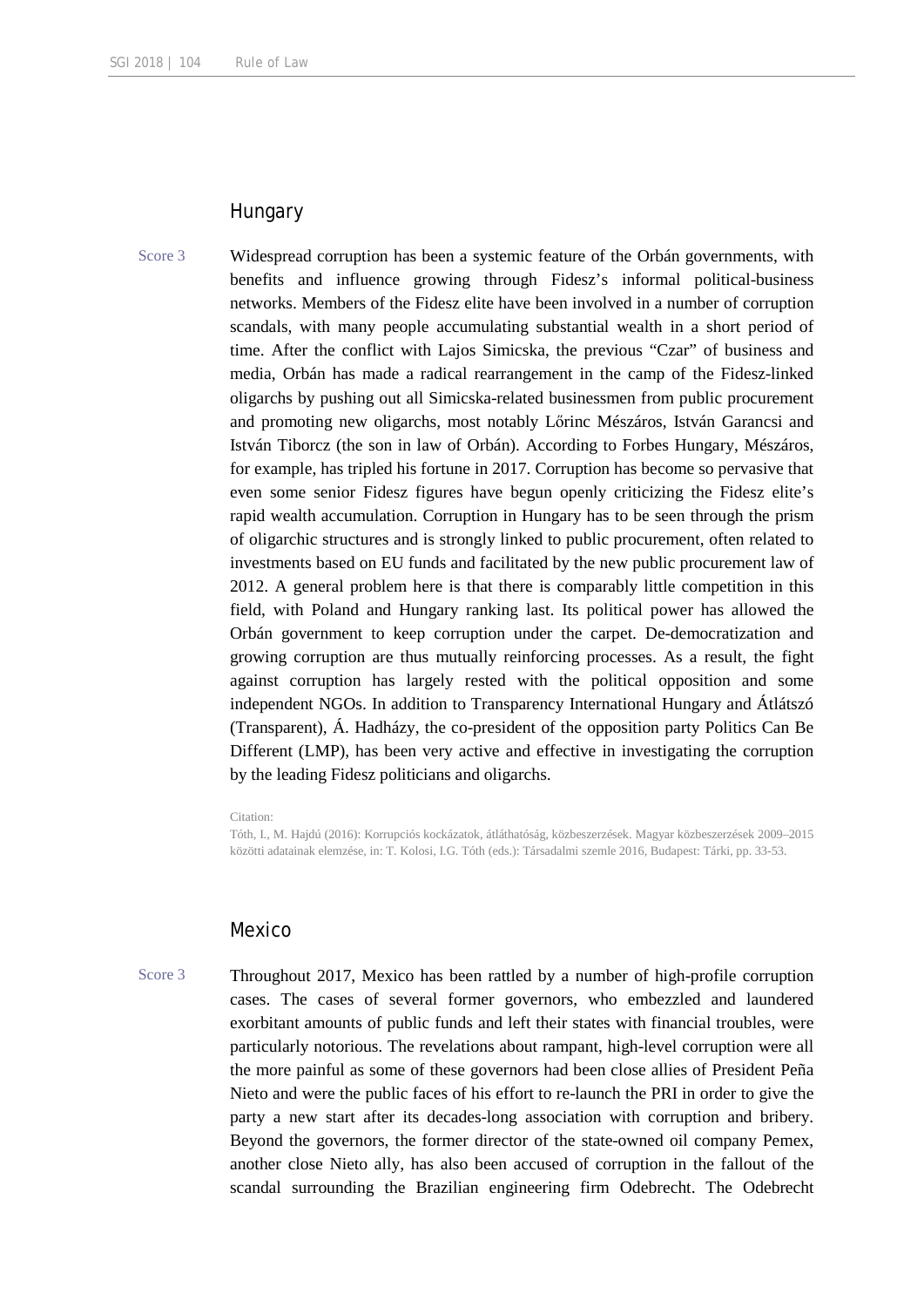scandal has rattled several Latin American countries, and now also engulfs highplaced public officials in Mexico. The aftermath of the September 19th earthquake also revealed evidence of corruption and negligence at lower levels of government. For instance, an apartment made of marble and including a jacuzzi had been added to the fourth floor of a primary school that collapsed during the quake, killing 27 students and staff. The expansion was commissioned by the school's director for personal use.

These high-profile cases revealed the inability of the Mexican justice system to effectively deal with corruption, especially if the perpetrators are politically well connected. In the Odebrecht scandal, Mexican prosecutors only sprang into action after Brazilian media broke the story, despite previous evidence of illicit transactions between Odebrecht and Pemex. Equally painful was the revelation that the electronic surveillance software "Pegasus," purchased by the Mexican government, has been used to spy on anti-corruption activists affiliated with the Instituto Mexicano para la Competividad (Imco). Overall, these cases illustrate the pervasiveness of corruption, and the inability and unwillingness of authorities to effectively deal with the issue, despite statements to the contrary.

At the same time that corruption scandals roiled the political arena, efforts to implement the National Anti-Corruption System (SNA), which had been signed into law by President Nieto in 2016, floundered. Neither the special anti-corruption prosecutor nor the judges for the specialized administrative tribunal have been appointed. At the subnational level, not even half of Mexico's states have approved the required secondary legislation to implement the SNA. According to a May 2017 study by Corparmex, the Mexican confederation of business owners, corruption costs Mexico around 10% of its GDP. The main positive development with regard to corruption is sustained pressure from civil society for more transparency and accountability.

Citation: Latin American Regional Report: Mexico & Nafta (August 2017) "Anti-corruption reform fails to convince."

Latin American Regional Report: Mexico & Nafta (October 2017) "Evidence of corruption found amongst the rubble"

### **Turkey**

Score 2 Law 5018 regarding public financial management and oversight also touches on issues of legality, transparency and predictability. However, these concepts, as well as instruments such as the formation of strategic plans, performance budgets and regulatory impact assessments, are not effectively incorporated into government oversight processes. An amendment to the law on audit court has limited the degree to which state expenditures can be audited. Public-procurement safeguards have deteriorated thanks to legislation allowing municipalities to operate in a less than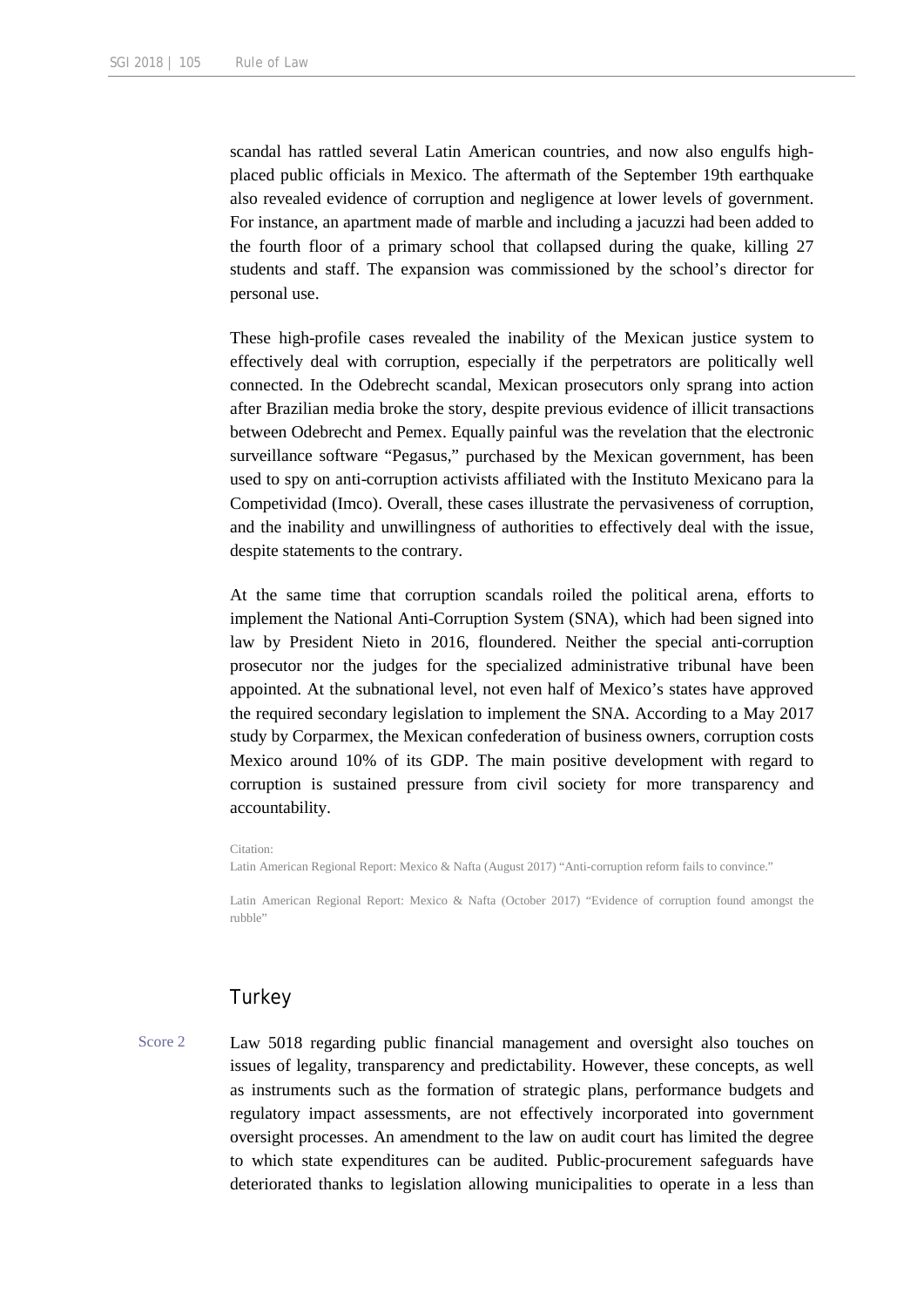transparent fashion. There are no codes of conduct guiding members of the legislature or judiciary in their actions. Conflicts of interest are not broadly deemed a concern, and there is no effective asset-declaration system in place for elected and appointed public officials.

The asset-declaration system was established in 1990 by Law 3628 on Asset Disclosure and Fighting Bribery and Corruption. All public officials (legislative, executive and judicial, including nationally and locally elected officials) must disclose their assets within one month of taking office and renew their declaration every five years. However, these declarations are not made public unless there is an administrative or judicial investigation. The Regulation on Procedure and Basis of Application of the Civil Servants Ethical Behavior Principles defines civil service restrictions, conflicts of interest and incompatibilities. The Council of Ethics for Public Officials lacks the power to enforce its decisions through disciplinary measures. Codes of ethics do not exist for military personnel or academics. Legal loopholes (e.g., regarding disclosure of gifts, financial interests and holdings, and foreign travel paid for by outside sources) in the code of ethics for parliamentarians remain in place. In 2016, a total of 1,792 public civil servants across 26 institutions were provided ethics training. The European Commission continued to sponsor ethics leadership training for Turkish civil society groups in 2017.

Political party finances are regulated by Law 2820. Parties that achieve 3% or more of the val id votes during the general election receive state aid, and those overcoming the 10% threshold receive higher sums proportionate to the share of votes received. Parties' accounts are reviewed annually by the Constitutional Court, although this process is not timely. In recent years, the court found that the main parties had received or spent money unlawfully.

In general, corruption remains widespread, and unfair and biased bureaucratic treatment is common. Especially at the local level, corruption remains a systemic problem. While municipalities controlled by opposition parties are closely monitored by law-enforcement authorities and government inspectors, municipalities controlled by the AKP are shielded from close scrutiny. The Turkish Court of Accounts reported several improper transactions in the 2016 annual accounts of several metropolitan municipalities, including Ankara, İstanbul, Gaziantep, Bursa, Ş.Urfa and Kocaeli. However, these reports have not been discussed by the parliament. Though the reports were published in the media and online, publicly exposing hidden budget expenditures, housing-procurement abuses and tax compromises. Instead of prosecuting the corrupt officials, President Erdoğan simply removed them from office.

A 2014 omnibus law amended various aspects of Turkish public-procurement legislation, introducing restrictive measures that make the previously optional domestic price advantage of up to 15% compulsory for "medium and hightechnology industrial products." The law authorizes the Ministry of Science, Industry and Technology to determine the list of items for which a domestic price advantage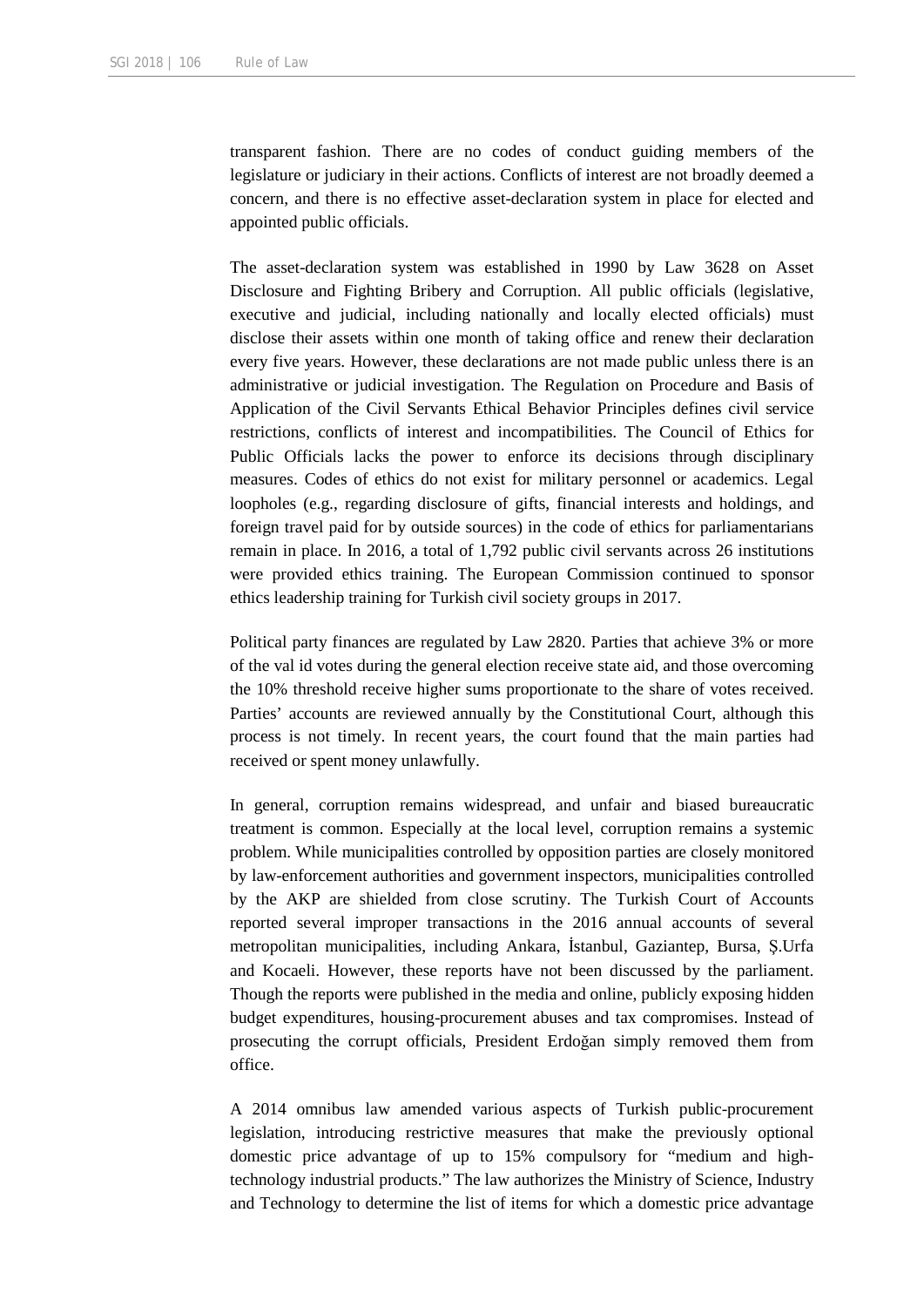will be compulsory; this gives considerable discretion to the administration.

During the review period, corruption has deepened due to the rentier economy, the government's authoritarian tendencies, weakened parliamentary oversight, dysfunctional public administration and financial audit institutions, and impunity. Moreover, the gold trader Reza Zarrab's testimonies in the U.S. indicate that Zarrab bribed former AKP ministers with millions of U.S. dollars between 2011 and 2013. On 17 December 2015, the Bribery and Corruption Investigation decided not to prosecute four ministers and their relatives. In January 2015, due to the AKP's parliamentary majority, the Turkish parliament voted not to put the ministers on trial. Though these cases can be reopened in future. The main opposition party leader stated that the President Erdoğan's family members transferred millions of U.S. dollars to a company in the Isle of Man (a tax haven) in 2011 and 2012. In a counter attack, the Minister of Interior removed the mayor of Ataşehir, a town in İstanbul, from office following allegations of corruption.

#### Citation:

European Commission, Turkey 2016 Report, Brussels, 9.11.2016, http://ec.europa.eu/enlargement/pdf/key\_documents/2016/20161109\_report\_turkey.pd f (accessed 1 November 2016).

OECD, Risk Management by State-Owned Enterprises and their Ownership, OECD Publishing, Paris, 2016.

World Bank, Turkey Asset Declaration System, https://star.worldbank.org/star/sites/star/files/turkey-ad-countryprofile.pdf (accessed 1 November 2016).

Turkey's top judicial body suspends graft probe prosecutors: agency, 30 December 2014, http://www.reuters.com/article/2014/12/30/us-turkey-corruption-prosecutors-

idUSKBN0K80WC20141230#MAC1r24rc4pB862h.97 (27 October 2015)

Daniel Donbay, Turkish parliament votes against graft trial for former ministers, Financial Times, 21 January 2015, http://www.ft.com/cms/s/0/7f805574-a14a-11e4-8d19-00144feab7de.html#ixzz3rrWV7tpq (27 October 2015)

Çiğdem Toker, Sayıştay yeni soygunu belgeledi, Cumhuryet daily newspaper, 7 October 2015, http://www.cumhuriyet.com.tr/koseyazisi/382949/Sayistay\_yeni\_soygunu\_belgeledi.html (27 October 2015)

TBMM Yolsuzluk Soruşturma Komisyonu Raporu'nun tam metni, 12 January 2015, http://odatv.com/tbmmyolsuzluk-sorusturma-komisyonu-raporunun-tam-metni-1201151200.html (accessed 1 November 2017)

Sayıştay'ın yayınladığı rapor AKP'li belediyelerin borçlarını ortaya çıkardı, 10 October 2017, http://siyasihaber3.org/sayistay-in-yayinladigi-rapor-akp-li-belediyelerin-borclarini-ortaya-cikardi (1 November 2017)

GRECO, Third Evaluation Round Third Interim Compliance Report on Turkey "Incriminations (ETS 173 and 191, GPC 2)" "Transparency of Party Funding," https://rm.coe.int/third-evaluation-round-third-interim-compliancereport-on-turkey-incri/168072247a (1 November 2017)

T.C. Başbakanlık Kamu Görevlileri Etik Kurulu, 2016 Yılı Faaliyet Raporu, 2016, http://etik.gov.tr/Portals/0/faaliyet\_raporlari/faaliyetraporu\_2016.pdf (1 November 2017)

Ö.Faruk Gençkaya, "New Public Management Approach and Ethical Issues in Local Administrations in Turkey" Y. Demirkaya, ed., New Public Management in Turkey: Local Government Reform, Routledge, 2016.

Ö. Faruk Gençkaya, "Financing of Political Parties and Electoral Campaigns in Turkey," S. ASayarı, P. Ayan-Musil and Ö. Demirkol, Party Politics in Turkey: A Comparative Perspective, Routledge, 2018.

Serkan Demirtaş, "The Zarrab case and corruption claims could bring Turkey's elections forward," Hürriyet Daily News, 2 December 2017, (accessed 2 December 2017)